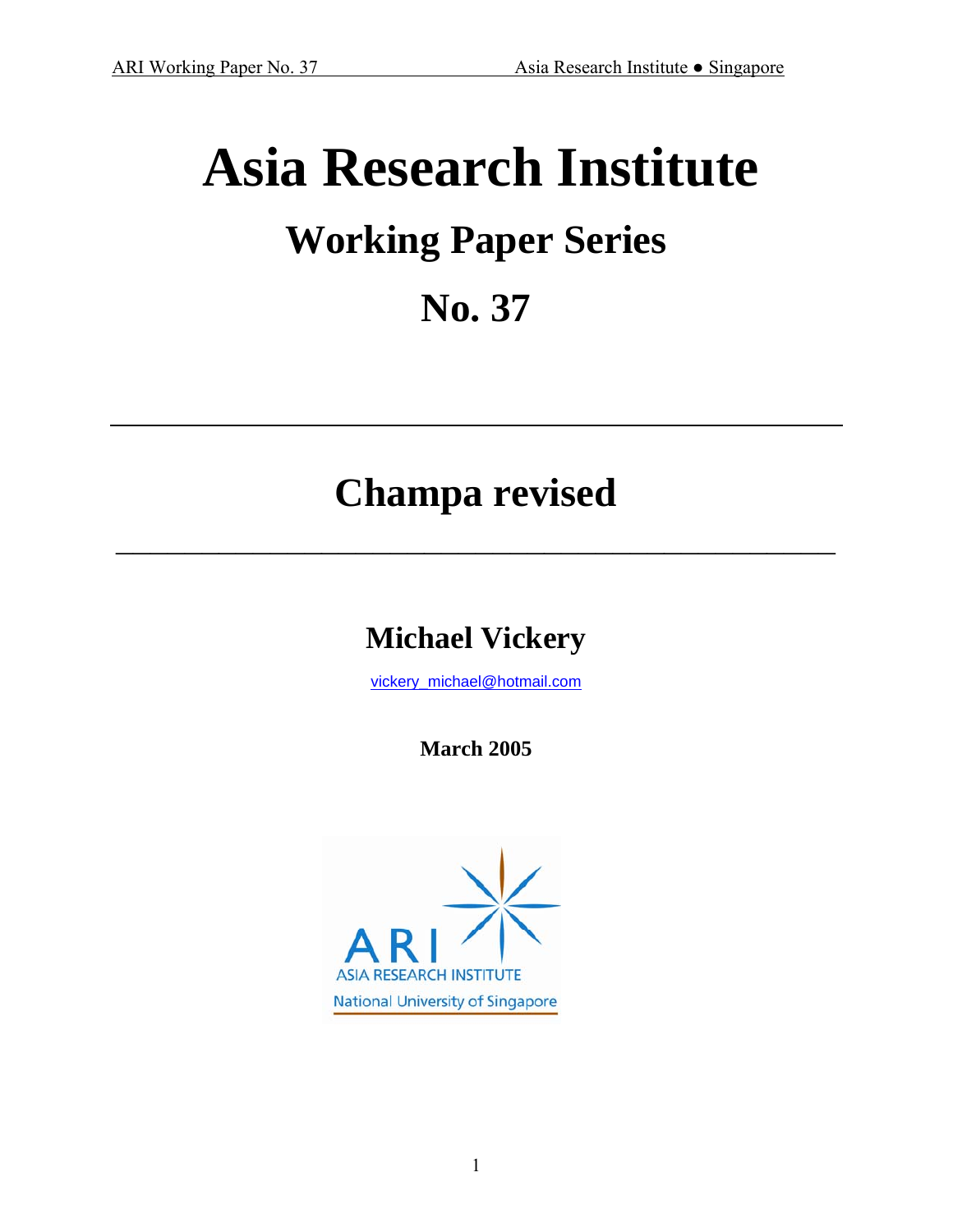The **ARI Working Paper Series** is published electronically by the Asia Research Institute of the National University of Singapore.

© Copyright is held by the author or authors of each Working Paper. ARI Working Papers cannot be republished, reprinted, or reproduced in any format without the permission of the paper's author or authors.

**Note**: The views expressed in each paper are those of the author or authors of the paper. They do not necessarily represent or reflect the views of the Asia Research Institute, its Editorial Committee or of the National University of Singapore.

Citations of this electronic publication should be made in the following manner: Author, "Title," ARI Working Paper, No. #, Date, www.nus.ari.edu.sg/pub/wps.htm. For instance, Smith, John, "Ethnic Relations in Singapore," ARI Working Paper, No. 1, June 2003, www.ari.nus.edu.sg/pub/wps.htm.

#### **Asia Research Institute Editorial Committee**

Geoffrey Wade Tim Winter Shen Hsiu-Hua Manjit Kaur

#### **Asia Research Institute**

National University of Singapore Shaw Foundation Building, Block AS7, Level 4 5 Arts Link, Singapore 117570 Tel: (65) 6874 3810 Fax: (65) 6779 1428 Website: [www.ari.nus.edu.sg](http://www.ari.nus.edu.sg/) Email: [arisec@nus.edu.sg](mailto:arisec@nus.edu.sg)

**The Asia Research Institute (ARI)** was established as a university-level institute in July 2001 as one of the strategic initiatives of the National University of Singapore (NUS). The mission of the Institute is to provide a world-class focus and resource for research on the Asian region, located at one of its communications hubs. ARI engages the social sciences broadly defined, and especially interdisciplinary frontiers between and beyond disciplines. Through frequent provision of short-term research appointments it seeks to be a place of encounters between the region and the world. Within NUS it works particularly with the Faculty of Arts and Social Sciences, Business, Law and Design, to support conferences, lectures, and graduate study at the highest level.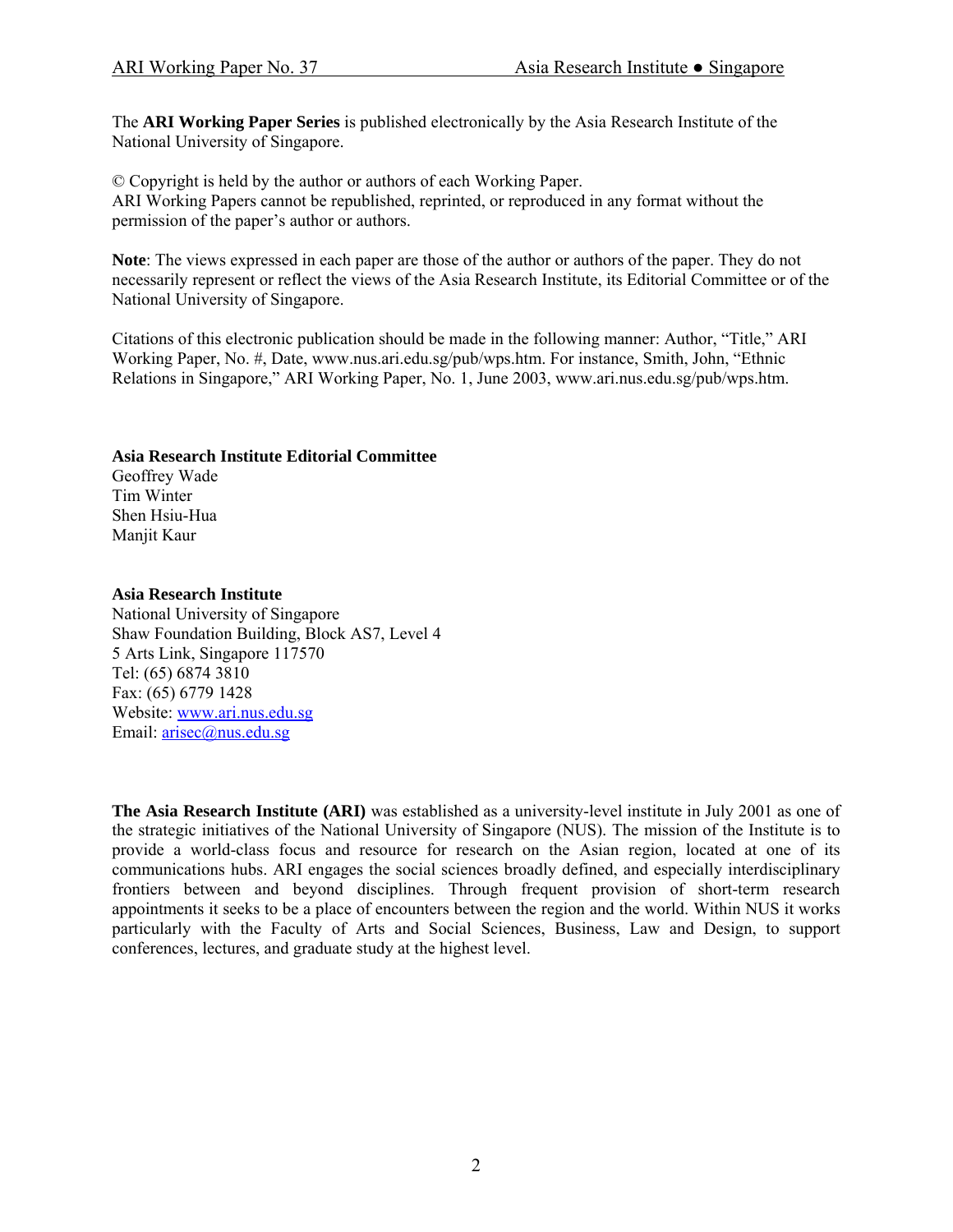#### **Champa revised\***

Michael Vickery

 As the title of this paper implies, I consider that the history of Champa, which, as a whole, has hardly been given critical study since Georges Maspéro's [1](#page-2-0)928 book, is in need of revision.<sup>1</sup> The important points which require revision are the following:

 (a) The origins of the Austronesian-speaking Cham who now live in Vietnam and Cambodia.

 (b) The Linyi problem. Was Linyi identical with Champa, from the beginning of records concerning it, or from a later date, or if not, what was it?<sup>[2](#page-2-1)</sup>

 (c) Relations with Vietnam, in particular the notion that Champa, including Linyi, was always a victim of expansionism by its northern neighbor.

 (d) The narrative of the history of Champa as conceived by Maspéro. Although his book received critical attention soon after its publication and more thoroughly later on from Rolf Stein, his main conclusions passed literally into the famous synthesis by Georges Coedès, and have continued to exert strong influence on further work, including total acceptance by some linguists within the last decade. $3$ 

 This revision includes examination of the political-administrative status of the areas inhabited by the Cham as identified by architectural and epigraphic remains and extending from

<span id="page-2-0"></span> $\overline{a}$ \*The assistance of Bruce Lockhart in preparing this manuscript for publication is gratefully acknowledged—ARI Working Papers Series editor.

<sup>&</sup>lt;sup>1</sup> Georges Maspéro, *Le Royaume de Champa* (Paris: École Française d'Extrême-Orient reprint, 1988); the original imprint was Paris and Brussels: Éds. G. Van Oest, 1928. 2 I have decided on this spelling of 'Linyi'. Usage in Vietnam today drops the hyphen which formerly separated the

<span id="page-2-1"></span>elements of two-term geographical names. It has usually been spelled Lin-I or Lin-Yi, as in Rolf Stein, *Le Lin-Yi, sa localisation, sa contribution à la formation du Champa et ses liens avec la Chine*, in *Han-Hiue, Bulletin du Centre d'Études Sinologiques de Pékin*, 2 (1947). Toponyms and names of Champa temples will also be spelled as in current Vietnamese literature.

<span id="page-2-2"></span><sup>3</sup> Louis Finot, review of Maspéro, *Le Royaume de Champa*, *Bulletin de l'École Française d'Extrême-Orient* (henceforth *BEFEO*), 28 (1928): 285-92; reprinted in the 1988 edition of Maspéro, *Royaume de Champa*; George Coedès*, Histoire ancienne des états hindouisés d'Extrême-Orient* (Hanoi: Imprimerie d'Extrême-Orient, 1944); Coedès, *Les états hindouisés d'Indochine et d'Indonésie* (Paris: Éditions E. de Boccard,1948); Coedès, *Les états hindouisés d'Indochine et d'Indonésie*, rev. edn (Paris: Éditions E. de Boccard, 1964); Coedès, *The Indianized states of Southeast Asia*, ed. Walter F. Vella, tr. Sue Brown Cowing (Honolulu: University of Hawaii, 1968); Graham Thurgood, *From ancient Cham to modern dialects, two thousand years of language contact and change* (Honolulu: University of Hawaii, 1999).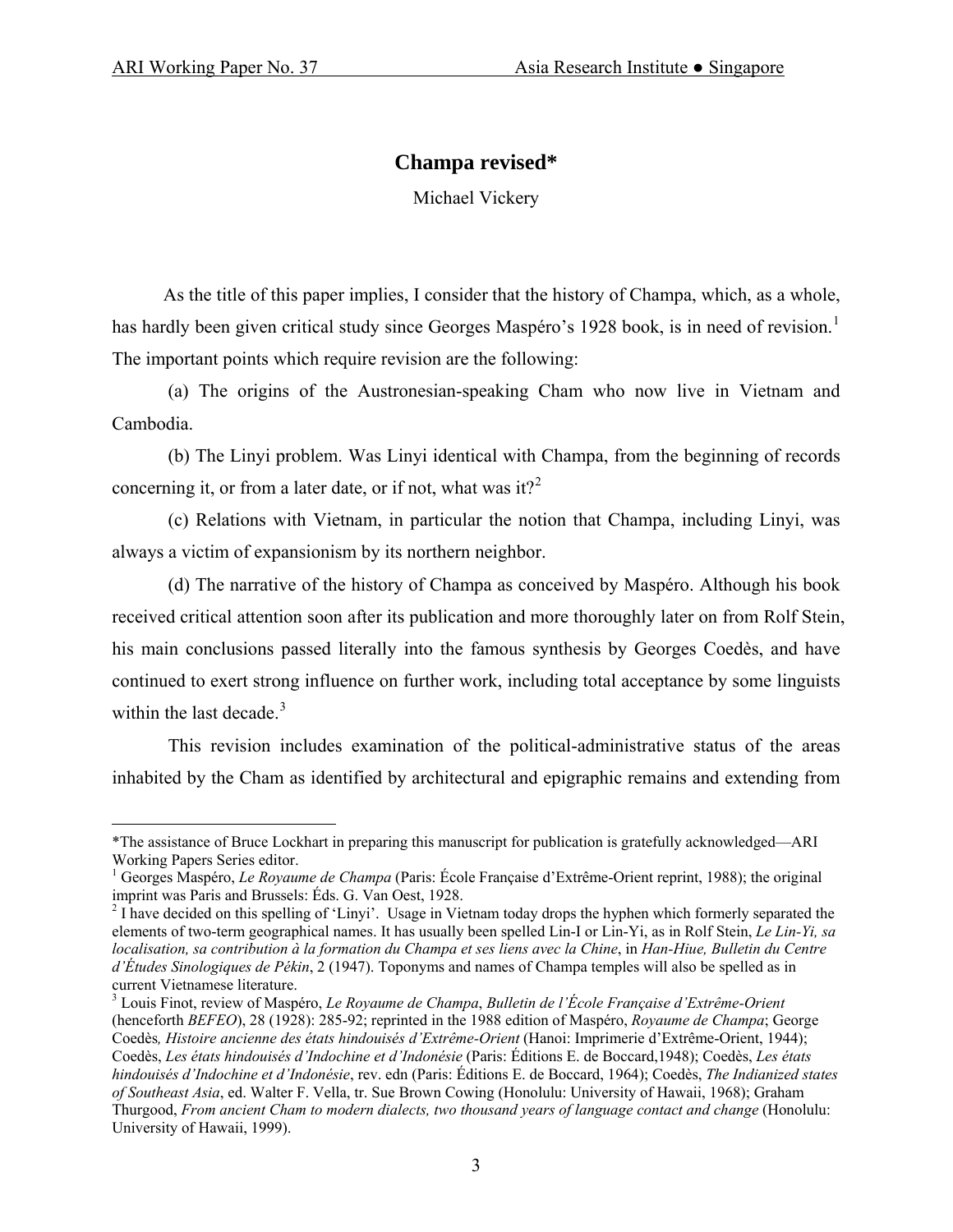Quảng Bình to south of Phan Rang. That is, was there a single unitary state/kingdom of Champa, as depicted in the standard classical scholarship, a federation of polities dominated by the Austronesian-speaking Cham, or two or more quite distinct, sometimes competing, polities?<sup>[4](#page-3-0)</sup>

#### **Sources**

 There are three types of sources for Champa history: (1) physical remains – brick structures considered to be temples, associated sculpture, and materials obtained from archaeological excavation; (2) inscriptions in Old Cham and Sanskrit; and (3) references in Chinese and Vietnamese histories about relations between those countries and the various polities south of the Chinese provinces in what is now northern Vietnam and, after the late tenth century south, of territory claimed by Vietnam.

#### *Physical remains*

 $\overline{a}$ 

 The physical remains above ground, the temples, show through their architecture at least three regions which began their development at approximately the same time – roughly, on that evidence, the eighth to ninth centuries. However, it is certain that there was earlier architecture which has disappeared and that the real beginnings were earlier. From North to South these regions are (1) Quảng Nam, in particular the Thu Bồn valley, the location of Mỹ Sơn, Trà Kiệu and Đồng Dương; (2) the region of Nha Trang with the Pô Nagar complex, and (3) the region of Phan Rang, where parts of Hòa Lai may date back to the eighth century, and which should perhaps be considered to include the structures of Pô Dam and Phan Thiết farther South. [5](#page-3-1)

<span id="page-3-0"></span><sup>4</sup> For the early historians and epigraphers of Champa it was assumed that there had been a single Champa from the appearance of Linyi. See Étienne Aymonier, 'Première étude sur les inscriptions tchames', *Journal Asiatique* (henceforth *JA*), *série* 8, 17 (1891): 5-86; Louis Finot, 'Stèle de Śambhuvarman à Mi-so'n', *BEFEO*, 3 (1903): 206- 11; Louis Finot, 'Notes d'épigraphie VI: Inscriptions de Quảng Nam', *BEFEO*, 4 (1904): 83-115 (see p. 113); Finot, 'Notes d'épigraphie XI: Les inscriptions de Mi-so'n', *BEFEO*, 4 (1904): 897-977; Finot, 'Les inscriptions du Musée de Hanoi', *BEFEO*, 15 (1915): 1-19; Paul Pelliot, 'Deux itinéraires de Chine en Inde à la fin du VIIIe siècle', *BEFEO*, 4 (1904): 131-385; and the sources cited in the previous footnote. More recent studies which treat Champa as a federation can be found in *Actes du séminaire sur le Campā*, *organisé à l'Université de Copenhague le 23 mai <sup>1987</sup>* (Paris: Centre d'Histoire et Civilisations de la Péninsule Indochinoise, 1988). 5

<span id="page-3-1"></span><sup>5</sup> William Aelred Southworth, 'The origins of Campa in Central Vietnam, a preliminary review' (Ph.D. diss., School of Oriental and African Studies, University of London, 2001), pp. 416-7. Table 3 shows the architectural sequence proposed by Philippe Stern, *L'art du Champa* (*ancien Annam*) *et son évolution* (Paris: Adrien-Maisonneuve, 1942), and Table 4 Southworth's revised proposal. He has omitted any reference to Pô Nagar of Nha Trang, even though his table is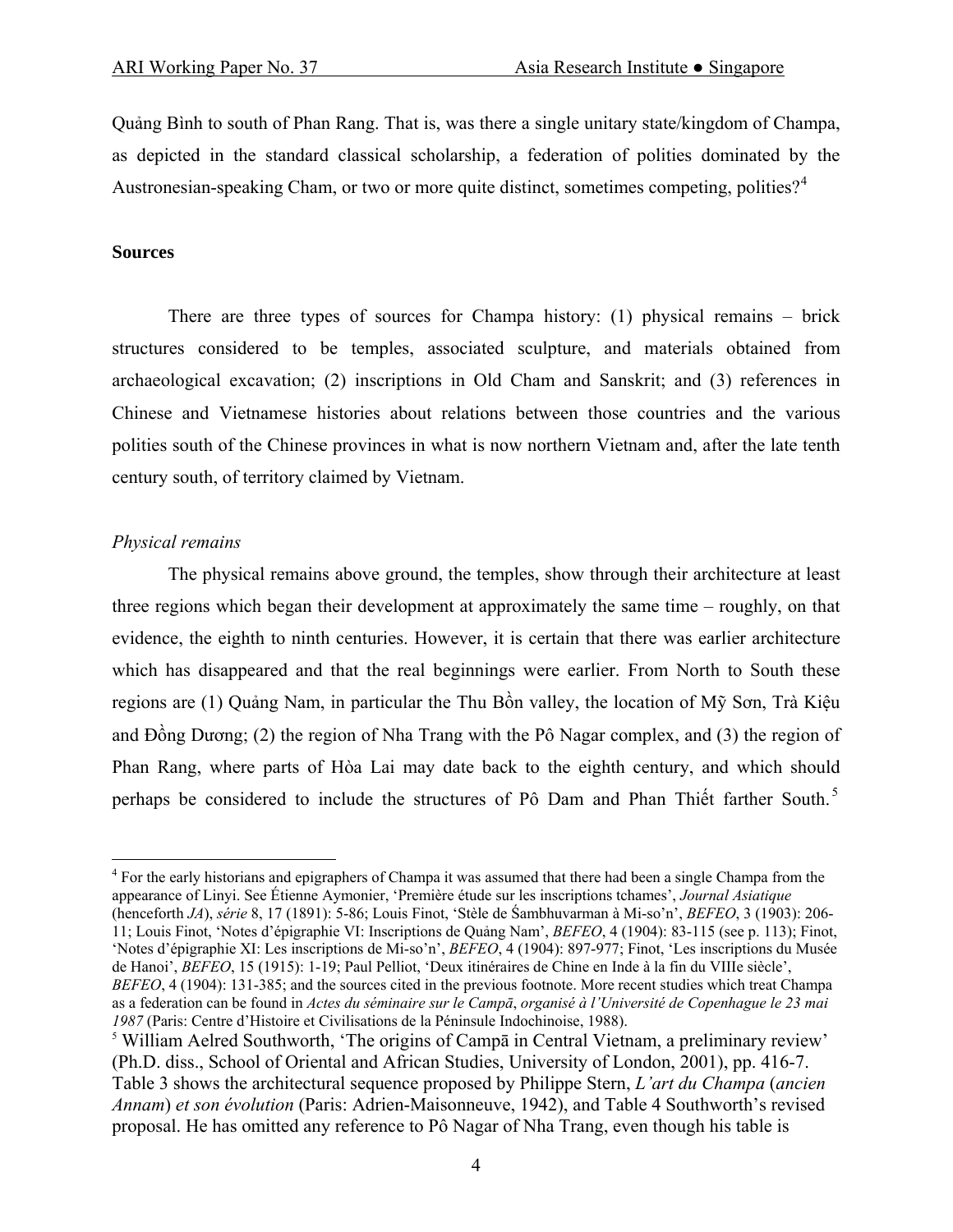Another region where the temple remains are quantitatively very significant is around Quy Nhơn, but the structures there have been dated to the eleventh to thirteenth centuries, with no earlier remains.

 All of these regions were located at very good river-mouth ports or on rivers not far from the sea. One ancient site in the Thu Bồn valley where complete above-ground structures had disappeared by the time the subject received modern interest, but where impressive sculpture was still found, is Trà Kiệu, some 20-30 km from Mỹ Sơn; its importance since perhaps the first century has been revealed by archaeology.<sup>[6](#page-4-0)</sup>

 There are two more rivers which must have been important in early Champa, although so far they have not received adequate attention. One – which, as I shall show, has never been given the attention it deserves – is the Trà Kúk in Quảng Ngãi, with two citadels: Châu Sa (apparently a large fortified city) and Cổ Lũy (where some important sculpture, perhaps dating from the seventh to eighth centuries, has been found). The citadels are on either side of the river near its mouth, along with the remains of a temple with interesting sculpture, Chánh Lộ, dated to the eleventh century. The relative neglect of Châu Sa by the early explorers was probably because they found no impressive temples, and only one inscription.<sup>[7](#page-4-1)</sup> The other river is the  $\overrightarrow{Da}$  Rằng (Sông Ba), which flows into the sea at Tuy Hòa, between Quy Nhơn and Nha Trang; it is the largest river valley in Vietnam. Remains from different periods have been found along its length, a fifth-century Sanskrit inscription at its mouth, and the later citadel of Thành Hồ (larger than Châu Sa) about 15 km inland. It was no doubt an important route far into the interior. $8$ 

 One more neglected area is that of Champa's northernmost expansion in Quảng Trị and Quảng Bình, apparently during the ninth to tenth centuries, when Indrapura and the temple of Đồng Dương were flourishing and when impressive related Mahayana sites developed in Ron/Bắc Hạ, Đại Hữu, Mỹ Đức and Hà Trung.<sup>[9](#page-4-3)</sup> The area was probably included in the domain

entitled 'Localised sequence of the architecture of Campā up to the beginning of the eleventh century CE', a time period from which parts of Pô Nagar may not be omitted. 6 Ibid., citing earlier work by Claeys and Glover.

<span id="page-4-1"></span><span id="page-4-0"></span><sup>&</sup>lt;sup>7</sup> This is the case even when the inscription (C61) is cited, as in Édouard Huber, 'L'épigraphie de la dynastie de Đồng Dương', *BEFEO*, 11 (1911) 282; Finot, 'Inscriptions du Musée', p. 11; Southworth, 'Origins of Campā', pp. 149, 151. For Chánh Lộ see Jean Boisselier, *La statuaire du Champa* (Paris: Publications de l'École Française d'Extrême-Orient, 1963, p. 214.

<span id="page-4-2"></span>Charles Higham, *The archaeology of mainland Southeast Asia* (Cambridge: Cambridge University Press,1989), pp. 304-5; Ngô Văn Doanh, *Chămpa ancient towers: Reality & legend* (Hanoi: Institute for South-East Asian Studies, 2002), pp. 281-92.

<span id="page-4-3"></span><sup>9</sup> Boisselier, *Statuaire du Champa*, pp. 118, 101, 133-9, 141, 147-8, 276.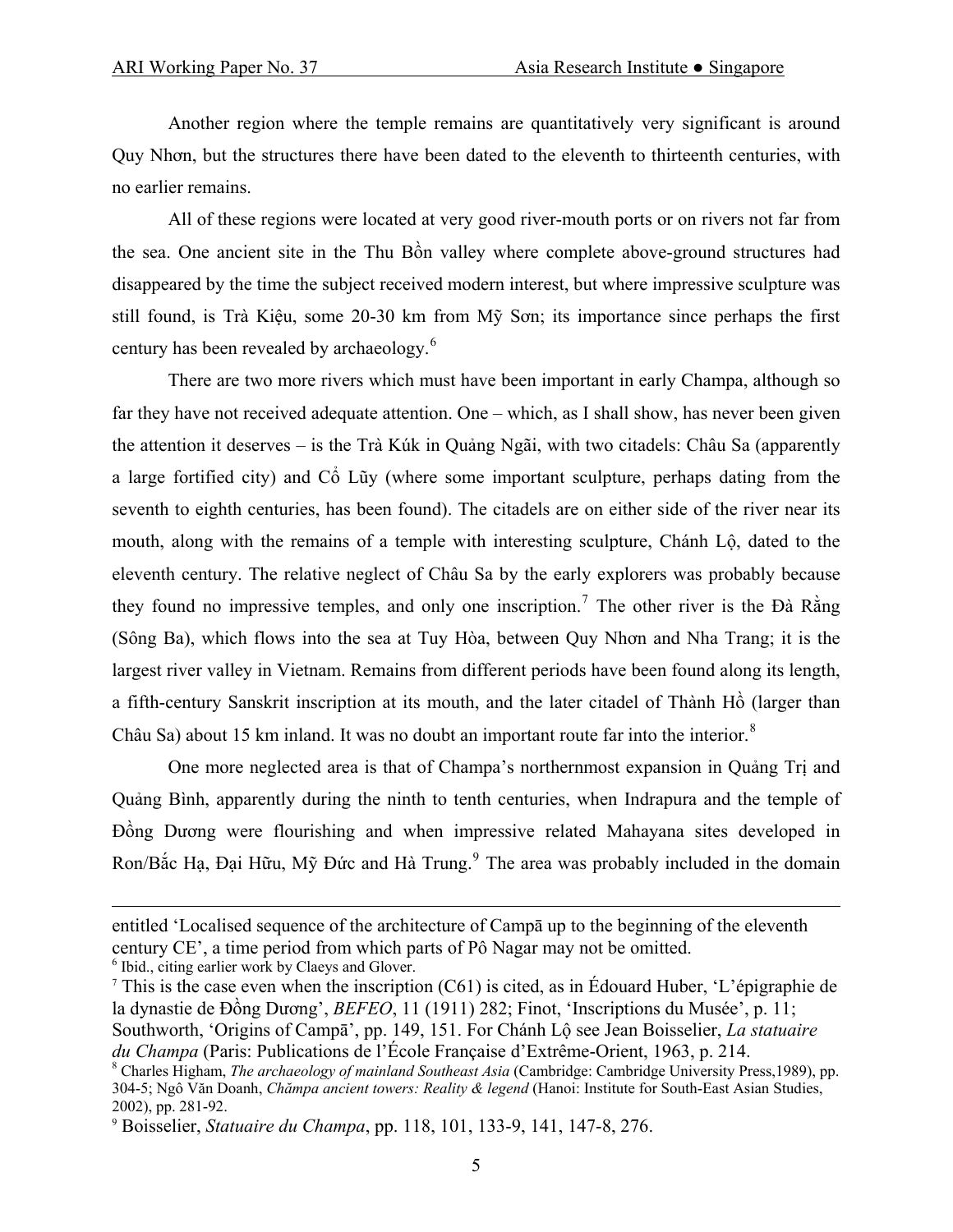of Maspéro's 'sixth dynasty', but its monuments had not been studied when he was writing, and the region has never been given the importance it deserves. Moreover, its significance has been obscured in the literature by assigning its work to 'styles' named for centers farther south, such as Đồng Dương,  $M\tilde{y}$  Sơn, etc.<sup>[10](#page-5-0)</sup> Requisite attention to this area will force reinterpretation of the history of events in the tenth to eleventh centuries.

 It must be emphasized that the dating of many of the architectural remains and surface finds of sculpture must still be considered tentative because it is based on reasoning no longer accepted. Examples include Mỹ Sơn E-1, dated by reference to a Cambodian sculpture over 700 km distant with a vaguely associated inscription; the edifice at Hòa Lai (Phan Rang), whose dating has been influenced by Damrei Krap (on Phnom Kulen in Cambodia), ultimately dated by a possibly mythical (i.e., not truly historical) section of the Cambodian Sdok Kak Thom inscription; the Tháp Mắm style (in Bình Ðịnh) based on one of the more fictional treatments in Maspéro; and the Mỹ Sơn A1 style based first on a prejudice of Henri Parmentier and a misused inscription and now not clearly distinguished from Trà Kiệu, about which there is now much lack of agreement resulting from different Trà Kiệu styles discovered through field archaeology.[11](#page-5-1) Thus, at this stage of research, architecture and sculpture are of little help in more than loose relative dating of the history of Champa.

#### *Inscriptions*

1

<span id="page-5-0"></span><sup>10</sup> Examples are L'Association Française des Amis de l'Orient, *Le Musée de sculpture Caü de Đà Nẵng* (Paris: Éditions de l'AFAO, 1997), p. 142, no. 121, from Hà Trung (Mỹ Sơn style); p. 144, no. 124, from Đại An (Mỹ Sơn style); and p. 175, no. 192, from Mỹ Đức (Đồng Dương style).<br><sup>11</sup> Stern, *Art du Champa*, p. 70, in spite of having claimed not to have used any inscription in his dating of the

<span id="page-5-1"></span>monuments, dated Damrei Krap to the early ninth century (around 802) on the basis of the story of Jayavarman II in the Sdok Kak Thom inscription of Cambodia (AD 1052), but with the date 802 attributed to Jayavarman from other late inscriptions. For Mỹ Sơn A1, Stern pointed out (p. 94) that Parmentier 'is working on the principle that the more perfect of two art forms is the older'. It was this preconception which resulted in the mistaken very early dating of Mỹ Sơn A-1, which then seemed supported by an early inscription which was found nearby but was not really related to the monument. For Tháp Mắm Boisselier's treatment was awkward, perhaps because he too tamely follows Stern's denomination of it as Bình Ðịnh style. Boisselier first suggested that the style should have come soon after the capital allegedly moved to Bình Đinh (around 1000, according to Maspéro), but then, seeing the difficulty of that, he placed it – still awkwardly – in the twelfth century, where it certainly does not fit with the main standing monuments of that area, the towers around Quy Nhơn (Boisselier, *Statuaire du Champa*, pp. 223, 256-274, 308-9). Its monsters, nicely preserved in the Đà Nẵng museum, show Vietnamese/Chinese influence (Boisselier, pp. 291-3) and must be later, say fourteenth or even fifteenth century. As William Southworth (personal communication, 10 Nov. 2004), has also noted, 'The entire period and the whole of the Bình Ðịnh architectural and art historical sequence needs to be re-examined in much greater detail ... [and] the Tháp Mắm site itself may in fact date from the late fourteenth to fifteenth centuries'.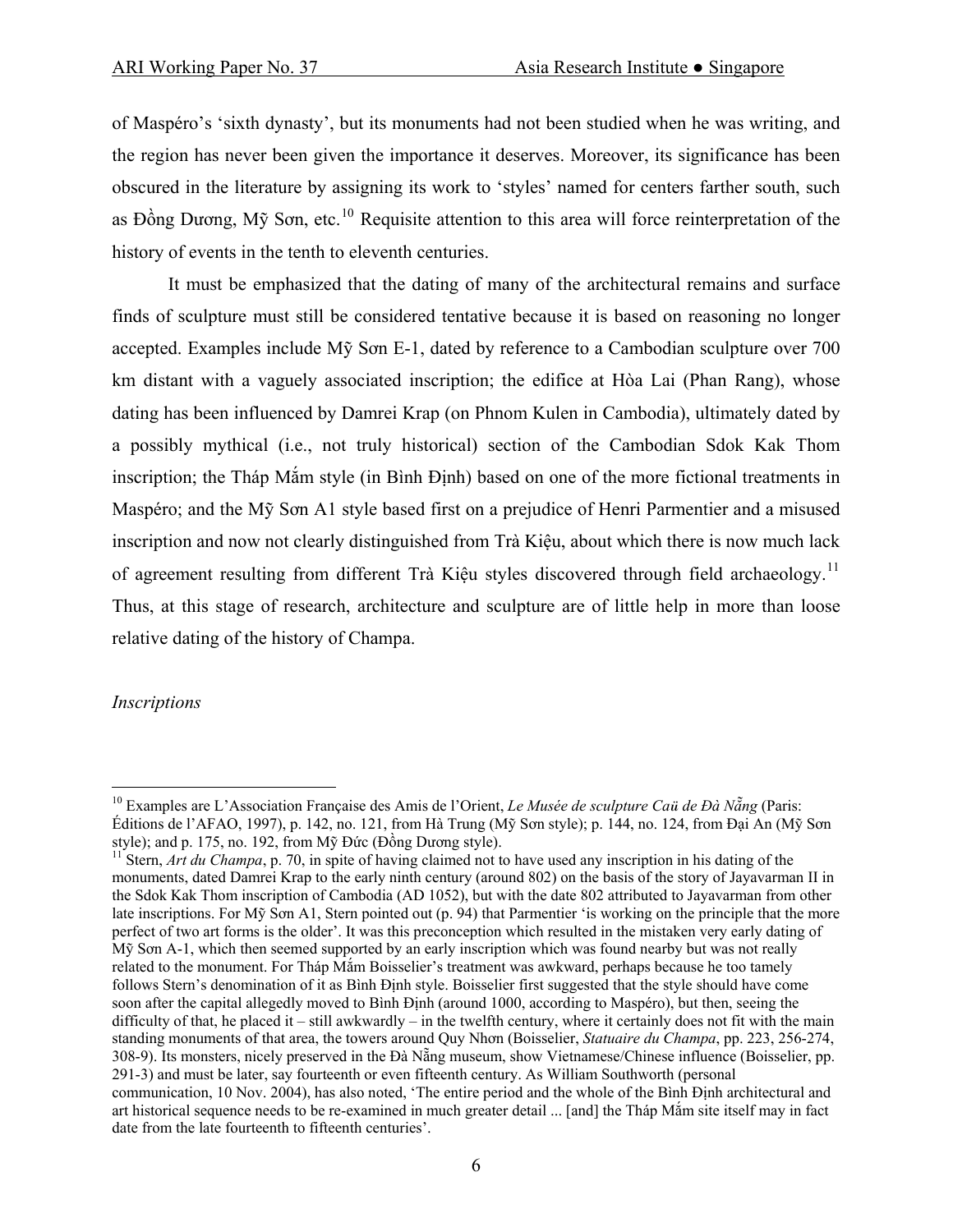The inscriptions of Champa are in two languages, Cham and Sanskrit. The inscription considered oldest on palaeographic grounds is that of Võ Cạnh, from a site near Nha Trang. It has been dated between the second and fourth centuries, and gave rise to a lengthy controversy as to whether it belonged to Champa or to a ruler of Funan occupying that region which was subsequently part of Champa. Coedès' final opinion, shared by Maspéro, was that it belonged to Funan, that the apparent chief named Śrī Māra was the Funan ruler known to the Chinese as 'Fan Shi Man', and that the religion of the time was Buddhism. That opinion prevailed until 1969, when Jean Filliozat argued that the title 'Māra' more probably derived from a Pandyan royal title, and that the content of the inscription could just as well imply Hinduism as Buddhism. This last treatment seems to show that the Võ Cạnh inscription may not be definitely ascribed to either Funan or Champa, and certainly not to Linyi.<sup>[12](#page-6-0)</sup>

 Now, however, William Southworth has called attention to certain features of the inscription's contents, which seem to reflect Austronesian society; if his argument is accepted, it may be reinstated as the first inscription of a Cham entity, although not of Linyi. As Southworth notes, following the translations of Filliozat and Claude Jacques,

the author of the inscription may not be a descendant of Śrī Māra at all, but a sonin-law who had married into the ruling matrilineage. The pivotal focus of this lineage is clearly the daughter of the grandson of Śrī Māra, to whose family the author belongs, and this female hierarchy is suggested by the content of the inscription.

That is, the type of donations described in the inscription are 'common in matrilineal societies', and the inscription was 'primarily motivated by indigenous social concerns'. The name Śrī Māra could still be of Tamil origin as proposed by Filliozat – learned by the Cham on their voyages to India and adapted for a time until the Sanskrit *varma* became popular in later times. Nha Trang, as Southworth describes it, was a port on 'the main maritime trade route through Southeast Asia' from India to northern Vietnam and southern China, 'providing a logical geographic and historical context for the carving of the Vo Canh inscription'.<sup>[13](#page-6-1)</sup> The inscription considered next oldest – from the fourth century, again based on palaeography – is the first Cham text, from

<span id="page-6-1"></span>'Origins of Campā', noted below. 13 Ibid., pp. 204-5.

<span id="page-6-0"></span><sup>12</sup> Coedès, *Indianized states*, p. 40; Jean Filliozat, 'L'inscription dite de "Vỏ [*sic*]*-*Cạnh"', *BEFEO*, 55 (1969): 107- 16; Claude Jacques, 'Notes sur la stèle de "Vỏ [*sic*]*-*Cạnh"', pp. 117-24 of the same issue; Michael Vickery, 'Funan reviewed: Deconstructing the ancients', *BEFEO*, 90-91 (2003-4): 101-43; and the discussion in Southworth,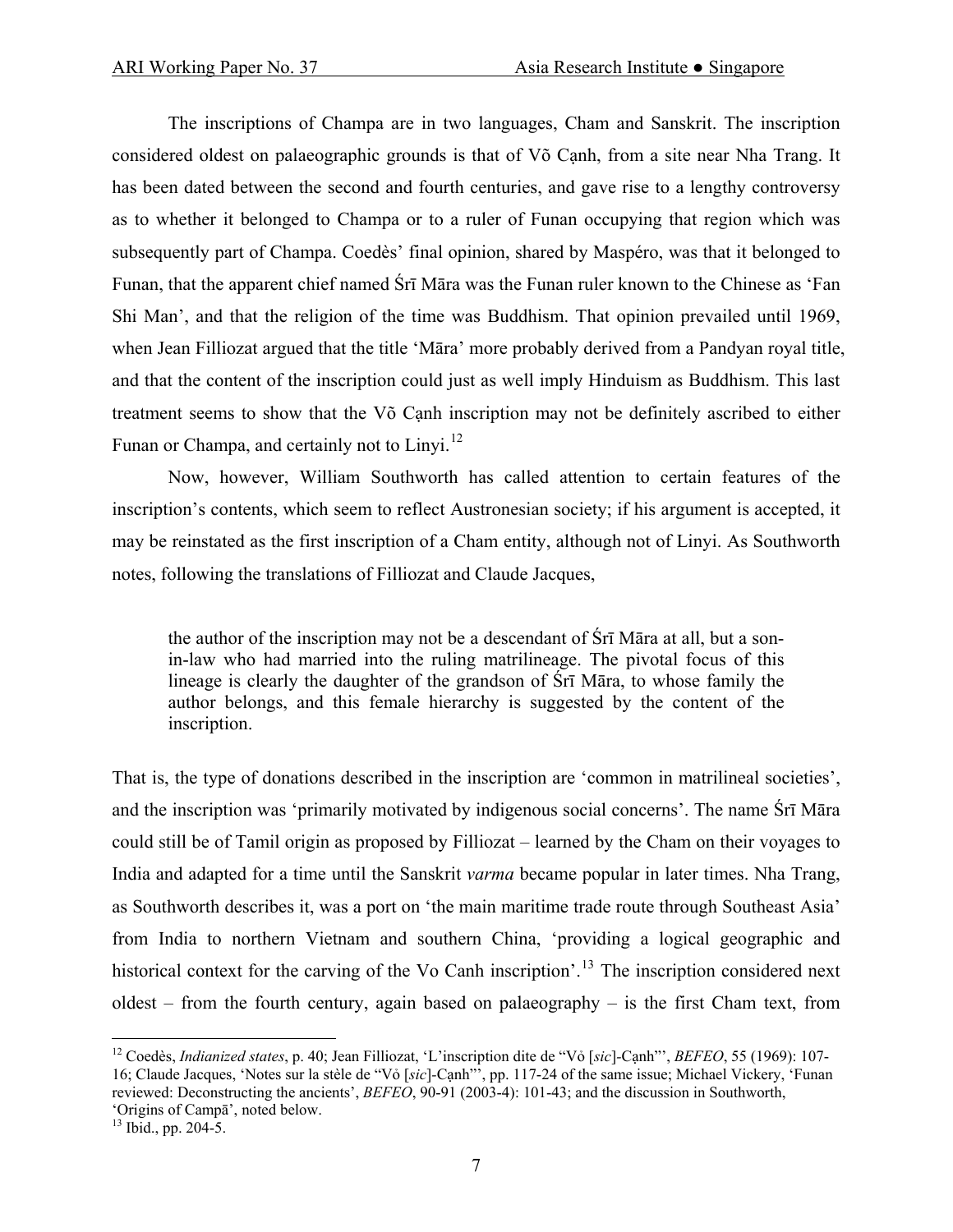Đông Yên Châu near Trà Kiệu. Found in the Thu Bồn area, not far from Mỹ Sơn, it is also the oldest writing in any Austronesian or Southeast Asian language.<sup>[14](#page-7-0)</sup>

 Both of these early inscriptions are isolated and may not be integrated with the rest of the corpus, surviving inscriptions of which are not distributed in total conformity with the physical remains. The first coherent group of inscriptions is linked with the early development of the Thu Bồn valley, site of Mỹ Sơn, at a time when there are only isolated texts elsewhere. From the fifth to the late eighth centuries, there are 20 inscriptions, all in Sanskrit and all but two located in or near Mỹ Sơn. According to statistics compiled by Southworth, 19 inscriptions with 279 lines of text are in Quảng Nam, with 12 inscriptions and 258 lines in Mỹ Sơn and only three inscriptions with 13 lines elsewhere.<sup>[15](#page-7-1)</sup> Then from the mid-eighth to mid-ninth centuries – between 774 and 854 – there is a coherent group of eight inscriptions in the South. Most of these are in Phan Rang but some are in Nha Trang; five of them are entirely or partly in Cham.

 Following that, from 875 (or perhaps slightly earlier) until 965, there are 25 inscriptions ascribed to the Indrapura/ $\vec{p}$  and Durong dynasty – again in the North in the Thu Bồn area, but distinct from Mỹ Sơn. These inscriptions delineate a coherent area from Quảng Nam to Quảng Bình and include the only epigraphy in the published corpus found north of Huế. Four inscriptions of this group are in the South, and [16](#page-7-2) are entirely or partly in Cham.<sup>16</sup> One more Cham-language inscription, possibly related, is from Mỹ Sơn, dated 991 (on this see below).

Thereafter inscriptions are rather equally distributed between North and South until the early thirteenth century, after which there are 32 in the South and only six in Mỹ Sơn, the last dated in 1263. After 991, of the 75 known inscriptions until the last in 1456, only five are in Sanskrit (all of them before 1263), and the rest are in Cham. During the same period, there are 18 inscriptions from Mỹ Sơn until the last dated one in 1263 and another from the end of the twelfth

<span id="page-7-0"></span><sup>&</sup>lt;sup>14</sup> This earliest Cham inscription is C174, unknown to Maspéro and omitted in Anne-Valérie Schweyer.

<sup>&#</sup>x27;Chronologie des inscriptions publiées de Campā, Études d'épigraphie cam-1', *BEFEO*, 86 (1999): 321-44. See George Coedès, 'La plus ancienne inscription en langue chame', in *Eastern and Indian Studies in honour of F. W. Thomas, C. I. E.* (Bombay: New Indian Antiquary Extra Series I, No. 48), pp. 39-52..

<span id="page-7-2"></span><span id="page-7-1"></span><sup>&</sup>lt;sup>15</sup> Southworth, 'Origins of Campa', 241.<br><sup>16</sup> Anne-Valérie Schweyer, 'Le dynastie d'Indrapura (Quảng Nam, Viet Nam)', Southeast Asian Archaeology 1998: *Proceedings of the 7th International Conference of the European Association of Southeast Asian Archaeologists*, ed. Wibke Lobo and Stefanie Reimann (Hull: University of Hull Centre for South to East Asian Studies, 1998), pp. 205- 17; Schweyer, 'Chronologie des inscriptions'. Schweyer, 'La vaisselle en argent de la dynastie d'Indrapura (Quảng Nam, Việt Nam), Études d'épigraphie cam - II', *BEFEO*, 86 (1991): 345-55 proposed that the area of the inscriptions delineated the area under control of that dynasty. William Southworth objected very strongly to the use of Indrapura for more than the site of Đồng Dương, and he apparently did not accept Schweyer's view of a dynasty; see Southworth, 'Notes on the political geography of Campa in central Vietnam during the late  $8<sup>th</sup>$  and early  $9<sup>th</sup>$ centuries AD', in Lobo and Reimann ed., *Southeast Asian Archaeology 1998*, pp. 237-44.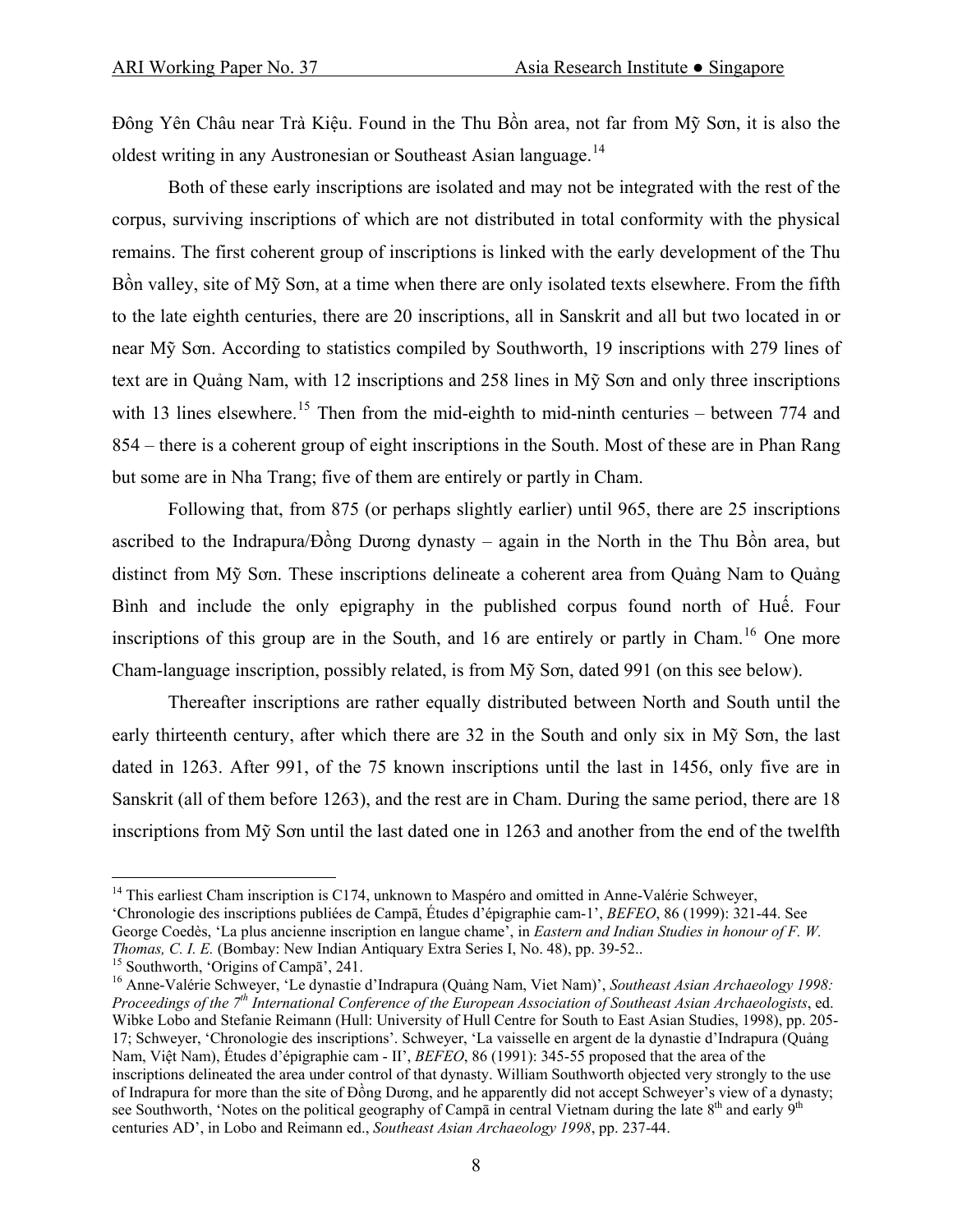century *śaka*, two hundred years after the Champa kings had allegedly – according to Maspéro – been driven south to Vijaya under Vietnamese pressure, a circumstance which should force reconsideration of the relations between the two polities.

 Peculiarly, Bình Ðịnh/Quy Nhơn, in spite of its obvious importance as revealed by brick towers and the apparent attention given it in Champa and Cambodian sources, has produced only seven very short inscriptions – all very late, and only one of which contains much of historical value (C53 and C54/1178-1278, C58/1259, C55/1265, C52/twelfth century ś., C47/1401, C56/1456). All major inscriptions by rulers believed to have controlled Bình Ðịnh before the thirteenth century were engraved at Mỹ Sơn. (On this see further below in the section on 'Vijaya'.)

 The largest coherent and detailed body of inscriptions, at least a dozen texts, concerns the twelfth to early thirteenth century relations, almost entirely bellicose, with Cambodia. Detailed discussion of the inscriptions can be found in the section on narrative history below. The first work on Champa inscriptions began toward the end of the nineteenth century. Abel Bergaigne began summarizing information from the inscriptions in 1888, and published the Sanskrit texts in 1893. The first work on Cham-language inscriptions was by Étienne Aymonier in 1891. Then in a series of articles, Louis Finot treated both Sanskrit and Cham inscriptions, modifying on some points Aymonier's interpretations of the latter. Further important work was done by Édouard Huber. $17$ 

 There are still problems with the literal interpretation of some of the Cham-language texts. For most of the inscriptions treated in Aymonier's 1891 article, he did not publish the text itself, nor try to offer a full translation, but only gave a summary of important details. Obviously, some of these will require new interpretation when eventually given attention by a competent Chamist. When Louis Finot continued the work of publishing and translating the Cham inscriptions, he usually chose texts which Aymonier had not treated; and since he was not a specialist in the language, it is not possible to accept all of his translations without question. Because of this uncertain quality of translations from Old Cham – in particular the work of Aymonier, but also that of Finot – all interpretations of historical events based on them must be presented with the caveat that better translations may ultimately force revisions of some details.

<span id="page-8-0"></span><sup>&</sup>lt;sup>17</sup> Aymonier, 'Première étude'; Finot, articles cited in footnote 4; Abel Bergaigne, 'L'ancien royaume de Campā dans l'Indochine, d'après les inscriptions', reprinted from *Journal Asiatique* (Paris: Imprimerie Nationale, 1888); Bergaigne, *Inscriptions sanscrites de Campā, Inscriptions sanscrites du Cambodge* (Paris: Imprimerie Nationale, 1893); Huber, 'Épigraphie de la dynastie'.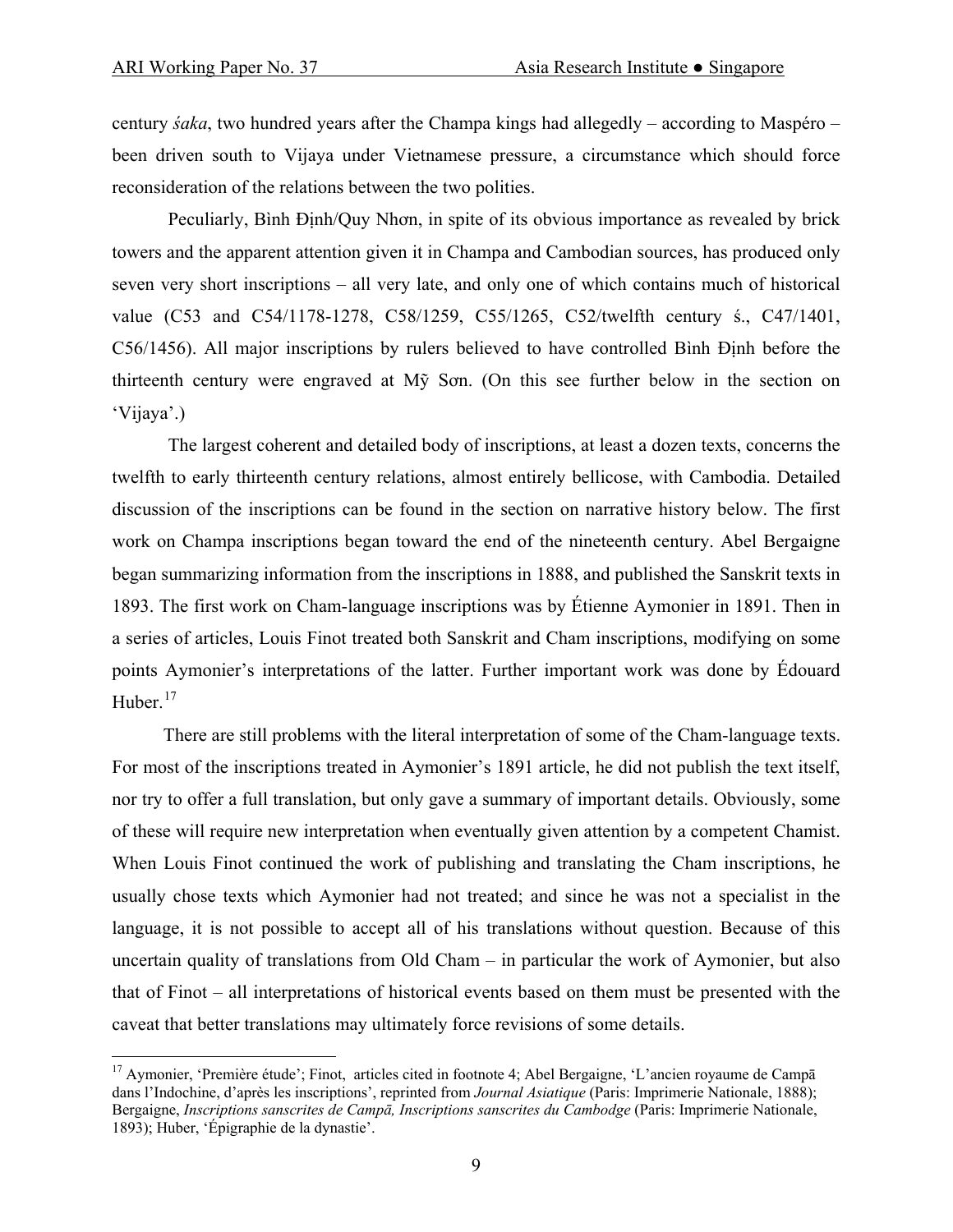There is now new work by Anne-Valérie Shweyer on the inscriptions of Champa which serves as a guide to all of the publications. It purports to list all the inscriptions about which there have been publications in order of their corrected dates, with columns for registry number, location, names of persons and gods mentioned and the related publications.<sup>[18](#page-9-0)</sup> Except for Schweyer's work, there has been no new original study of the Cham-language inscriptions since before 1920, and the standard bibliographical list of Champa inscriptions, both Cham and Sanskrit, dates from [19](#page-9-1)23.<sup>19</sup>

#### *Chinese and Vietnamese histories*

 $\overline{a}$ 

 The Chinese sources used by Maspéro were the standard dynastic histories plus extracts from Ma Duanlin's *Wenxian tongkao*, translated into French by Hervey de Saint-Denys as *Ethnographie des peuples étrangers* and cited by Maspéro as *Méridionaux*. [20](#page-9-2) Recently Geoff Wade has translated the Champa sections of another text not used by Maspéro – the *Song huiyao*, which differs in certain significant details from the *Song shi* cited by Maspéro, as will be noted below. For some periods of Champa history these Chinese histories were compiled long after the event, and obviously at second hand. As described by Wade, the *Song huiyao* was compiled 'in a process which extended from the early eleventh century until the middle of the thirteenth ... but was never printed'. Then it was used as a source for the *Song shi* compiled in the fourteenth century, after which nearly half of the *Song huiyao* was lost, the remaining portions included in a fifteenth-century encylopaedia and later reworked into its present form in the nineteenth century.[21](#page-9-3) Given these conditions, it requires religious faith to insist that all their details for Champa in, say, the tenth to eleventh centuries must be accepted as factual, and their inconsistencies require close attention.

<span id="page-9-0"></span><sup>&</sup>lt;sup>18</sup> Schwever, as noted, missed the very first Cham-language inscription, C174 from Đông Yên Châu, published in Coedès, 'Plus ancienne inscription'. It is also missing from the list in *Études épigraphiques sur le pays cham*, ed. Claude Jacques (Paris: École Française d'Extrême-Orient, 1995). Schweyer has also prepared some new transcriptions and translations of the Cham inscriptions of Pô Nagar, Nha Trang, which appear in *Aséanie*, 14 (2004): 109-40 and 15 (2005), forthcoming. These will be cited here as 'Po Nagar'. I wish to thank her for sharing them with me.

<span id="page-9-1"></span><sup>19</sup> The list is in George Coedès and Henri Parmentier, *Listes générales des inscriptions et des monuments du Champa et du Cambodge* (Hanoi, Ecole Française d'Extrême-Orient, 1923). 20 Ma Duanlin, *Ethnographie des peuples étrangers à la Chine*, tr. Léon Hervey de Saint-Denys (Farnborough:

<span id="page-9-2"></span>Gregg, 1972 reprint); the original edition was published in 1876 by H. Georg in Geneva.<br><sup>21</sup> See Geoff Wade's chapter in Lockhart and Tra (eds.), *New Scholarship on Champa*, 2006.

<span id="page-9-3"></span>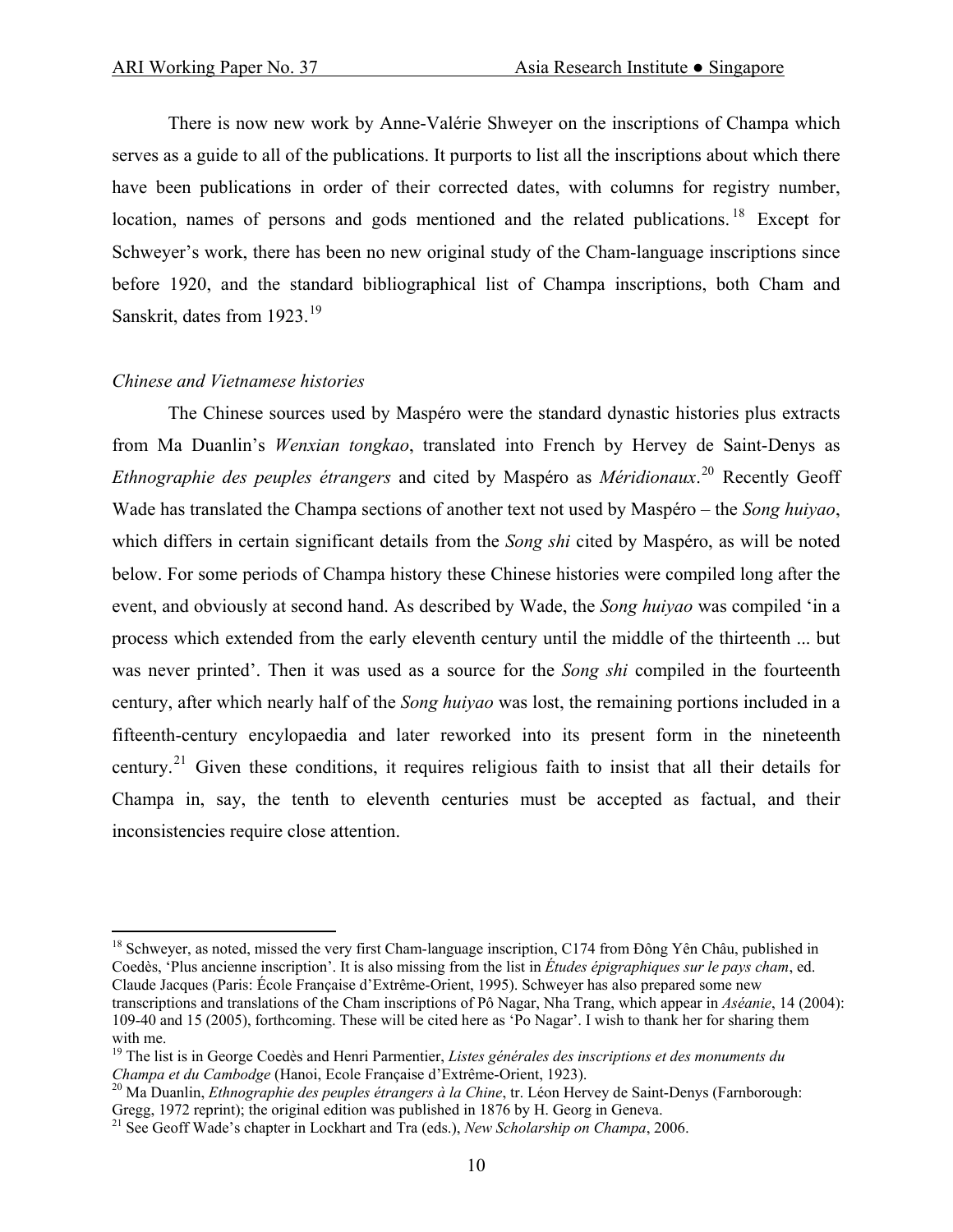1

 The Vietnamese sources which have been used for Champa history are the *Ðại Việt sử ký*  toàn thư (Tt), Khâm định Việt sử thông giám cương mục (Cm), and Việt sử lược (VsI).<sup>[22](#page-10-0)</sup> A problem in the use of the Vietnamese histories which is obscured in Maspéro and not given attention in subsequent work is the existence of two main chronicle traditions which diverge with respect to some of the events involving Champa (and others as well). The first is *Tt*, followed by *Cm*, and the second is *Vsl*. Maspéro adopted the versions of one or the other, apparently according to his arbitrary decision of what 'should have happened'. Examples will be given below.

 These Chinese and Vietnamese histories begin, for the region in question, with references to a polity named Linyi, situated south of Jiaozhi/Giao Chỉ, the Vietnamese provinces which were considered to be under Chinese administration; it was first noted with that name in 220-230, and the last reference appeared in 757. Linyi was a problem area because of its aggressive activities against Jiaozhou to its north. After the disappearance of 'Linyi' from Chinese records, the official Chinese histories for a century referred occasionally to a polity named Huanwang (Viet. Hoàn Vương), apparently in the old Linyi area, until in mid-ninth century they recognized Champa in the name Zhan Cheng (Viet. Chiêm Thành), 'City of the Cham'.

 Throughout the Linyi period until the mid-seventh century – that is, a century before the name itself disappeared – Linyi chiefs in the Chinese histories were entitled '*Fan*' followed by one- to three-syllable names, with the last *Fan* chief, Fan Zhenlong, named around 645. In general it is impossible to reasonably identify the *Fan* names with names of rulers in the contemporary Champa inscriptions, although this was attempted by Maspéro and has been followed by later historians. During the mid-eighth to late ninth centuries, when all the inscriptions are in the South, the Chinese record no *Fan* titles and their references to Huanwang do not show names of rulers of that polity in any form.

 Names in Chinese and Vietnamese histories apparently attributable to rulers of Champa begin again in the 860s and continue – though with significant breaks – until the late twelfth century, after which for nearly one hundred years during the time of Angkorean intervention in Champa, the Chinese and Vietnamese apparently paid it little attention. Those sources begin to

<span id="page-10-0"></span><sup>22</sup> Ngô Sĩ Liên, *Ðại Việt sử ký Toàn thư* (henceforth *Tt*), tr. Hoàng Văn Lâu, ed. Hà Văn Tấn (Hà Nội: NXB Khoa học Xã hội, 1993); Quốc sử quán Triều Nguyễn, *Khâm định Việt sử thông giám cương mục* (henceforth *Cm*) (Hà Nội: NXB Giáo dục, 1998); *Việt sử lược* (henceforth *Vsl*), ed. Trần Quốc Vượng (Hà Nội: NXB Văn Sử Địa, 1960).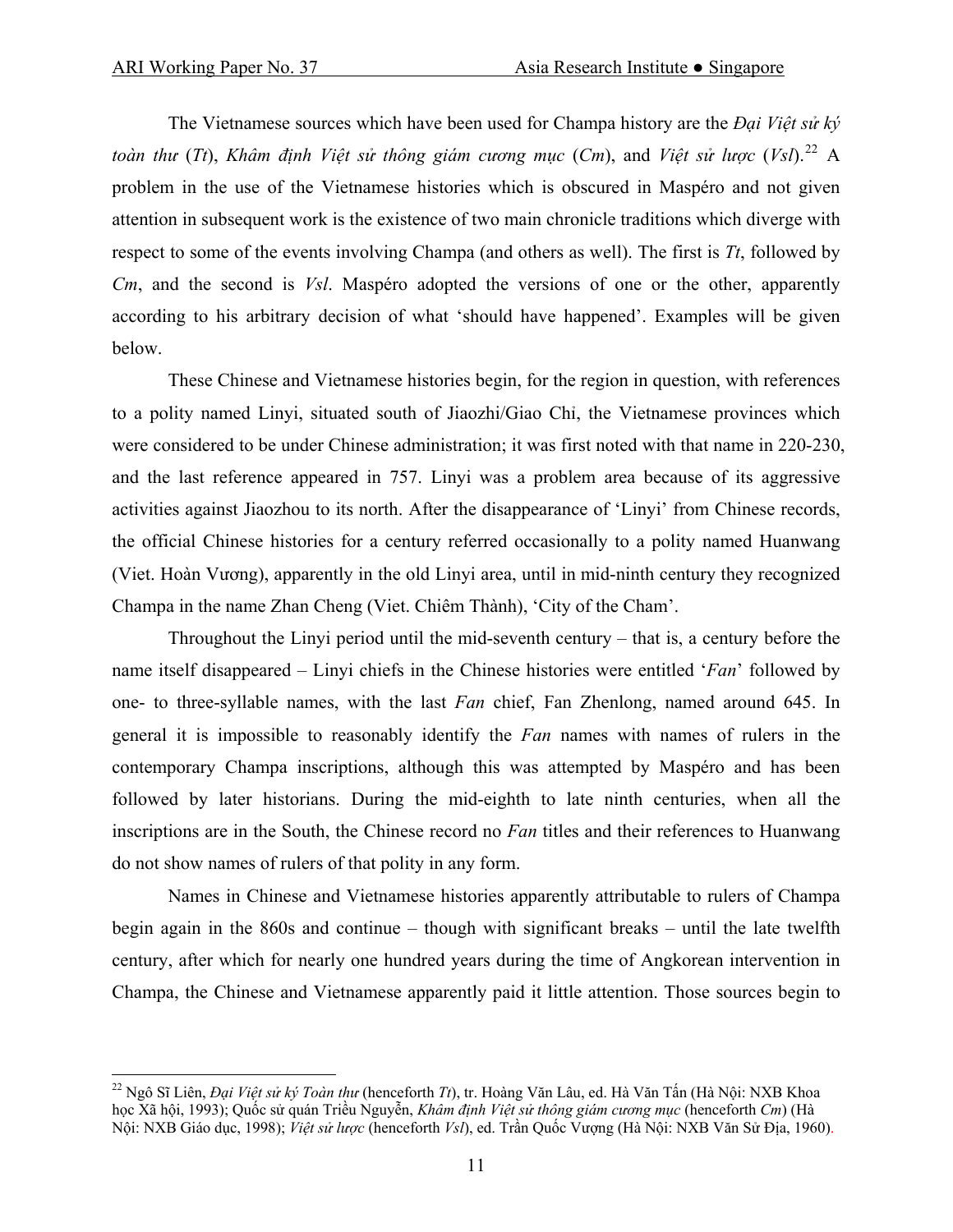provide names for Champa rulers again from the early fourteenth century, and continuing through several decades when there are no Champa inscriptions.

 As was already emphasized by Stein, it is impossible to identify most of the names in the Chinese and Vietnamese texts with the names in inscriptions. Most of the latter are titles in *varma*, for which there was a standard Chinese transcription with '-*ba-mo*' (跋摩). During the entire history of Champa from the first -*varma* (perhaps in the fourth century) until 1471, there are only four instances of Chinese transcriptions in '- *ba-mo*', all in the sixth to seventh centuries, and very few instances in which other elements of the Chinese transcription may be identified with a local title; one of these rare exceptions is Chinese *lu-tuo-luo* (庐陀罗) and *lu-tuo* (庐陀)

for Rudra-[varman] in mid-eighth century. There is also one instance of a credible Chinese and Vietnamese transcription of the Cham title *yāï po ku vijaya śrī* (see below). As I have argued with respect to one case in an earlier paper, and shall argue further below, the reason for this discrepancy is probably because the Chinese and Vietnamese were not dealing with the same Champa polity that was recorded in the inscriptions.<sup>[23](#page-11-0)</sup>

#### **Champa history and its revisions**

 $\overline{a}$ 

#### I. *The origins of Champa and the Cham*

 Until relatively recently, the Cham were considered to be part of one of the 'waves' of population movement which were believed to have proceeded successively out of China into mainland Southeast Asia, with some of them continuing on to the islands of Nusantara. These population groups were generally defined in terms of physical anthropologically. First came the Australoid-Melanesoid, resembling the Australian aborigines and the peoples of Papua New Guinea, then two successive groups of 'Indonesians' (Proto- and Deutero-). The Cham – for those who recognized their language as 'Indonesian' (now called 'Austronesian'), an affiliation which was not at that time universally accepted – were considered to be remnants of these 'Indonesians' who had remained on the mainland after the rest had moved on to the islands under pressure from the last wave of arrivals, the Mon-Khmer. In this view all of these movements would have been completed before the beginning of the Common Era. Implicitly, then, Champa

<span id="page-11-0"></span><sup>&</sup>lt;sup>23</sup> Michael Vickery, 'Cambodia and its neighbors in the fifteenth century', National University of Singapore Asia Research Institute Working Paper Series No. 27, www.ari.nus.edu.sg/docs/wps/wps04\_027.pdf, 'Appendix to note 15', pp. 49-52.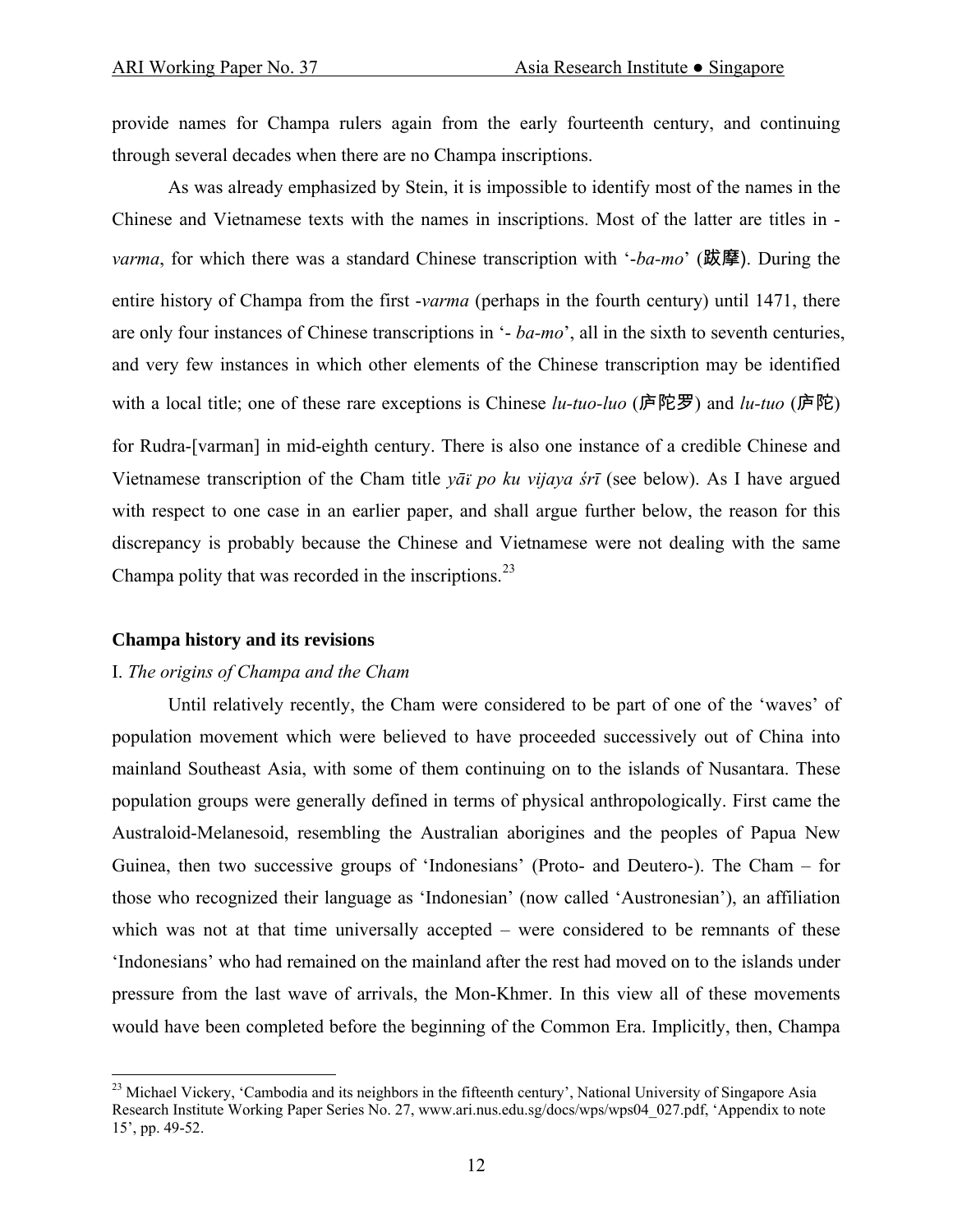was a land power, as was, in that view, its southern neighbor Funan. With occasional minor variations, this was accepted by all the early scholars, including Coedès, Maspéro and Stein; the continental origin of the Cham has most recently been retained by Jacques Népote, and is implicit in the 'Copenhagen papers' of  $1987<sup>24</sup>$  $1987<sup>24</sup>$  $1987<sup>24</sup>$  It was also recognized that the Tai/Thai had moved into their present habitat much later than the migrations outlined above, and it was believed that the Vietnamese, thought to be a Sinitic branch, had moved into what is now northern Vietnam independently of those migrations.

 Starting around thirty years ago, when physical-anthropological groupings were no longer in vogue and linguistics had become more advanced, it was determined that the Austronesian languages (including Cham) spread not via peoples migrating overland out of China across mainland Southeast Asia and then into the islands, but via the sea – probably starting in Taiwan, then to the Philippines, Indonesia, the Pacific islands, Madagascar, and among the latest moves, the ancestors of the Cham from Borneo to the coast of what is now Vietnam, at a time estimated as somewhere between 500 BCE and the early years of the Common Era, although such dating is still very approximate.<sup>[25](#page-12-1)</sup> It has long been held by some archaeologists that the Sa Huỳnh Culture of the central coast is the first material evidence of the Cham, although ongoing research may modify this, and it is probable that there was more than a single landfall by the first seaborne Cham.<sup>[26](#page-12-2)</sup> There is no longer doubt that Cham is an Austronesian language, closely related to Achenese and Malay and more distantly to other languages of Indonesia, the Philippines, Polynesia and Madagascar.

<span id="page-12-0"></span><sup>24</sup> Jacques Népote, 'Champa, propositions pour une histoire de temps long', *Péninsule*, *nouvelle série*, 26 (1993): 3- 54 and 27 (1993): 65-119. For the 'Copenhagen papers', see *Actes du séminaire*, notably Tâm Quach-Langlet, 'Le cadre géographique de l'ancien Campā', pp. 28-47, who treats Champa as a land-based economy and shows no

<span id="page-12-1"></span><sup>&</sup>lt;sup>25</sup> Peter Bellwood, 'Southeast Asia before history', in *The Cambridge history of Southeast Asia*, ed. Nicholas Tarling, Vol. I, pp. 53-136; see also Bellwood, 'Cultural and biological differentiation in Peninsular Malaysia: The last 10,000 years', *Asian Perspectives*, 32, 2 (1993): 50, where he refers to the 'differentiation of Malayo-Chamic [still in southeast Kalimantan] commencing in the third or fourth century BCE'; Robert Blust, 'The Austronesian homeland: A linguistic perspective', *Asian Perspectives*, 26 (1984-5): 45-67; Blust comments elsewhere that 'probably during the last two or three centuries before the Christian era, the Chamic languages and Malay became established in mainland Southeast Asia along the coasts of the South China Sea'; Blust, 'The Austronesian settlement of mainland Southeast Asia', in *Papers from the second annual meeting of the Southeast Asian Linguistics Society 1992*, ed. Karen L. Adams and Thomas John Hudak (Tempe, AZ: Arizona Sate University Program for Southeast Asian Studies, 1994), p. 30. Graham Thurgood posits a Chamic arrival on the mainland about 2000 years ago (*From ancient Cham*, p. 5). 26 Peter Bellwood, *Prehistory of the Indo-Malaysian Archipelago* (Orlando: Academic Press,

<span id="page-12-2"></span><sup>1985);</sup> Bellwood, 'Southeast Asia'; Higham, *Archaeology of mainland Southeast Asia*, pp. 230- 97.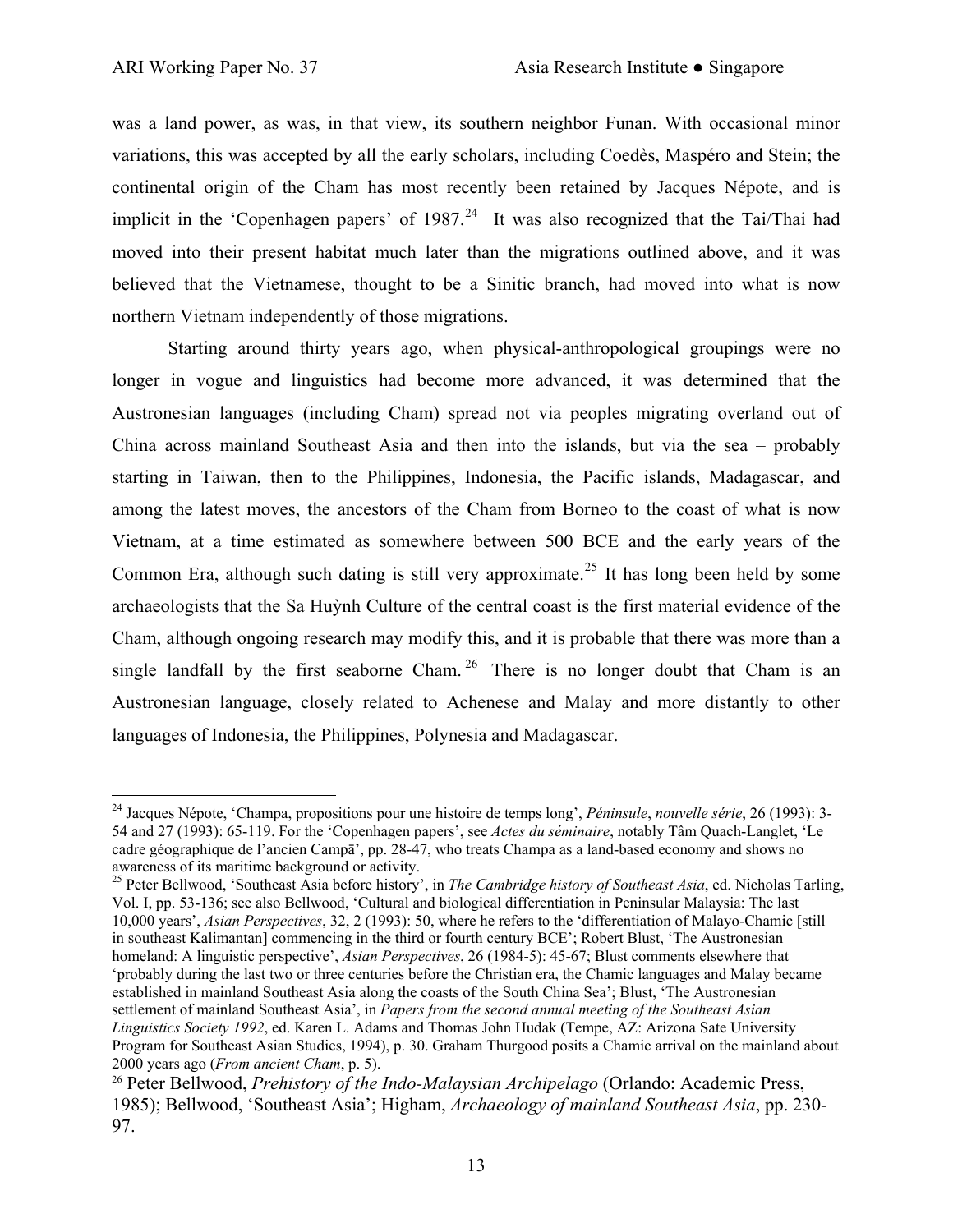As the prehistorian Peter Bellwood has put it, 'the old idea, so often repeated in popular works today, that the Austronesians migrated from the Asian mainland through the Malay Peninsula or Vietnam, is absolutely wrong'. Bellwood, moreover, considers that the archaeological remains of Sa Huỳnh may be identified with the earliest Cham, who would have arrived in the first millenium BCE. Or, again quoting Bellwood, 'Heine Geldern (1932) was clearly wrong ... when he suggested that early Austronesians migrated from Mainland Asia through the Malay Peninsula into Indonesia. The true course of Austronesian expansion was in the other direction'.<sup>[27](#page-13-0)</sup> Of course, there may well have been more than one landfall along the coast, but the earliest known Champa remains suggest that they would have been south of Huế. When they arrived there, the region was already inhabited by people speaking Mon-Khmer languages. In fact, mainland Southeast Asia at that time would have been linguistically a solid Mon-Khmer block. $28$ 

 Rolf Stein, whose major study of Linyi disagreed strongly with Maspéro on many details and seems to show definitely that before the fifth century, at least, Linyi and Champa may have been distinct, also examined evidence for Linyi's linguistic position, which he believed to be Mon-Khmer. We must emphasize again that Stein still believed that the Cham had moved overland and that they had thus been in the region of southern China – northern Vietnam for hundreds or even thousands of years. Stein did not say this explicitly, but it is clear from his remarks that he accepted it as a basic fact which did not need to be evoked anew. Thus, assuming that the Cham had been in contact with the Chinese for so long, he analyzed the Archaic (eighth to third centuries BCE) and Ancient (sixth century CE) pronunciations of the Chinese characters used for 'Linyi' and 'Cham' and found that they were nearly identical, beginning with a cluster 'KR-' or 'PR-'. Through this analysis he sought to discover the original pronunciation of the relevant Chinese characters, and he considered that Linyi, and Cham as well, were Mon-Khmer. $^{29}$  $^{29}$  $^{29}$ 

 Now, however, it is understood that the Cham did not arrive on the coast before the first millenium BCE, and in a region which would have had little or no contact with the Chinese by the time the latter were taking notice of and writing about them. The Chinese character used to

<span id="page-13-0"></span><sup>27</sup> Bellwood, *Prehistory*, pp. 124, 275; Bellwood, 'Cultural and biological', p. 53. The 'old idea' is still repeated in some scholarly work, such as Népote, 'Propositions'.

<span id="page-13-1"></span><sup>&</sup>lt;sup>28</sup> 'Peninsular Malaysia is one of the few places in the Austronesian world (the other major ones being southern Viet Nam and western Melanesia) where Austronesian settlers found agriculturalists, in this case Austroasiatic speakers, in prior occupation' (Bellwood, 'Cultural and biological', p. 51).

<span id="page-13-2"></span> $^{29}$  Stein, *Lin-Yi*, p. 221 gives definitions of Ancient and Archaic Chinese.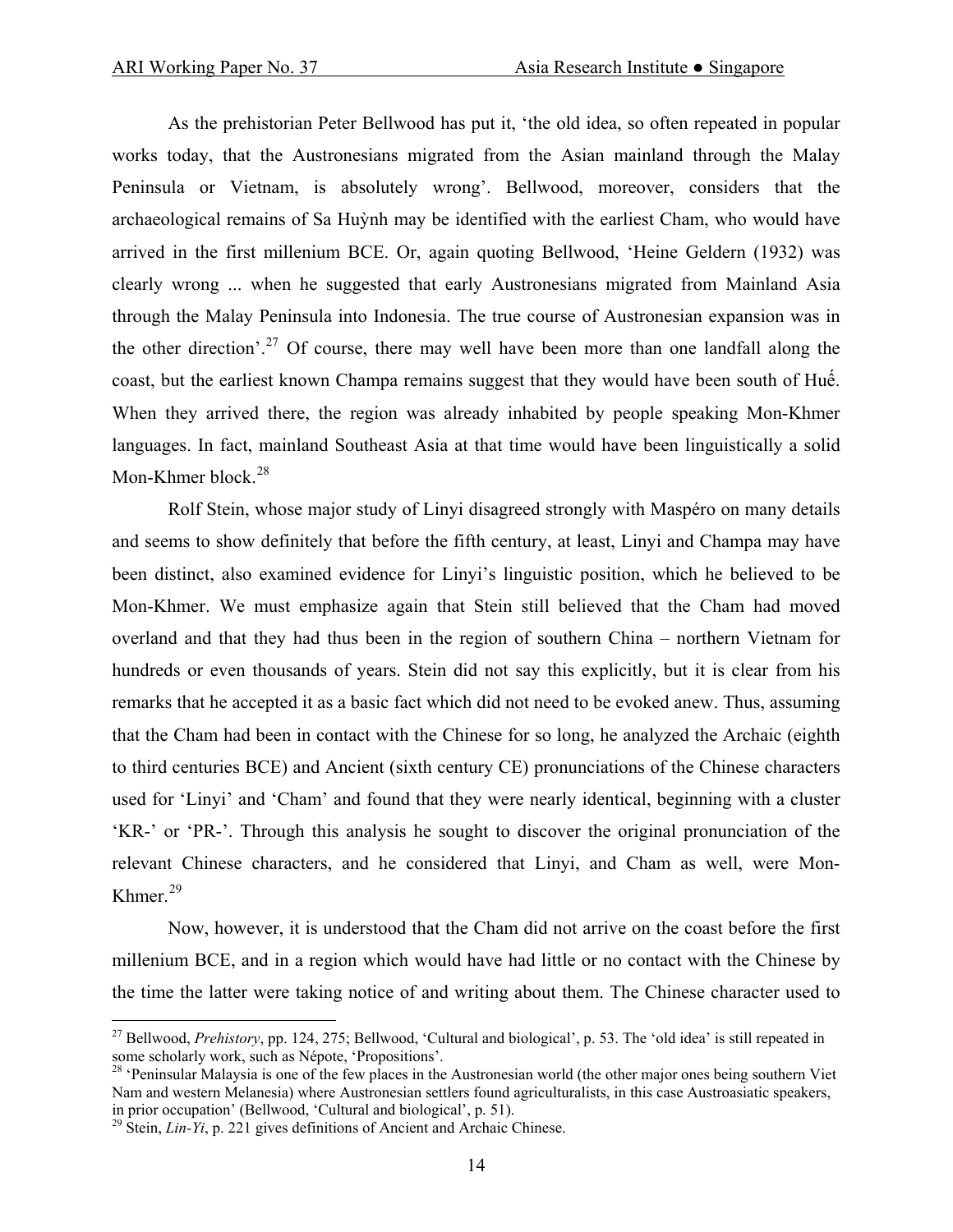denote them would therefore have acquired something close to its modern pronunciation and would probably have represented – as Stein, following Bergaigne, recognized – some designation the Cham were using for themselves, but about which we can now have no knowledge. Stein's study of the archaic pronunciations of the characters is thus of no relevance, as already noted by Paul Demiéville.<sup>[30](#page-14-0)</sup>

 This new understanding of Cham origins based on linguistics means that the Cham must be understood as one of the great navigator peoples of prehistoric Southeast Asia, and that the political-economic status of Champa must be revised accordingly. There is now a consensus that until the twelfth century, navigation and maritime trade within Southeast Asia and between Southeast Asia and China and India were dominated by local groups, prominent among whom were the speakers of Austronesian languages, including Cham. This interpretation of Cham origins and the approximate date of their arrival on the coast of what is now Vietnam casts doubt on the insistence of some researchers on the polyethnicity of ancient Champa, at least in its description of the ethnic groups as including the separate (but closely related) Cham, Jarai, Rhadé, Chru and Roglai as well as various Mon-Khmer groups. It is now understood that Jarai, Rhadé, Chru, Roglai and any other Austronesian languages in late Champa and Vietnam developed out of Cham, and were probably not distinct languages during the period of classical Champa up to the fifteenth century. Since the first Cham inserted themselves into Mon-Khmer territory, no doubt the Champa polities always included some of them, and because Champa consisted of port cities at the mouths of major rivers, some of the intervening territory may always have had a more Mon-Khmer than Austronesian population.<sup>[31](#page-14-1)</sup>

As the Mon-Khmer specialist Gérard Diffloth describes the process:

The linguistic evidence suggests that what actually happened was that speakers of (Old) Cham moved into a territory (the Highlands) which was at the time entirely occupied by Mon-Khmer speakers (specifically speakers of early forms of Bahnar, Sre, Mnong, perhaps also Sedang and others), established political control over

<span id="page-14-0"></span><sup>30</sup> Ibid., p. 234, n. 223, citing Bergaigne, 'Ancien royaume' ; Paul Demiéville, 'R.A. Stein, "Le Lin-yi, sa localisation, sa contribution à la formation du Champa et ses liens avec la Chine"', *T'oung Pao*, 40 (1951): 345,

<span id="page-14-1"></span><sup>&</sup>lt;sup>31</sup> Bernard Gay, 'Vue nouvelle sur la composition ethnique du Campā' in *Actes du séminaire*, pp. 49-57; Gay is also obsolete (p. 51) in his treatment of the Vat Luang Kau inscription as showing Champa expansion up to the Mekong near Vat Phu in the fifth century, and in his acceptance of old Cambodian legends without historical value. On Vat Luang Kau see Claude Jacques, 'Notes sur l'inscription de la stèle de Vǎt Luong Kǎu', *JA*, 250 (1962): 249-56 and the discussion in Michael Vickery, *Society, economics and politics in Pre-Angkor Cambodia: The seventh to eighth centuries* (Tokyo. Centre for East Asian Cultural Studies for Unesco, Toyo Bunko, 1998), pp. 73-4.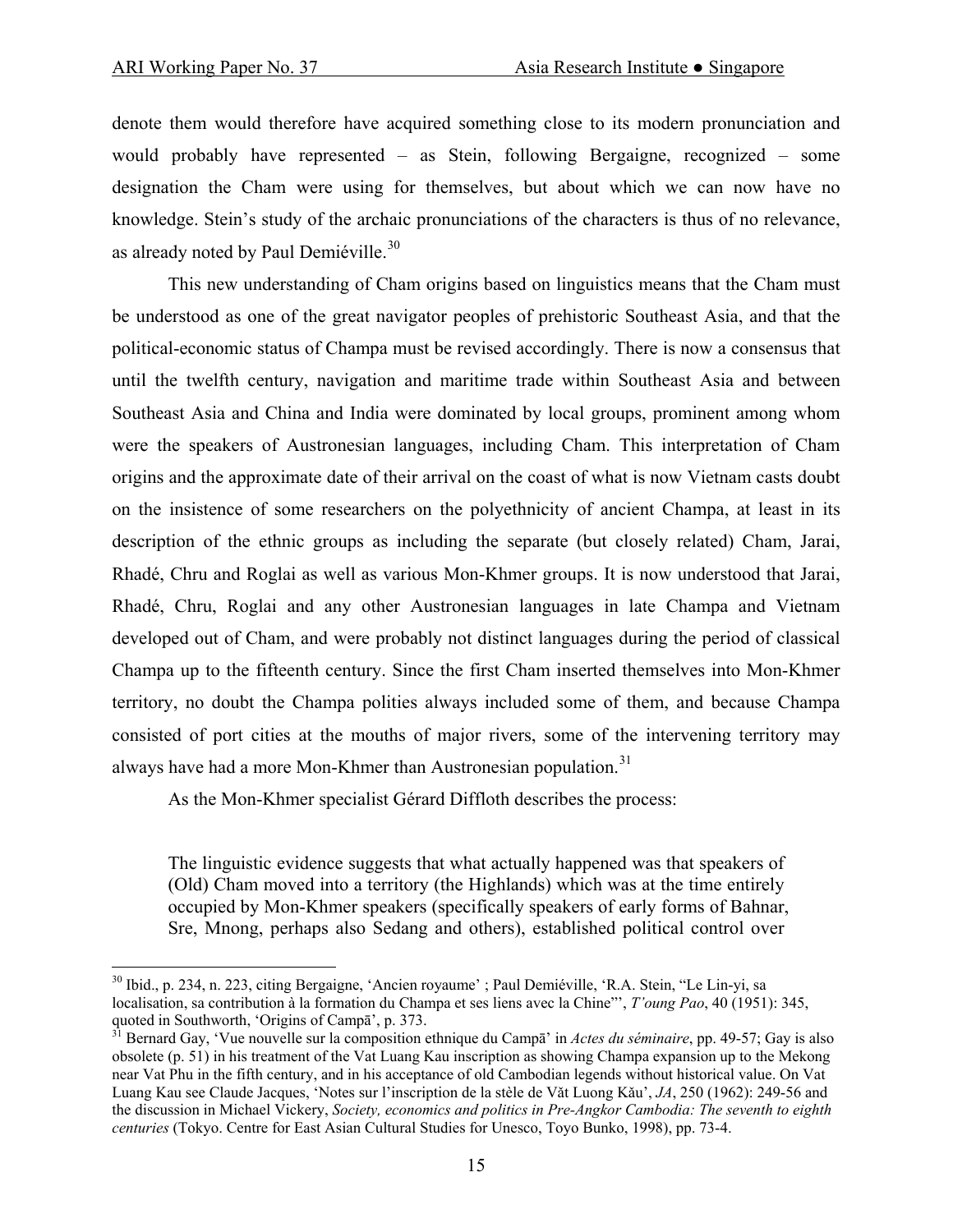them, and eventually made them switch language, forsaking their original Mon-Khmer language and adopting Chamic, which has now become Jarai, Rhadé, etc... This is made very clear by the fact that these Chamic languages are structurally typically Bahnaric and not Austronesian, and their vocabulary contains hundreds of Bahnaric items which are not borrowings but retentions from the earlier languages. The Mon-Khmer substratum in Mountain Chamic is so visible and striking that it fooled the early researchers, including Schmidt, who included Chamic in the Mon-Khmer family [also Stein, *Le Lin-Yi*, see below], considering them 'mixed-languages', a concept which is no longer used'. $32$ 

 The Copenhagen crowd has also maintained an old idea of Finot that the term 'Cham/*Cam*' was not the name of an ethnic group, but only an *apocope* of 'Champa'. This is a peculiar position to hold. The name 'Champa' may be understood as an imitation of the Champa in India, but its choice for a region on the Southeast Asian coast, as Stein recognized, would have been because the name of the people for themselves sounded something like /cam/. The name was probably chosen by themselves after their voyages to India and not imposed by arriving Indians, as Finot no doubt believed. The 1906 dictionary of Aymonier and Antoine Cabaton gives *čaü* as the current name for themselves in their own language, as does the 1971 dictionary of Gérard Moussay (same spelling in Cham script, transcribed there as *căm*). Their modern neighbors, no doubt innocent of Indological preconceptions, call them *čam* (Rade), *cam* (Jarai, Chru), *cap* (Roglai), etc.; and what was the Vietnamese 'Chiêm' in their historical accounts of ancient Champa but their version of 'Cham', just as the official Chinese designation for Champa after the ninth century (*Zhancheng*) was 'city of the Cham', **not** 'city of Champa? Even Po Dharma, a Cham himself, when not concerned with the ideology of his Paris group, can unselfconsciously entitle his book *Quatre lexiques malais-cam anciens*, treating not really ancient Cham, but that of the nineteenth century.<sup>[33](#page-15-1)</sup>

#### *II. The Linyi Problem*

 $\overline{a}$ 

 For the first Europeans interested in the subject, Champa history began with a polity named 'Linyi' (ancient pronunciation \**Liem-.iep*) which was first noted in the Chinese histories

<span id="page-15-0"></span><sup>&</sup>lt;sup>32</sup> Gérard Diffloth, 'The outward influence of Chamic into Mon-Khmer speaking areas', Symposium on New Scholarship on Champa, Asia Research Institute, National University of Singapore, 5-6 August 2004 ; and personal communication.

<span id="page-15-1"></span><sup>33</sup> Finot, review of Maspéro, p. 286; Gay, 'Vue nouvelle'; Étienne Aymonier and Antoine Cabaton, *Dictionnaire čam-français* (Paris: Ernest Leroux, 1906), p. 116; Gérard Moussay, *Dictionnaire cǎm-vietnamien-français* (Phan Rang: Centre Culturel Cǎm, 1971), p. 39; Thurgood, *From ancient Cham*, pp. 2, 336; Po Dharma, *Quatre lexiques malais-cam anciens rédigés au Campā* (Paris: École Française d'Extrême-Orient, 1999).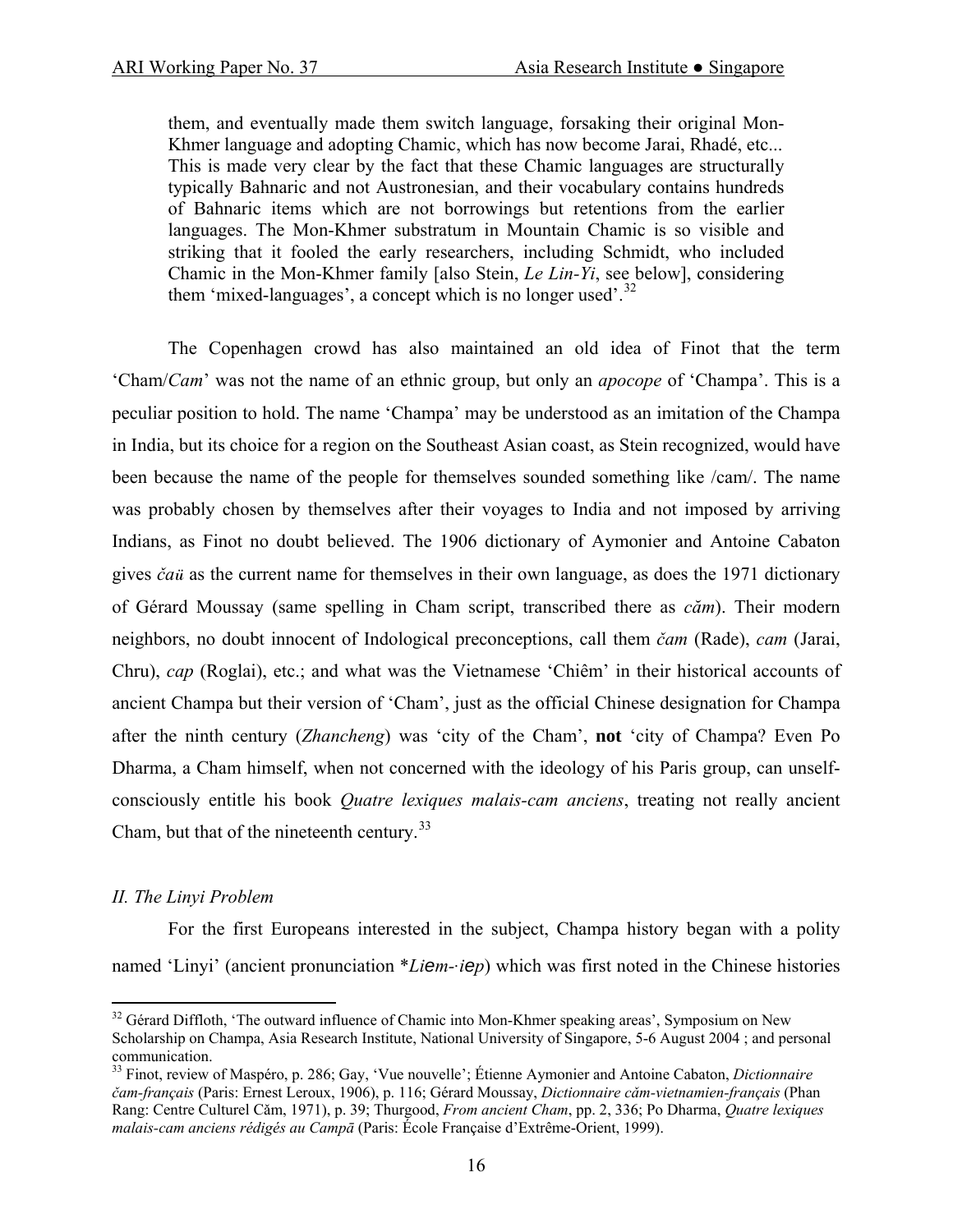as having revolted against the authorities in Giao-Chỉ in the third century CE. Throughout the following centuries until the name 'Linyi' disappears from the Chinese (and later Vietnamese) histories after 757, it was depicted as an aggressive entity constantly pressing northward against the Chinese provinces in what is now northern Vietnam. The first Chinese records thus situated it in the North, but historians such as Maspéro believed that the Võ-Cạnh inscription near Nha Trang belonged to the same polity, and therefore that the original Linyi extended from the far North to the mid-South of modern Vietnam. The Sanskrit and Cham inscriptions which began in the fifth century in the Thu Bồn valley – most importantly in  $M\tilde{y}$  Son – and continued in number and importance to the eighth century were also attributed to the same polity named Linyi by the Chinese, and this assumption reinforced the view that Linyi and Champa were one.

 There is nothing in the Chinese accounts of Linyi, at least as described in current literature, which provides specific indication of ethnicity or language. If the archaeological remains of Sa Huỳnh indeed represent the Cham, they are far south of the region which seems to be reflected in the Chinese records of Linyi. Moreover, other than archaeological remains there are no other local contemporary records (such as inscriptions) until the first Cham-language inscription dated hypothetically to the fourth century, and other slightly later Sanskrit inscriptions associated with Champa, but all of which seem also to be south of Linyi as described by the Chinese. Stein took note of these matters and, after a close reading of the relevant Chinese sources, proposed that the center of early Linyi was at Qusu/Badon, north of what seemed to be the main Cham center, and that amalgamation of the two – if it occurred – was not until the sixth century. He accepted, however, that the Linyi capital which the Chinese sacked in 605 was probably Trà Kiệu, which archaeological investigation seems to show as belonging to Champa, and which was probably a Champa center from the first or second centuries.<sup>[34](#page-16-0)</sup>

 In an earlier publication I proposed that Linyi was linguistically Mon-Khmer, but I would accept that part of its area may have been absorbed by Champa at a time when the Chinese were still using the name Linyi, and that this is reflected in the invasion of 605 as analyzed by Stein.<sup>[35](#page-16-1)</sup> I would still prefer to argue that the main ethno-linguistic group of Linyi was Mon-Khmer, perhaps of the Katuic branch, or even a branch of Vietic or Viet-Mường moving northward when the Chinese first became aware of them, until they merged into what eventually became the first Viet Nam. Linguists now consider that the area of origin of the Viet-Mường languages was in

1

<span id="page-16-0"></span><sup>34</sup> Southworth, 'Origins of Campā'; Stein, *Lin-yi*, pp. 317-8. 35 Vickery, *Society, economics and politics*.

<span id="page-16-1"></span>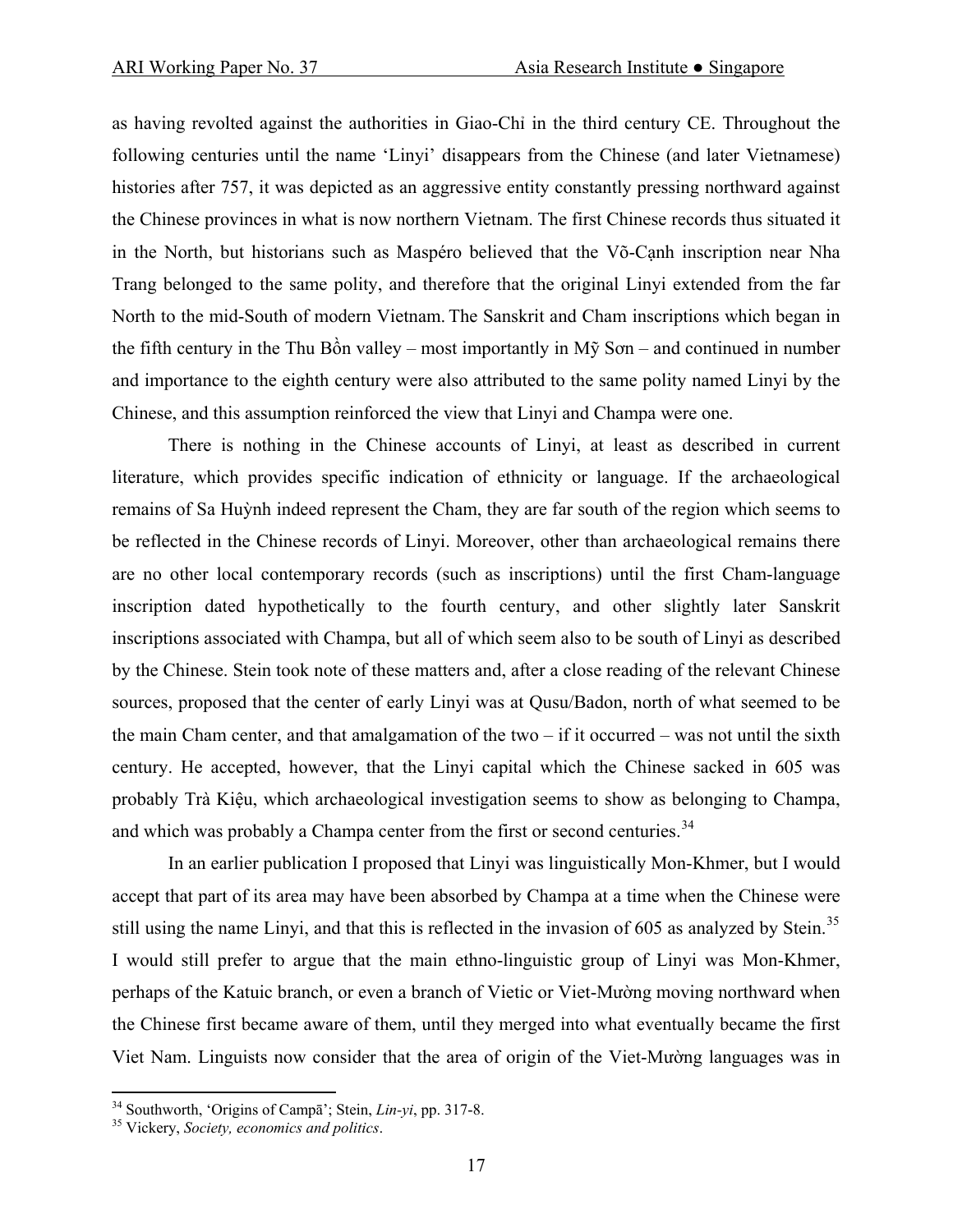Nghệ An, and that the *Urheimat* of Katuic was in central Laos.<sup>[36](#page-17-0)</sup> Along with this process the Cham, whose first center may well have been at Trà Kiệu, also expanded northward into what had been old Linyi territory and the Chinese – unaware of, or unconcerned with, the ethnolinguistic complexities – continued to call the region 'Linyi' until the mid-eighth century.

 My initial suggestion that Linyi was Mon-Khmer was based on the title *Fan* used by the Chinese for both rulers of Linyi and some early chiefs of Funan, and which, for Funan, I considered to represent the local chiefly title *poñ*, found often in seventh-century Khmer inscriptions but never after the mid-eighth century. *Poñ* is the only Khmer title which bears any resemblance at all to *Fan*, ancient pronunciation *b'iwAm*. [37](#page-17-1) The first *Fan* in Linyi – Fan Xiong/Phạm Hùng – is recorded in the fourth century and the last in the seventh century. Thereafter no *Fan* appears in the Chinese and Vietnamese lists of Linyi and Champa chiefs.

 Just as some *Fan* in the Chinese records of Funan are described as 'generals' but not reigning chiefs, and some *poñ* in the seventh-century Khmer inscriptions were other than paramount figures in their areas, so in Linyi as well there were *Fan* who were not considered to be its rulers. A certain Wen, of poor background but who eventually became *Fan*, is described as having served a chief in Xiquan (Tây Quyên), not a ruler of Linyi, named Fan Chui; there was a Fan Jian, a general of the Linyi chief Fan Huda; two more non-king *Fan* are listed in the reign of Fan Yang Mah; an envoy of Fan Yang Mah II was entitled Fan Long Pa; and a certain Pham (= Fan) Côn Sa Đạt ....., not mentioned by Maspéro, is recorded in a standard Vietnamese history. There was also a second Fan Xiong who seemed to be competing with the Linyi ruler Fan Huda by sending an envoy to China, leading Maspéro to concoct a bit of historical fiction.<sup>[38](#page-17-2)</sup>

 From the fifth until the mid-eighth centuries there were two sets of records – inscriptions in Cham and Sanskrit and Chinese records of the activities (usually bellicose) of Linyi under leaders entitled *Fan*. For Maspéro, and for most later historians, the two sets of records concerned the same polity, and the Indic names in the inscriptions were identified with the names of the *Fan* as seen through Chinese. The seventh- to eighth-century architectural remains south

<span id="page-17-0"></span><sup>36.</sup> On Viet-Mường and Katuic see Gérard Diffloth, 'Vietnamese as a Mon-Khmer language', in *Papers from the first annual meeting of the Southeast Asian Linguistics Society*, ed. Martha Ratliff and Eric Schiller (Tempe, AZ , Arizona State University Press, 1992), pp. 125-39 and a paper by the same author presented at the Institute of Linguistics (Viên Ngôn ngữ học) in Hà Nội, cited in Nguyễn Hữu Hoành, *Tiếng Katu cấu tạo từ* (Hà Nội: NXB Khoa học Xã hội, 1995), pp. 21-2, 219.<br><sup>37</sup> Vickery, *Society, economics and politics*; Vickery, 'Funan reviewed'; Paul Pelliot, 'Le Fou-Nan', *BEFEO*, 3

<span id="page-17-1"></span><sup>(1903): 248-303,</sup> gives the ancient pronunciation..

<span id="page-17-2"></span><sup>38</sup> Maspéro, *Royaume de Champa*, pp. 54-55, 62, 72, 74, 61 respectively; Phạm Côn Sa Đạt is in *Tt*, *Ngoại kỷ*, 4:11b (v. 1, p. 175).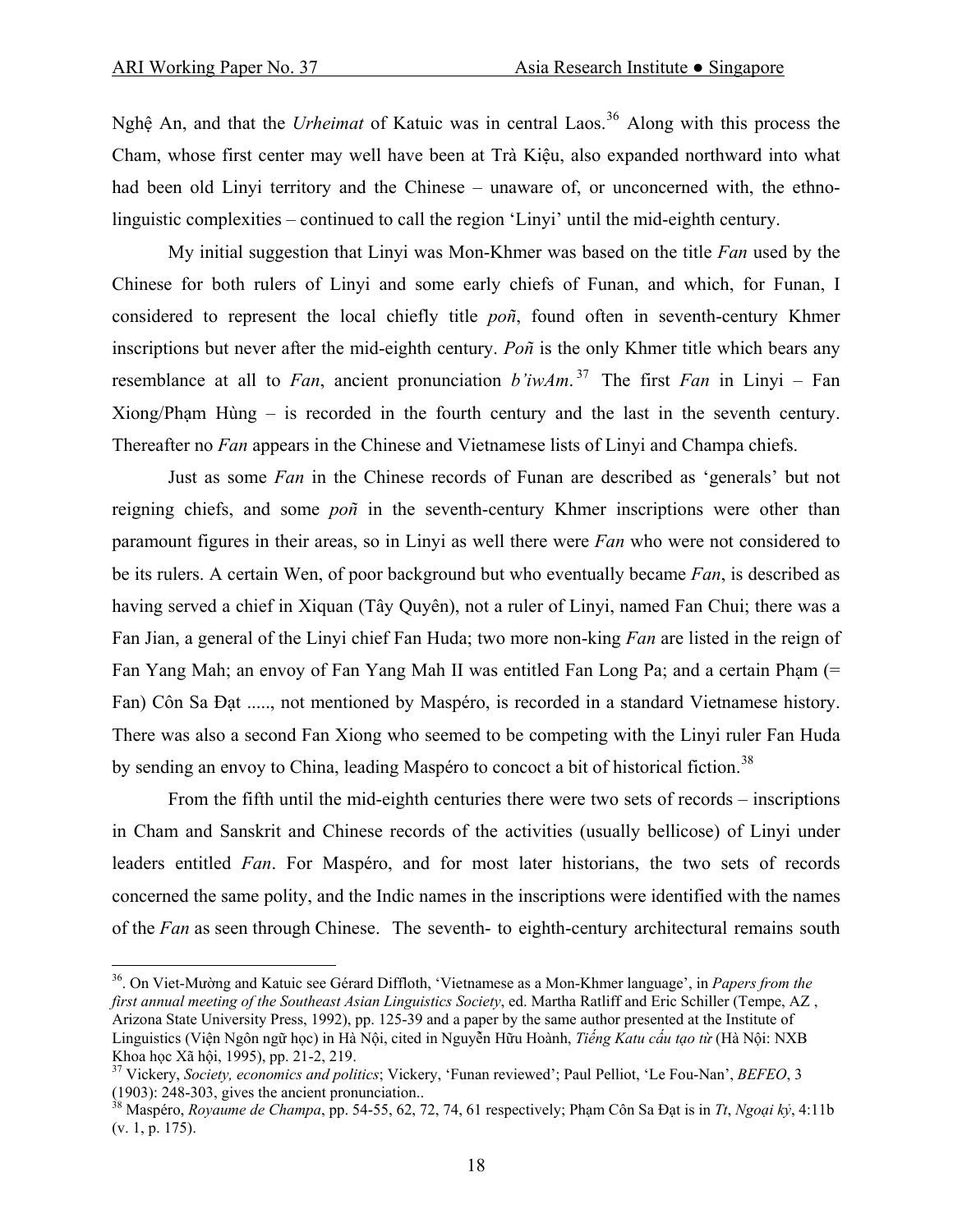of Huế in the Thu Bồn valley, obviously belonging to an entity which could reasonably be called 'Champa', supplemented the inscriptions, while Chinese and then Vietnamese histories continued to provide names which Maspéro identified with the same rulers, often with a large input of imagination.

 Serious confusion in Maspéro's treatment of the Chinese histories and the Champa epigraphic records starts early, in his 'second dynasty' (336-420) for which he lists the first Bhadravarman (known, apparently, from three inscriptions dated on palaeographic grounds to the fifth century) followed by a certain Gaïgārāja whom he identifies with a certain Di Zhen in the Chinese records of Linyi; Gaïgārāja, however, is only mentioned retrospectively in the 658 inscription C96 of Vikrāntavarman. Then, during the entire period from the early fifth to the seventh centuries and the C96 inscription, there are no inscriptions and thus no authentic Sanskritic name which may reasonably be construed to represent a *Fan* ruler until Rudravarman I, named retrospectively in the 658 inscription and whose name is convincingly transcribed by the Chinese as *Lu-tuo-luo-ba-mo* in a record of 529.<sup>[39](#page-18-0)</sup> Another *varma* (Chinese *ba-mo*) name, *Picui-ba-mo* appears in a slightly earlier Chinese record, dated in Maspéro to 526-7; he construed it as *Vijayavarman* – not unreasonable, but unknown from epigraphy. The reconstituted name of Vijayavarman's predecessor, however – 'Devavarman', from Fan Tiankai, is not acceptable, even if not totally rejected by Pelliot.<sup>[40](#page-18-1)</sup> Thus for what Maspéro calls the 'third dynasty' (420-530), I would say that what we have is Linyi as seen by the Chinese, but perhaps nothing at all about Champa. For the 'fourth dynasty' (529-757) all the Sanskritic names are of predecessors named in Vikrāntavarman's 658 inscription, except the second Rudravarman.

 The most thorough new treatment of this subject is in Southworth. He accepts the Chinese textual evidence that the original Linyi was north of Huế and presents a new discovery from the Chinese sources – 'one of the great surprises of this thesis', namely 'the existence of specific Chinese references to ten kingdoms along the central coast of Vietnam, including the kingdom of Xitu [Sino-Vietnamese Tây Ðô]…the foremost among the independent states located close to Lin-yi', 200 *li* (100-120 km) to the south, which 'strongly suggests the placement of this country in the Thu Bồn valley system'.[41](#page-18-2) Then, during the fifth to sixth centuries (the period

<span id="page-18-0"></span> $39$ . There are other seventh-century inscriptions without year dates naming some of those listed in C96 (Schweyer, 'Chronologie des inscriptions', p. 326).

<span id="page-18-1"></span><sup>&</sup>lt;sup>40</sup> Maspéro, *Royaume de Champa*, pp. 245-6; Pelliot 'Deux itinéraires', p. 384, n. 3; in this particular case they argued that the Chinese term represented a translation rather than a transliteration of the alleged Cham name. 41 Southworth, 'Origins of Campā', pp. 335, 292-3, 291 respectively.

<span id="page-18-2"></span>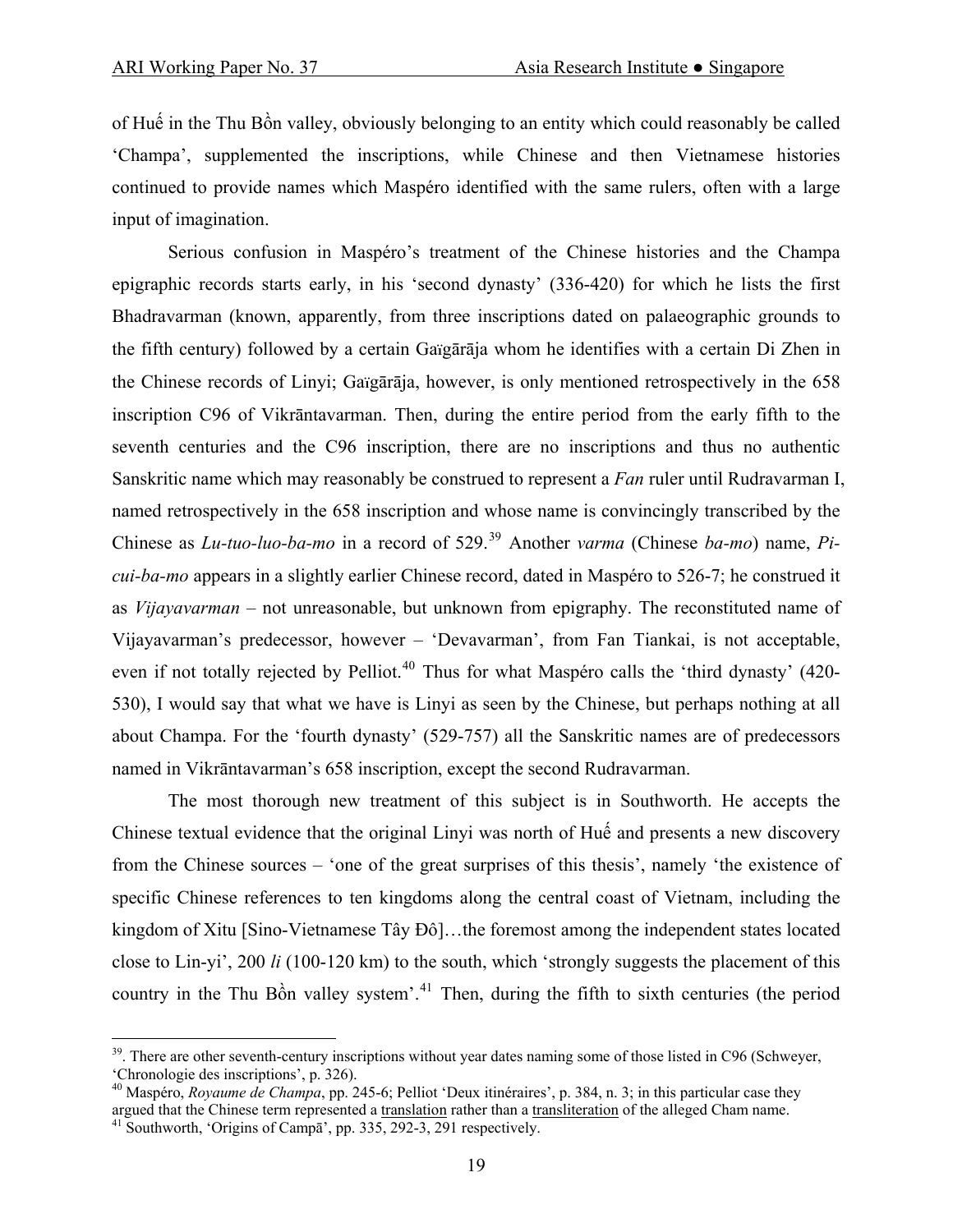when Stein and Boisselier agreed that the original Linyi might have merged with early Champa), 'the earlier distinction between Linyi and Xitu in the Chinese histories gradually becomes confused and their historical traditions combined'. This is seen in the contradictions between two different Chinese histories of the period. In the *Nan ji*, the Linyi king Fan Hu-da, for whom the last recorded date is 413, was succeeded by a son Fan Yang-mai, whose first date – that of a mission to China – was in 421. In the *Liang shu*, however, Fan Hu-da was succeeded by a son Di Zhen who abdicated in favor of a nephew who was killed, after which a brother of Di Zhen was made king with the name Wen Di. He in turn was killed by a son of the king of Funan; another Fan, Fan Zhou-nong, then became king and was succeeded by his son Fan Yang-mai who sent an envoy in  $421^{42}$  $421^{42}$ 

 As Southworth notes, there is hardly time for all of this between the dates of 413 and 421, and the Chinese must have erroneously inserted a story from another polity. The name-title Di/Đich (Chinese/Sino-Vietnamese) is entirely outside the Linyi tradition as recorded by the Chinese, and their report that Di Zhen/Ðịch Chân abdicated and went on a pilgrimage to the Ganges in India identifies him with the Gaïgārāja of Mỹ Sơn inscription C96. Thus the Ðịch were from the Thu Bồn valley, probably Xitu, and this is the 'earliest clear correspondence between a King of Linyi known from Chinese sources and a ruler listed in epigraphy from the Thu Bồn valley'.[43](#page-19-1) I would prefer to consider Gaïgārāja not as a historical king but as a mythical ancestor of the first Thu Bồn lineage, who is mentioned not only in C96, but also in C73A as Gaïgeśa and in C81 as Gaïgeśvara. Thus the Chinese in their story of Di Zhen were recording Thu Bồn mythology. This does not lessen the value of Southworth's conclusion about a correspondence between Chinese sources on Linyi and Thu Bồn epigraphy.

 From then on, according to Southworth, the name Linyi may be taken as referring to the Chamic Thu Bồn valley; and his conclusion is that the previously recognized state of Xitu absorbed 'the former territory, political traditions, and trading concessions of its northern neighbor, Linyi'.[44](#page-19-2) This does not help, however, with the eight *Fan* chiefs registered by the Chinese from around 420 to the mid-sixth century at a time when there is no Champa epigraphy; and if it is true that Linyi and the title *Fan* were Mon-Khmer, it is difficult to accept that *Fan* was

<span id="page-19-0"></span> $42$  Ibid., pp. 303-4. See also the summary of these events and sources in Pelliot, 'Deux itinéraires', pp. 382-3, n. 9, where the family relationships are more clearly expressed than in Southworth.<br><sup>43</sup> Southworth, 'Origins of Campā', pp. 302-4. Maspéro, *Royaume de Champa*, pp. 63-5 already saw the identity of

<span id="page-19-1"></span>Di Zhen (his 'Ti Tchen') with Gaïgārāja, but because of his conviction that Linyi and Champa were one did not give it any special significance.

<span id="page-19-2"></span><sup>44</sup> Southworth, 'Origins of Campā', p. 318.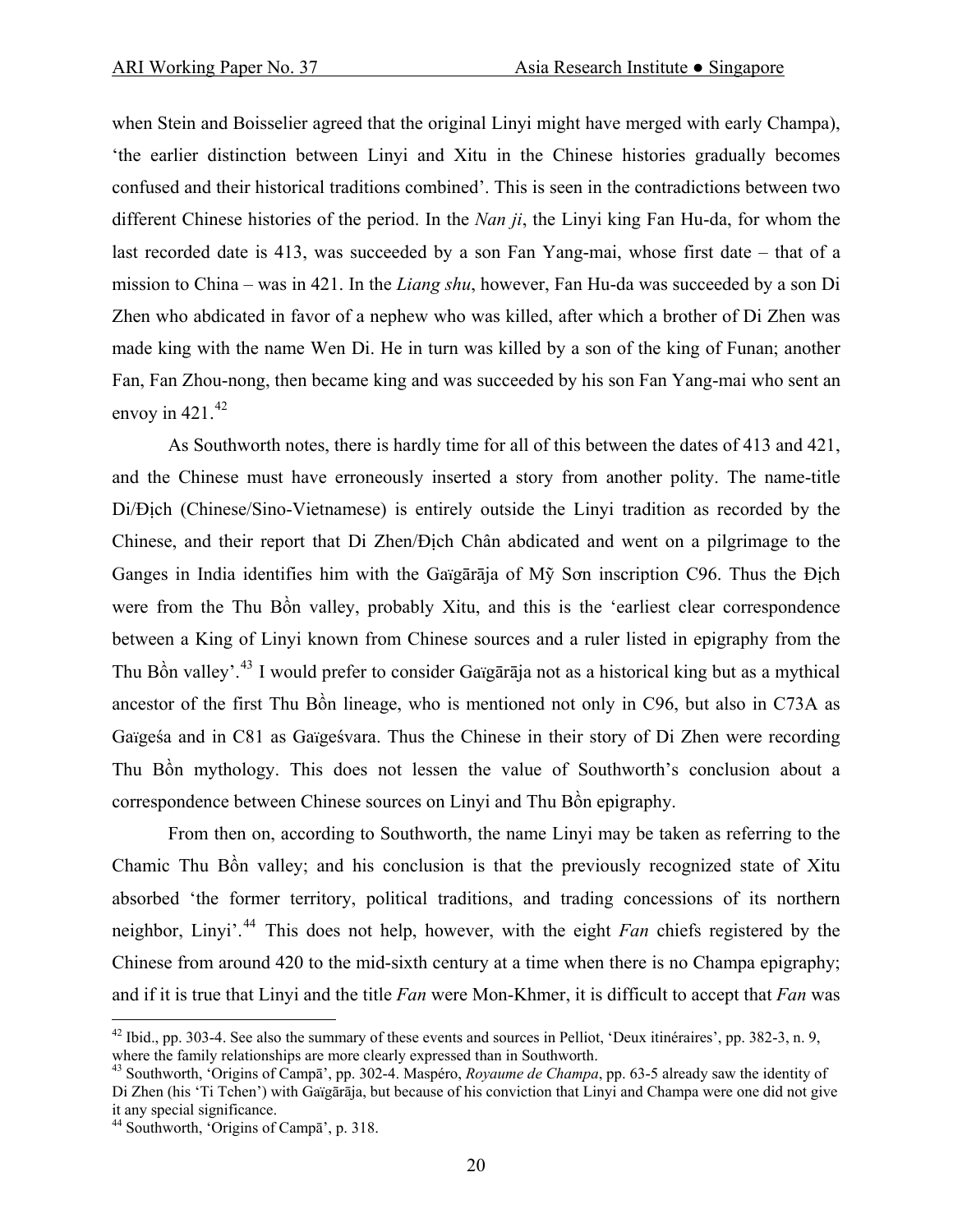taken over by Cham who were already adopting Sanskritic titles in -*varma* and -*dharma*. It is true, of course, that *yang* (a title indicating sacred or royal) *mai*/*mah* (gold) sounds Austronesian, and the record of C96 – allegedly going back to the fifth century – indicates that the Cham may not yet have entirely adopted a tradition of *varma* (Chinese *ba-mo*) names for their rulers.

 Southworth is not concerned with a possible ethno-linguistic difference between Linyi and Champa. He accepts that they may have been the same – that is, Austronesian – but does not give any attention to the question, saying merely that when the Chinese sacked the capital of Linyi in 605 they found books in the Kunlun language, 'almost certainly a proto Caü or Austronesian dialect'.[45](#page-20-0) This is not certain. The references to 'Kunlun' show only that it meant something in maritime Southeast Asia, and could have referred to Mon-Khmer as well as Austronesian. In fact, if Kunlun was a Chinese representation of *kuruï*, as some have argued, it was almost certainly Mon-Khmer rather than Austronesian. Southworth was assuming that the sacked capital was Trà Kiệu, the earliest archaeologically studied Cham site.

 The first instance in which the Chinese records of Linyi seem to literally agree with a name of a Champa ruler in an inscription is Lu-tuo-ba-mo for Rudravarman early in the sixth century. Following this the Chinese recorded three more Fan, whose names, *pace* Maspéro, do not agree at all with the Champa inscriptions. Thereafter, except for the three mentioned above, there are no more Fan in Linyi or Champa, but the Phạm (Vietnamese transcription of *Fan*, same Chinese character) were important thereafter in Vietnamese history. Until the seventh century all *Fan*/*Phạm*, with possibly one exception, were Linyi rulers, generals, or other high officials. The last Linyi king with that title was Fan Zhenlong in the mid-seventh century; thereafter the title was never used in Vietnamese histories for Champa, but only for Vietnamese. The single unclear case serves to prove the point: this was the mid-sixth-century Phạm Tu, a general of the Vietnamese rebel Lý Bí (Lý Bổn), described in Maspéro as an 'Annamite' who had overthrown the 'legitimate' Chinese governor. Phạm Tu defeated an attack by Rudravarman of Linyi.<sup>[46](#page-20-1)</sup> Phạm Tu could very well have been someone of old Linyi serving a Vietnamese faction, consistent with old Linyi's *bắc tiến* (Northward movement), while the Chinese were applying the

1

<span id="page-20-0"></span> $45$  Ibid., p. 312.

<span id="page-20-1"></span><sup>46</sup> Maspéro, *Royaume de Champa*, p. 81; Keith W. Taylor, *The birth of Vietnam* (Berkeley: University of California Press, 1983), pp. 136ff. Maspéro uses the form 'Lý Bổn', an alternate reading which has evolved because some areas of northern Vietnam avoid pronouncing the name 'Bí' out of respect for his memory.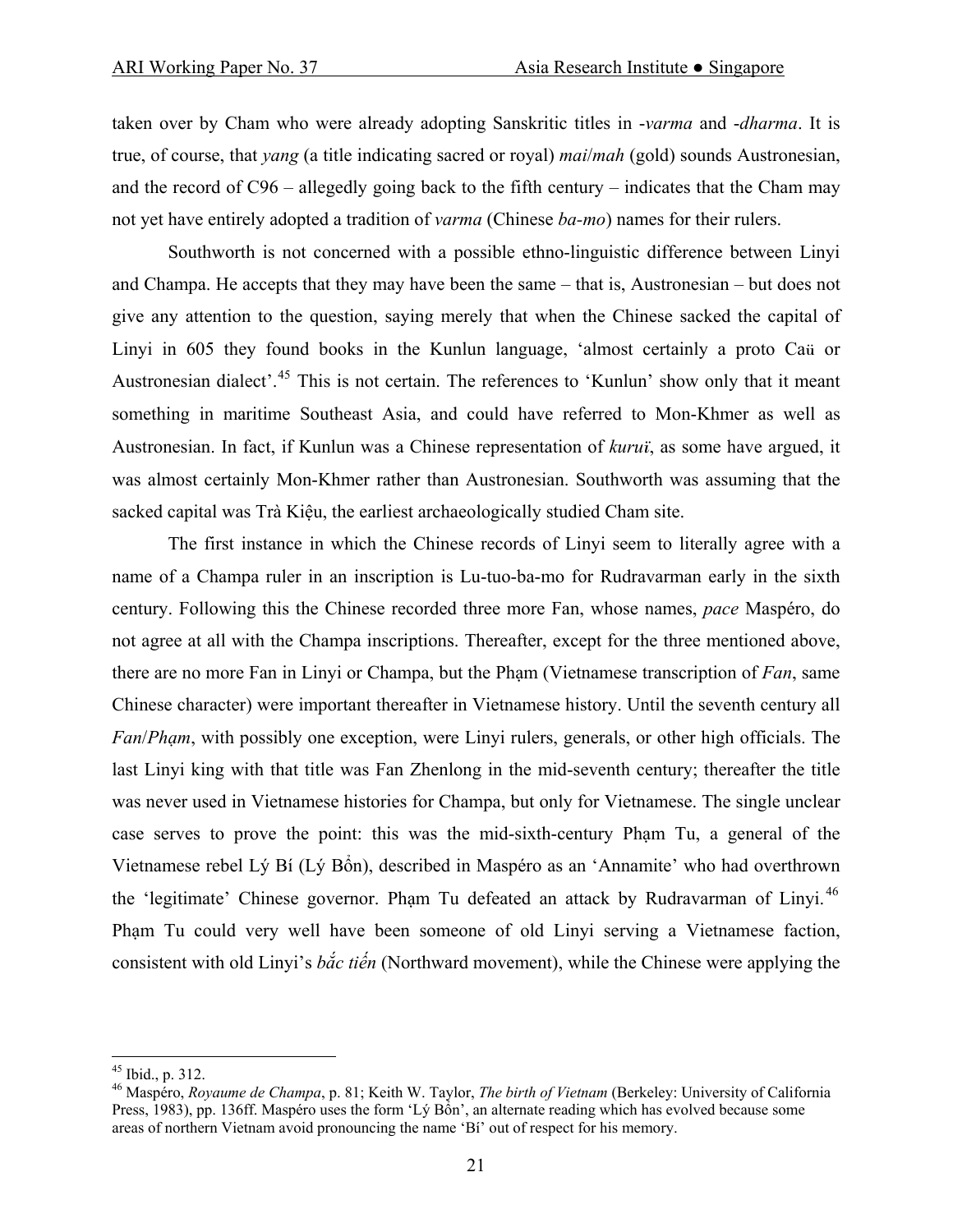name 'Linyi' to another power center, that of Champa.<sup>[47](#page-21-0)</sup> My proposal is that by the time of Rudravarman, the Mon-Khmer (Katuic or Viet-Mường) chiefs of Linyi had moved north and integrated with the Vietic peoples of Giao Chi, maintaining themselves as a high status group.<sup>[48](#page-21-1)</sup>

 Thereafter, from the mid-eighth century, Linyi disappears, new epigraphy appears in the South, and there are no Chinese records of rulers there or in what they called Huanwang. This period will be discussed below. In its introduction, the *Song Huiyao* (new translation by Geoff Wade) says, 'in previous dynasties, this country [Zhancheng] rarely had contact with China', which seems to indicate that the Chinese historians of the Song dynasty did not consider Champa to have been Linyi, the history of which is based entirely on Chinese records of relations with it.<sup>[49](#page-21-2)</sup> Further doubt about the identity of early Champa and Linyi is implied in the seventh-century writings of Xuanzang and Yijing, who spoke of 'Zhan-po', clearly an attempt at a phonetic rendering of 'Champa'. This suggests that the official Chinese histories, writing then only of Linyi, ignored the already existing and separate Champa, perhaps because the latter centers were not yet sufficiently developed to become of interest to China as trading partners or subordinate polities.<sup>[50](#page-21-3)</sup>

 All of the earlier historians who identified Linyi as early Champa believed that the Cham had moved overland into their modern habitat and had thus been present in what is now northern and central Vietnam for hundreds, perhaps even thousands, of years. Given the new consensus based on linguistics that the Cham only arrived by sea in the last centuries BCE, probably in relatively small numbers, in an area already populated by other ethno-linguistic groups, and then expanded westward into the highlands, it seems incredible that by the early centuries CE they

<span id="page-21-0"></span> $47$  Southworth, 'Origins of Campa', p. 309, where he has mistranslated Maspéro concerning the result of the fight between Rudravarman and Phạm Tu, saying that the former was victorious and that it marked the final victory of Xitu over Lin-yi. Maspéro (*Royaume de Champa*, p. 81) wrote, '*Il* [Rudravarman] *y rencontre un général de Ly Bon, Phạm Tu, est défait et réintegre son royaume*' ('he met a general of Lý Bổn, Phạm Tu, was defeated and regained/returned to his kingdom'. Southworth (p. 309) rendered this as 'Rudravarman ... attack[ed] one of the generals of Lý Bôn named ... Phạm Tu, whose territory was defeated and reintegrated by Linyi'. Taylor, *Birth of Vietnam*, p. 138, notes correctly that 'the Lin-i army was defeated and withdrew'.<br><sup>48</sup> It must be emphasized that the terms 'Mon-Khmer', 'Vietic', and 'Viet-Mường' are linguistic terms and that all

<span id="page-21-1"></span>are now included by linguists within the linguistic grouping Mon-Khmer. This means that even if the name 'Việt' derives from the 'Yue' of ancient southern China, the latter were not the linguistic ancestors of modern Vietnam, the languages and dialects of which (except for the Tai of the Northwest and some small Tibeto-Burman and Kadai groups) had their origins in Nghệ An and neighboring regions of Laos. No doubt, taking this into consideration, the prehistory of Vietnam must be revised.

<span id="page-21-2"></span><sup>49</sup>Geoff Wade, translation of the *Song Huiyao*. As Wade puts it, 'earlier polity names which are **today** [emphasis added] associated with Champa, such as Lin-yi and Huan wang, were not associated by the SHYJG compilers with this polity of Zhan-cheng'. It must not be forgotten that the modern association of the names Linyi and Huanwang with Champa dates only from the time of European scholarship.

<span id="page-21-3"></span><sup>50</sup> Stein, *Linyi*, pp. 234-5.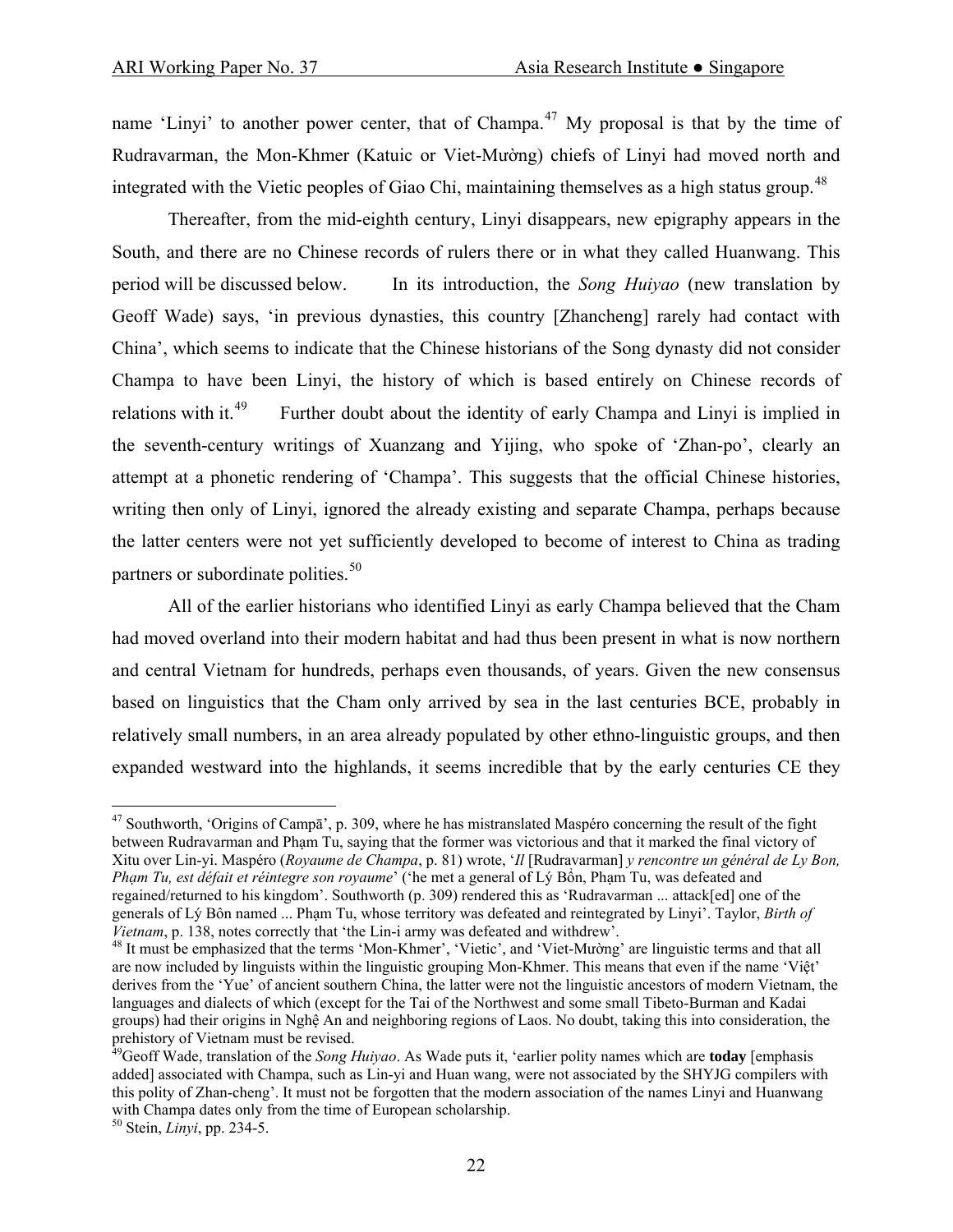could have dominated the region farther north which Chinese accounts of Linyi imply. Much later they did expand into former Linyi territory in Quảng Trị and Quảng Bình and for a time the Chinese seem to have used the old name 'Linyi' for what was really the new 'Zhan-po'.

#### *III. Relations with Giao Chỉ and Vietnam*

 The standard view of relations between Champa and its northern neighbors (including Linyi) has been that of constant aggression from the north. As Nayan Chanda quoted Paul Mus, the Vietnamese 'flowed across Indochina like a flood carrying off other peoples wherever they occupied lowland rice field[s] or where it could be put under rice'. For many years Michael Cotter's treatment of 'the Vietnamese Southward Movement' (*Nam tiến*) was the standard.<sup>[51](#page-22-0)</sup> Until very recently, when there has been progress among Vietnam specialists, no historian took a critical view of this *mantra* about the political economy of ancient Vietnam.<sup>[52](#page-22-1)</sup> On the contrary, the Chinese records of Linyi, which are the only original records of that entity, complain constantly of Linyi aggression against Giao Chỉ, a real *Bắc Tiến* (northward movement) rather than the *Nam Tiến* imputed to the Vietnamese as their constant policy. As will be seen below, this continued into the time of the first attempt at an independent Vietnam by Lý Bí, and the first war between fully independent Vietnam in the tenth century and Champa began with the latter's intervention into the former's internal politics.

 Thereafter the conflicts between the two parties were mostly between equals, and in the last quarter of the fourteenth century (1360-90) the Cham very nearly conquered all of Vietnam. Only after the failure of that adventure was Đại Việt clearly dominant; thus the term *Nam Tiến*, if accurate at all, may only be applied from the beginning of the fifteenth century. Indeed, a new generation of scholars of Vietnam reject entirely the concept of *Nam Tiến*. As Li Tana puts it, it was a 'series of different episodes responding to particular events or opportunities'; and Keith Taylor, one of the leading historians of Vietnam, has written, 'I do not believe that such an event [*Nam Tiến*] ever took place'. Like Li Tana, he writes in more detail of a series of episodes.<sup>[53](#page-22-2)</sup>

<span id="page-22-0"></span><sup>51</sup> Nayan Chanda, *Brother enemy* (New York: Harcourt Brace Jovanovich, 1986), p. 49, quoting Paul Mus, *Viêt-nam*: *sociologie d'une guerre* (Paris: Éditions du Seuil, 1952), p. 17; Michael G. Cotter, 'Towards a social history of the

<span id="page-22-1"></span><sup>&</sup>lt;sup>52</sup>. For an extended discussion of this and other such mantra see Michael Vickery, 'Two historical records of the Kingdom of Vientiane', in *Contesting visions of the Lao past: Lao historiography at the crossroads*, ed. Christopher E. Goscha and Søren Ivarsson (Richmond: Curzon Press, 2004), pp.3-35.

<span id="page-22-2"></span><sup>53</sup> Li Tana, *Nguyê˜n Cochinchina*, *Southern Vietnam in the seventeenth and eighteenth centuries* (Ithaca: Cornell Southeast Asia Program, 1998), pp. 19, 21, 28; Keith W. Taylor, 'Surface orientations in Vietnam: Beyond histories of nation and region', *Journal of Asian Studies*, 57, 4 (1998): 951, 960.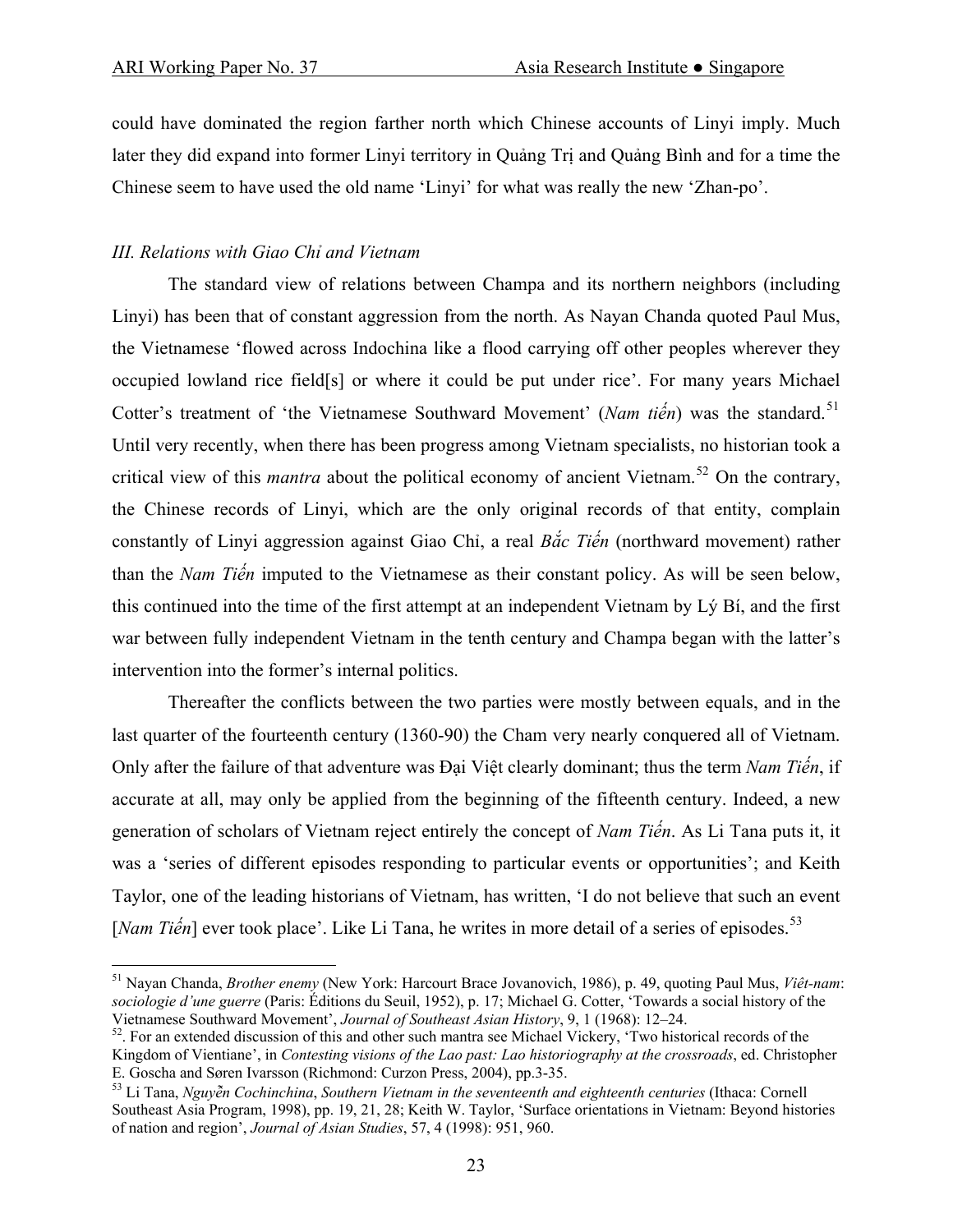#### *IV. The Narrative History of Champa*

 This section is concerned with a criticism of the history of events as described in Maspéro, a history which has been adopted by most later writers. One, who issued an early warning on Maspéro, was Rolf Stein, who said that

historians who are not Sinologists and who have access only to Maspéro's work can easily be led astray, not only by a certain number of errors in [its] translations but also, most importantly, because Maspéro's descriptions are always reconstructions: the [Chinese] texts are almost always incomplete and often contradictory. Maspéro has taken the various components [of these texts] and, without any critical comparison, combined them into a continuous story which seems to be backed up by the texts when in fact [this is the case] only for its various elements coming from different sources of different dates."<sup>[54](#page-23-0)</sup>

That is, Maspéro's narrative history of Champa is sometimes historical fiction.

 Although Stein was then studying only the Linyi problem, his criticism of Maspéro is valid throughout the latter's *Le royaume de Champa*, with respect not only to his use of Chinese sources but also to his treatment of inscriptions; one of the objectives here will be to sort out the evidence behind Maspéro's overenthusiastic synthesis. Except for the Linyi problem, however, I shall be concerned only with those periods of Champa history for which there is adequate evidence from Champa inscriptions to compare with Maspéro's syntheses based on the use of Chinese and Vietnamese sources. There are long periods – for example, Maspéro's chapter 8 ('Struggle with the Mongols') and much of chapter 9 ('Zenith'), such as the late fourteenth-century invasion of Vietnam by the Cham and events leading up to the Vietnamese occupation of Vijaya in 1471 – for which there are no inscriptions and the history to date has been compiled entirely on the basis of Chinese and Vietnamese histories, on which new work must still rely. There are no doubt errors there, too, but correction will depend on thorough revision of those sources by competent specialists.

 In particular, I intend to show that there was no single kingdom or state of Champa, and that the regions distinguished by their epigraphy (discussed above) and corresponding to their geography, were often quite separate, even rival, polities. I shall take it as given, following the discussion above, that Linyi was not Champa – except possibly from the early seventh century,

<span id="page-23-0"></span><sup>&</sup>lt;sup>54</sup> Stein, *Linyi*, p. 72. Further critiques of Maspéro are found throughout Stein's study, and, where relevant, will be noted below.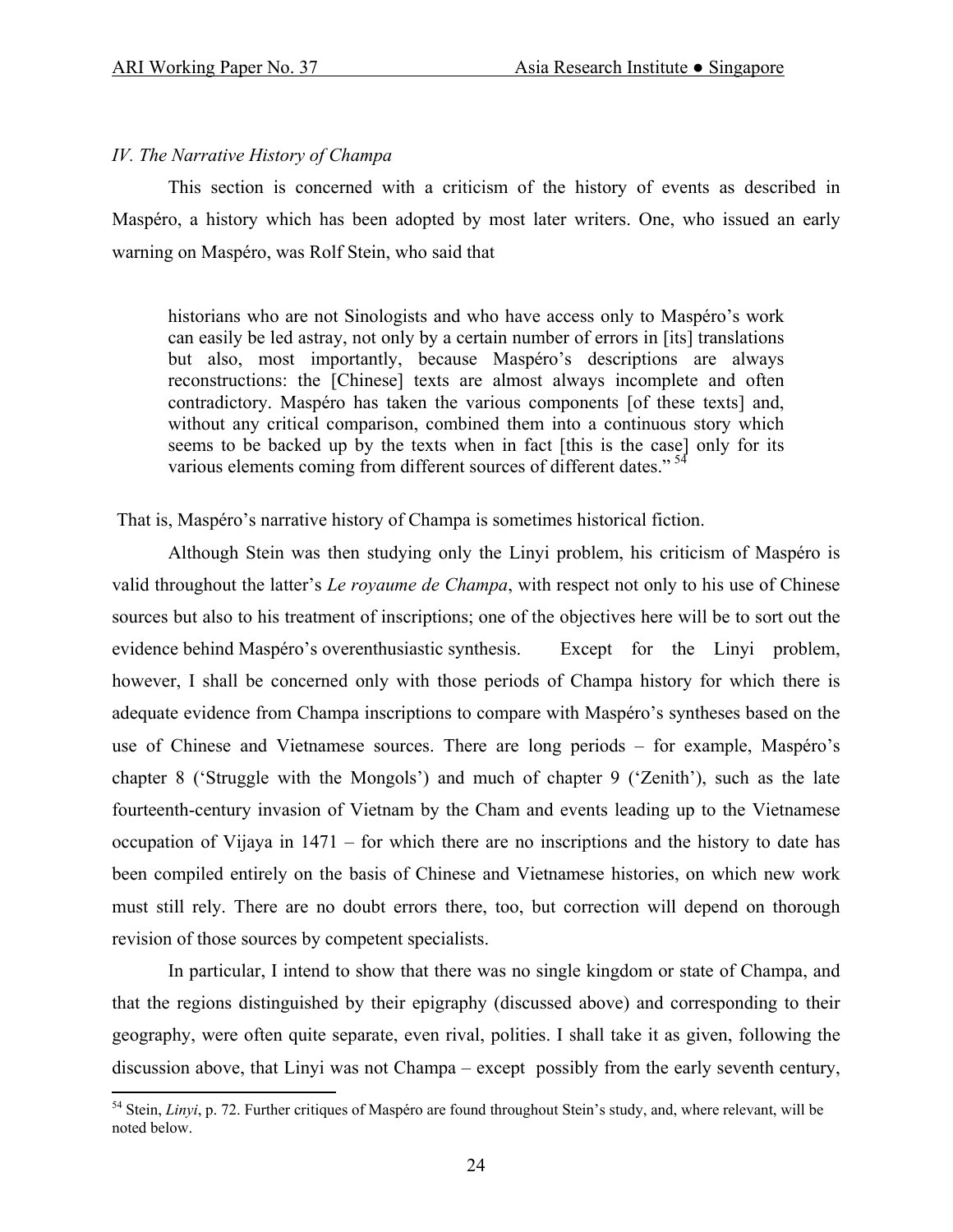when an expanding Champa polity occupied former Linyi territory and was given that name in Chinese reports on the region. The first objection to that interpretation in a solid historical work of which I am aware was by Keith W. Taylor: 'Champa is a generic term for the polities organized by Austronesian speaking peoples along the central coast of Vietnam... an archipelagically-defined cultural-political space'. Taylor's assertion is based on research and writing by Nora Taylor, whose 'basic argument is that Champa was never a unified kingdom but rather pockets of power that competed with each other' – the position adopted here. Among currently active Champa specialists, William Southworth has also stated without hesitation that 'Champa' consisted of independent entities.[55](#page-24-0)

 As noted above, the first two inscriptions – Võ-Cạnh near Nha Trang and Đông Yên Châu – are isolated records which cannot yet be integrated into Champa history, and the first Champa in which continuing development is revealed by inscriptions was situated in the Thu Bồn valley centered on Mỹ Sơn, in the modern province of Quảng Nam.

#### The first kings named in inscriptions

1

 Except for the misconceived identification with Linyi chiefs and the further interpretations resulting therefrom, there is little that is controversial in Maspéro's treatment of the earliest Champa chiefs. The next three inscriptions, dated on palaeographic grounds in the fifth century, offer devotion to a god Bhadreśvarasvāmin; the author of two of them was a Bhadravarman, who has been assumed as the author of the third as well. Although the first two are in Sanskrit and do not name 'Champa', their locations, following the Đông Yên Châu evidence, permit their identification with Champa. One was found at Mỹ Sơn, one nearby, and the third at the mouth of the Đà Rằng river near Tuy Hòa, far in the South. This distribution fits well with the identification of Champa as a seafaring society – though not, however, with Finot's conclusion that 'the three inscriptions…in Bhadravarman's name prove, moreover, that the Cham people formed a unitary State and not a series of small independent kingdoms'.[56](#page-24-1) Finot was certainly wrong about Champa unity.

 The next important record of early Champa royalty has been considered to be inscription C96 dated 658, in Sanskrit; it is interesting not only for Champa history, but for the sojourn of a

<span id="page-24-0"></span><sup>55</sup> See Keith W. Taylor,'The early kingdoms', in Tarling ed., *Cambridge History of Southeast Asia*, p. 153 and Southworth, 'Notes on the political geography'; the quotation on Nora Taylor's argument is from a personal communication with her.

<span id="page-24-1"></span><sup>56</sup> Louis Finot, 'Deux nouvelles inscriptions de Bhadravarman Ier', *BEFEO*, 2 (1902): 185-91.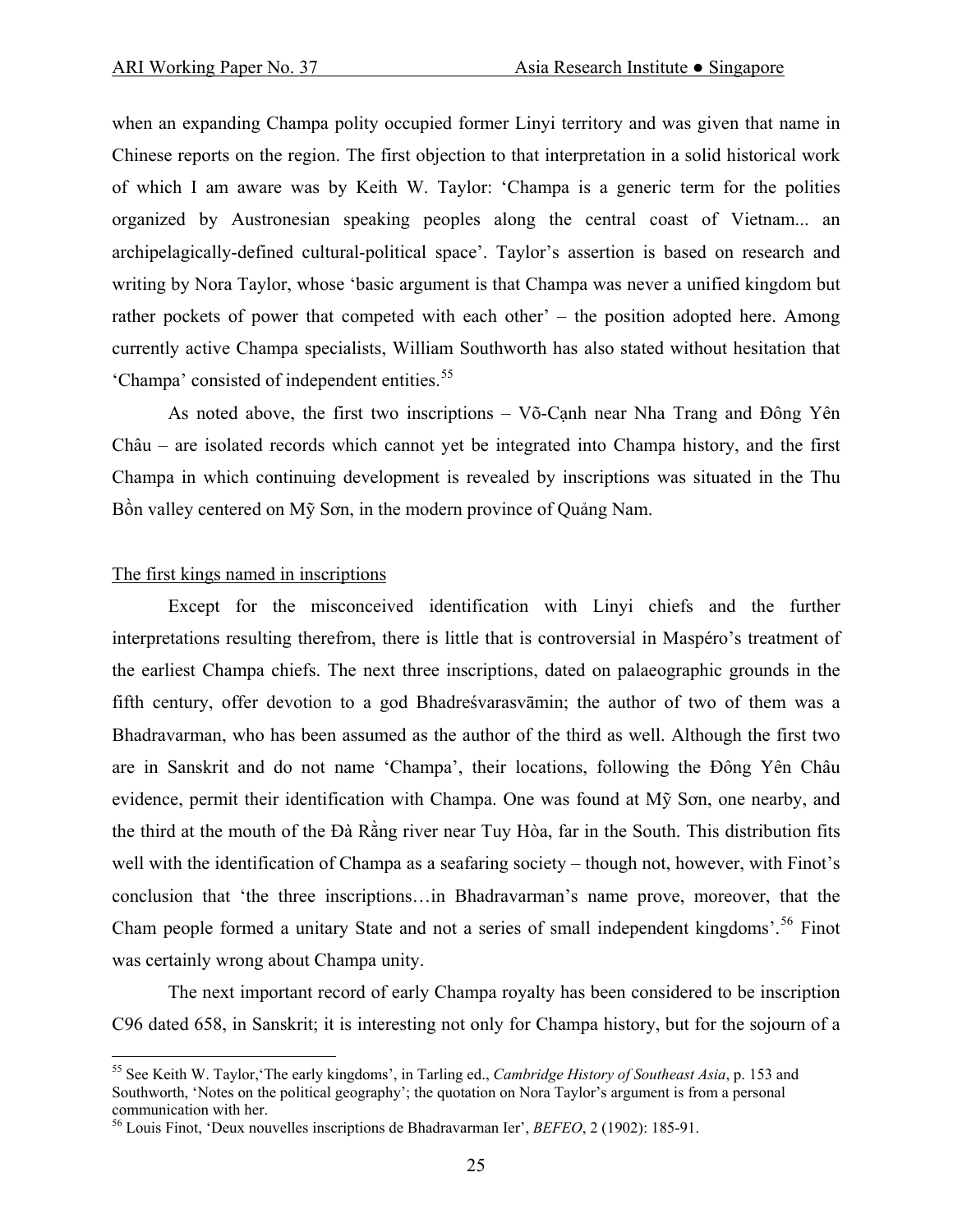Champa prince at the major seventh-century center of Cambodia where he married a daughter of King Īśānavarman – a rare instance of amicable relations between regions which were later so often at war. This is the first local record of the name 'Champa' (in the Sanskrit terms *Campāpura* and *Campānagara*) and it is approximately contemporary with the Cambodian Sanskrit inscription K.53, recording in 667 CE an envoy sent to the 'ruler of Campā' (*Campeśvara*). Inscription C96 starts with a king Gaïgārāja who abdicated in order to go and see the Ganges. Then there were kings named 'Manorathavarman' (?, a name restored hypothetically by Coedès), Rudravarman, Śambhuvarman, Kandharpadharma, and others, with the last, Prakāśadharma-Vikrāntavarman, following the intercalated story concerning Cambodia.[57](#page-25-0)

 Part of the same Champa royal genealogy seems to be found in the badly damaged, and untranslated, C73A, also from Mỹ Sơn, which lists Gaïgeśa, Rudravarman, Śambhuvarman, Kandharpadharma, and Prakāśadharma, along with an apparently retrospective reference to Bhadravarman (not named in C96).<sup>[58](#page-25-1)</sup> Reflections of the same story are also in the very fragmentary C81 at Mỹ Sơn, in which a Champa king Prakāśadharma, possibly also named Vikrāntavarman, appears to be called 'of the lineage of Gaïgeśvara' (*Gaïgeśvaravaïśajaþ*). Named also are a Bhadravarman and a Rudravarman.<sup>[59](#page-25-2)</sup>

 This of course conflicts with the interesting proposal by Southworth, noted above, that a Chinese story of a certain Di Zhen/Ðịch Chân who abdicated and went on a pilgrimage to the Ganges in India identifies him with the Gaïgārāja of Mỹ Sơn inscription C96, and is the first concordance of an individual recorded by the Chinese with a king in a Champa inscription. Maspéro also made this identification, but for him it was of no special significance given his assumption of Linyi-Champa identity. For Maspéro Bhadravarman was the Linyi chief Fan Huda and Di Zhen- Gaïgārāja was his son.  $60\,$  $60\,$  I would say, however, that the concordance is as important as seen by Southworth, but that the Chinese were recording a Champa tradition known to them – probably mythical and not necessarily factual events in the life of a real king.

 In contrast to Maspéro, who identified Bhadravarman with the Fan Huda of Linyi, preceding Gaïgarāja, Southworth considers that the 'religious content, regnal titles, and palaeography of the inscriptions of Bhadravarman do not support such an early datation' and that

<span id="page-25-0"></span><sup>&</sup>lt;sup>57</sup> Coedès' reconstruction is in his 'Note sur deux inscriptions du Champa', *BEFEO*, 12, 8 (1908): 15-7.<br><sup>58</sup>The correspondence is improved by Finot's redating of the inscription from fifth century to sixth century *sak* 

<span id="page-25-1"></span>Finot, 'Stèle de Śambhuvarman', p. 207 and Finot, 'Inscriptions du Musée', p. 5.<br><sup>59</sup> For Inscription C81, see Jacques ed., *Études épigraphiques*, pp. 110-1, where it is numbered "VI'.<br><sup>60</sup> Maspéro. *Rovaume de Champa*, p

<span id="page-25-3"></span><span id="page-25-2"></span>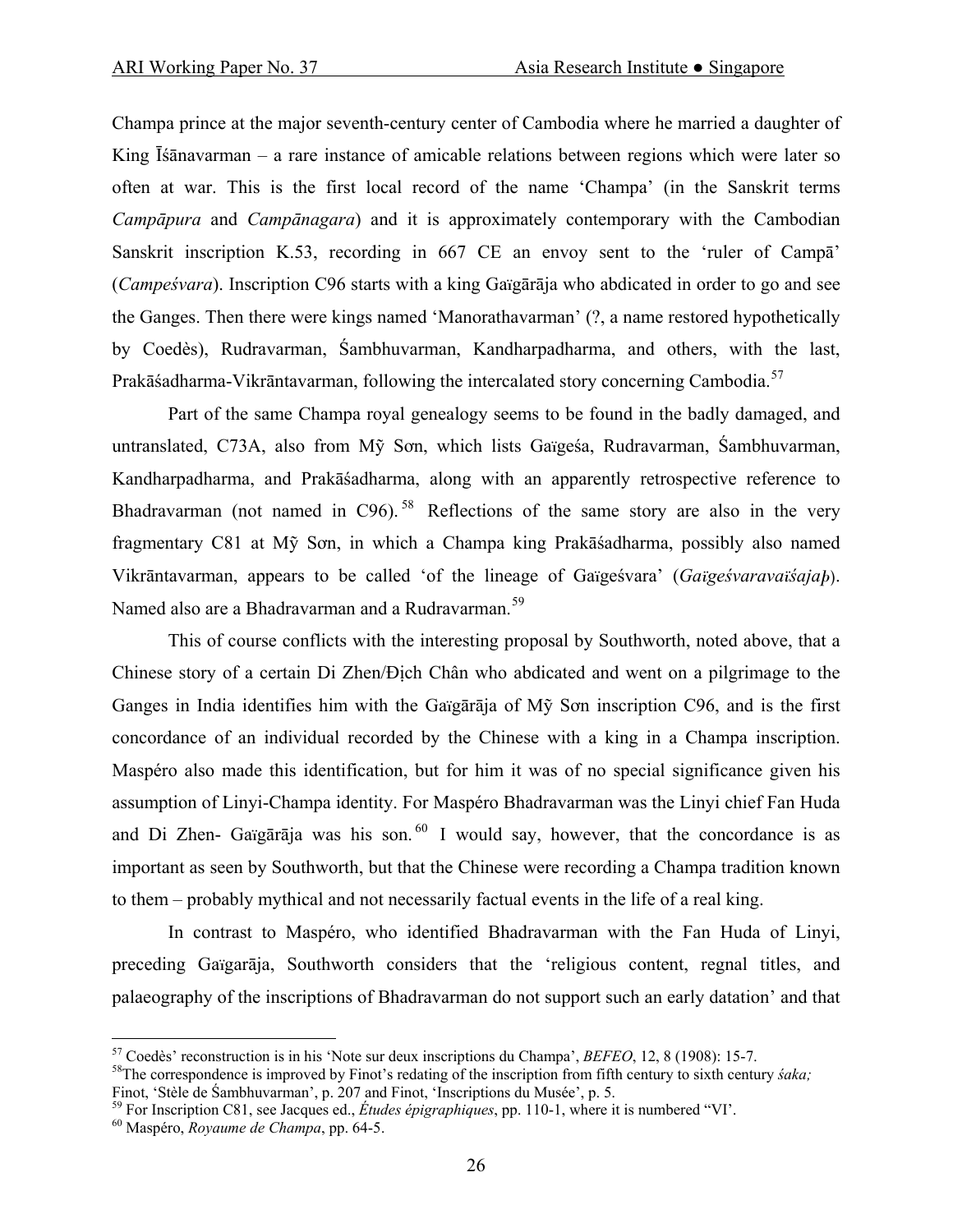his 'reign can be placed in the temporal displacement between Manorathavarman and ... Rudravarman'. This does not agree with the apparent readings of the fragmentary C73A and C81, not given attention by either Maspéro or Southworth, and which (especially C73A) seem to refer back to Bhadravarman as an ancestor and the founder of the temple of Śrīśānabhadreśvara at Mỹ  $S$ on.<sup>[61](#page-26-0)</sup>

 Some of the important works of architecture and sculpture are believed to date from this period; in this respect Trà Kiệu , the importance of which has been shown by archaeology, may have been more impressive than Mỹ Sơn, although no buildings have survived until modern times, and the site lacks inscriptions. Following this long period of predominance of the Thu Bồn valley, which for the Chinese was still Linyi, the historical scene shifts abruptly to the South, Phan Rang (Pāõóuraïga ) and Nha Trang, which Maspéro termed – incorrectly, as I shall show – 'Huanwang and Pāõóuraïga Hegemony'.<sup>[62](#page-26-1)</sup>

#### **Huanwang**

 Huanwang appears in Chinese histories in the mid-eighth century, just when the name Linyi drops out of use; in fact, some official histories are explicit that the name 'Huanwang' replaced that of 'Linyi'. The name has never been successfully explained, but its literal meaning is apparently 'ring', 'circle'  $\lceil$  of $\rceil$  'King(s)'.<sup>[63](#page-26-2)</sup> Because Huanwang appeared just when epigraphy ended in north Champa and continued for over 100 years in the South (Phan Rang and Nha Trang), the early students of the area (in particular Maspéro), continuing in their belief that Linyi and Champa were one and singular, identified Huanwang with Champa, and more particularly with the 'hegemony of Pāõóuraïga', in spite of the great distance between the latter and what appears to have been the region of Huanwang in the Chinese sources.

 Pelliot looked at the location of Huanwang in his study of the route taken by Jiadan, and deduced that its frontier was at Đồng Hới, with six more days travel' to its capital. Stein, however, considered that the frontier which Pelliot located at Đồng Hới was farther north on the Gianh River. They were also in disagreement about the capital of Huanwang, several days to the south. Pelliot, believing that Huanwang was Champa, wished to place it in Quảng Nam on the basis of the names of Cham capitals which Aymonier had found in their chronicles. Stein was

<span id="page-26-2"></span>

<span id="page-26-1"></span><span id="page-26-0"></span><sup>&</sup>lt;sup>61</sup> Finot, 'Stèle de Śambhuvarman', pp. 206-11; Finot, 'Notes d'épigraphie XI', pp. 928-9.<br><sup>62</sup> Maspéro, *Royaume de Champa*, ch. IV.<br><sup>63</sup> See ibid., p. 95, n. 1 for some of the sources. The literal translation of 'Huanw communication.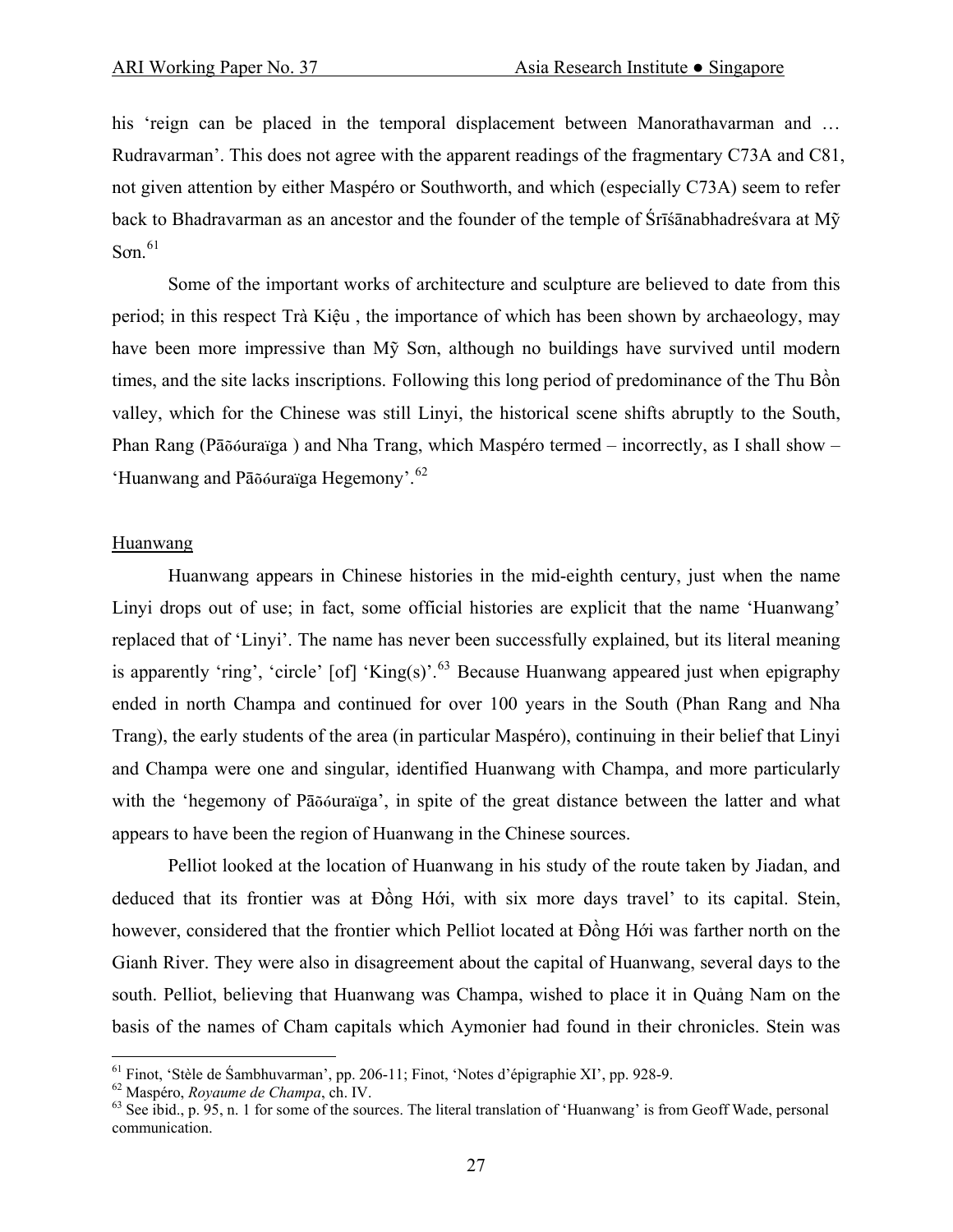more circumspect – favoring, it would appear, a location between Quảng Trị and Huế. Both, however, were overly concerned with the supposed identity of Huanwang and Linyi and whether the capital of one was the capital of the other, and also a capital of Champa.<sup>[64](#page-27-0)</sup> Accepting that Huanwang was a region in the North, quite distinct from Cham Pāõóuraïga, means that very little may be said about it, for the Chinese notes on it are sparse and short, with no names of chiefs, but indicating that Huanwang was a source of trouble like earlier Linyi and the northern Champa regions. In either case, this would make Huanwang a fit with the area of Maspéro's later 'sixth dynasty', that of Đồng Dương/Indrapura, which left important monuments as far as Quảng Bình (see below).

 The official Chinese histories stopped using the name Huanwang by 877, saying that it had been replaced by 'Zhan-cheng' (city of the Cham), not the phonetic transcription 'Zhan-po' known since the seventh century; in one Chinese source, however, that replacement had already been made in 809. Noting the *Song Huiyao* remark quoted above about the paucity of China-Champa contact in earlier centuries, it may be conjectured that Huanwang, although perhaps ethno-linguistically Cham, was not identical with the polity which the Chinese had known as 'Zhan-po' since the seventh century.<sup>[65](#page-27-1)</sup>

As Boisselier cogently put it,

'Maspéro has rather artificially connected the new 'dynasty' [Panduranga] to the 'Areca clan'… contrasting it with the 'Coconut clan', from which the Northern dynasties had supposedly sprung 'more directly', he believes that this Huanwang period corresponds to 'Panduranga hegemony'.…Nothing, in any case, indicates that Panduranga…exercised any kind of hegemony during the Huanwang period.<sup>[66](#page-27-2)</sup>

 Here Boisselier was referring to a firm belief by Maspéro that the ruling families of Champa were divided into two clans, the Areca clan and the Coconut clan; 'these two clans', Maspéro suggested, 'fought for supremacy down through the centuries…The Areca clan ruled the State of Panduranga [while] the Coconut clan dominated the North'. He evoked them in several contexts in his history of Champa – stating, for example, that 'the inscriptions allude to

<span id="page-27-0"></span> $\overline{a}$ 64 Pelliot, 'Deux itinéraires', pp. 184-6; Stein*, Linyi*, pp. 79-81. Pelliot, of course, did not know of the inscriptions which give importance to Pāõóuraïga (Nha Trang and Phan Rang) in the eighth century.<br><sup>65</sup> On the date 809 see Stein, *Linyi*, p. 234 and Pelliot, 'Deux itinéraires', p. 196. This detail was brought to my

<span id="page-27-1"></span>attention by Népote, 'Champa, propositions', part 2, p. 87. Together with his citations of seventh-century 'Zhanbo' from Xuancang and Yijing, Stein added, 'I have given up trying to explain the transitional but short-lived name of Huanwang'.

<span id="page-27-2"></span><sup>66</sup>Boisselier, *Statuaire du Champa*, pp. 61-2.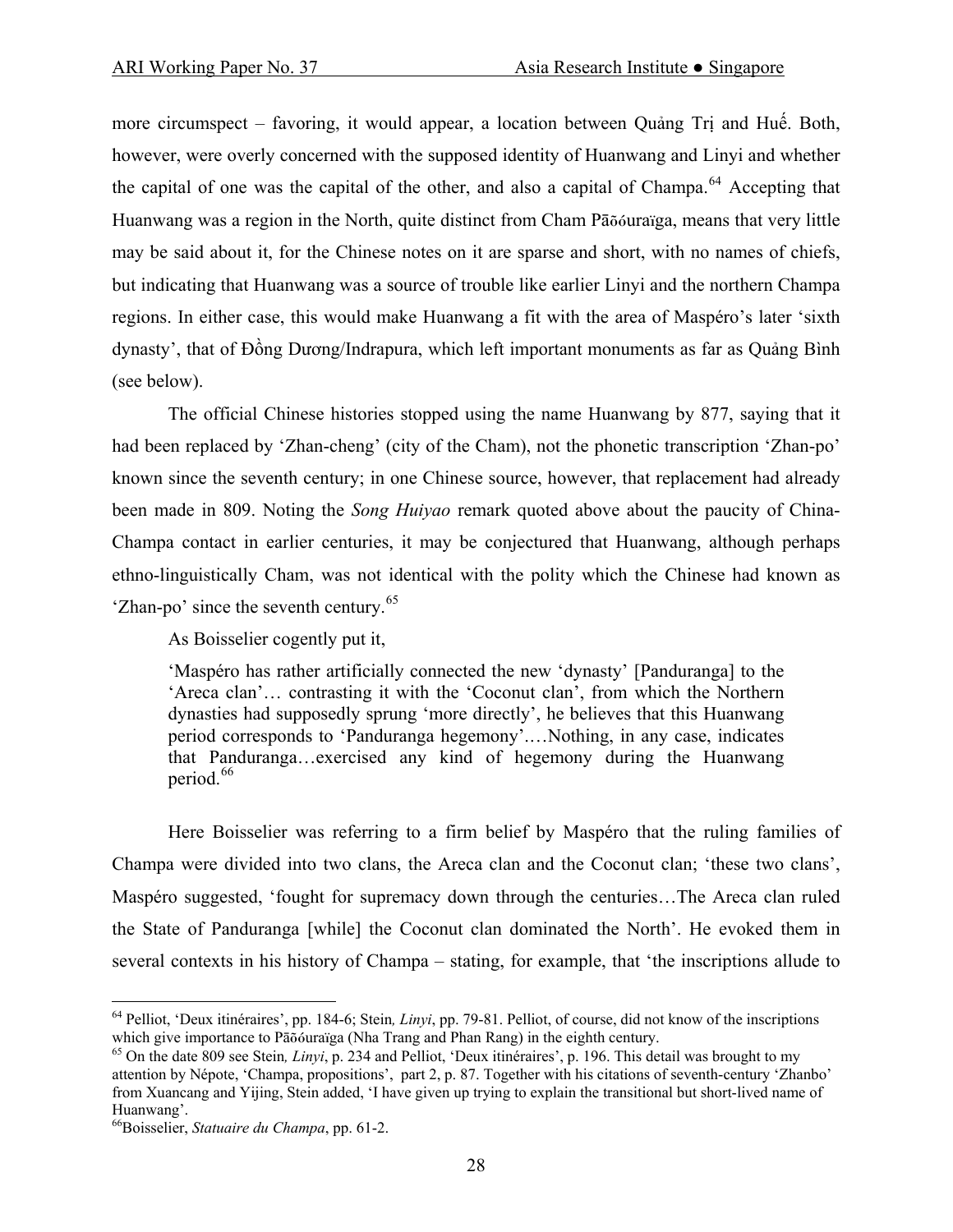mythical traditions…there are two traditions, one of which seems to belong to the country of the "Areca clan" and the other to that of the "Coconut clan"'. Uroja, Maspéro added, was the 'mythical ancestor' of the latter clan. $^{67}$  $^{67}$  $^{67}$  In fact, however, there is only one inscription which mentions these clans at all: C90A from Mỹ Sơn, dated 1080, in which it is said that a king Harivarman, Prince Thãï, descended from both clans, the Coconut on his father's side and the Areca on his mother's. There is nothing in this inscription which provides evidence for a geographical location of either clan. As Huber had already noted, 'the inscriptions give us no information on these Areca and Coconut clans; and as Boisselier reemphasized, 'the references to the "Areca"…and "Coconut" clans…only appear fairly late in Cham epigraphy and almost by accident'.<sup>[68](#page-28-1)</sup> Thus, along with the supposition that Huanwang represented Pāõóuraïga hegemony, all of Maspéro's remarks about the importance of these clans in intra-Champa relations must be rejected.

#### Pāõóuraïga

 $\overline{a}$ 

 Contrary to the standard interpretation, we have seen that Huanwang probably did not represent all of Champa, and given the logistics of the time it is aberrant to assume that Huanwang, clearly in the North according to Chinese records, could have been equated with Pāõóuraïga in the far South. Huanwang could have been seen by the Chinese as replacing Linyi, in terms of political geography as well as in name, and to that extent Maspéro may have been correct in accepting the Chinese statements that the name Huanwang replaced the name Linyi. However, a major objective here has been to demonstrate that Linyi was not Champa and thus neither was Huanwang if it was just a replacement for Linyi.

 All of the Champa inscriptions of this period (with dates from 774 to 854) are in the South, either in the region of Phan Rang (most of them) or at the Pô Nagar temple in Nha Trang. Although three of the rulers named asserted that they ruled over all of Champa (Pçthivīndravarman and Indravarman in Phan Rang) or over *Campa-pura* (Harivarman in Nha Trang), given the absence of all remains from their time in the North, there is no need to believe that they had effective control over territory much beyond Nha Trang, any more than one needs

<span id="page-28-1"></span><span id="page-28-0"></span><sup>&</sup>lt;sup>67</sup>Maspéro, *Royaume de Champa*, pp. 18, 43, 154.<br><sup>68</sup>On the inscription see Finot, 'Notes d'épigraphie XI', pp. 933-40; Jacques ed., *Études épigraphiques*, pp. 115-22. Quotations are from Édouard Huber, 'Le clan de l'aréquier', *BEFEO*, 5 (1905): 170-5; and Boisselier, *Statuaire du Champa*, pp. 61-2.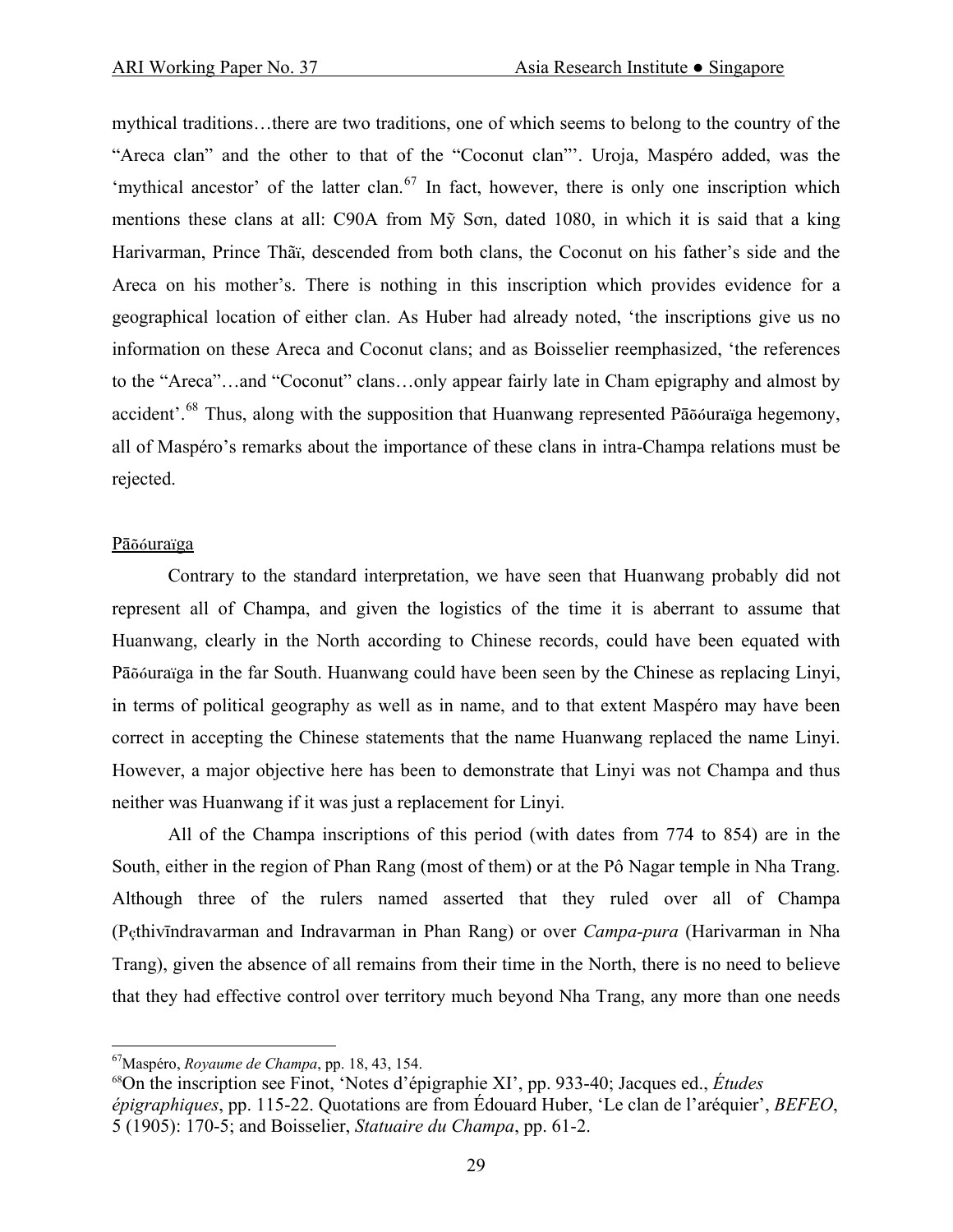to believe the claims of Angkor kings that they held sway as far away as China. All we may accept about the claims of the Pāõóuraïga rulers is that they considered their region to be part of Champa, as seen in the inscription of Harivarman in his *Campa-pura* at Nha Trang, giving the charge of Pāõóuraïga *-pura* (presumably the Phan Rang area) to his son Vikrāntavarman.

 Maspéro began this chapter, after listing the kings, with a major excursus into historical fiction, at the time of the shift of the important Champa center from Mỹ Sơn to the South. He wrote that 'on Rudravarman's death, around 757, the powerful men [*les Grands*] gave the crown to one of their own'. First, however, the name of that Rudravarman is nowhere attested in an inscription. The last inscriptions in Mỹ Sơn are of a king Vikrāntavarman (C77, C80, C97, C99, all dated only in the seventh century *śaka* [AD 678-778], and C74/741. The first inscription in the South is C38/774, 784, referring to Satyavarman and a Vikrāntavarman – who, given his genealogy, was not the Vikrāntavarman of Mỹ Sơn. Around 749, the Chinese referred to a certain Lu-duo-luo or Lu-duo (which may reasonably be interpreted as 'Rudra') as ruler of Linyi, apparently the last whom they recognized.  $69$  The date 757 in Maspéro is merely a guess, apparently based on the fact that after 758 the Chinese no longer used the name Linyi.

 The '*Grand*' who was then given the crown and who was assumed by Maspéro to have originally been in the North, was Pçthivīndravarman, the name of an ancestor with which the Pāõóuraïga inscriptions begin their genealogy. Maspéro wrote that 'it was probably [sic] following his [Rudravarman's] death that Pçthivīndravarman shifted the royal residence to the South. The new ruler, Maspéro believed, 'probably [sic] belonged to the great princely family of Pāõóuraïga, the "Areca clan", and he continued to live in the South'.<sup>[70](#page-29-1)</sup> Of course, there is no record of Pçthivīndravarman belonging to the Areca clan, nor any reference to such clans at that date; and prior to that there is no information about a 'great princely family of Pāõóuraïga'. All of Maspéro's imaginative text was due to his assumption that there was a unity of Linyi and Champa as far as Phan Rang; that therefore the successor of the last Linyi king known to the Chinese must have assumed power in the North; and that because the following local records are from the South, that must have been the original clan home of that successor (Pçthivīndravarman), named there as uncle (Bergaigne) or father (Maspéro) of the second king to leave an inscription, Indravarman.

<span id="page-29-0"></span><sup>&</sup>lt;sup>69</sup> Maspéro, *Royaume de Champa*, p. 93 and note 3 and p. 246, table. On the inscriptions see Bergaigne, 'Ancien royaume', pp. 242-60. Maspéro referred to Vikrāntavarman II and III.

<span id="page-29-1"></span><sup>&</sup>lt;sup>70</sup> Maspéro, *Royaume de Champa*, pp. 96-7 and note 7. See above on the Areca and Coconut clans.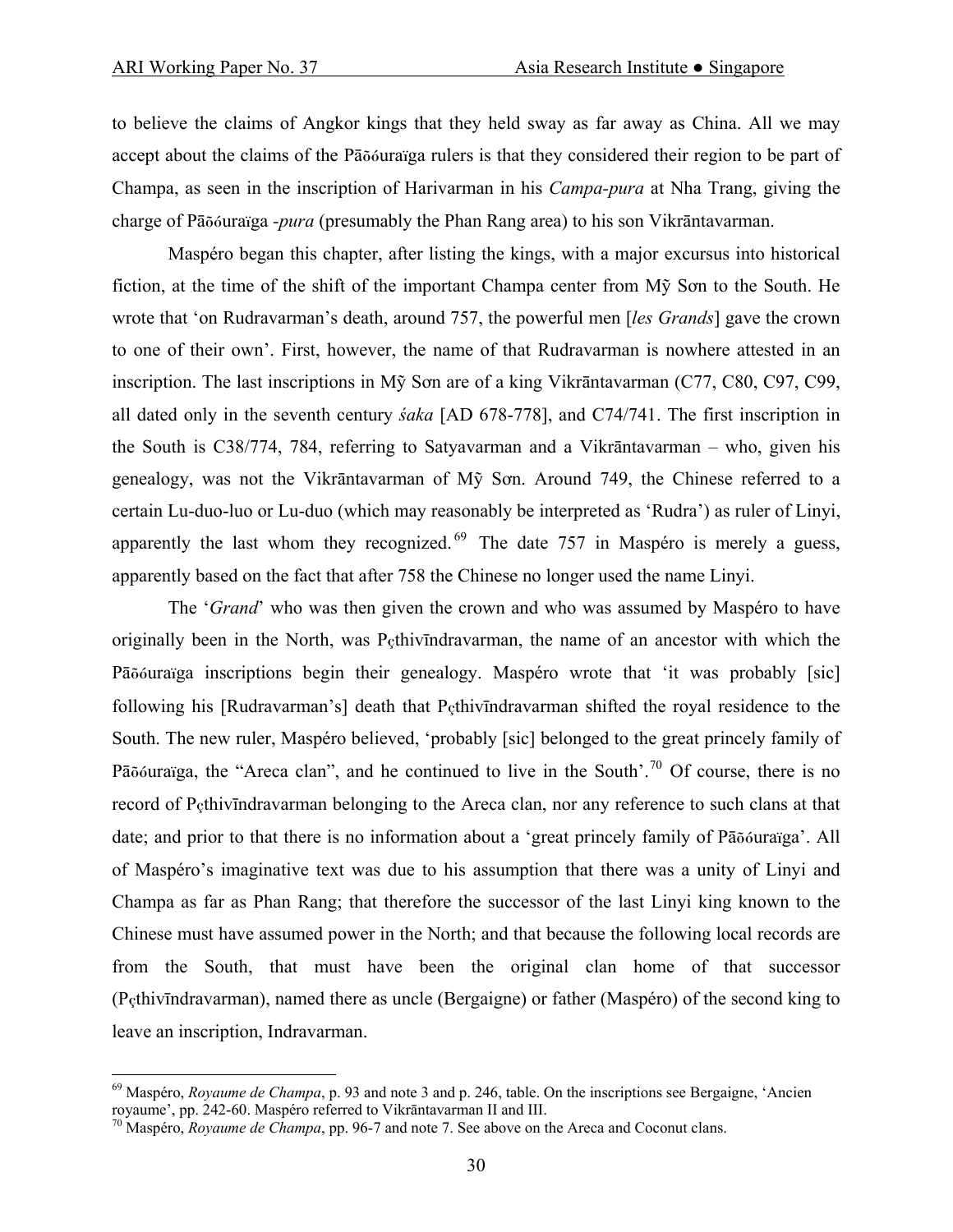Maspéro continued on the status of Pçthivīndravarman, justifying in a peculiar way the assumption that he did not inherit the throne but was named by the '*grands*' – by citing the first dynastic inscription of the following Đồng Dương dynasty dated 875. Here, however, he may be excused for following an interpretation of Finot. This inscription is for the glorification of another Indravarman over a century later, but at one point refers to him as Pçthivīndravarman (*Pçthivī*-Indravarman, just as still another Indravarman was named at one point Rājendravarman  $(r\bar{a}ia$ -Indravarman).<sup>[71](#page-30-0)</sup>

 This point requires elaboration. This inscription, C66 – 'the first stela from Ðồng-Dương' according to Finot – was erected by King Indravarman to the glory of himself and his ancestors. Like the records of this dynasty in general and the architectural remains of the site, it indicates devotion to a type of Mahāyana Buddhism, unlike the records of either earlier Mỹ Sơn or Pāõóuraïga. There is also a list of ancestors beginning with Bhçgu, different from the tradition of their predecessors and at least two of whom are quite legendary: Parameśvara (Śiva) and Uroja ('breast'), then Dharmarāja, Rudravarman, Bhadravarman (son of Rudravarman) and Indravarman (son of Bhadravarman). Finot commented that the name 'Uroja', although Sanskrit, is peculiar to Champa mythology and unknown in India, and that 'Dharmarāja' sounds peculiar for the name of a Champa king. He proposed that they were both fictitious and that Indravarman's dynasty only began with his grandfather Rudravarman. Certainly 'Uroja' is mythical, but 'Dharmarāja' does not sound peculiar in a polity devoted to Buddhism.

 Although Buddhist, Indravarman also praised the traditional Mỹ Sơn *lingam* of Śaübhubhadreśvara. Finot was surprised that he did not repeat the 'true story'of that shrine and instead inserted a new mythical lineage, and he therefore described Indravarman as a 'usurper'. This is because Finot, like Maspéro later, assumed a single unified Champa from Linyi throughout, so that kings who could not be attached to previous rulers must have usurped the throne. What we see in C66 is a new mythology of a new chiefly family applied to an already traditional site. If we accept instead that Champa was never a unitary polity, there is no problem with chiefs in Đồng Dương – whose religion and prehistoric legends were different – becoming important separately from other kings in the South. It is not necessary to go along with Finot's idea that 'here we are perhaps seeing once again the reluctance of a usurper to proclaim the

<span id="page-30-0"></span><sup>71</sup> See inscription C25 in Bergaigne, 'Ancien royaume', number XXII, A, ii: '*Srīmān Rājendra(va)rmmā*', translated by Bergaigne as 'this king Śrī Indravarman'. This type of double naming was recognized as *metri causa* by Schweyer ('Dynastie d'Indrapura', p. 207).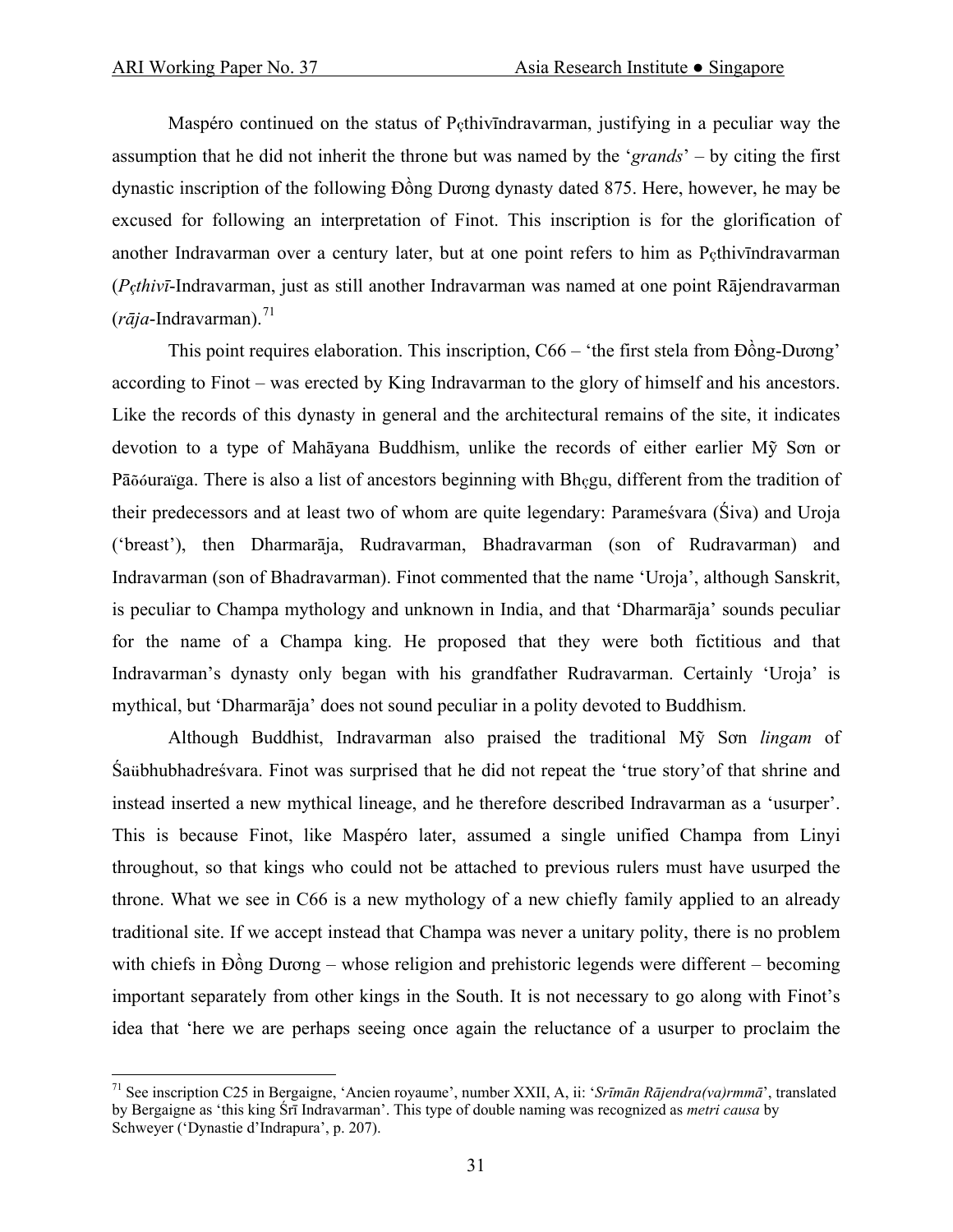works of a dynasty whose place he had taken' (meaning the earlier dynasty of Mỹ Sơn), or his astonishment that Indravarman 'mentions the name of Pçthivīndravarman, who reigned around [778]'.<sup>[72](#page-31-0)</sup> Given the structure of the text, it is preferable to take the title P<sub>s</sub>thiv $\bar{\text{m}}$ dravarman here as belonging to the Indravarman of Đồng Dương around 875, not the Pçthivīndravarman of Pāõóuraïga.

 Returning to the problem of Pāõóuraïga, Maspéro, engaged in some clear historical fiction in identifying Huanwang with Pāõóuraïga and in pasting together the Chinese reports on Huanwang and the Champa inscriptions from the far South (Phan Rang and Nha Trang). 'Having scarcely taken power', he begins, Harivarman (successor of Indravarman according to the inscriptions) in 803 invaded the Chinese provinces of Hoan and Ái, located in present-day Nghệ An and Hà Tĩnh. This is because the Chinese sources recorded that Huanwang had attacked but without mentioning any names of rulers. It is true that Harivarman's Sanskrit inscription says that he 'burned the Chinese', but in that context it must be taken as the same type of hyperbole as seen in Angkor kings' exaggerated claims of the extent of their borders and subordinate kingdoms (which, in one inscription of Jayavarman VII, included Vietnam and Java). The logistic possibilities of the time would not have permitted a Pāõóuraïga attack on Hoan and Ái, unless it was an expedition by sea. Besides the distance, Pāõóuraïga is separated from those provinces by the three great physical barriers along the coast of Vietnam: Mũi Đại Lãnh (the French Cap Varella); Ðèo Hái Vân (Pass of the Clouds or Col des Nuages), just north of Đà Nẵng; and Ðèo Ngang at Hoành Sơn in Hà Tĩnh. Tthe Chinese records of invasions by Huanwang cited by Maspéro, however, imply attacks overland.[73](#page-31-1)

 What, then, can we say about eighth- to ninth-century Pāõóuraïga on the basis of its own inscriptions? Very little, except for a list of rulers, and the emergence of a new mythical lineage ancestor, Vicitrasagara. Boisselier remarked that the Phan Rang inscriptions were by dignitaries, while those in Pô Nagar were royal.<sup>[74](#page-31-2)</sup> This does not seem to be accurate. C38/774, 784 is indeed royal, but so are C25/799, C24/801, and C14/854 from the Phan Rang area. The inscriptions which give particular importance to an official – C19/seventh century *ś.* (Phan Rang), C37/813 (Pô Nagar), C31/817 (Pô Nagar) – relate the exploits of a famous warrior, Senāpati Pār, who claimed victories over the Cambodians, but in form they too are royal inscriptions.

<span id="page-31-0"></span> $72$  For inscription C66 see Finot, 'Notes d'épigraphie VI', pp. 84-99.

<span id="page-31-1"></span><sup>&</sup>lt;sup>73</sup> Maspéro, *Royaume de Champa*, p. 105.<br><sup>74</sup> Boisselier, *Statuaire du Champa*, p. 62.

<span id="page-31-2"></span>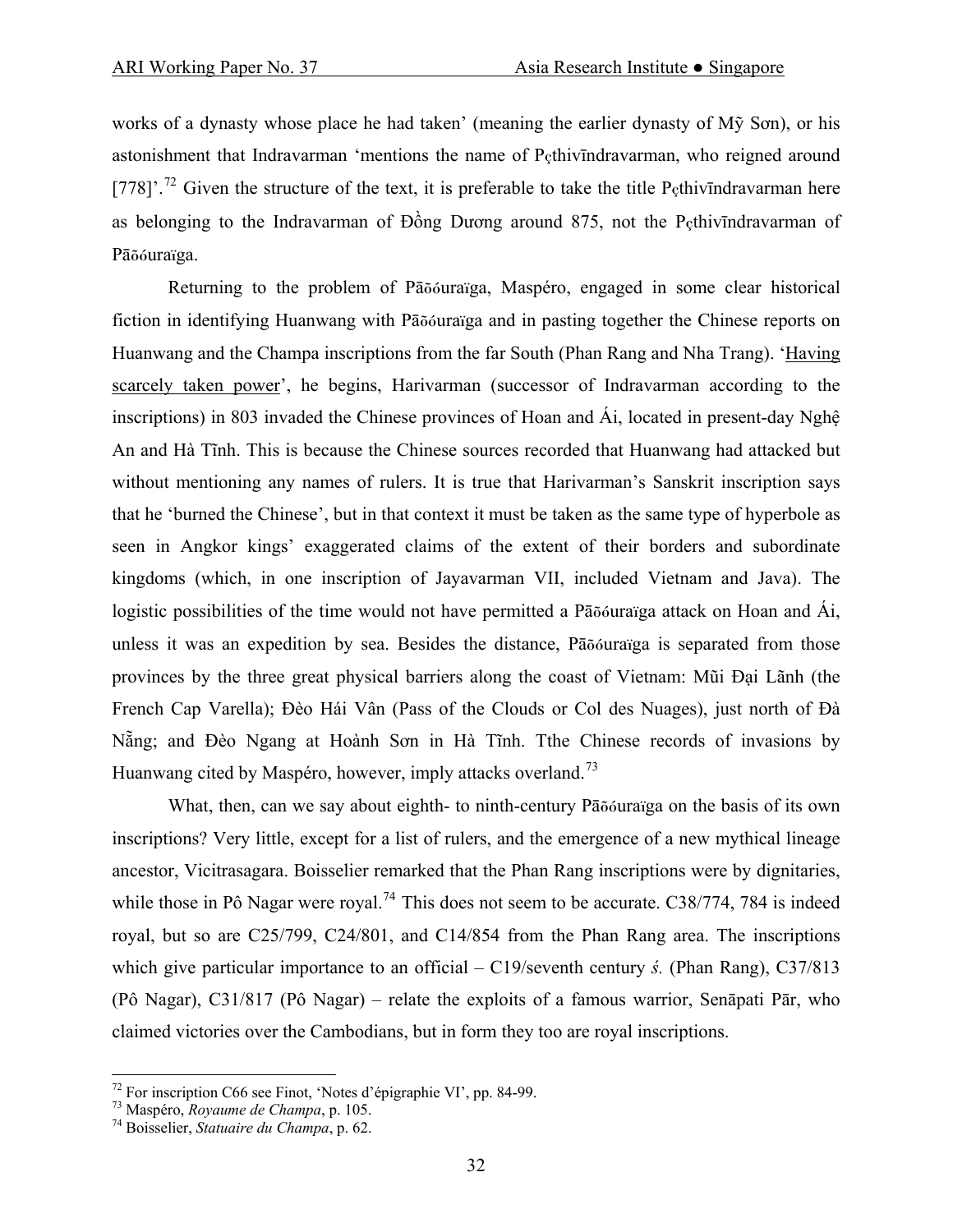The names of gods, kings, and mythical lineage ancestors show clearly that Pāõóuraïga did not represent an emigration of royalty from North to South. The records indicate the emergence of a local elite – probably, as Southworth describes, because

the collapse of the early Tang trade and the demise of Guangzhou during the mideighth century CE also destroyed the commercial dominance of the Thu Bồn valley system, and when the South China Sea trade was transferred to the ports of the Red river delta during the late eighth century CE, an entirely new pattern of trade emerged… [There was] a major shift in the displacement of trade wealth to south to central Vietnam, in particular to the ports of Nha Trang and Phanrang, on the sea-route from Java to northern Vietnam'… [and] the independent states of Kauñhāra and Pāõóuraïga … flourished here during the late eighth and early ninth centuries.[75](#page-32-0)

#### From Pāõóuraïga back to the North

 An example of the unnecessary problems caused by the assumption of a unitary Champa is seen in the Maspéro-Finot controversy over the beginning of what Maspéro called the 'sixth dynasty': that of Đồng Dương, again in the Thu Bồn but not at Mỹ Sơn, at the end of the ninth century following the 'hegemony of Pāõóuraïga'. For Maspéro this dynasty began with a king Indravarman mentioned in the so-called 'first inscription' of Đồng Dương (C66 dated 875) as King of Champa. He became king because the 'childless Vikrāntavarman [last king of the southern dynasty in Pāõóuraïga, last date C14/854] would himself have chosen him as successor'.<sup>[76](#page-32-1)</sup> There is no record of what children Vikrāntavarman did or did not have; Maspéro was here indulging in pure historical fiction. The inscription in question (C66), however, says that Indravarman was son and grandson of Bhadravarman and Rudravarman, both called 'king', although according to Maspéro they did not reign. His unexpressed reason for that belief was that in their time the king of Champa was still in Pāõóuraïga. Indravarman's ancestry possibly also went back to still another king named Dharmarāja.

 Finot, on the other hand, argued that they did reign, and that for Bhadravarman this belief was supported by the inscription of An-Thái dated 902 – from the reign of Indravarman, but referring to Bhadravarman as a previous king. In Finot's review of Maspéro, however, there is a

<span id="page-32-0"></span><sup>&</sup>lt;sup>75</sup> Southworth. 'Origins of Campa', p. 318.

<span id="page-32-1"></span><sup>&</sup>lt;sup>76</sup> Maspéro, *Royaume de Champa*, pp. 109-11. 'First' has been the traditional designation of this inscription, also discussed above, although Schweyer, 'Chronologie des inscriptions' precedes it with two newly discovered and undated texts from that period (C205 and 206) which refer to Rudravarman, a predecessor of Indravarman; she has published these texts in 'Vaisselle en argent'.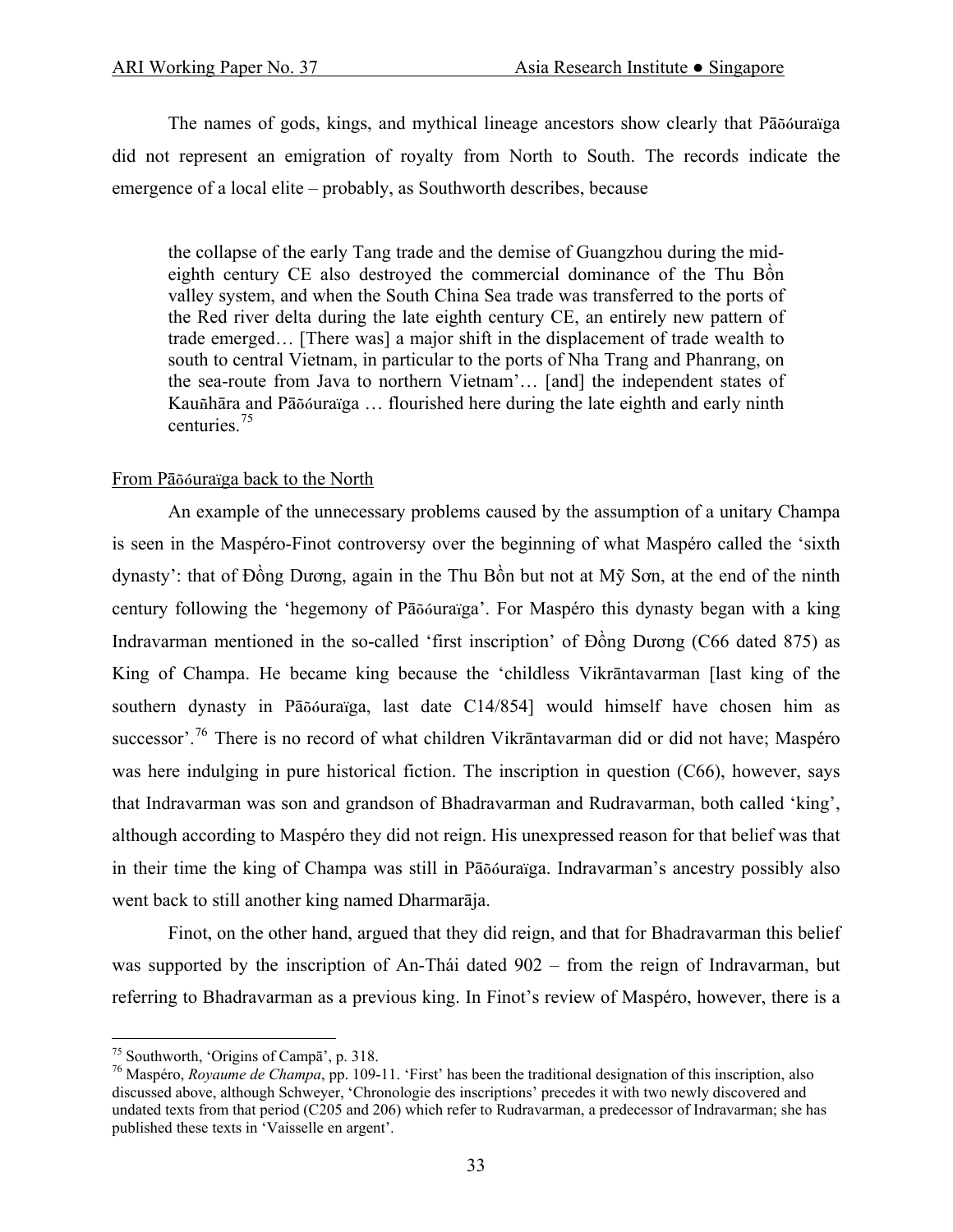curious statement relating to Maspéro's suggestion that Indravarman had granted his ancestors fictitious titles. Finot said, 'For supposing that a Cham ruler was able to bestow the title of king on his ancestors…he could certainly not call them kings of Champa, which everyone knew they had not been'. In the view of Finot, like Maspéro, the real kings of Champa in the time of Bhadravarman and Rudravarman were in Pāõóuraïga.<sup>[77](#page-33-0)</sup> Of course, between the last date of Vikrāntavarman of Pāõóuraïga (854) and the first date of Indravarman (875) there is room for two ancestors of Indravarman in the North, and it should be assumed that he had been preceded in the Thu Bồn valley region by at least two named ancestors who were contemporary with the last kings known in Pāõóuraïga.

 The controversy could have been avoided if it had been recognized that the 'Champa' of the region of Đồng Dương was a quite separate polity from Pāõóuraïga, and that the dynasty represented by Indravarman could well have begun with his father, grandfather and greatgrandfather, even though no inscriptions from their reigns have been found.[78](#page-33-1) That is, *pace* Finot, Maspéro and Schweyer, there was no transferal of the capital from North to South in the eighth century, nor again from South to North in the ninth; rather, a new political economic ascendance of the North took place, probably related to changes in the international maritime routes. Like the rise of Pāõóuraïga and the apparent decline of the Thu Bồn area in the eighth to ninth centuries, the reemergence of the North was undoubtedly linked to another change in the international trade routes from China to Indonesia and India.

 Maspéro began the events of the reign of the first Indravarman of Đồng Dương with a piece of total fiction based on a misunderstanding of Cambodian history which was in vogue until undermined in 1927 by Philippe Stern and given the *coup de grâce* by Coedès in 1928, namely the elief that the monuments and some of the associated inscriptions now known to date from Jayavarman VII (1181-1220?) belonged to the ninth century. Thus, relying on Aymonier's erroneous interpretation of the Banteay Chhmar inscription, Maspéro garbled an account of a Cambodian intervention in Champa in what he thought was the late ninth or early tenth centuries, but which actually belongs in the twelfth century, as demonstrated later by Coedès.<sup>[79](#page-33-2)</sup>

 $\overline{a}$ <sup>77</sup> Finot, review of Maspéro, p. 290.

<span id="page-33-1"></span><span id="page-33-0"></span><sup>&</sup>lt;sup>78</sup> The two inscriptions (C205, C206) on silver objects published by Schweyer (see footnote 75) and attributed to Đồng Dương, naming a Rudravarman whom she accepts as grandfather of Indravarman, are small movable objects in a private collection, and the attribution can only be hypothetical.

<span id="page-33-2"></span><sup>79</sup> Maspéro, *Royaume de Champa*, p. 113; Philippe Stern, *Le Bayon d'Angkor Thom et l'évolution de l'art khmer* (Paris: Librairie Orientale Paul Geuthner; George Coedès, 'La date du Bayon',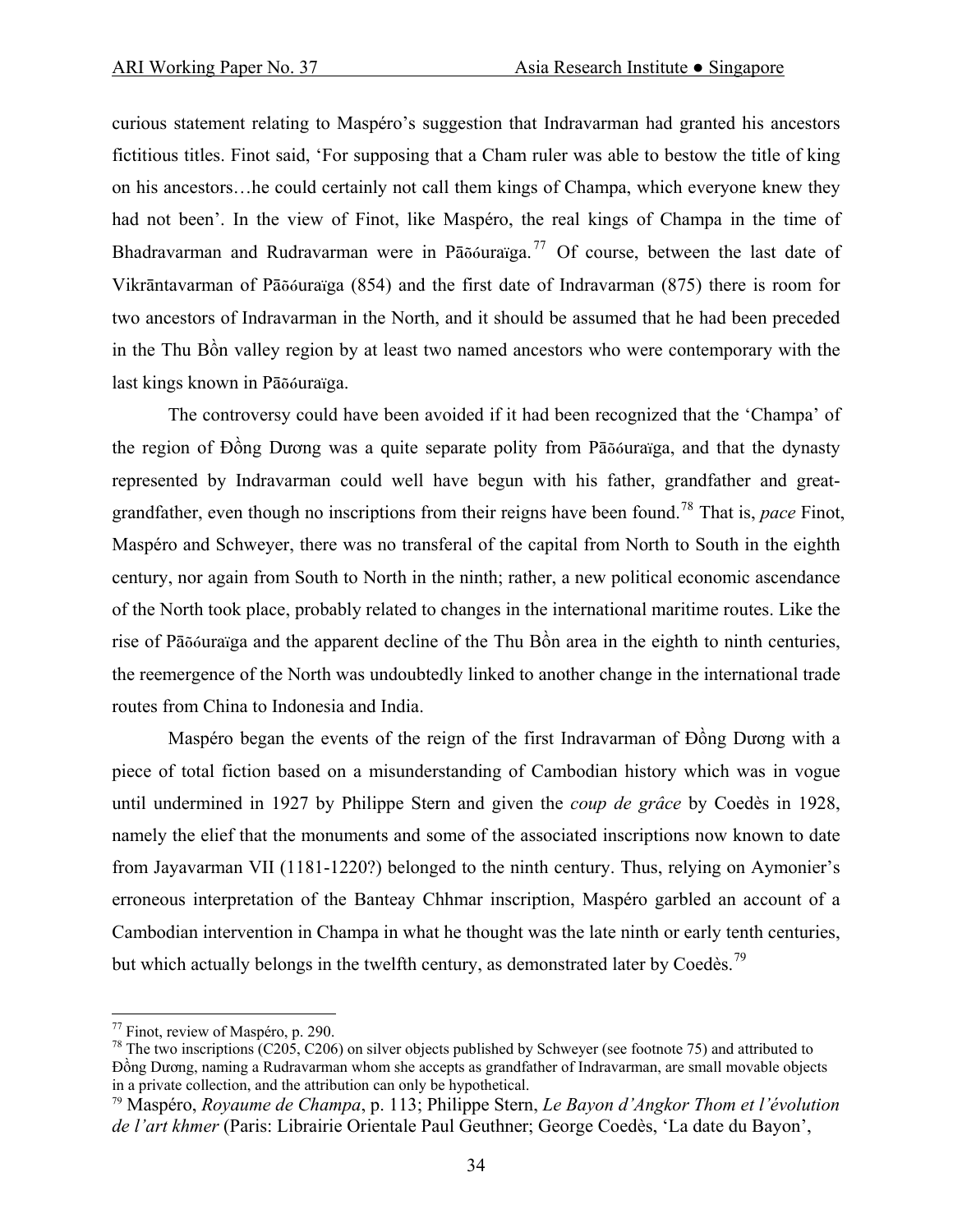From the mid-tenth century reign of the king whom Maspéro named Indravarman III but Schweyer Indravarman II, the Chinese again provide names of Champa rulers, none of which agrees with any *-varma* name in their inscriptions.<sup>[80](#page-34-0)</sup> An interesting aspect of this period is that this so-called 'Đồng Dương, or Indrapura, dynasty' expanded its area northward as far as Quảng Bình, as evidenced by the fact that nearly half of their inscriptions were set up north of Huế – a subject not touched upon by Maspéro but given importance in the special studies of this period by Schweyer.<sup>[81](#page-34-1)</sup> As Boisselier noted, moreover, in two of these extreme northern locations there were large sanctuaries reminiscent of Đồng Dương itself: at Đại Hữu and, in particular, Mỹ Đức. In Boisselier's words, 'this fairly large complex [Mỹ Đức] was made up of a front section of three sanctuaries, coming after a tower with three doors and a southern building, inside a wall which closed off a large room...' These dispositions were reminiscent of Đại Hữu and Đồng Dương and, as Huber remarked, 'the large stela of Lạc-Thành' (farther south in Quảng Nam), which he described as 'along with the great inscription of Hà-trung in Quảng Trị, the most beautiful epigraphical monument left behind by this dynasty'. The Đà Nẵng museum catalogue also lists several objects from another site in Quảng Tri named Đa Nghi.<sup>[82](#page-34-2)</sup>

 This is important to note because in the 980s the first war with Vietnam broke out, ending with a Champa defeat, a change of dynasty and  $-$  in the standard interpretation  $-$  a new southward move of 'the capital'. The story has been told based almost entirely on the Chinese records, with names of Champa kings from epigraphy fitted in haphazardly; the result, I shall argue, is serious misunderstandings in the literature to date. Let us start with an inscription of a king Jaya Indravarman at Pô Nagar in Nha Trang dated 965 (C38D2), the only inscription so far ascribed to the Đồng Dương dynasty in the South. This would be Schweyer's Indravarman II, who reigned from about 916 to 972 and was the author of an inscription (C148) in Lai Trung (Thừa Thiên), not far from Huế. He was probably also responsible for another inscription at Pô Nagar (C39) which can only be dated to sometime within that century. Maspéro also mentioned

*BEFEO*, 28 (1928): 81-103; Coedès, 'Nouvelles données chronologiques et généalogiques sur la dynastie de Mahīdharapura', *BEFEO*, 29 (1929): 297-330, including the inscription of Banteay Chhmar (pp. 309-315).

<span id="page-34-0"></span> $80$  Schweyer is quite right to say that 'it seems impossible to me to use continuous numbering for the kings of Campa as Maspéro does…for [they] belong to different dynasties, each of which must have had its own internal numbering system' ('Dynastie d'Indrapura', p. 205, n.1). This statement, however, implicitly negates her acceptance elsewhere of a single Champa with kings shifting capitals between very distant locations.<br><sup>81</sup> Ibid. and Schwever, 'Vaisselle en argent'.

<span id="page-34-2"></span><span id="page-34-1"></span>

<sup>&</sup>lt;sup>82</sup> Boisselier, *Statuaire du Champa*, pp. 133,136; Huber, 'Épigraphie de la dynastie', pp. 285 and 298-9 (in Jacques ed., *Études épigraphiques*, pp. 259 and 272-3); Association Française des Amis de l'Orient, *Musée de sculpture*, p. 179. Note that in the latter source Hà Trung is erroneously placed in Quảng Nam.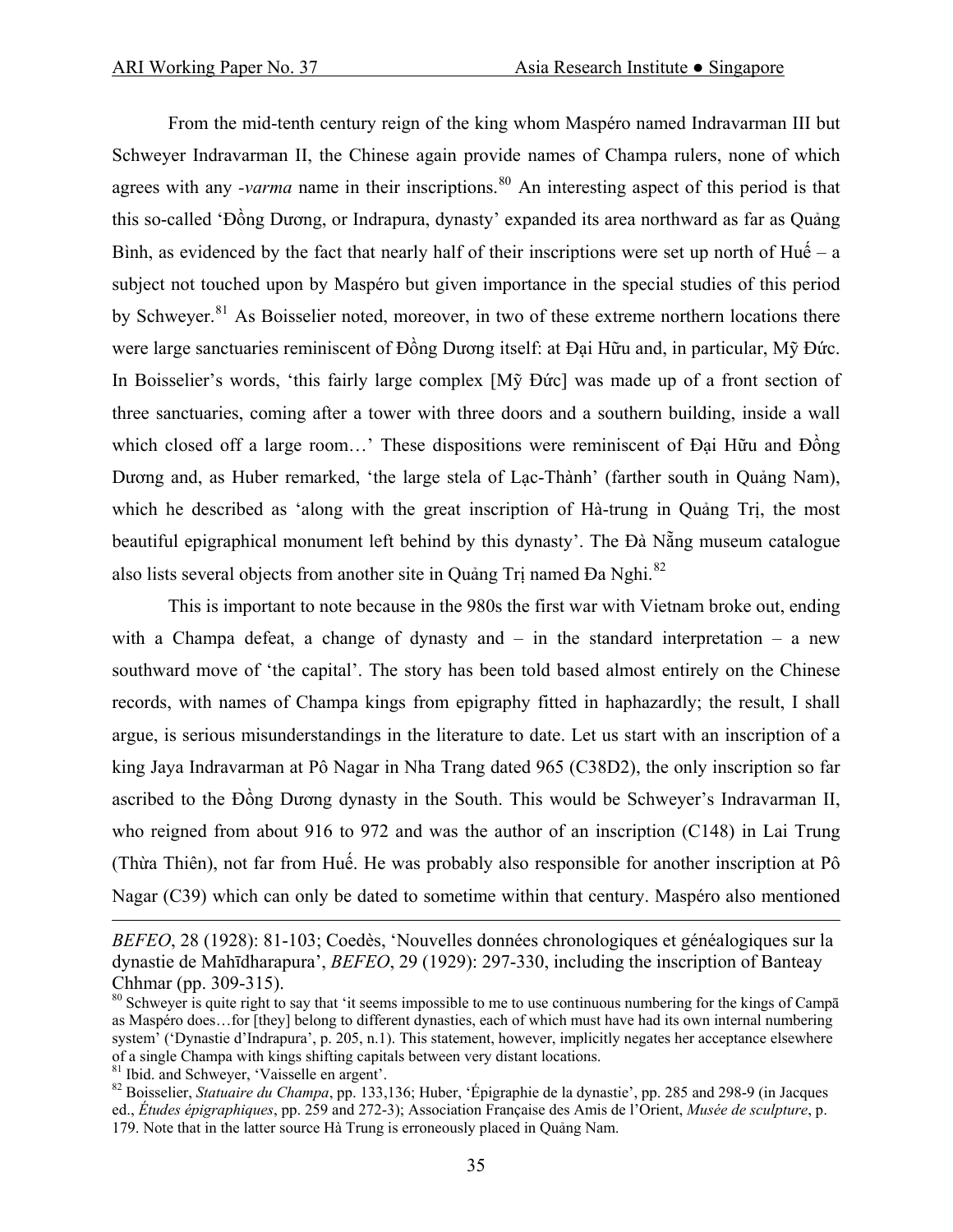such a Jaya Indravarman, but as successor of his Indravarman III (Schweyer's II), apparently because of a slight change in the Chinese designation; this perhaps led Maspéro, who took every name in the Chinese accounts literally, to invent a non-existent king. Schweyer seems to have recognized this, attributing it to confusion in the annals at the time of dynastic change in China.<sup>[83](#page-35-0)</sup>

 According to Maspéro, based entirely on Chinese and Vietnamese sources, the Cham offended the Vietnamese by seizing their ambassador. Vietnam invaded in 982, and the king (who had reigned since 972) – let us say King A, because he is not mentioned in an inscription and the Chinese transcription is not intelligible – was killed. The Vietnamese sacked the Cham capital (for Maspéro Indrapura/Đồng Dương) and the next Cham king – based on Chinese transcriptions, King  $B - fled$ , 'probably to Phan Rang' – a supposition for which there is no justification either in the Chinese and Vietnamese sources or in extant inscriptions. Maspéro admitted that for the events of this period, 'these struggles…are not overly clear' and that in 978, when his King A would still have been alive, the Chinese records note a Champa king 'Ji-nan $da$ -zhi', different from either A or B, who sent tribute.<sup>[84](#page-35-1)</sup> This is not a problem so long as it is recognized that there was no single Champa.

 It is interesting that the chronicle *Tt* merely says that the Vietnamese attacked 'Chiêm Thành' (the Cham capital) and seized much booty; there is no indication of where the capital was. Then, under the date 983, it says that 'before, when the king went to attack Chiêm Thành, Lưu Kế Tông ran away to that country and someone was sent to seize him'. The next sentence is, 'the new canal on the sea route has been completed', and the reason for this is in the continuing entry: 'When the king went to attack Chiêm Thành, via the Đồng Cổ mountain and the Bà Hoa river, the mountain route was dangerous and difficult'. In footnotes to the text, those two locations are said to be in Thanh Hoá, which might suggest that the Chiêm Thành concerned was in the far north of Champa – not surprising given the northward expansion of the Cham rulers of the time. $85$ 

 Maspéro, based on Chinese sources, says that Lưu Kế Tông (whose name he incorrectly transcribes as 'Lưu Ký Tông') did not disappear until 988. Under this 'usurper' many people fled to Hainan, while others 'gathered around a *national claimant* [to the throne] and took him off to

<span id="page-35-0"></span><sup>83</sup> Schweyer, 'Dynastie d'Indrapura', p. 208.

<span id="page-35-1"></span><sup>84</sup> Maspéro, *Royaume de Champa*, pp. 122-4. Maspéro (p. 121, note 1) wished to read the Chinese transcriptions (variously *Bo-mei-shui*, *Xi-li-tuo-ban-yin-cha*, *Bo-mei-shui-he-yin-cha* and *Bo-mei-shui-yang-bu-yin-cha*) as 'Parameśvaravarman', and this has been accepted by Schweyer, 'Dynastie d'Indrapura', p. 208, but this requires a large input of imagination.

<span id="page-35-2"></span><sup>85</sup> *TT*, *Bản kỷ*, 1: 16a-b, v. 1, p. 222 and notes 2, 3.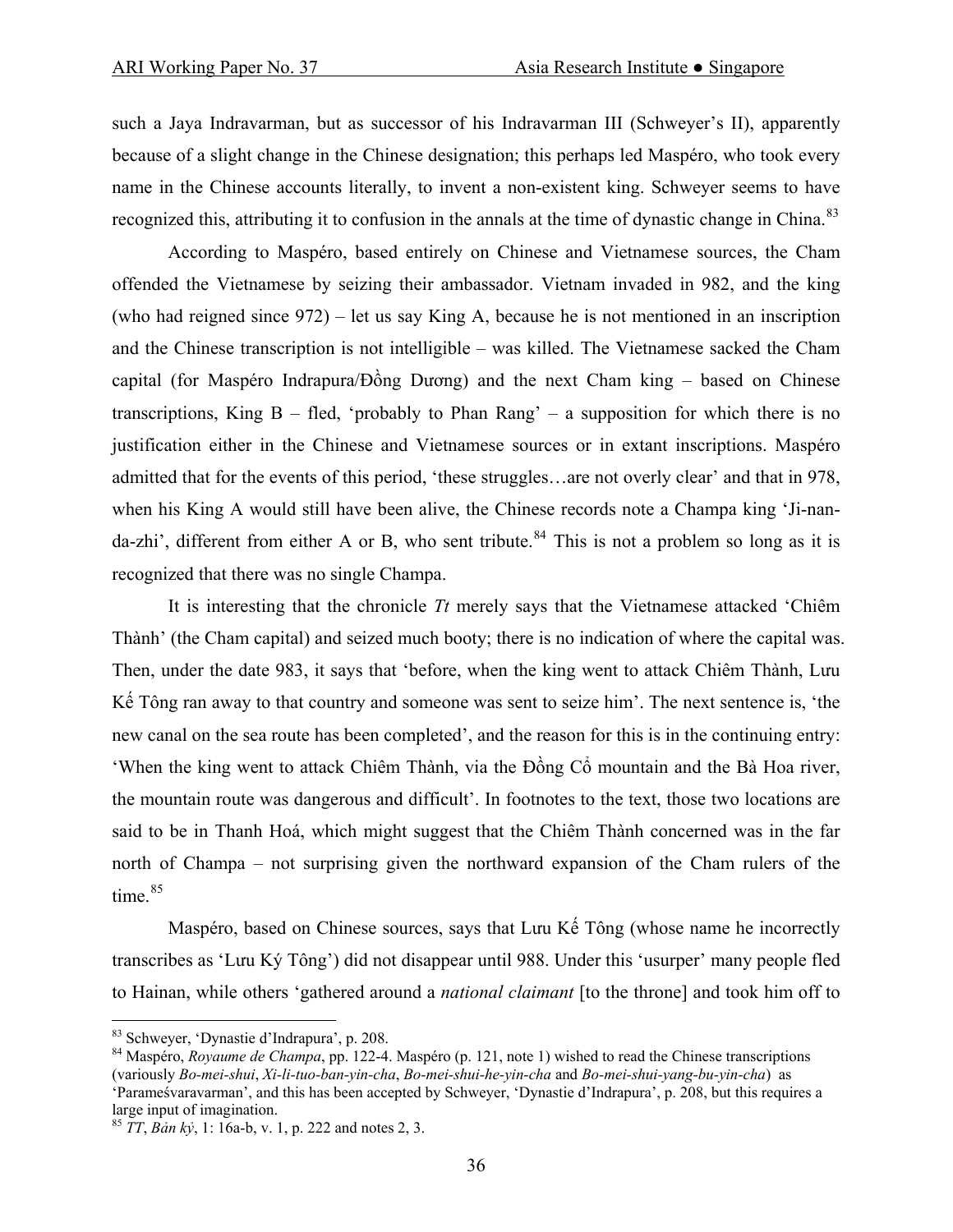Vijaya in 988', where he took the name Harivarman II. However, in a long footnote Maspéro wrote that 'at least this is what seems to come out of the rather vague information provided by the chronicles.He added that according to the Chinese source, in 988 a certain Bǎng Vuong La of Champa set himself up in Phật Thành (literally, 'Buddha city') and Maspéro wished to interpret the king's titles via Chinese (Ju-shi-li-he-shen-pai-ma-luo, Viet. Cu-thi-lợi-hà-thân-bài-mà-la) as indicating the ruler he had identified as Indravarman IV.<sup>[86](#page-36-0)</sup> Not only is there no epigraphic record for such a person, but the identification from the Chinese source is not acceptable.

 Now, where was the 'Buddha city' whither a Champa king moved after defeat by Vietnamese at a place which the sources do not name clearly? The most likely place to be called 'Buddha city' at the time was Đồng Dương, famous from its remains as a very large Mahayana site. For the traditionalists, however, that construal was impossible because they believed that Đồng Dương was the capital of what Maspéro called the 'sixth dynasty' (875- 991), which the Vietnamese attacked and plundered in 982. In the standard treatment since Maspéro, that Phật thành or Phật thệ thành (*Foshicheng*) has been considered to be Vijaya, modern Quy Nhơn. The interpretation of Phật thành as Vijaya results in part from another entry in the Vietnamese annals *Đại Việt sử ký tiền biên* in 988, citing 'old [Chinese? Vietnamese?] annals' as saying that in 1000 a Champa king with the titles '*yaï po ku vijaya'* retreated to *Phật thệ thành*, '700 *li* away from the former capital'.<sup>[87](#page-36-1)</sup>

Within Southeast Asian toponymy it has become accepted since Coedès' study of  $\overline{S}r\overline{1}$ Vijaya that Chinese '*Fo-shi*' (Viet. *Phật thệ*) may designate '*vijaya*' – although this was not the accepted construal in the time of Pelliot, who transcribed it as '*bhoja*' – and *Vijaya* has so far been the interpretation of *Phật thệ thành* in Champa at that time. In this case, however, it should be noted that the titles of the king concerned, known from epigraphy as *yāï po ku vijaya śrī*, were rendered comprehensibly in the Sino-Vietnamese transcriptions. Following characters which may reasonably be construed as '*yāï po ku*', the next term in transcription is *bì-sà-xà*, not unreasonably *vijaya*. But why, then, did the Vietnamese and Chinese historians not transcribe the name of the city in a similar manner as well? Given that they had a reasonably phonetic transcription for the Sanskrit term *vijaya*, there is nothing known about the Champa polity of

<span id="page-36-1"></span>

<span id="page-36-0"></span><sup>&</sup>lt;sup>86</sup> Maspéro, *Royaume de Champa*, pp. 125-6 and 126 note 3; emphasis added.<br><sup>87</sup> Viên Nghiên Cứu Hán Nôm, *Đại Việt sử ký tiền biên* (Hanoi: Khoa học Xã hội, 1997), *bản ký*, 1:25a, p. 172.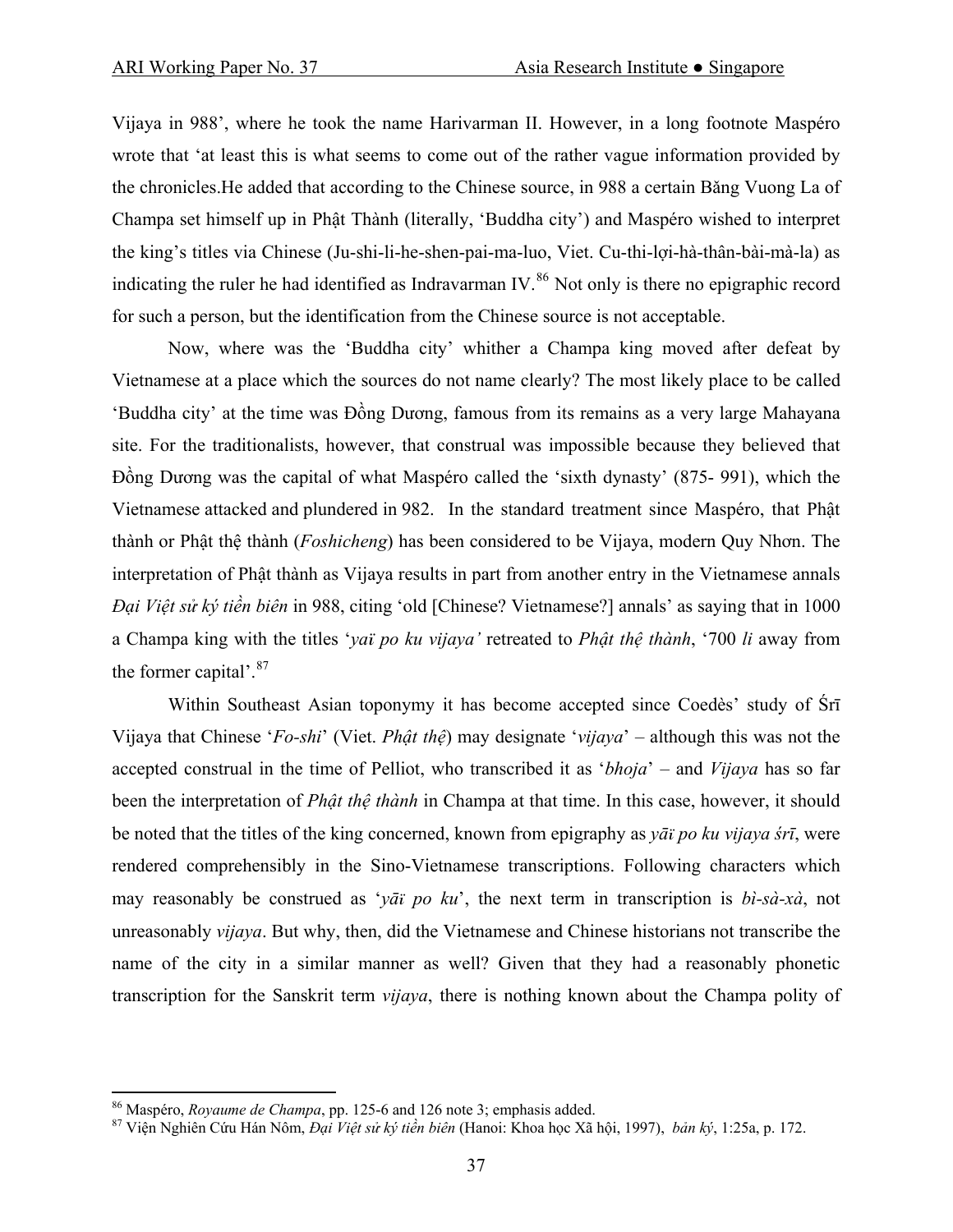Vijaya that should have obliged them to transcribe its name in a way also denoting 'Buddha city'.[88](#page-37-0)

## The *Vijaya* problem

 $\overline{a}$ 

 Before continuing with the historical narrative, it is necessary to open a discussion of *Vijaya*, which appears – or has been interpreted as appearing – in later entries of the Chinese and Vietnamese chronicles and in the eleventh- to twelfth-century inscriptions. It will be argued here that '*Vijaya*' has been misunderstood as both a name and a location, leading to erroneous interpretations in the historical narrative. The name 'Vijaya' in all modern literature on Champa is conventionally understood as the old Champa center in Bình Ðịnh near the modern city of Quy Nhơn. The old generations of historians, starting already with Finot and continuing emphatically with Maspéro, assumed that this was the capital of Champa, briefly from around 1000 CE and definitively from at least 1044. As Southworth notes, for Finot 'Vijaya' was one in a 'list of provinces' of the kingdom of Champa which 'has remained essentially unchallenged, being cited for all periods from the second to fifteenth centuries'.<sup>[89](#page-37-1)</sup> Even one of the new generation, Pierre-Bernard Lafont, referred to 'Campā, whose capital was Vijaya'; 'the north of the country [apparently in that context everything north of Phan Rang], which had Vijaya as its capital'; and 'Vijaya, center of Cam power and civilization until its annexation by the Vietnamese in 1471'.<sup>[90](#page-37-2)</sup>

 This situation of Vijaya was not, however, the immediate interpretation of the first Chamists. Aymonier at first believed that Vijaya 'must have been a small buffer state located in the present-day plain of Phantiet [i.e., Phan Thiết]'; In 1903 Finot said that 'Vijaya has not bee located' in reference to inscription C17 with dates from 1147 to 1160 CE, in which Jaya Harivarman, 'having been attacked…by the Cambodian army together with that of Vijaya, defeated them at Caklyang'.<sup>[91](#page-37-3)</sup> A year later, however, Finot compared inscriptions C101, C17, C30 and C92 (all concerning the twelfth-century wars with Cambodia) and saw that *Nagara* 

<span id="page-37-0"></span><sup>88</sup> Maspéro, *Royaume de Champa*, p. 126, n. 3.This true Chinese rendition of the title *vijaya* is also seen at that time

<span id="page-37-1"></span>in the *Song huiyao* (see Wade translation). 89 Maspéro, *Royaume de Champa*, p. 25; Finot, 'Notes d'épigraphie XI', p. 915 (Jacques ed., *Études épigraphiques*, p. 97); quotation from Southworth, 'Notes on the political geograhy', p. 237.

<span id="page-37-2"></span><sup>90</sup>Pierre-Bernard Lafont, 'Études Cam III. Pour une réhabilitation des chroniques rédigées en Caü moderne', *BEFEO*, 66 (1979): 107, 109, n. 1, 111.<br><sup>91</sup> Finot, 'Stèle de Śambhuvarman', p. 639 and n. 1. Aymonier's opinion is in Étienne Aymonier, *Le Cambodge III*,

<span id="page-37-3"></span>*Le Groupe d'Angkor et l'histoire* (Paris: Ernest Leroux, 1904, p. 514), cited in Finot, 'Notes d'épigraphie XI', p. 906, n. 1. This inscription in Cham has not been published in its entirety; its contents were summarized in Aymonier, 'Première étude', pp. 39-41.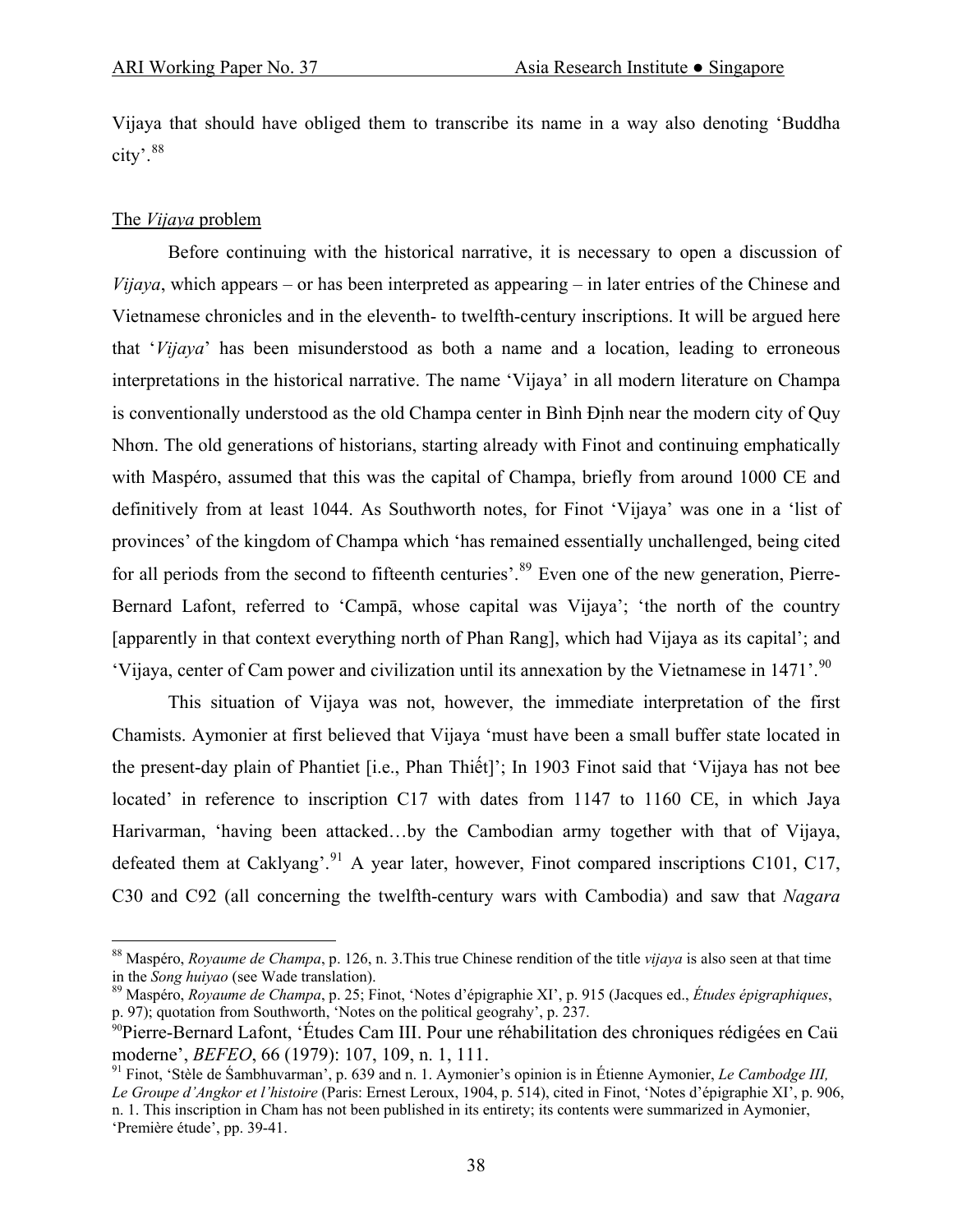*Campā* was then *Vijaya*; 'at this time', he said, 'the capital was at Bình Định'. Thence came the new certainty that Vijaya/Nagara Campa was at Bình Ðịnh, a certainty which was less absolute a few pages further in the same article: 'Vijaya *probably* corresponds to the province of Bình-định, and the name of this city was *probably* Chà-bàn'. [92](#page-38-0)

 Finot did not explain the change of view, but with respect to Chà Bàn, it may have been influenced by the discussion in Pelliot and by Aymonier's work on the legendary histories of the Cham.[93](#page-38-1) Pelliot indeed showed convincingly on the basis of Chinese histories that in the twelfth and thirteenth centuries there was a Cham 'capital' in Bình Ðịnh, but he did not yet recognize the name 'Vijaya', and thought that its name was Chà Bàn, a name which he said first appeared in the Vietnamese histories in 1312. He also thought that the Cham capital Foshi/Phật thệ attacked by the Vietnamese in 1044 and 1069 was at or near Chà Bàn. However, he restored 'Foshi' not as '*vijaya*' but as '*bhoja*'.[94](#page-38-2)

William Southworth has most strongly – and correctly, I believe – insisted that 'Champa' was neither a unitary polity nor even a federation, but rather consisted of several separate entities, the interrelationships among which varied from time to time (total separation, alliance, peace, hostility, trade). He has asserted firmly that 'the earliest surviving reference to Vijaya' is in an inscription (C101), probably dating to *c*. 1153-84, and that 'its application to earlier periods in the academic literature should therefore be considered an historical anachronism'.<sup>[95](#page-38-3)</sup> Well said – but then what about the earlier references to places interpreted as located in Bình Ðịnh, the site later named Vijaya and sometimes referred to as such in the academic literature? Southworth does not get into this problem.

 Before continuing, I wish to emphasize that although the general acceptance of Bình Ðịnh as the location of the Vijaya named in twelfth to thirteenth century inscriptions is eminently reasonable, there is no document showing unequivocally that such is true. Champa and Cambodian inscriptions indicate Angkor hegemony in 'Vijaya' (written thus in Sanskrit, Khmer

<span id="page-38-0"></span> $92$  Finot, 'Notes d'épigraphie XI', p. 906, n. 1 and p. 915, n. 4 (emphasis added).

<span id="page-38-1"></span><sup>93</sup> Étienne Aymonier, 'Chronique des anciens rois du Cambodge', *Excursions et Reconnaissances*, 4, 2 (1880): 149- 8.

<span id="page-38-2"></span><sup>&</sup>lt;sup>94</sup> Pelliot, 'Deux itinéraires', pp. 202-7. He observed that 'this name Foshi is identical to that of the country of Foshi…which existed at the time of the Tang and which shows up in Jiadan's second itinerary. There is more or less general agreement that the name Foshi from the Tang era should be reconstructed as Bhoja; the same solution should probably be adopted for the Cham capital at the end of the tenth century' (p. 202 note 2).

<span id="page-38-3"></span> $\frac{95}{25}$  Southworth, 'Notes on the political geography', p. 238; see Finot, 'Notes d'épigraphie XI', pp. 963-5 for the inscription. Since the inscription contains no dates, it is uncertain how Southworth found those he proposed; C17 may in fact be earlier, but this is of no consequence, for they are both from the same reign.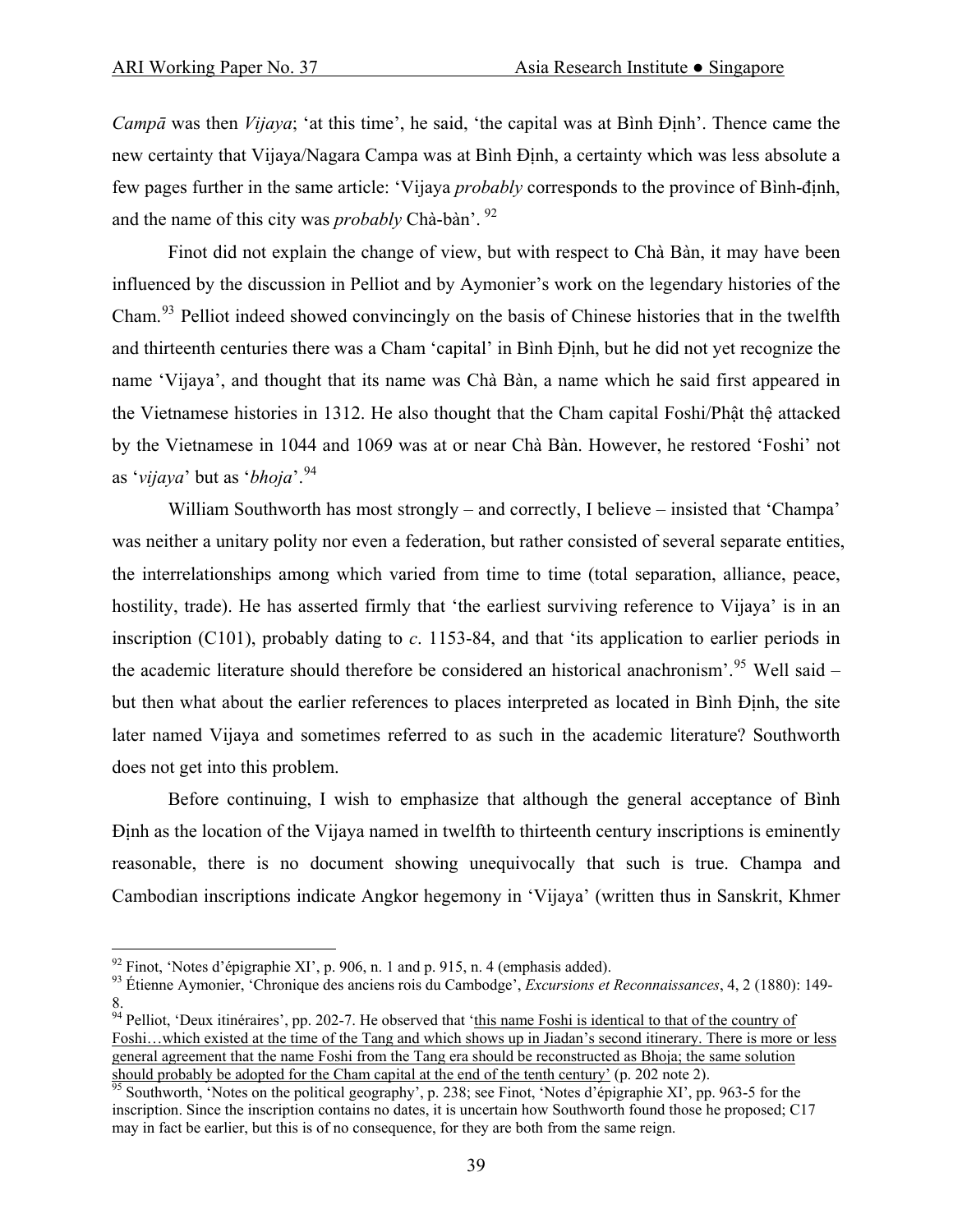and Cham) in the late twelfth and early thirteenth centuries. The seven brick towers and tower complexes still standing, which are the most prominent evidence for the importance of Bình Ðịnh-Quy Nhơn at the time, have been described as exhibiting Angkorean architectural influence (although I find it difficult to recognize), but as architectural wholes they are quite different from anything in Cambodia.

 For Maspéro and those who followed him, the first reference to Vijaya-Bình Ðịnh was in 988, when following a Vietnamese victory the Cham king retreated to Phật Thành or Phật Thệ Thành, which Maspéro believed was Vijaya in Bình Ðịnh. Again in 1044 the Vietnamese attacked and 'arrived in Vijaya'. Here Maspéro refers to the *Vsl* which first records a Vietnamese attack on Chiêm Thành, then finally that they reached the city of Phật Thệ. Once more, in 1069, the Vietnamese attacked. The Vietnamese histories *Tt* and *Cm* record very briefly that their king went to attack Chiêm Thành, location unspecified, and captured the Cham king Chế Củ, taking him as hostage until he gave up as ransom the three districts of Ðia Lý, Ma Linh and Bố Chính, far in the north in Quảng Trị and Quảng Bình. For the account of that operation Maspéro relied on *Vsl* which has a much more detailed account in which the Vietnamese arrived 'at the port of Śrī Banöy', which Maspéro accepted as the port of Vijaya-Bình Ðịnh, called Thị-Lợi-Bìnại (Ch. Shi-li-pi-nai) in *Vsl*. Then they pursued the Cham king to Phật Thệ. [97](#page-39-1)

 Although Maspéro did not refer to a source, the name 'Śrī Banöy' is from the Cham 'légendes historiques' published by Aymonier, the literal geographical details of which were never accepted and which have now received a new interpretation. According to the research of Po Dharma, followed by Lafont, the first of the legendary capitals – 'Bal Sri Banay', presumably Śrī Banöy – was in Pāõóuraïga. None of the five legendary capitals was placed in Bình Ðịnh. In other contexts, however, they place 'Binnai' – a name which seems to be a fairly accurate transcription of the names in Vietnamese and Chinese histories of the time, and which Pelliot and Maspéro called Śrī Banöy – in Quảng Ngãi.<sup>[98](#page-39-2)</sup> I shall take this up in discussion of the narrative below.

<sup>&</sup>lt;sup>96</sup> Maspéro, *Royaume de Champa*, p. 136; *Cm*, *Chinh biên*, 3: 7-9, p. 326; *VSL*, 2: 7b-8a, pp. 86-7.

<span id="page-39-2"></span><span id="page-39-1"></span><span id="page-39-0"></span><sup>&</sup>lt;sup>97</sup> Maspéro, *Royaume de Champa*, pp. 141-2; *Vsl*, 2: 13b, p. 104.<br><sup>98</sup> I have not seen Po Dharma's thesis in which he discusses the five legendary capitals, and rely for its details on Lafont, 'Études Cam III', p. 109, which apparently follows Po Dharma. For the location of Binnai see Po Dharma, *Le* Pāõóuraïga *(Campā) 1802-1835* (Paris: École Française d'Extrême-Orient, 1987), vol. II, first map in 'Annexe 4' (following p. 227), entitled 'Le Campā et les étapes de l'expansion vietnamienne vers le sud'; and the map in *Actes du séminaire*, p. 1.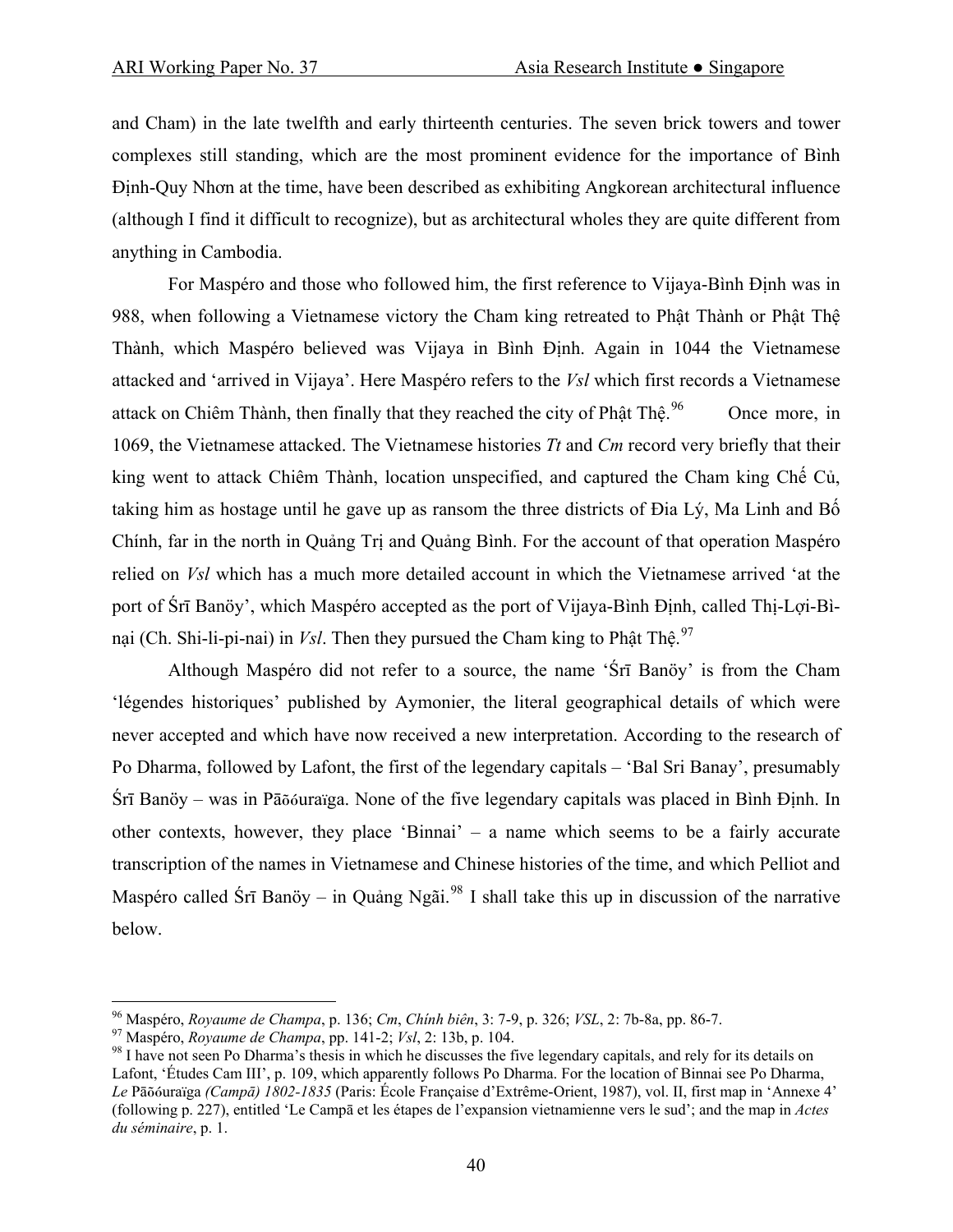After the war of 1069, according to Maspéro, the Cham rulers returned to Indrapura/Đồng Dương and there is no further reference to Vijaya-Bình Ðịnh until it really appears in epigraphy in the twelfth- to thirteenth-century wars with Cambodia, which will be discussed later on. The term '*vijaya*', however, occurs in other contexts – not specifically as a place name but in contexts which may have misled Finot, Maspéro and others, including Coedès, who in his study of Śrī Vijaya in Sumatra said that 'it is known for certain from epigraphy that at this time [the late tenth century and during the tenth century] the Cham capital was in Bình-định and *was called Vijaya*'.[99](#page-40-0) Coedès, as I shall show, was mistaken about the epigraphy, for '*vijaya*' as the name of a capital does not appear until the twelfth century. Two Cham kings (both named Harivarmadeva) in two Cham-language incriptions from Mỹ Sơn (C75 and C94, dated 991 and 978-1078 respectively) took the titles *yāï po ku vijaya śrī*. This may have misled Maspéro and others concerning 'vijaya', resulting in erroneous interpretations of historical events as discussed below. In these titles the term '*vijaya*' probably had no relationship with a location, but rather indicated 'victory, victorious', as construed for one context by Bergaigne.<sup>[100](#page-40-1)</sup>

 In addition to its use as a toponym for a particular place (which does not appear in the epigraphic record until mid- to late twelfth century), the term *vijaya* (literally, 'victory') was used in the eleventh to twelfth centuries to designate a geographic-administrative division, for which one would expect the term *Visaya*. Finot gave attention to this and listed the names of 12 '*vijaya*', usually associated with an elite individual who in some way was involved with that *vijaya*. Aymonier at first thought it meant that he had been victorious in the region named. This use of *vijaya* was very late in Cham epigraphy, the first instance being in C89/1088 and the last in C83C/1263, with six in a single inscription, C92/1170; all were in Mỹ Sơn. In addition to those 12 *vijaya* (perhaps meaning *visaya .* ) listed by Finot, two more – *śilāvandhavijaya* (C29B) and *manāhvijaya* (C31) – are in the inscriptions of Pô Nagar in the same period, and a *ïauk glauï vijaya* is in the very late inscription of Biên Hoà, C1/1421. This last occurrence has been erroneously construed as the name-title of a prince. The text, however, refers to king (*yāï po ku śrī*) Jaya Siïhavarmadeva, a 'man (*uraï*) [of] *ïok gloï vijaya*' – clearly a place name, but translated by Aymonier as 'person (*uraï*) on a high (*ïok gloï*) victory (*vijaya*)'.[101](#page-40-2)

<span id="page-40-0"></span><sup>&</sup>lt;sup>99</sup> George Coedès, 'Le royaume de Crī Vijaya', *BEFEO* 18, 6 (1918): 24 (emphasis added).

<span id="page-40-2"></span><span id="page-40-1"></span><sup>&</sup>lt;sup>100</sup> Bergaigne, 'Ancien royaume', pp. 282-5, construed 'vijaya' in the title *ratnabhūmivijaya* as 'victory'.<br><sup>101</sup> Schwever, 'Chronologie des inscriptions', p. 343; Finot, 'Inscriptions du Musée', p. 14 ('prince ðauk Gl Vijaya'); Aymonier, 'Première étude', pp. 84-5.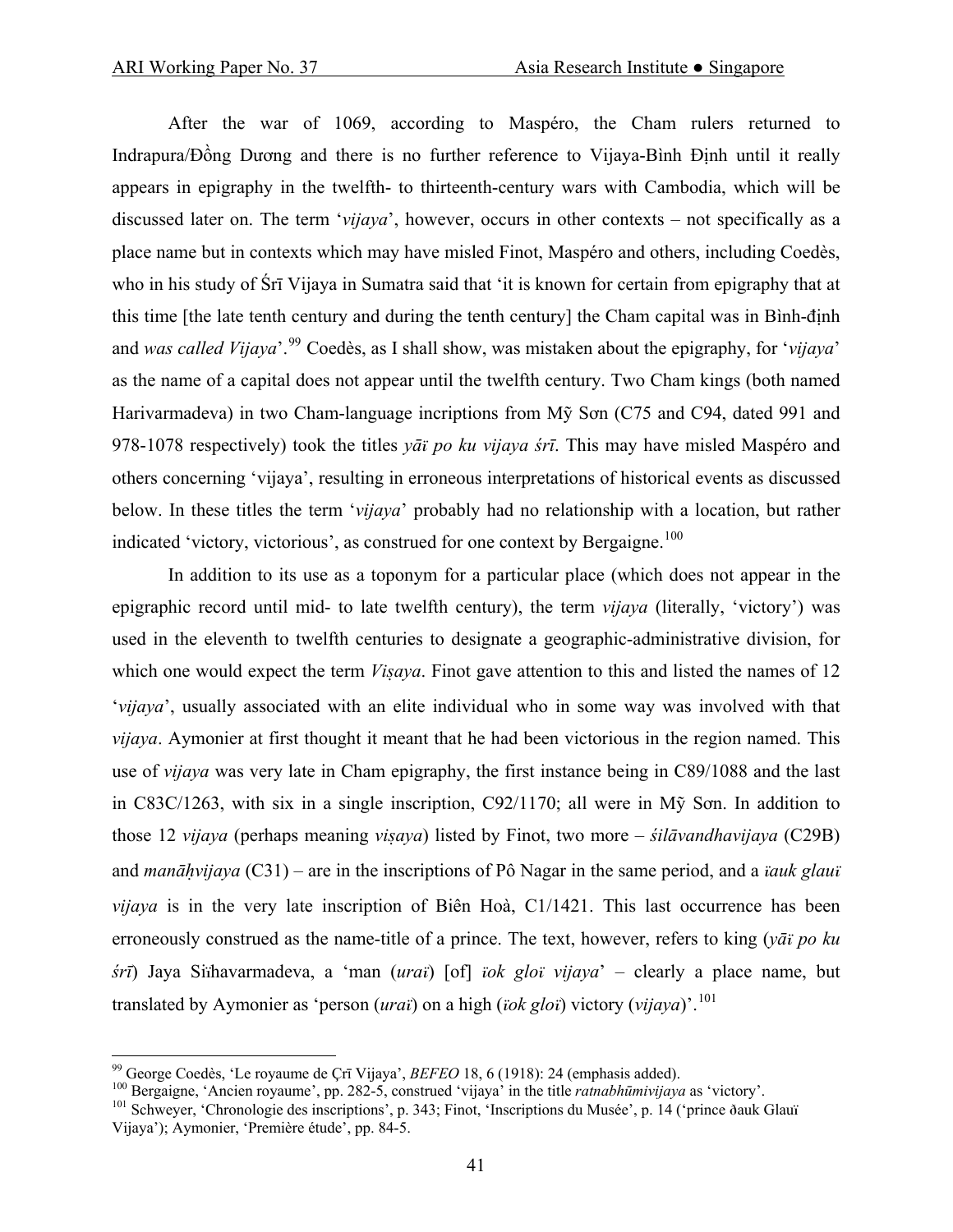The expected *visaya*, in 'Caum visayaü', occurs in the Sanskrit of the seventh-century C96.<sup>[102](#page-41-0)</sup> This apparent confusion of '*vijaya*' and '*visaya*' occurs once in Old Khmer epigraphy, in the Khmer part of the Sdok Kak Thom inscription (K.235); there it refers to *vijaya* Indrapura, recognized by Coedès and Dupont as a confusion with *vi s aya*, which appears in the corresponding Sanskrit section.<sup>[103](#page-41-1)</sup> The few inscriptions found in Bình Định are not of much help. None employs the name 'Vijaya', and when it appears in epigraphy in the twelfth century and may with confidence be localized near Quy Nhơn, it is never referred to in Chinese and Vietnamese sources as 'Foshi/Phật Thệ'. The identification of Foshi/Phật Thệ with *Vijaya* has been accepted since Coedès' study of Śrīvijaya in Sumatra, where the term *vijaya* was known from local inscriptions; some of the Chinese writers, beginning with Yijing, called it '*Foshi'*. Thus we must take a new look at Coedès' study of the problem.

 On re-reading Pelliot and then Coedès on this question, it seems to me that there was circularity in the argument: the Sumatran evidence was used to justify an explanation of the Champa evidence, which was in turn used to support the explanation for Sumatra. Besides that, the reasoning of Coedès was a bit slippery. His argument appeared in his article of 1918, 'Le royaume de Çrīvijaya', and the problem was to reconcile the name '*Srīvjaya*' – known from inscriptions and found in Cola records of places they attacked – with the name 'Shilifoshi'. This term, found first in Yijing, was believed to represent a highly developed port city in Sumatra, probably at Palembang, known to Chinese Buddhists as an important center for the study of Sanskrit and Buddhism and considered by them as an important stage for preliminary study before proceeding to India. Coedès' solution was that the Chinese *Shilifoshi* was a transcription of *Srī vijaya.* That transcription was not straightforward and involved discussion of the phonetics of both *vijaya* and *Foshi*. The Chinese 'Shili' for *śrī* was not, and has not since been, controversial.<sup>[104](#page-41-2)</sup>

 The first European interpretation of '*Foshi*', seen in Pelliot, was '*bhoja*', troubling because it had no relevant meaning, but there was agreement that the character *fo*佛 ('Buddha'), could only represent syllables with vowels /o/ or /u/. There was also a problem with the *che* in

<span id="page-41-1"></span><span id="page-41-0"></span><sup>&</sup>lt;sup>102</sup> Ibid., p.42; Finot, 'Notes d'épigraphie XI', pp. 915-6, 921.<br><sup>103</sup> George Coedès and Pierre Dupont, 'Les stèles de Sdòk Kăk Thom, Phnom Sandak et Práḥ Vihãr', *BEFEO*, 43 (1943-46): 104-5 and note 9. The opposite confusion – '*viàaya*' for '*vijaya*' – occurred in the Tamil inscriptions concerning Śrīvijaya in Sumatra, apparently because of a peculiarity in Tamil script (Coedès, 'Royaume de Çrī Vijaya', pp. 4-5).

<span id="page-41-2"></span><sup>104</sup> Ibid., p. 23 insisted that it was the name *Foshi* 'appeared for the first time' in Yijing's text'.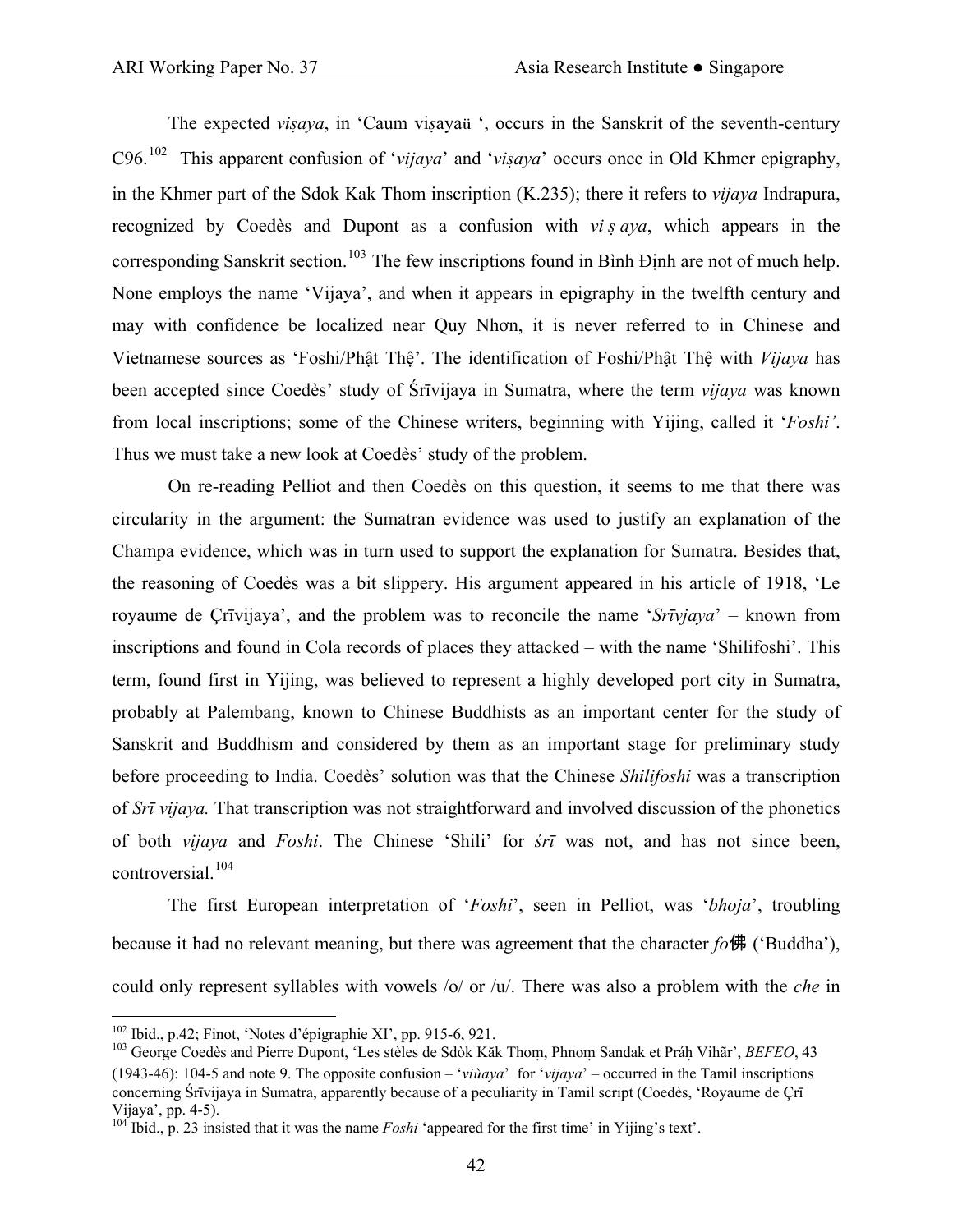*Foshi* which, it was thought, could only represent syllables with /i/ or /e/, but not with /a/. Thus Coedès first rejected '*bhoja*' but asked, 'is *Foshi* = *vijaya* any better?' First, it could be shown that Yijing, the first to write of 'Shilifoshi', had in other writings used that same *shi* character to represent /je/, /ji/, and also /jai/ and /jaya/ in other Sanskrit terms, which seemed to solve one problem. However, he continued, 'the correspondence between  $fo = vi$  is less satisfactory. I think, though, that it is possible.'. The old pronunciation of *fo*, he said was  $*pw^{i}\delta$ . (Now, according to Geoff Wade it seems to be /but/). 'For the change from *vi*, or more exactly *bi* [because in the Southeast Asian languages in question an alternation of initial *v*/*b* is common] to *bu* through labialisation is…possible, and examples do exist, which is enough to justify the use of *fo*. In fact, *fo-che* (*foshi) fo-ts'i* may represent a form *bujai*, a corrupted spoken form of *vijaya*'. '*Bujai*', let us not forget now, is a completely speculative form, not found in any text.<sup>[105](#page-42-0)</sup>

 The examples offered by Coedès as support for *bi* > *bu* were taken from the representations of original Sanskrit words in modern Khmer, and are not at all good evidence. Coedès' three examples were Sanskrit *vīja*, 'seed' > Khmer *būj* (*puč*); *bimba*, 'picture' > *bum* (*pŭm*); and *bhīmasena*, a type of camphor, > *bumsen* (*pŭmsèn*). I repeat, these are modern Khmer forms, and it is not certain they derive directly from Sanskrit. In Angkor Khmer-language inscriptions, however, we still find *vija* (seed) in the fourteenth century and *bhimasena* in the eleventh century, meaning that the Sanskrit vocalization was still maintained with only shortening of the vowel and that the  $\bar{i}/i > \bar{i}/u$  in Khmer was a later development and thus of no relevance for the argument about *vijaya* > hypothetical *bujai* in seventh-century Śrī Vijaya. Neither '*bimba*' nor '*bum*' occur in published Khmer inscriptions. Moreover, Coedès acknowledged that Sanskrit *vijaya* has remained *bijai* in modern Khmer and Thai.<sup>[106](#page-42-1)</sup> Moreover, even if the development in Khmer had been as Coedès proposed, it would be of no significance for *vijaya* > *bujai* = *foshi* in Sumatra, where the language was Malay, whose phonetic development could not be hypothesized on the basis of Khmer.

 If, then, the proposal for *vijaya*/*bijaya* > *bujai* as a 'corrupted spoken form' is quite weak, in fact Coedès' main argument for *Foshi* = *vijaya* collapses. What, then, did Yijing mean with his *Foshi*, especially when we know that the Chinese had a perfectly transparent transcription for

<span id="page-42-0"></span><sup>&</sup>lt;sup>105</sup> Ibid., pp. 23 ('Is.., any better?') and 24 (phonetic discussion). Information on the reconstruction of the earlier form is from Geoff Wade, personal communication.

<span id="page-42-1"></span> $106$  Ibid., p. 24, notes 4 and 3 respectively. The Khmer examples are respectively in inscriptions K.470 and K.455. K.470 is in George Coedès, *Inscriptions du Cambodge*, Vol. 2 (Hanoi: Imprimerie d'Extrême-Orient, 1942), p. 188 and K.455 is in Coedès, *Inscriptions du Cambodge*, Vol. 7 (Paris: École Française d'Extrême-Orient, 1964), p. 80.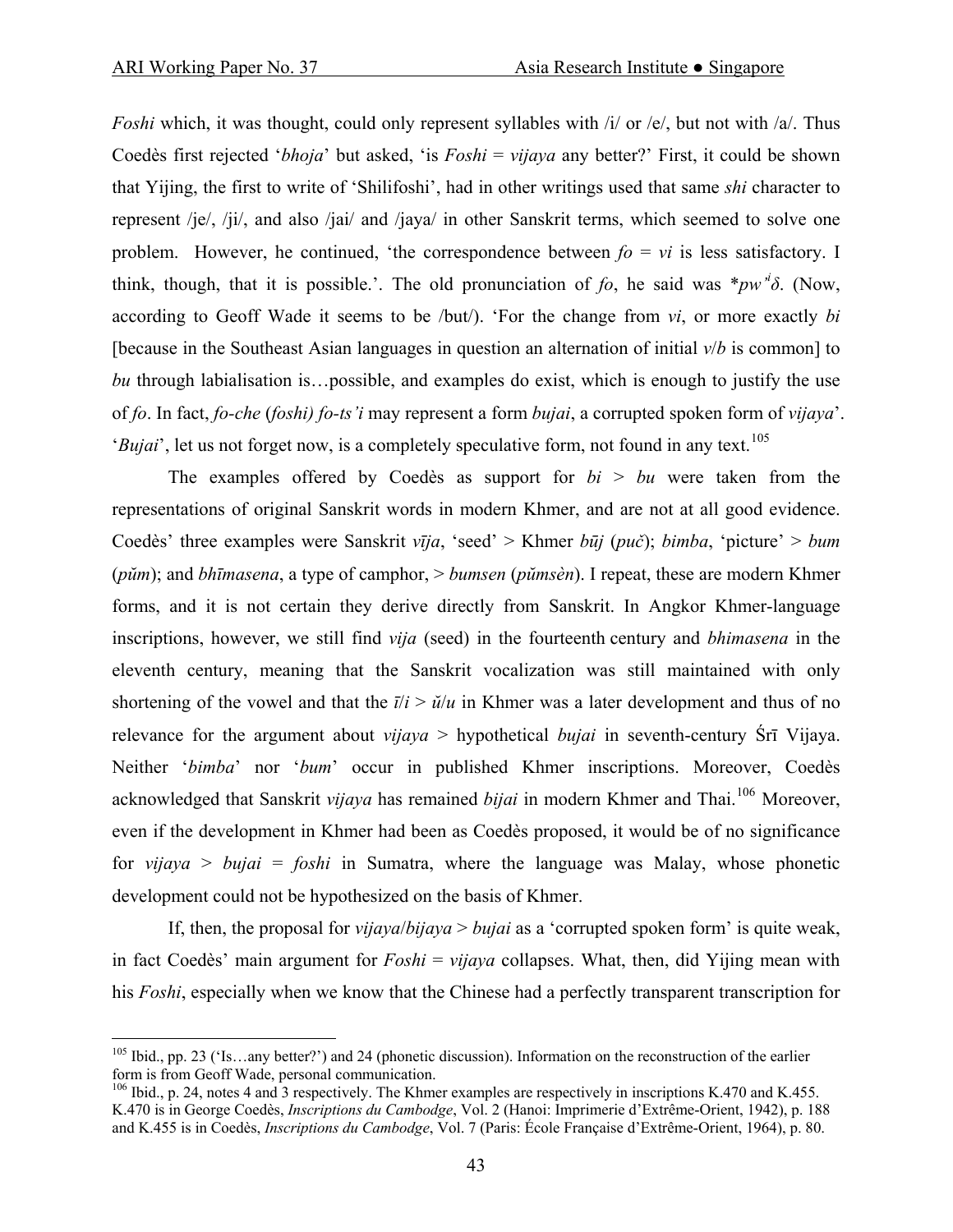*vijaya* (*bì-sà-xà*) in their reports concerning Champa and that there was a king Harivarma whose titles in inscriptions were *yāï po ku vijaya śrī*, with *vijaya* written exactly as in inscriptions referring to locations named '*vijaya*'?

 Not only did the Chinese transcribe *vijaya* correctly in Cham royal titles, but in texts other than Yijing's they had more accurate transcriptions for *Śrī Vijaya* in Sumatra. Coedès already noted in 1918 that other Chinese transcribed the name of what was apparently the same place in Sumatra as *Jin-li-pu-shi*, with the character *jin* a scribal error for the very similar *shi*, which in the full Chinese transcription 'represents very precisely *Çrībijaya = Çrīvijaya*'. Wade has made the same point, citing tenth-century Chinese texts referring to 'Jin-li-pi-jia' and 'Jin-lipi-shi', accepted as the same place in Sumatra and with 'jin' as scribal error for 'shi'.[107](#page-43-0) It would thus seem that Yijing's *foshi* for *v(b)ijaya* was his own idiosyncratic choice. Why?

 Yijing was a good Sanskritist, and he would have known that the country's official name was Śrī Vijaya, written that way in their own inscriptions, and the Buddhist intellectual elite with whom he probably mixed would have pronounced it that way, or at least as /bijaya/. Why would he have adopted a 'corrupted spoken form' which, if it existed (on dubious evidence), would have been that of the streets? Even if he had assimilated that spoken form, why transcribe it with precisely the character which means 'Buddha'? Yijing was not only a Sanskritist who would have understood *vijaya*, he was also a devout Buddhist who was in Śrī Vijaya because of its reputation as a Sanskrit and Buddhist studies center. I propose that his choice was deliberate, to represent not a popular, non-literate pronunciation of the local name, but what for him was the important character of the place, its Buddhism. Thus *Foshi* = *but* (Buddha) *jay*(*a*), 'Buddha victory'.

 As supplementary support for his argument, which I have treated as circular above, Coedès turned to Champa, where, 'at the end of the tenth century and over the course of the eleventh, the Chinese and Vietnamese mention the city of *Foshi* [written just like the *Foshi* in Sumatra] as the capital of Champa… We know for certain from the epigraphy that at this time the Cham capital was in Bình Định and *was called Vijaya*<sup>'. [108](#page-43-1)</sup> Here, as in the evidence concerning ' $bi > bu$ ', Coedès slid over some of the details. The epigraphic evidence which he cited for *Vijaya* as a capital, allegedly in Bình Ðịnh is not from the tenth to eleventh centuries, but from the twelfth; and at that time the Vietnamese chronicles do not write of *Phật Thệ* (*Foshi*),

1

<span id="page-43-0"></span><sup>&</sup>lt;sup>107</sup>Coedès, 'Royaume de Çrī Vijaya', p. 24; Geoff Wade, personal communication, 3 Dec. 2004.<br><sup>108</sup> Coedès, 'Royaume de Çrī Vijaya', p. 24; emphasis added.

<span id="page-43-1"></span>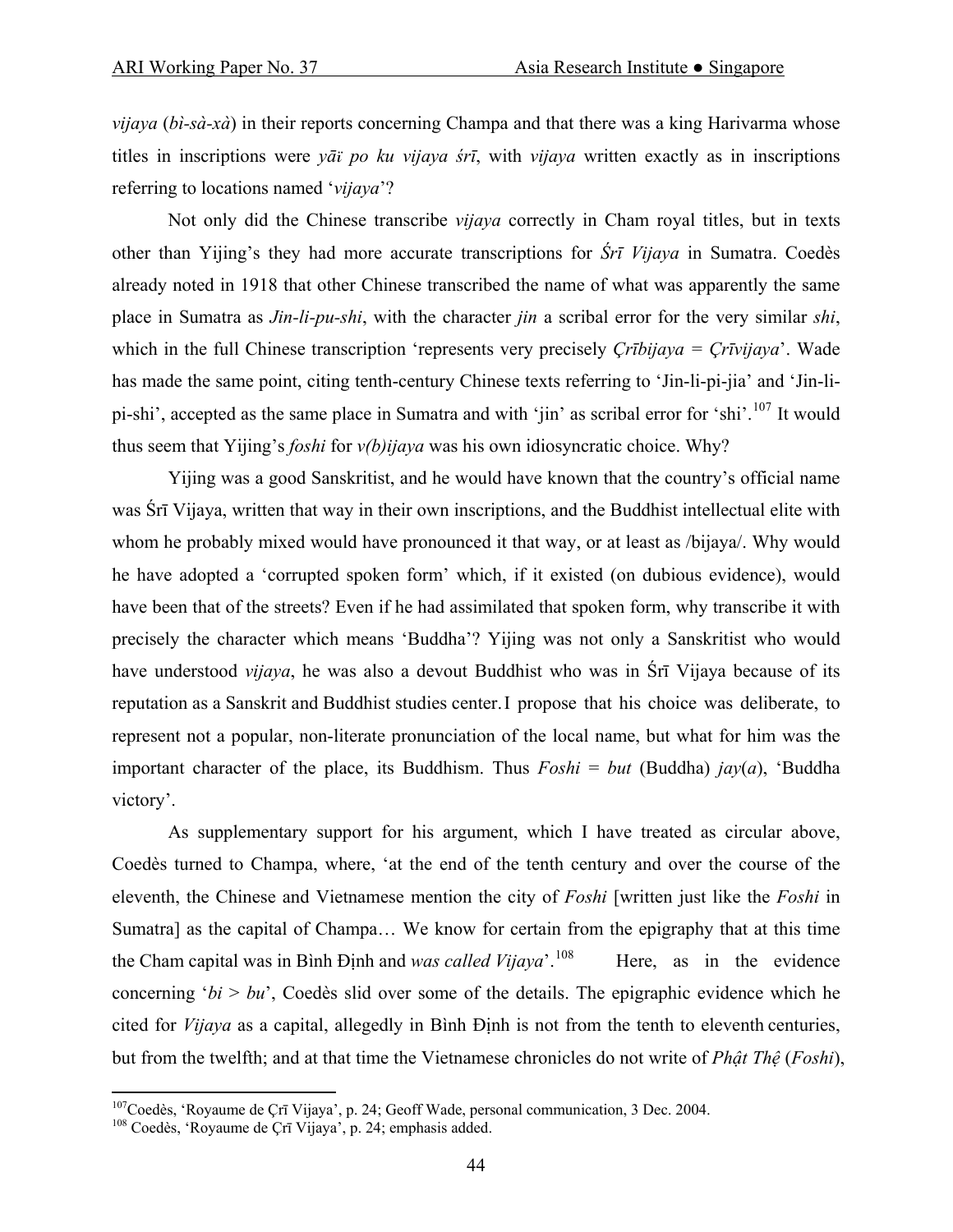but only of *Chiêm Thành*, 'Cham city'. They also have very little to say about the Champa-Cambodia warfare which accounts for the frequent references to Vijaya in the epigraphy. Even when the Vietnamese chronicles are concerned with the real Cham center in Bình Đinh (possibly Vijaya), in the fifteenth century before and during the conquest of 1471, they still write only of Chiêm Thành, Chà/Đồ Bàn, or Thị Nai. That is, the real Vijaya of Champa, in contexts where contemporary epigraphy shows that it was certainly the site of reference, was never called Foshi/Phật Thệ by the Chinese and Vietnamese, just as the Cham royal title '*vijaya*' was never transcribed as *foshi*, but with characters truly representing *vi(bi)jaya*.

 This should, I think, engender some doubt about *Foshi* representing *vijaya* in Champa. The first references to '*Phật thệ*' plus '*thành*' ('city') are in the 980s – the time of the first war between newly independent Viet Nam and a Champa entity whose 'capital' had been established by 875 in Indrapura (the ruins of which are now known as Đồng Dương), where the dominant religion was Mahayana Buddhism. The first Vietnamese reference to their victory, moreover, calls the location not *Phật thệ thành*, but *Phật thành*, 'Buddha city', an understandable epithet for Đồng Dương.<sup>[109](#page-44-0)</sup>

 The reason that the identity *Phật thành*/*Phật thệ thành* = Đồng Dương /Indrapura was not understood in the time of Pelliot, Coedès and Maspéro was that the Chinese had reports of the Cham elite withdrawing 700 *li* after their defeat, Đồng Dương was considered the northernmost important Champa city in the ninth to tenth centuries, and from there to Vijaya in Bình Ðịnh was precisely 700 *li*. The extension of Champa territory at that time, demonstrated by large-scale structures and epigraphy throughout Quảng Trị and Quảng Bình, was not yet well-known. Now, however, it is easy to understand that the Chiêm Thành which the Vietnamese attacked in 982 was somewhere in that northern area, from which the distance to the 'Buddha city' Đồng Dương/Indrapura was also around 700 *li*. This could explain the Chinese note of 989 in the *Song Shi* about *Foshiguo* ('The country of *Foshi*) being 'newly established' as meaning simply that a new Champa ruler re-established his capital at 'Buddha city' Đồng Dương, where it had been located – except for the expansions northward – since at least 875. A later Chinese report (also from the *Song Shi*) of a Cham envoy in 1007 saying that 'my country was formerly subject to Jiaozhou, then we fled to Foshi, 700 *li* south of our former location', fits well with a Viet attack

<span id="page-44-0"></span><sup>109</sup> Pelliot, 'Deux itinéraires', p. 204, n. 2, insisted that this was an error, and should be corrected to *Phật thệ thành*, the Sino-Vietnamese equivalent of *Foshicheng* found in the Chinese chronicles, as though the Vietnamese did not know the name of their conquest.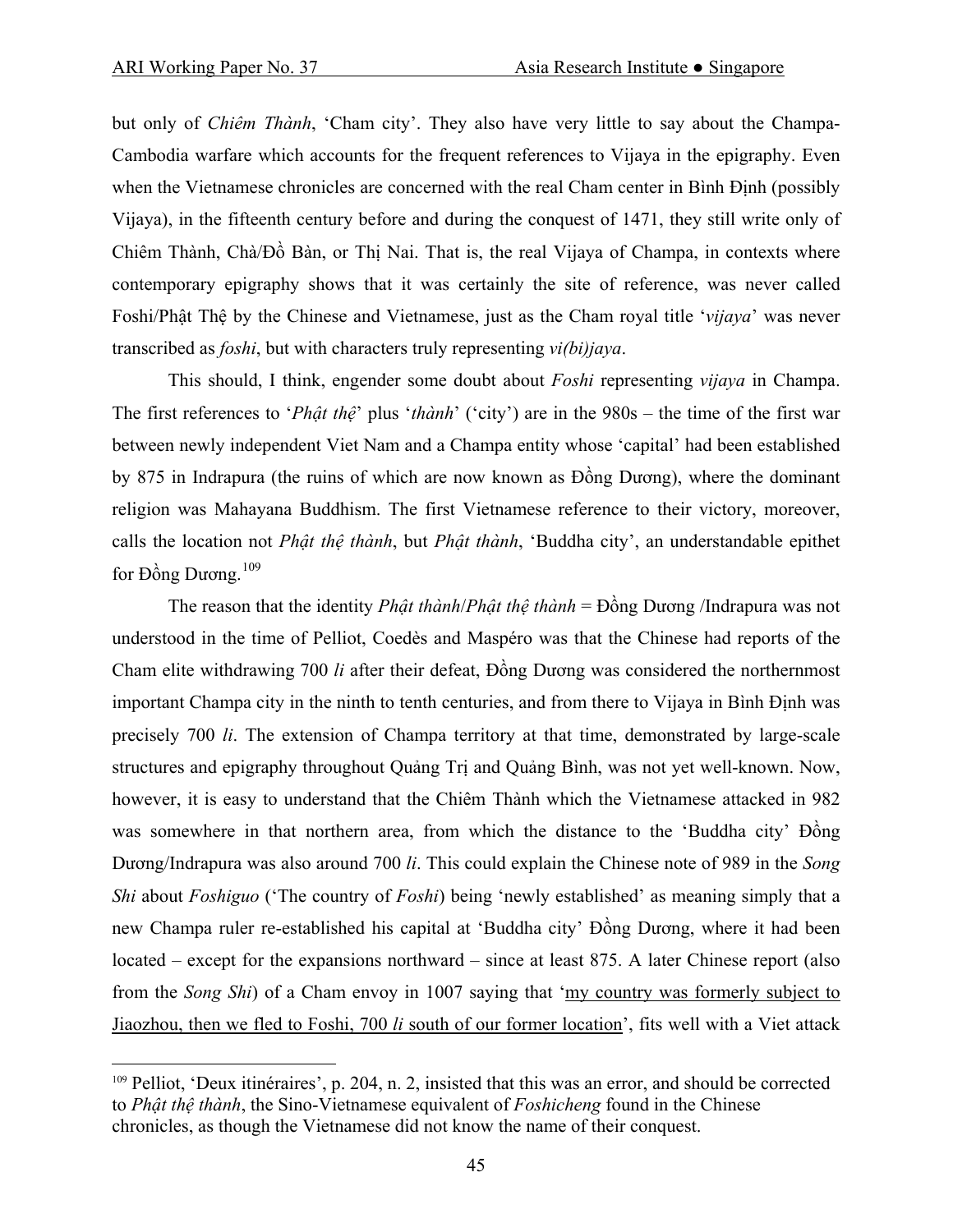in 982 in Quảng Bình and a Cham retreat to Đồng Dương. The insistance of the Vietnamese chronicle *Cương Mục* that Foshi was Huế, if not quite accurate, is not as confusing as Pelliot thought, given that Huế is close to the latitude of  $\vec{D}$ ong Dương.<sup>[110](#page-45-0)</sup>

 Maspéro himself was forced to admit, after an unconvincing story of a retreat southward even as far as Phan Rang, that the Cham rulers soon returned to Indrapura, the city where the Đồng Dương temple complex was located. That is, when his fiction about the two decades or so after 982 is bracketed out, it is easy to see that there was no move of Cham kings or capital south of the Indrapura - Huế region.<sup>[111](#page-45-1)</sup> At the date of that first Champa-Vietnam war, however, there was a real king Harivarman, known from his late tenth-century inscriptions (C75/991 and probably C78) as *yān po ku vijaya śrī*, which undoubtedly influenced Maspéro's belief that he had retreated to Vijaya. The inscriptions are from Mỹ Sơn, however, and thus do not justify an argument that he had moved to the Vijaya in Bình Ðịnh. He is one of only two kings known from inscriptions with these titles – the other appearing nearly a century later and neither of them having any connection to the city of Vijaya – and it was probably to him that the Vietnamese referred in their chronicle entry for 1000.

 Moreover, to add to the confusion, Maspéro says that in 990 – that is, after Harivarman had supposedly moved to Vijaya – the Vietnamese attacked again and 'devastated' 'the citadel' of Địa Lý. The latter, as Maspéro himself notes, was in Quảng Bình, far north of the 700 *li* of territory believed lost in the alleged withdrawal from Indrapura to Vijaya and thus of no relevance to a Champa center supposedly located in Vijaya. Nevertheless, Maspéro says that 'Harivarman' – in the Chinese text just 'a new king' whose title in Chinese transcription seemed to him to be 'Indravarman' of Foshi, which he believed to be Vijaya – complained to the Chinese. A Cham king making such a complaint was more likely in Indrapura or somewhere in the North, not in Vijaya-Bình Ðịnh, and was probably the Harivarman who in 991 left an inscription in Mỹ Sơn. Two years later the Vietnamese released 360 prisoners whom they had taken in that battle, and the *Tt* refers to Địa Lý as *cựu thành* (Ch. *jiucheng*), 'old city' – perhaps, in this context, even 'old capital', given that 'Chiêm Thành' was the conventional Vietnamese reference for the Champa capital. The Champa inscriptions, together with the Vietnamese and Chinese sources

<span id="page-45-0"></span><sup>110</sup> Maspéro, *Royaume de Champa*, p. 132, has the quotation from the *Song Shi*; Pelliot, 'Deux itinéraires', p. 203, for the *Cm* citation locating Foshi at Hué. The *Cm* (*Chính biên*, 3:9, v. 1, p. 327), citing the Chinese gazetteer *Qing yitongzhi*, places it in what was then Hương Thủy district of Thừa Thiên province. 111 Maspéro, *Royaume de Champa*, pp. 126-30.

<span id="page-45-1"></span>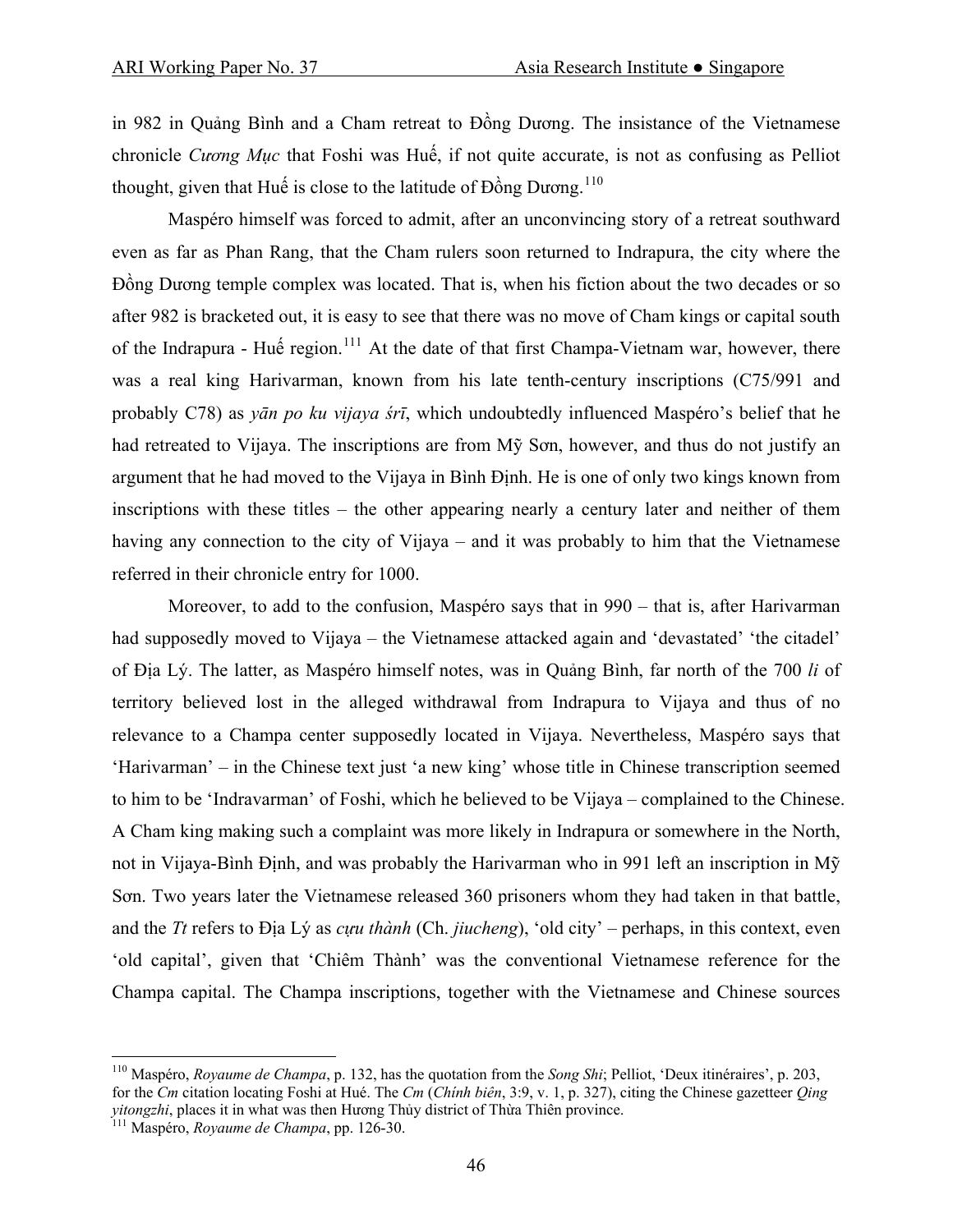used by Maspéro, still imply that the area of Champa-Vietnamese contact was from Quảng Nam northward to Quảng Bình.<sup>[112](#page-46-0)</sup>

 Some slightly different details appear in Geoff Wade's new translation of *Song Huiyao*. First, in 990 a new Champa king named in Chinese Yang-Tuo-pai 'claimed that he had been born (自稱所生) in the country of 'Vijaya (*Foshiguo* 佛逝國)'; the latter is thus designated as a '*guo*'(country) instead of the usual 'cheng' (城), meaning 'city'. A problem here, however, is that the *Song huiyao* says that in 990 the new king only claimed to have been born in *Foshiguo*, not that he had newly re-established it, as written in the *Song Shi*. Obviously one or the other Chinese text is corrupt. Then in 1006 the Cham king sent an envoy to China, and he 'advised that their country had formerly been subject to Jiao-zhou… but later it had given its allegiance [or 'fled to'] to *Foshi* (佛逝) (Vijaya)'. Wade's treatment of this is peculiar, writing in his main text that Champa 'had given its allegiance to Fo-shi', but in a note saying 'literally: "fled to"', apparently like the *Song Shi*. Obviously 'giving allegiance' and 'fleeing to' imply quite different historical circumstances. This seems to be a case in which the Chinese scribes, writing long after the event and at second hand, did not understand the situation. In this second entry, of 1006, the Champa envoy said that 'to the north they lost 700 *li* of their former territory'; as noted above, this could correspond to the territory north of Indrapura as far as Quảng Bình, which had been occupied with impressive monuments by the Indrapura/Đồng Dương 'dynasty', and in which the 'old city' of Địa Lý was located.

 In conclusion, concerning *Vijaya*, the identification of *Foshi*/*Phật thệ* in Champa with *vijaya* must be rejected.

## **Narrative history continued**

 Champa activity in the far North resumed in 995 and 997 with attacks on Hoan and Ái again, beyond Quảng Bình northward in Nghệ An and Hà Tĩnh – hardly attributable to a Cham polity in Vijaya-Bình Ðịnh which had lost 700 *li* of territory between Bình Ðịnh and Indrapura to the Vietnamese. The Vietnamese emperor Lê Hoàn is said to have commented to the Chinese that his borders were contiguous with Champa. Perhaps that is why Maspéro wrote that Harivarman, 'although he had been proclaimed king in Vijaya, had re-established the court in

<span id="page-46-0"></span><sup>112</sup> Ibid.; *TT*, *Bản kỷ*, 1:20a, v. 1, p. 227.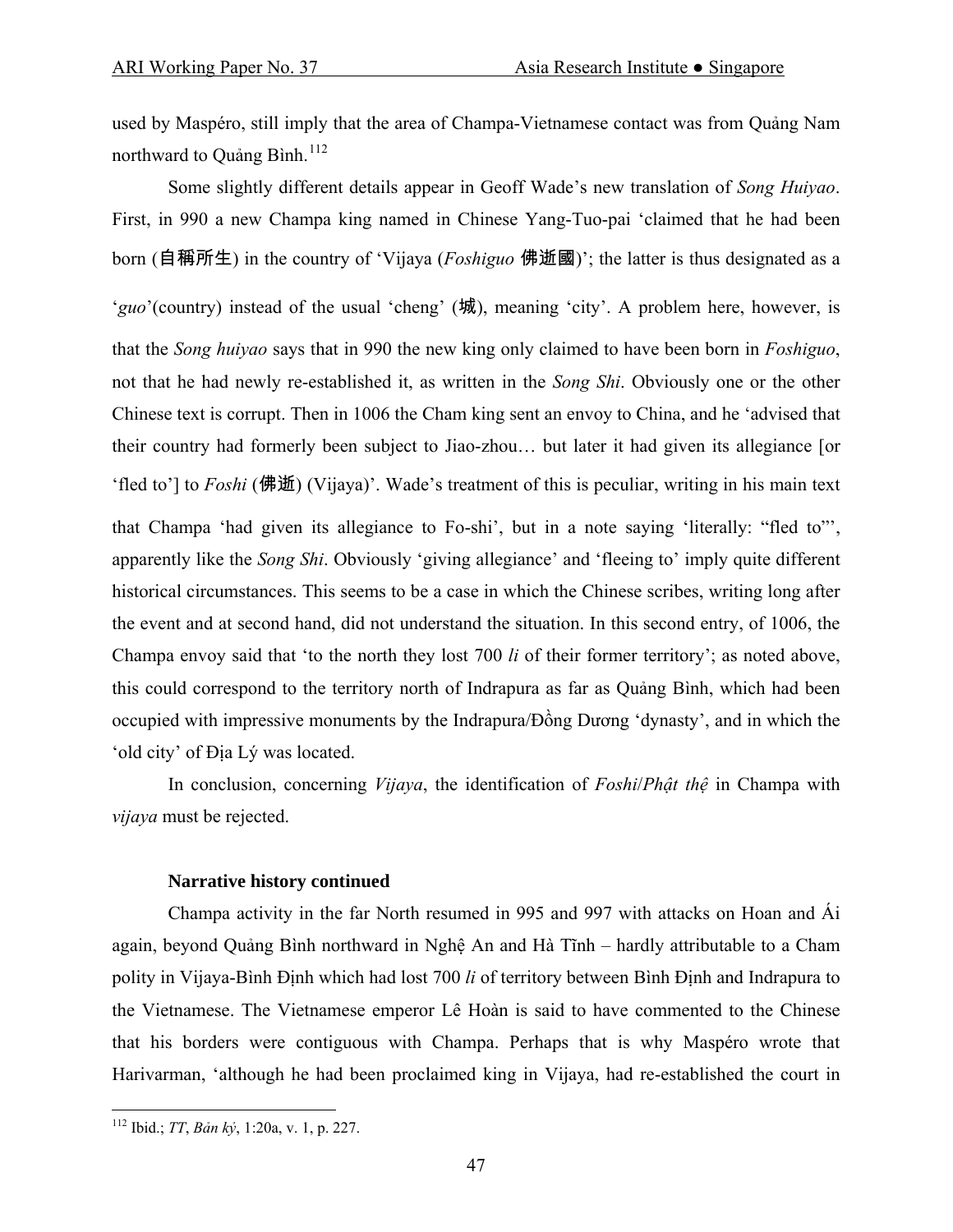Indrapura [Đồng Dương]'.<sup>[113](#page-47-0)</sup> Neither of these claims is justified by anything in the texts, but it seems that Maspéro finally saw that the defeat of 982 must have been farther north and that Đồng Dương/Indrapura – or at least the Thu Bồn region – became the main northern Cham center again after that war. There is no evidence that *yāï po ku vijaya śrī* Harivarman, Maspéro's 'national claimant to the throne', ever moved to Bình Ðịnh, and there is thus no need to hypothesize a subsequent return to Indrapura. The northern Champa rulers of the time had always been in that region, and they were probably responsible for the earlier attacks on Hoan and Ái in 803, noted above. Here we may understand the significance of what initially appear to be contradictory contexts in the the *Song huiyao*. The introduction says that it was two days by sea from Champa to the Red River delta, but by 1076 the same trip is recorded as having taken 17 days; Wade interprets the difference as resulting from a loss of Champa territory after the 'presumably ... earlier time'.<sup>[114](#page-47-1)</sup> If the two-day sail is not a textual error, it can only refer to Champa's farthest northern extent (northern Quảng Bình) and an attack on Hoan and Ái; the territory lost by 1076 would have been those far northern provinces, not the territory from Indrapura to Bình Ðịnh.

 In Maspéro's interpretation, Harivarman's successor – known only by his titles, *yaï po ku vijaya śrī*, as transcribed in Chinese – moved definitely to Vijaya in 1000; there is no source for this assertion, which is probably based only on his title. As noted above, this was probably still the same Harivarman. Maspéro's story continues from the Chinese, with *yaï po ku vijaya śrī* replaced in 1010 by another 'Harivarman' (inferred from a Chinese transcription but probably the same Harivarman). In 1018 the Chinese transcription changed to *Shi-mei-pai-mo-die* and Maspéro interpreted it unconvincingly as 'Parameśvaravarman', a new king. In fact, following *yāï po ku vijaya śrī* Harivarman, the Chinese transcriptions of Cham royal names up to 1044 changed four times in ways that give little support to Maspéro's interpretations.<sup>[115](#page-47-2)</sup>

 In the 1020s and 1030s there was more warfare in Quảng Bình, odd if the Champa center was in Vijaya; then in 1044, the Vietnamese decided on a major invasion, which has always been interpreted as a conquest of Vijaya in Bình Ðịnh. The campaign began in January, and the fighting (described in the same detail in both Maspéro and *Tt*) took place north of Huế and around Đà Nẵng. The Vietnamese moved by boat; having reached a branch of the Thu Bồn River,

<span id="page-47-0"></span><sup>113</sup> Maspéro, *Royaume de Champa*, p. 129; in note 3 he quotes the Vietnamese source *An Nam Chí Lược*, 11:7b, which quotes Lê Hoàn's remarks to the Song.

<span id="page-47-2"></span>

<span id="page-47-1"></span><sup>114</sup> Wade, *Song huiyao*. 115 Maspéro, Royaume de Champa, pp. 133-6.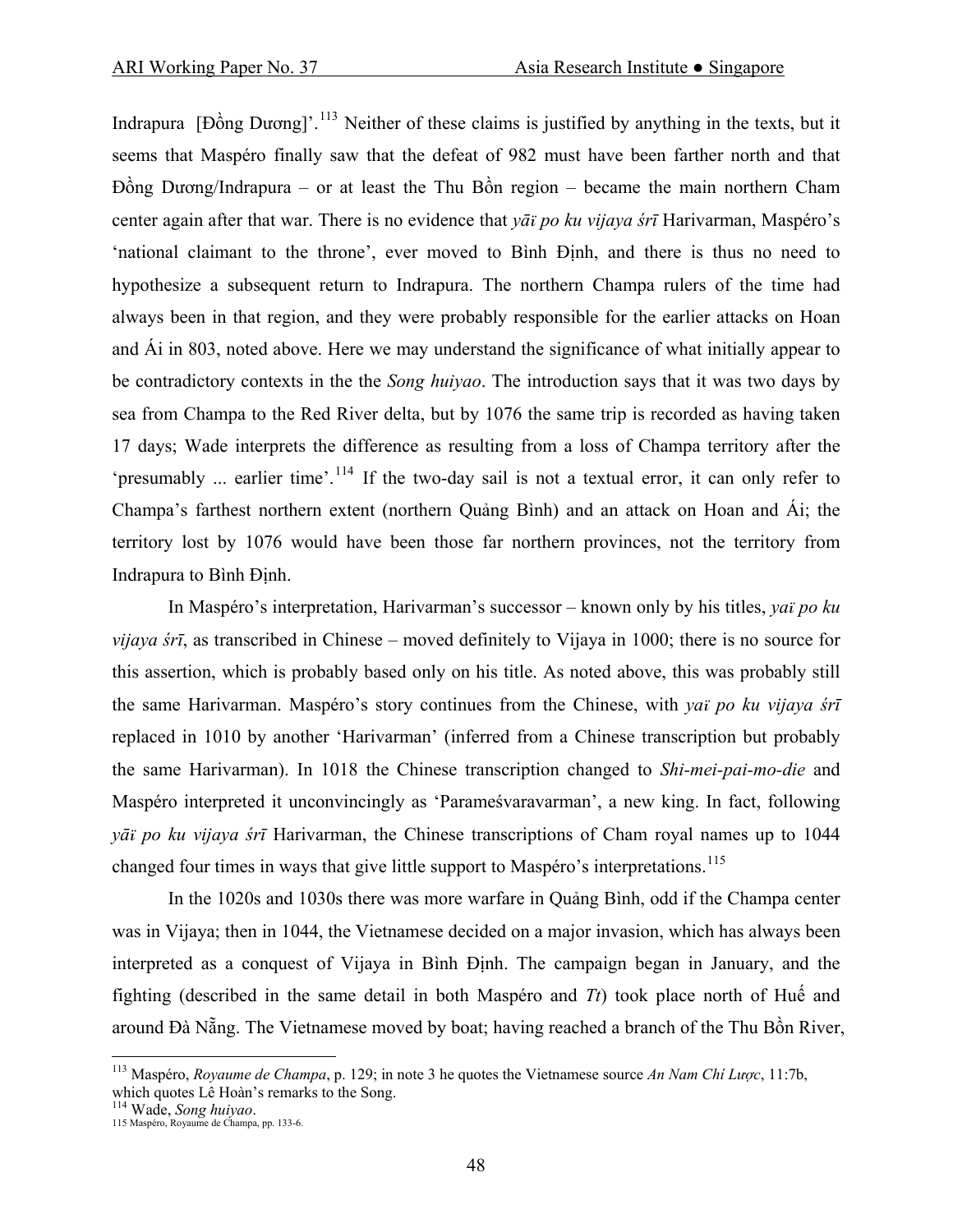they left the boats and landed, defeating the Champa army there. It is impossible from the description to determine how long they took to reach that region, but the next statement, immediately after the description of the battle, is that in the seventh month 'the king took his soldiers and entered the city of Phật Thệ'. This implies a site not far from the battlefield, that is the 'Buddha city' (Đồng Dương), not Vijaya as has conventionally been construed in modern academic literature. A march from the Thu Bồn to a Vijaya in Bình Ðịnh would have taken nearly another month, probably with more fighting on the way, or at least at their destination; by sea it would have taken almost as long, but in the eighth month they had already returned to Nghệ An. A campaign from the Thu Bồn to Bình Ðịnh and return to Nghệ An could not have been compressed into the specified time period.<sup>116</sup> Thus, it should be accepted that the so-called invasion of Vijaya in 1044 was in fact an attack on the Thu Bồn valley region and that this was a final Vietnamese attempt to defeat the successors of the so-called 'Đồng Dương dynasty' who had taken over the old Linyi policy of pushing northward and had established important centers as far North as Quảng Bình.

## **Champa in the eleventh century**

 The period from the war of 1044 to the war of 1069, which Maspéro – on the basis of one Vietnamese source but not the most official chronicles – called another attack on Vijaya, is perhaps the most fictionalized segment of his history. (Peculiarly, it should be noted, the *Song Huiyao* makes no reference to the Vietnamese attacks on Champa in 1044 and 1069). Following the events of 1044, a new ruler, 'whose ancestors were merely warriors, Īśvaras, vassals of the preceding rulers…took power and had himself crowned under the name of Jaya Parameśvaravarman'.<sup>[117](#page-48-1)</sup> How do the inscriptions contribute to Maspéro's interpretation? First, they provide no information at all about Vijaya until the late twelfth century, when that name appears for the first time in connection with Champa-Cambodia warfare. After the 991 inscription of *yāï po ku vijaya śrī* Harivarman in Mỹ Sơn there are no more inscriptions until 1050, and throughout the eleventh century all inscriptions were set up either in Mỹ Sơn (or at least in Quảng Nam) or in the South in Nha Trang and Phan Rang. In particular, the two kings,

<span id="page-48-0"></span><sup>116</sup> Stein, *Linyi*, p. 129, cites a Chinese text (the *Qianhanshu*) which says that an army on the march covered only 30 *li* per day, whereas the distance from Đồng Dương to Bình Ðịnh was considered to be 700 *li*, a nearly 50-day roundtrip trek, not counting time in Vijaya-Bình Ðịnh. By sea, the distance from the Thu Bồn to Bình Ðịnh is about half the distance from the Thu Bồn back to Nghệ An, thus more or less a month. 117 Maspéro, *Royaume de Champa*, p. 137.

<span id="page-48-1"></span>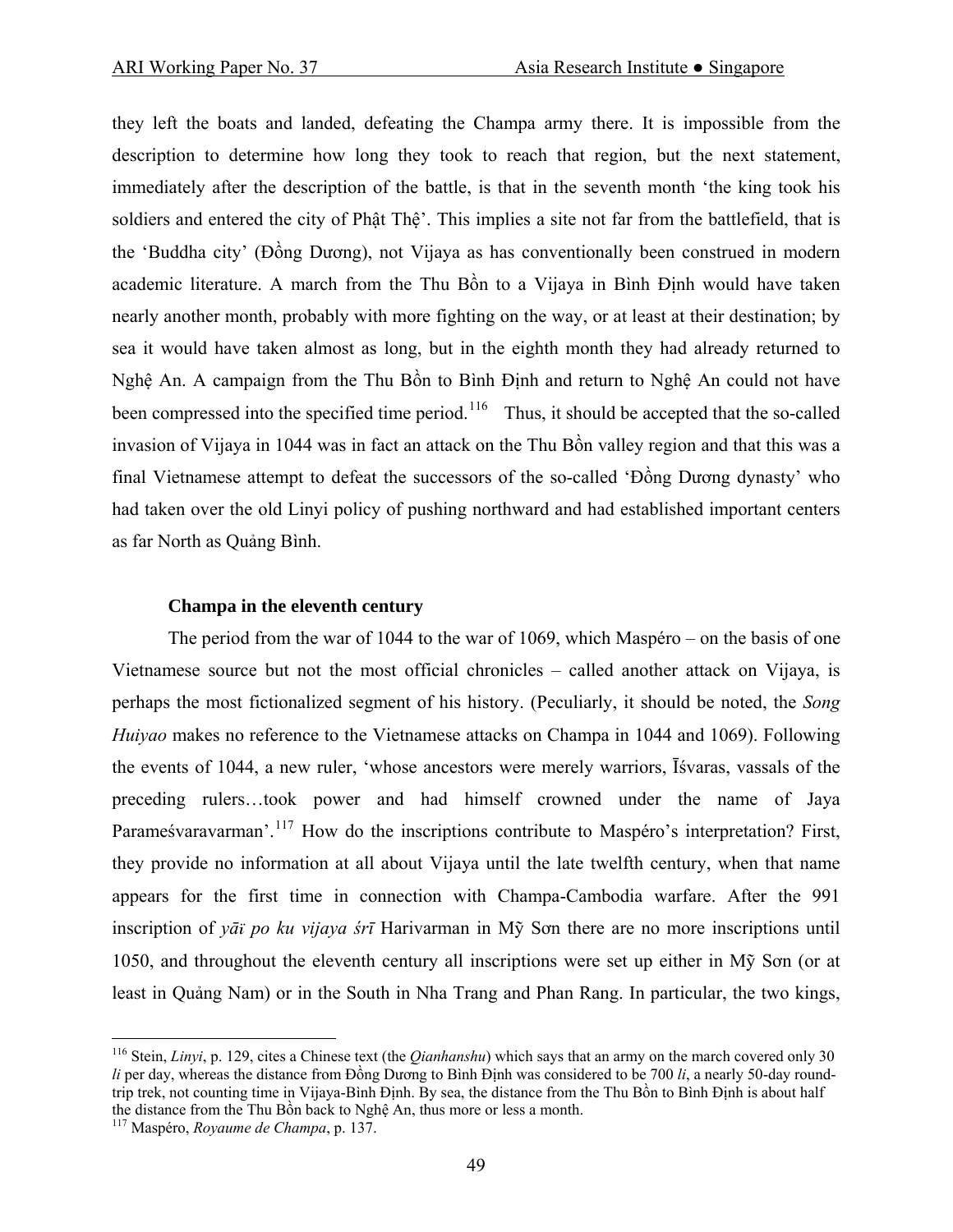both named Harivarman and holding the title *yaï po ku vijaya śrī*, showed no interest in the site of the later Vijaya (Bình Ðịnh) in their inscriptions, and that term in their titles was probably intended as 'victorious', without any territorial connotation.

 Following the war of 1044, between 1050 and 1064, two new kings, Parameśvaravarman and Rudravarman, left inscriptions at Pô Nagar in Nha Trang; the second of these rulers is mentioned in credible transcriptions in Chinese. The first, who between 1050 and 1055 left two inscriptions in Pô Nagar of Nha Trang or its surrounding province, four in Phan Rang and one in Quảng Nam, seemed particularly concerned with troubles in Pāõóuraïga, not warfare with Vietnam. Maspéro abusively said he 'had quite a job to rebuild the ruins that the Vietnamese armies and civil wars had left behind…. In fact, neither in the inscription cited nor elsewhere did this king refer to Vietnamese; he mentioned only '*this Kali age where Conflict holds sway over the world*', a standard formula for 'modern' times in contrast to better days in the past.<sup>[118](#page-49-0)</sup> He made no reference to previous kings, least of all to say that his family had been their vassals. Then in 1064 King Rudravarman left a Sanskrit inscription in Pô Nagar, saying that he 'belonged to the noble family of'Īśvaras [not 'mere warriors…vassls of the preceding rulers], of Śrī Parameśvara [perhaps Parameśvaravarman]'. He also claimed that he was the younger brother of Śrī Bhadravarman, perhaps the immediate successor (briefly) of Parameśvaravarman, as reasonably interpreted by Maspéro – who added without reason, however, that Rudravarman 'may have had some connection with the death of his older brother'.

 In the meantime, in C95/1056, a certain Śrī Yuvarāja Mahāsenāpati set up an inscription in Mỹ Sơn, in which he boasted of having conquered the city of Śaübhupura in Cambodia, destroying its sanctuaries and taking Khmer prisoners whom he offered to the sanctuaries of Śrīśānabhadreśvara, the main temple of Mỹ Sơn, thus following in the traditions of former kings of Champa who honored this site. There is no indication of his family, and no reason to connect him with the family of Parameśvaravarman-Bhadravarman-Rudravarman who were ruling in Nha Trang-Phan Rang between 1050-64, at least. If he may be connected with any previous rulers, it would be with the family of the Harivarman of 991, and later. It must be accepted that there were still ruling chiefs in the Thu Bồn valley concurrently with the kings in the South, both before and after the war of  $1044$ <sup>[119](#page-49-1)</sup>

<span id="page-49-1"></span><span id="page-49-0"></span><sup>&</sup>lt;sup>118</sup> Ibid., p.139 and notes 6-7.<br><sup>119</sup> Inscription C95, in Finot, 'Notes d'épigraphie XI', pp. 943-6. Note that at the time of their publication the numerical dates in the Champa inscriptions were often not properly understood. Finot (p. 946) read its date as 789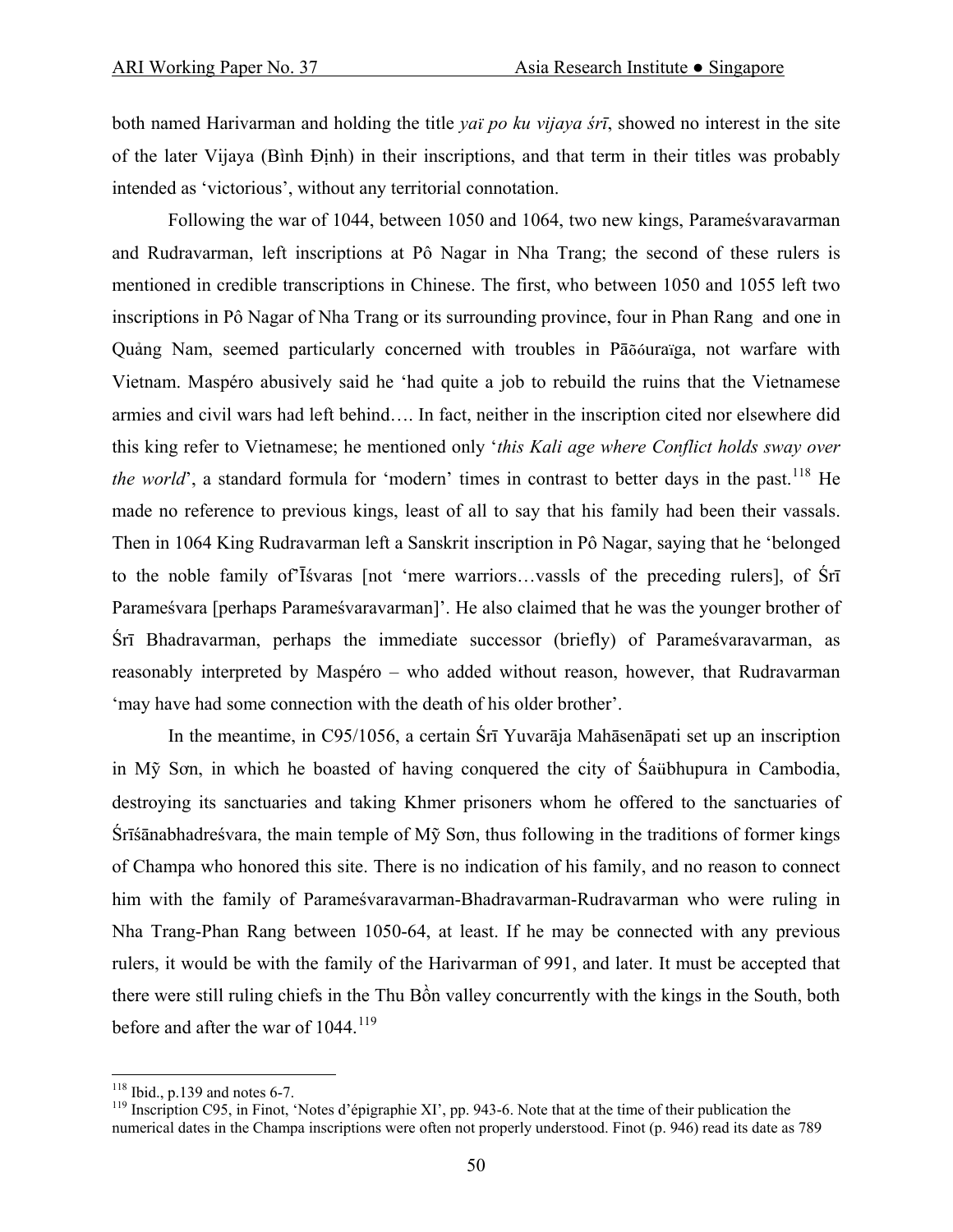Finot believed this Śrī Yuvarāja Mahāsenāpati was the Yuvarāja Mahāsenāpati Prince Pāï (younger brother of another Harivarman), who became King Paramabodhisatva. He is mentioned with those qualities in the dated inscription C89/1088, as Yuvarāja in the undated (tenth c. *ś*. [AD 978-1078]) inscriptions C93 and C94, and as Paramabodhisatva in C30A1. This still makes a link with the Harivarman of C75/991, because the ruler of that name who was the elder brother of the Yuvarāja (later Paramabodhisatva) also had the titles *yāï po ku vijaya śrī* in C94. Thus from 991 until 1088 there are records of a line of related kings leaving their inscriptions at Mỹ Sơn concurrently – from 1050 to 1064 – with Parameśvaravarman and Rudravarman in Nha Trang and Phan Rang.

 In the time of Rudravarman there seems to have been contact between his part of Champa and China, for the Chinese on occasion recorded a credible phonetic transcription of his name. It is not certain, however, that all the envoys recorded as coming to China from 'Champa' were from the same region. In Maspéro's interpretation of the Chinese sources, the Cham were preparing to attack Vietnam, although the interpretation requires a certain element of imagination. Thus, at a date which he does not make clear, a Chinese source says that because of attacks by Giao Chỉ, Champa was preparing its forces to resist. Then the Champa king 'continued his preparations', as evidenced by a request to buy mules from China; and finally 'he launched hostilities along the border' – the provocation for a Vietnamese invasion in 1069. Maspéro's citation is from *Tt*, which in fact makes light of the incident, saying that in 1068 Chiêm Thành offered a white elephant and then 'caused trouble along the border'.<sup>[120](#page-50-0)</sup>

 Maspéro's citation of *Tt* here is peculiar, since for the full campaign (which does not appear in *Tt*), he uses *Vsl*, the only one of the Vietnamese histories which contains it. The other histories say only that the Vietnamese king attacked Chiêm Thành, captured the Cham king Chế Củ, and held him for ransom. Moreover, the border was far in the north in Quảng Bình-Quảng Trị, as we shall see from the outcome of the war, while the inscriptions show two Champa centers, one in the Thu Bồn and one in Nha Trang-Phan Rang; the latter could hardly have been involved in squabbles along the northern border.

<span id="page-50-0"></span>*śaka*/867, rather than 978/1056, and thought it must have referred to a previous reign. He also said that it 'appears to be a continuation of the preceding inscription' (C94), which seems correct. I attribute the undated C94 to the time of Harivarman of Mỹ Sơn, whose other inscriptions are C75/991 and C93/tenth c. *śaka*, i.e. 978-1078 CE. For the corrections of the numerical dates in general see Finot, 'Les inscriptions du Musée'; on the date for C95 see Finot, 'Errata et addenda', *BEFEO*, 15, 2 (1915): 191: 'IV, 944...and 946… "798": read "978" and eliminate the note on p. 946'. Maspéro, *Royaume de Champa*, describes the event (p. 145) but provides no date, situating it in his narrative between other events in 1076 and 1080; the same is true for Coedès, *Indianized states*, p. 152. 120 Maspéro, *Royaume de Champa*, pp. 140-41, citing the *Song Shi* and the *Tt*.

<sup>51</sup>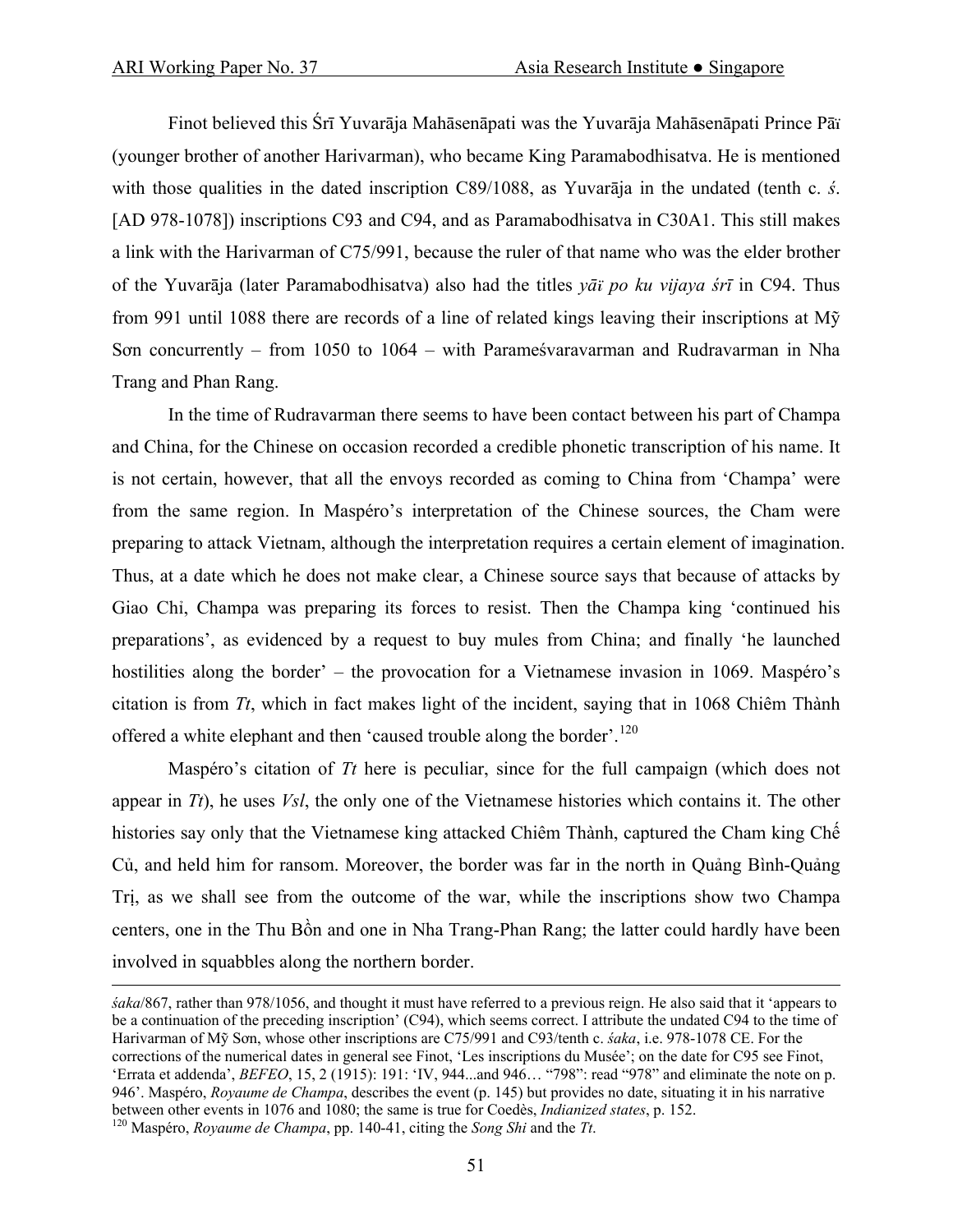The so-called campaign against Vijaya in 1069, based only on *Vsl*, proceeded as follows. The Vietnamese fleet set out in the third month and reached Thị Lợi Bi Nai where the troops disembarked and fought with the Cham, killing many. The Cham king, Ðệ Củ (Chế Củ in the other Vietnamese histories) – for Maspéro Rudravarman of Phan Rang – fled to *Phật thệ* but was pursued and captured on the border of Cambodia in the fourth month. The Vietnamese remained about one month in *Phật thệ* and started their return to their own capital in the fifth month. Thus the journey from Thăng Long (modern-day Hanoi) to *Phật thệ* took less than one month and the return nearly two months.

 Pelliot commented on the same passage of *Vsl* and was convinced that the object of the invasion was Vijaya-Bình Ðịnh. He identified Maspéro's Ðà Dùng, one of the ports en route (reached on the  $28<sup>th</sup>$  day of the third month), as Tu Dùng, the southern entrance to the lagoon of Huế, and said that the voyage from there to 'Vijaya' (that is Thị Lợi Bi Nai, reached on the third day of the fourth month) was only six days. This seems a very short time, given that the distance from Huế to Quy Nhơn is more than half the total distance of the campaign from the Vietnamese capital which *Vsl* says took two months.<sup>[121](#page-51-0)</sup> This is enough to show that the Thi Loi Bi Nai and *Phật thệ* in this account were not in Bình Ðịnh. In any case, it should be noted for comment below on subsequent events, that the story found in *Vsl* has the Vietnamese fleet and troops proceeding directly to their goal, and after success returning directly home.

 I maintain that this story is incoherent and results from Maspéro's insistance on a single Champa and confusion about supposed references to 'Vijaya'. As we have seen, all the inscriptions from the end of the tenth century to the 1060s, and later, were in Mỹ Sơn, Nha Trang and Phan Rang. None shows any interest in Vijaya-Bình Ðịnh, but some of them do show concern with Pāõóuraïga. The border problems which supposedly provoked the Vietnamese attack had been far in the North in Quảng Bình, as were the provinces which Vietnam obtained as a king's ransom following the war. Cham chiefs in Nha Trang and Phan Rang would have had little interest or military power in that area, and those who left inscriptions in Mỹ Sơn were more preoccupied with the far South. The Cham king there was Rudravarman in Maspéro's version, but the Cham king in the Vietnamese histories was Chế Củ or Ðệ Củ. He was captured and taken prisoner, and in order to gain release he ceded Ðịa Lý, Ma Linh and Bố Chính (far to the north in

<span id="page-51-0"></span><sup>&</sup>lt;sup>121</sup> Pelliot, 'Deux itinéraires', pp. 206-7. Đệ Củ as the name of the Cham king is also from Pelliot's reading.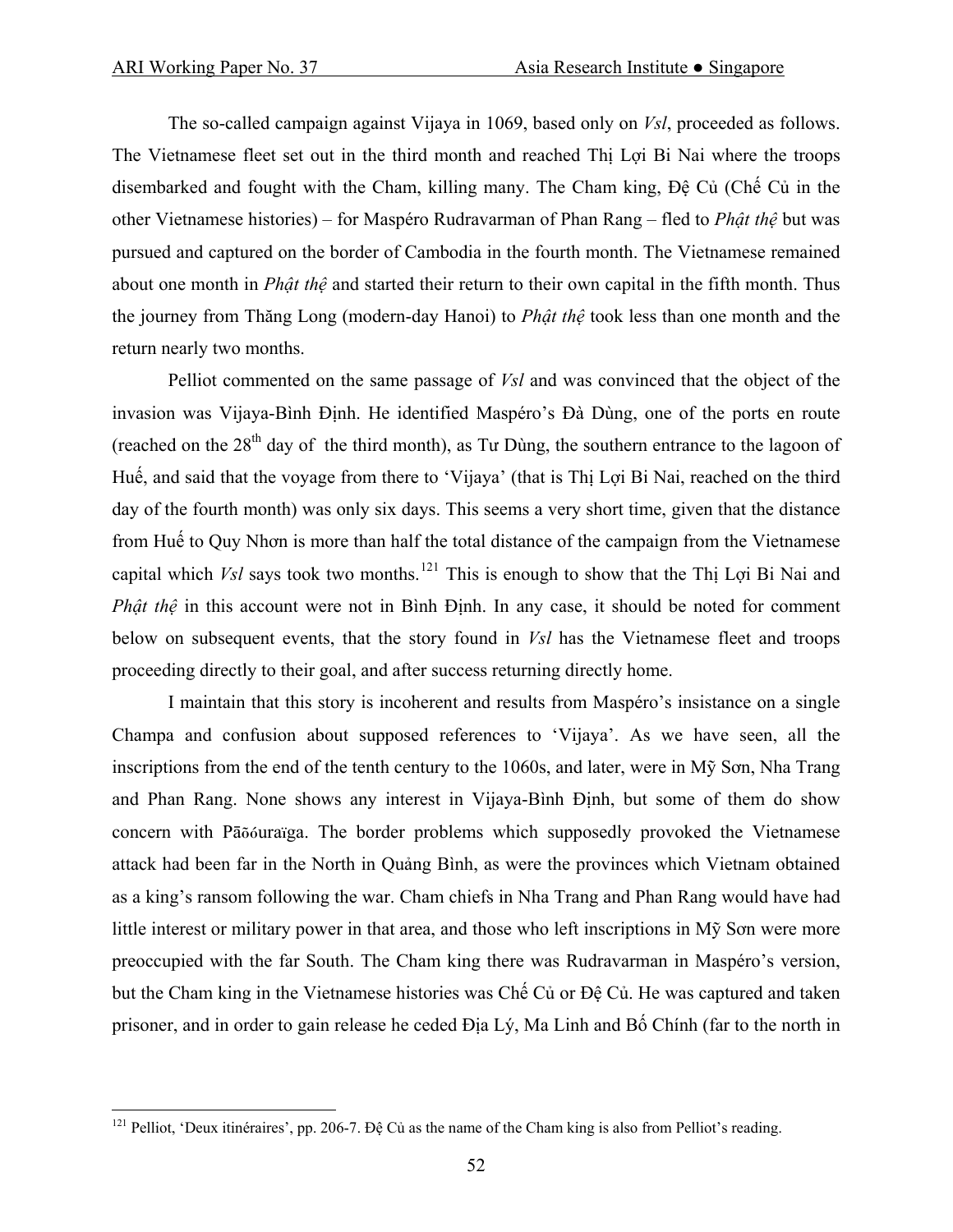Quảng Bình and Quảng Trị) to Vietnam. That was the border where *Tt* recorded that the Cham had been causing trouble.

 Did the 1069 Vietnamese invasion reach Bình Ðịnh, however? According to Maspéro, the Vietnamese arrived 'at the port of Śrī Banöy', called Shili Pinai in Chinese and Thị Lợ'i Bi Nai in the Vietnamese *Vsl*; thus 'Śrī Banöy' was his construal of the Chinese and Vietnamese names. It is the name of one of the Champa capitals in the historical legends collected and published by Aymonier; the latter had placed it in Quảng Bình, but Pelliot argued that it should be identified with the port of Chà Bàn in Quy Nhon.<sup>[122](#page-52-0)</sup> Recent work by modern Chamists, however, has given a completely new and contradictory reading of the Cham historical chronicles. According to the new interpretations, those chronicles were formerly discredited because it was believed that they claimed to refer to kings ruling in Vijaya, whereas in fact they were only intended as chronicles of Pāõóuraïga /Phan Rang. The major revisionist work in this area is the thesis by Po Dharma, which I have not seen, but maps in his Pāõóuraïga work and in the Copenhagen papers place Binnai in Quảng Ngãi. According to him, the first of the five legendary capitals – 'Bal Sri Banay', presumably Śrī Banöy – was in Pāõóuraïga, and none of them was located in Bình Định.<sup>[123](#page-52-1)</sup>

 Quảng Ngãi is the site of a large citadel (in fact the remains of an ancient city) now called Châu Sa, and another citadel, Cổ Lũy, on the north and south banks of the Trà Khúc river near its mouth; there is also the ruined temple of Chánh Lộ, dated to the eleventh century, from which important works of sculpture have been retrieved. The two citadel sites were never explored by the French, but it is clear that like other river mouths of Champa, that delta was also important. I thus propose that the Vietnamese attack of 1069 was on Châu Sa – a more credible but still very rapid six-day sail from Huế – and that Chế Củ was not Rudravarman, but a Cham chief somewhere in the North.<sup>[124](#page-52-2)</sup>

<span id="page-52-0"></span> $122$  Ibid., p. 209;

<span id="page-52-1"></span><sup>&</sup>lt;sup>123</sup> See Pierre-Bernard Lafont, 'Avant propos' and 'Les recherches sur le Campā et leur évolution', in *Actes du séminaire*, pp. 3-5 and 7-25 respectively. Lafont notes (p. 15) that Po Dharma, *Pāõóuraïga* 'has shown that the list of kings given in the chronicles [written] in "modern" Cham does not correspond to those appearing in the epigraphy because the former is a list of kings who ruled in the South after the fifteenth century, while the latter are kings who ruled in the North before the fifteenth century'.

<span id="page-52-2"></span><sup>&</sup>lt;sup>124</sup> Southworth, 'Origins of Campa' shows that Châu Sa may have been an important center as early as the seventh to eighth centuries (pp.149, 151, 170). Eventually Pelliot's identification of places along the route may have to be modified.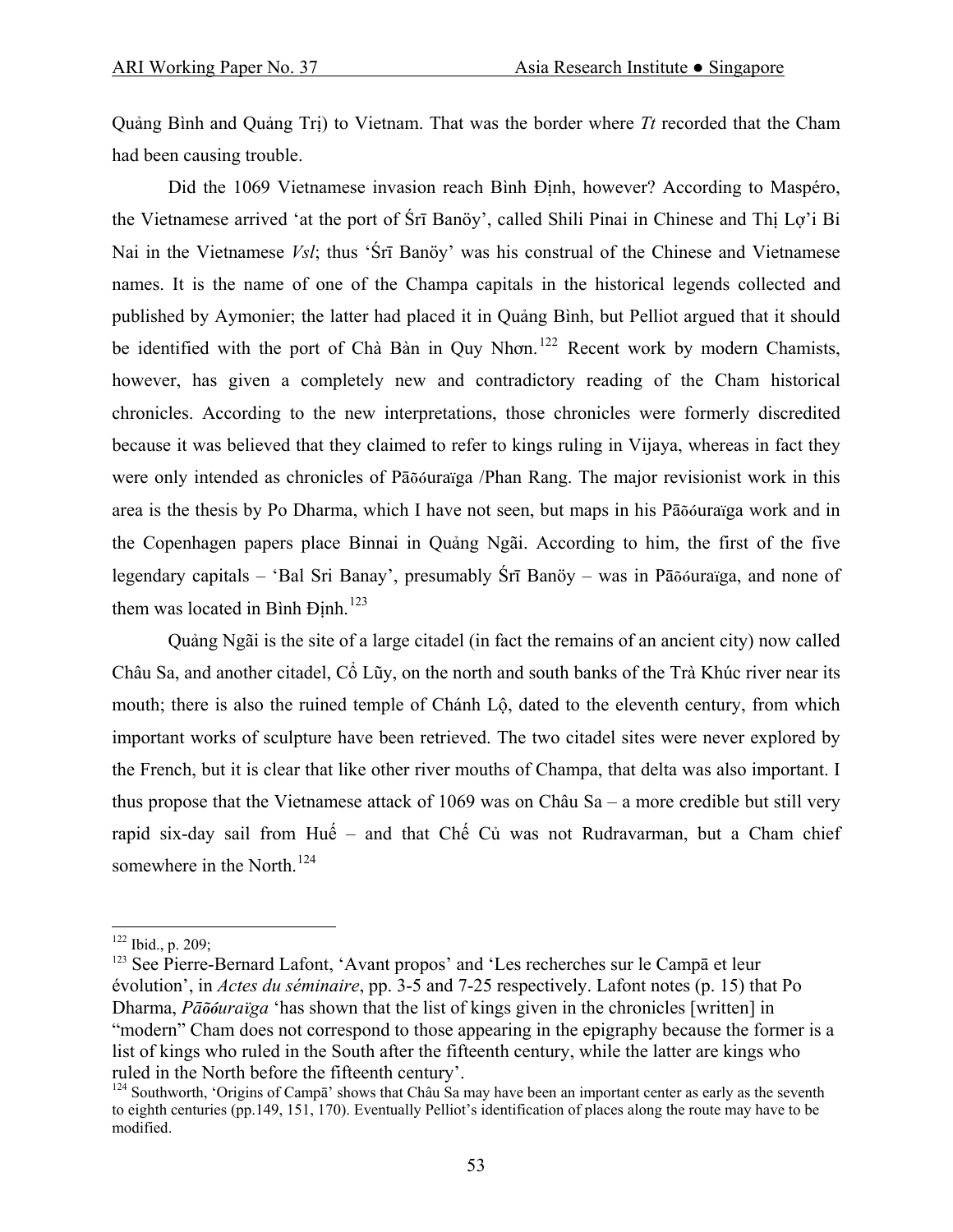How do subsequent Champa inscriptions fit with Maspéro's story of the 1069 invasion? He says that while Chế Củ-Rudravarman was in captivity in Đại Việt, the country of Champa collapsed in civil war, with more than ten chiefs fighting for the title of king. This assertion is based on a single Cham inscription, C30A1 from Nha Trang; its translation gave Aymonier some difficulty, and in his study most of the original Cham text is not published, but only summarized. Contrary to Maspéro, it says nothing about 'Annamites', and the warfare about which it speaks seems to have involved Phan Rang and Nha Trang. The date of this inscription is 1084 and the king was named *yāï po ku śrī* Paramabodhisatva. He is said to have preserved the realm of *Nagara Campā* during the disasters of the war. Then there are terms which Aymonier did not understand, followed by 'went in to capture  $y\bar{a} = pu$  ku Rudravarman' and expel him from *Nagara Campā* (the words 'expel him' are reinterpreted by Maspéro as 'sack the capital'), and Champa was at war for 16 years with ten men struggling for the throne. One man in Phan Rang ruled there for 16 years until removed by Paramabodhisatva. After his success Paramabodhisatva was sole king and he and his son gave offerings to Pô Nagar in Nha Trang.<sup>[125](#page-53-0)</sup> In a vague way, then, this inscription does seem to reflect a war around 1069 (in traditional arithmetic 16 years before 1084) and a bad end for Rudravarman, but not a war with Vietnam. The important struggle was between Nha Trang and Phan Rang, and we must not lose sight of the Vietnamese story, which relates only an attack on Thị Lợi Bi Nai and a rapid return to Đại Việt, without any action farther south.

 Another problem with the story of 1069 is the appearance in 1080 of another group of royalty, led by a Harivarman Prince Thāï, who from the combined evidence of C93, C94, C90A/1080-1081 and C89 (all in Mỹ Sơn) is seen as the elder brother of Prince Pāï, later King Paramabodhisatva. This group had established themselves in the Thu Bồn. Their story starts with a king Prāleyeśvara Dharmarāja who had a son Harivarmadeva, Prince Thāï. It says that the temple of Śrīśānabhadreśvara had been taken and devastated, something which might have been connected with a war around 1069. Prince Thāï defeated enemies a dozen times – but not 'Annamites', *pace* Maspéro. In particular, he defeated the Cambodians at a place named Someśvara and took much booty. Prince Thāï's son was *pu lyaï śrī* Rājadvāra. He was raised in rank to *yāï po ku śrī* Jaya Indravarmadeva when he was only nine years old, and his father died in 1081. The story continues in C89 with Prince Pā≡ Paramabodhisatva replacing his nephew,

<span id="page-53-0"></span><sup>125</sup> Maspéro, *Royaume de Champa*, p. 143 note 1, citing Aymonier, 'Première étude', pp. 33-4; the words '*les Annamites*' are inserted by Maspéro in parentheses as the subject of the verbs translated as 'went in to capture'.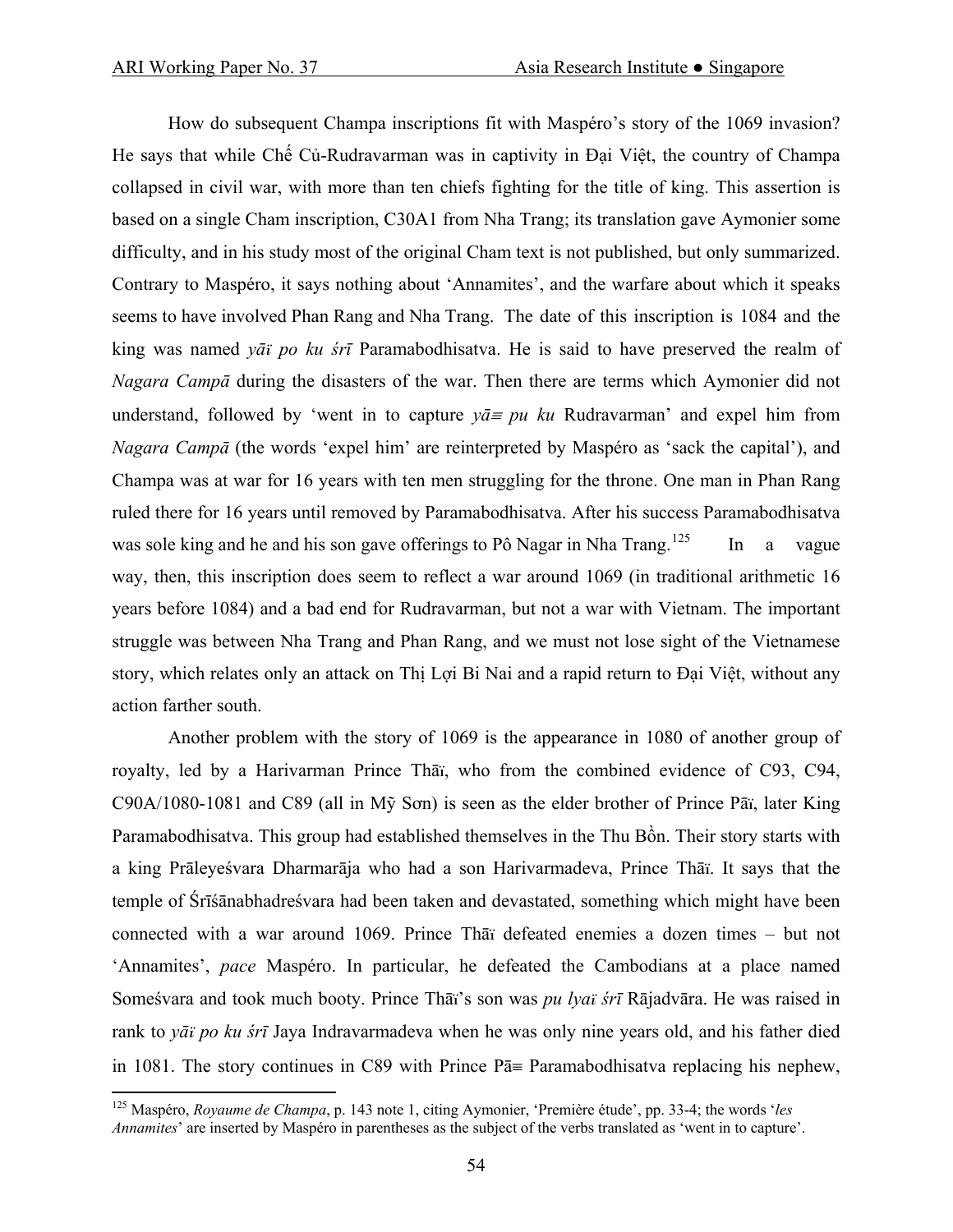but the latter became king again with the title Jaya Indravarmadeva *ya*≡ Devatāmūrtti and was ruling when the inscription was erected in 1088. During that time they rebuilt the temples of Mỹ Sơn because, for an unspecified reason, the city of Champa (*Nagara Campa*) was ruined and deserted.[126](#page-54-0)

 The same story of ruin in Mỹ Sơn is related in C94, with restoration by Harivarman (apparently Prince Thāï) and his younger brother (elsewhere called Prince Pāï). This inscription starts as follows: 'the enemies had entered the kingdom (*nagara*) of Champa, installed themselves as masters, and had taken all the royal possessions and all the wealth of the gods'. Who were the enemies? Since C90A/1080-81, written during the period when Mỹ Sơn was undergoing restoration, boasts of a successful invasion of Cambodia with much rich booty taken and presented to the temples of Mỹ Sơn, and makes no reference to Vietnamese, it would appear that the cause of the devastation had been a war with Cambodia. Moreover, if the Vietnamese had attacked Bình Ðịnh in 1069 as described by Maspéro, their route would have completely bypassed the Thu Bồn area. The operations of Paramabodhisatva against Phan Rang related in C30A1/1084 indicate that the rulers based in Mỹ Sơn were expanding their influence as far south as Phan Rang, which had been in a state of civil war for 16 years. This could hardly have been related to a Vietnamese attack on Bình Ðịnh in 1069 as described by Maspéro, relying on *Vsl*.

 The story of a Vietnamese attack on Bình Ðịnh in 1069 is thus discredited. Inscriptions from separate polities in Thu Bồn and in Phan Rang suggest wars at about that time, but not with Đại Việt; in the North the enemy was most likely Cambodia, and in the South the conflicts were local. If the Vietnamese had attacked Bình Ðịnh on the route described in *Vsl* and Maspéro, they would have by-passed the Thu Bồn, and there is no suggestion in that account that they were involved with Phan Rang. If, however, they attacked Binnai-Quảng Ngãi, the warfare could perhaps have spread to the Thu Bồn, although the later inscriptions show more concern with Cambodia than with Đại Việt. As mentioned above, Chế Củ, whom the Vietnamese said they captured and then released for a ransom of three northern provinces, was not the Rudravarman in the South, but a Cham chief somewhere in the North.

 There is now a new full reading and translation of C30A1 by Schweyer, and I offer it here as information to be eventually confirmed. It still contains some incoherence, but if correct in its main lines it totally changes the picture, saying that it was King Paramabodhisatva who

<span id="page-54-0"></span><sup>126</sup> These inscriptions are found in Jacques ed., *Études épigraphiques*; see the index on pp. i-iii.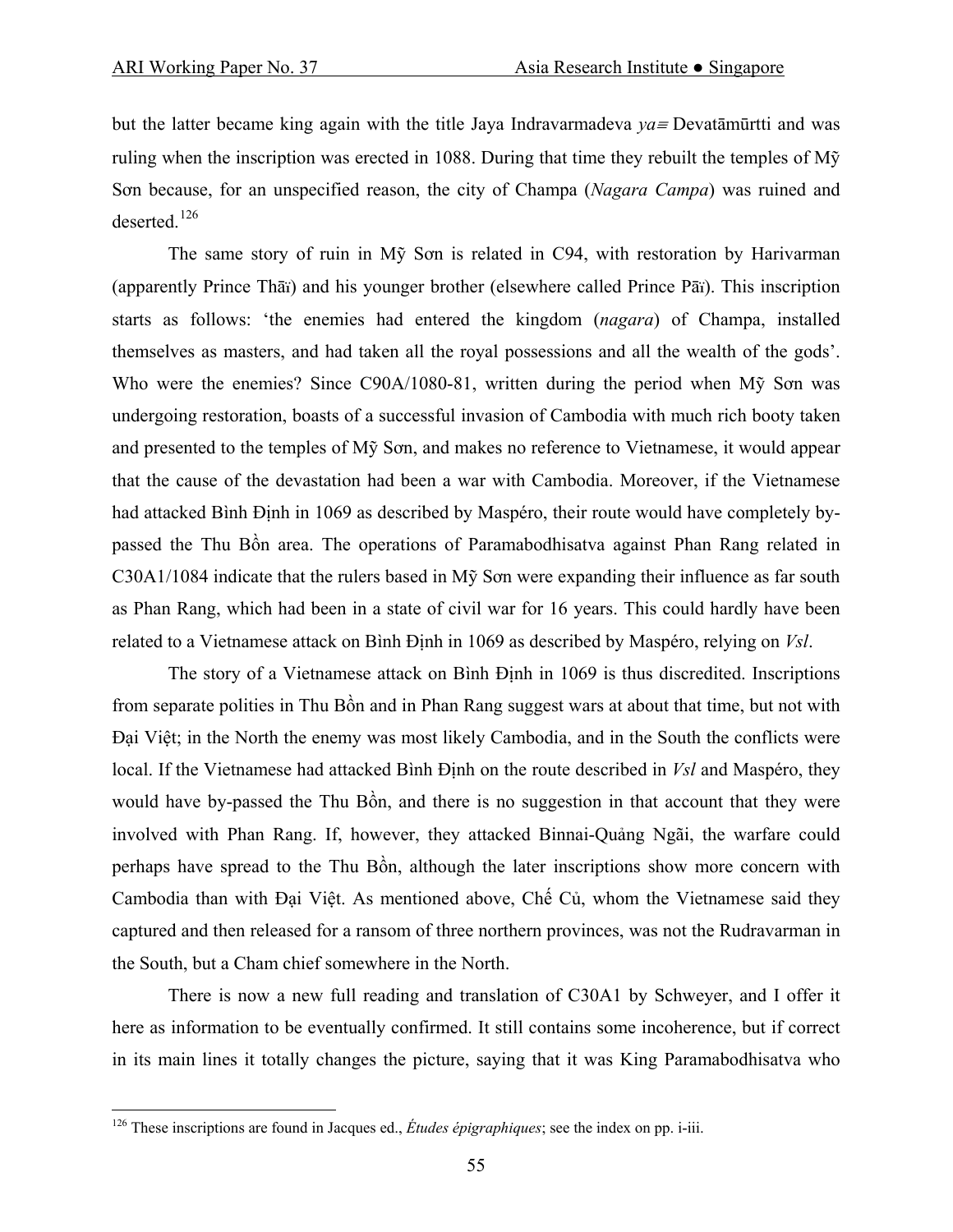went to Phan Rang and captured Rudravarman. If so, this is conclusive evidence that Rudravarman had not been king in whatever place the Vietnamese attacked.<sup>[127](#page-55-0)</sup>

 Some final questions on the alleged withdrawal of the Champa capital to the South and loss of 700 *li* of territory in the 980s: If that had been the territory from Indrapura to Vijaya-Bình Đinh, why would the Vietnamese have found it necessary to attack the 'old city' of Địa Lý in Quảng Bình in 990? How was it then possible for the Cham later in the 990s to attack Hoan and Aí even farther to the North beyond Quảng Bình? And how, supposedly based in Vijaya-Bình Ðịnh, did they regain those northern provinces in Quảng Bình-Quảng Trị which they were able to give to Vietnam as ransom for the captured king Chế Củ? These statements only make sense if the war in the 980s was in Quảng Bình, where the Indrapura kings had established important centers, one of them important enough to be considered as Chiêm Thành ('city of the Cham') by the Vietnamese and from which the Cham were forced – though only temporarily – to withdraw 700 *li* to the original capital of that dynasty in the Thu Bồn valley, Indrapura-Đồng Dương.

## **Champa and Cambodia, twelfth to thirteenth centuries**

 The next section in Maspéro concerns the wars between Champa and Cambodia in the second half of the twelfth century, in particular in the reigns of the Cambodian kings Sūryavarman II (1113?-1145/50?) and Jayavarman VII (1181-1220?). There is less controversy about the Champa inscriptions concerning these events because they are much more precise and detailed, but there is still considerable confusion in the interpretation of the events based on syntheses of the Champa and Cambodian inscriptions and the Chinese sources. The currently accepted outline, as summarized in Coedès' *Indianized states* (which is based literally on Maspéro for the Champa details), is that both Sūryavarman II and Jayavarman VII attacked Champa – the first with some short-term success and the second restoring Cambodia after a Cham invasion of Angkor in 1177 and effecting a real conquest of Champa for over 20 years, starting in  $1190^{128}$  $1190^{128}$  $1190^{128}$ 

 There is in fact nothing about these events in the Cambodian epigraphy from Sūryavarman's time, and all that is known comes from Champa inscriptions and Vietnamese histories. For the second period, there are brief – and vague – references in post-1181

<span id="page-55-0"></span><sup>127</sup> See Schweyer, 'Po Nagar', *deuxième partie*. 128 Coedès, *Indianized states*, pp. 169-70.

<span id="page-55-1"></span>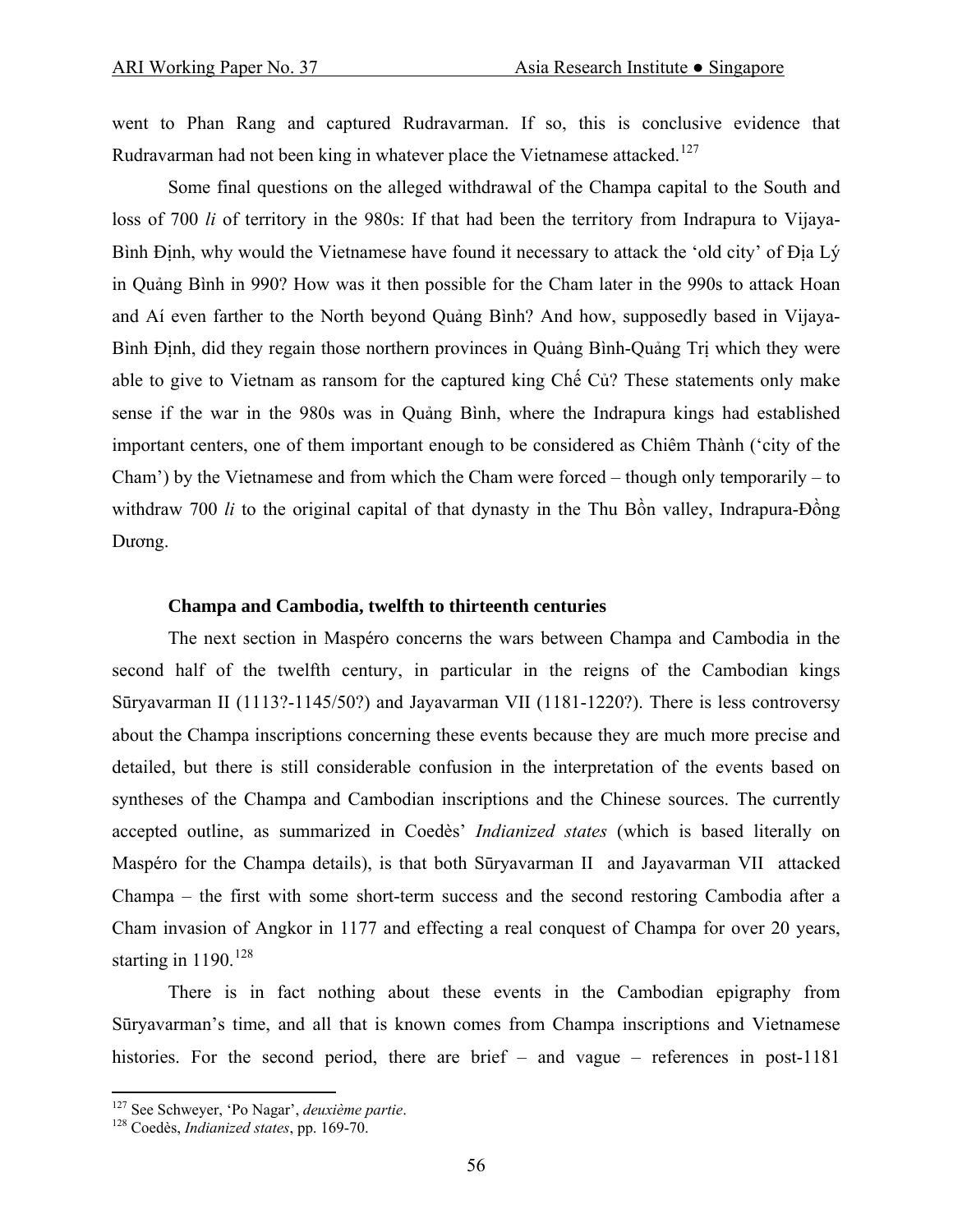inscriptions of Jayavarman VII concerning a large-scale invasion by Champa sometime before that date, which in the synthesis of events since Maspéro has been attributed to 1177. That date for the event is not entirely secure, however, and in fact the details of the invasion and its preparations come from Chinese sources, which in some cases are wrong. Much detail about this second period, the reign of Jayavarman VII, is found in the inscriptions of Champa, but – peculiarly, given their boasts about earlier victories over Cambodia – there is nothing certain about a major Champa attack around 1177.

 To facilitate the argument, we must keep in mind that Maspéro and Coedès held the view that the Cham were the remnants of an 'Indonesian' migration out of China which went through the mainland and on to the islands, and their maritime skills were not given sufficient attention. It is also obvious from the epigraphy of both peoples that the Cham and Khmer had been in close contact from earliest historical times, probably from a distant prehistoric period, and that each was familiar with all the land and sea routes into the territory of its neighbor. This new period of bellicose relations between Champa and Cambodia was initiated by a new type of foreign expansion toward the East and the coast of Champa under Sūryavarman II and Jayavarman VII, together with attacks on Vietnam and new contacts with China by Sūryavarman, credibly in the interest of participating in the growing maritime economy. After a break of several reigns, relations with China were renewed by Sūryavarman II, with missions sent from Angkor in 1116 and 1120, and in 1128 the conferral of special dignity on the Cambodian king.<sup>[129](#page-56-0)</sup>

 Sūryavarman also attacked Đại Việt, but without success; on the other hand, he succeeded in subjugating part of Champa for a short time. Both areas were important for their coastal access. Unfortunately the Angkor epigraphic record is quite unhelpful in terms of details about this aspect of state activity, and it is in fact only an assumption that the attacks on Champa in the 1140s were by Sūryavarman (see below).<sup>[130](#page-56-1)</sup> The seaward expansionism of Angkor at this time fits precisely into the terms of the relationship between Chinese commercial policy and the rise, decline and transformation of Southeast Asian states. Sūryavarman's reign coincided almost exactly with the first years of the Southern Song, whose dependence on the sea after land routes westward had been cut impelled them to open trade with Southeast Asia beyond the level allowed by previous dynasties.

<span id="page-56-0"></span><sup>129</sup> Lawrence Palmer Briggs, *The ancient Khmer Empire* (Bangkok: White Lotus reprint, 1999), p. 189; Coedès, *Indianized states*, pp. 159, 161-2.<br><sup>130</sup> Ibid., pp. 159-60.

<span id="page-56-1"></span>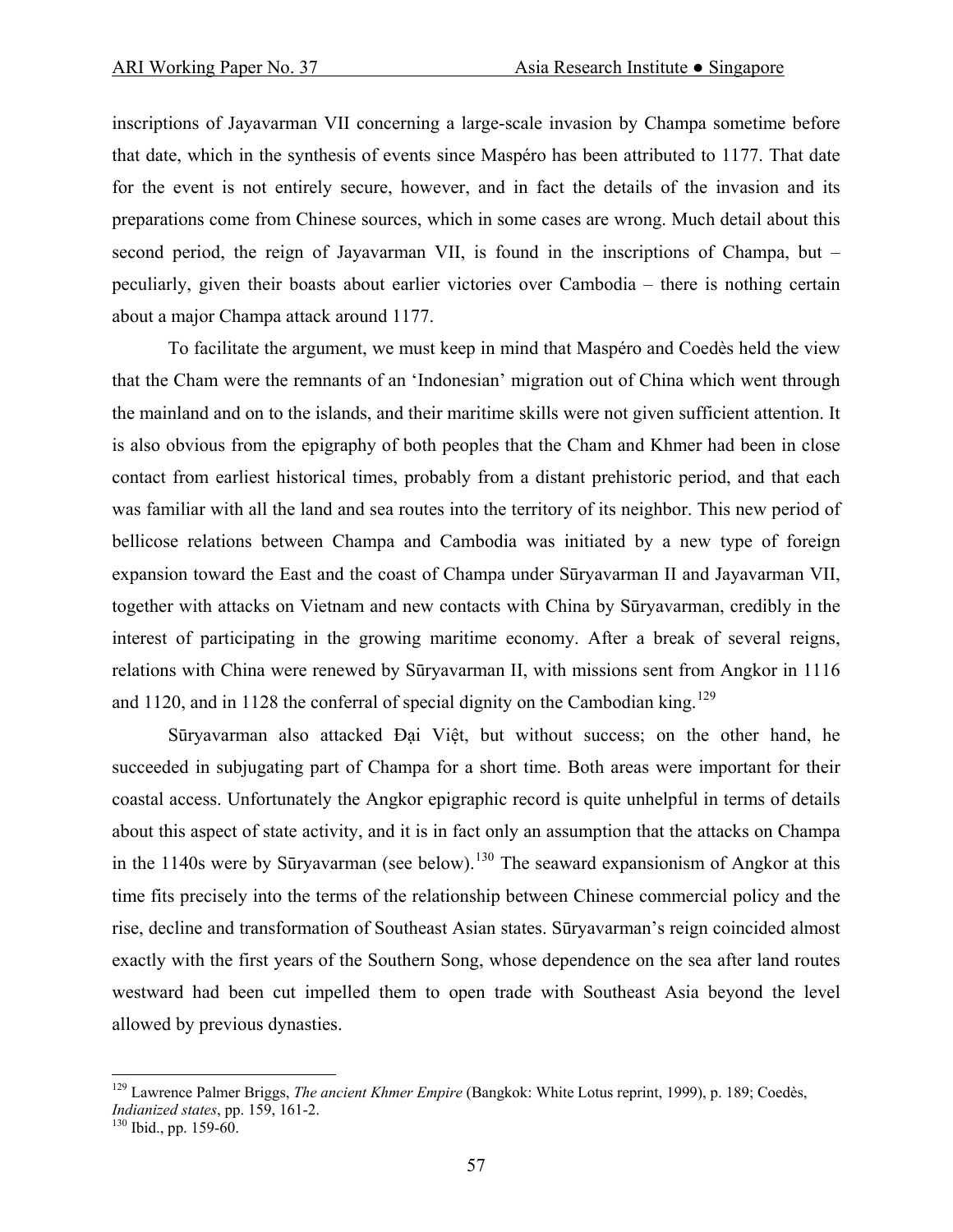If the various treatments of these events in Champa and Cambodia are compared, we see that near-total confusion reigns. First, let us take the details in Coedès. Very briefly, he wrote that the Champa king Jaya Indravarman IV (who in Maspéro's interpretation had usurped power in 1166-7) attacked Cambodia twice, the first time in 1170 by land – '"moving his army on carts", says one inscription, but the fighting remained stalemated'. So, seven years later (in 1177), guided by a shipwrecked Chinese, Jaya Indravarman went up the Mekong and Tonle Sap, surprised the Cambodians and pillaged the city. The source of these details is inscription K.485 from the Phimeanakas, written some time after 1181 when Jayavarman had reconquered his country, but apparently no earlier than 1191 as it records offerings by the queen to the Preah Khan. The inscription records, without date, **one** apparently land-based ('moving his army on carts') Cham invasion. Why, if we follow the interpretation of Coedès in that context, did Jayavarman refer only to a first – unsuccessful – Cham invasion in 1170, and what is the source for that event? In another context he implied that the inscription did refer to the final battle, referring to 'the heavy task [faced by Jayavarman VII] of pulling Cambodia "out of the sea of misfortune into which it had been plunged" by the Cham invasion of 1177', the latter date being inserted by Coedès. He also said that Jayavarman 'fought a series of battles against the Cham, in particular a naval battle…which liberated the country once and for all'. Thus, for Coedès there were three major battles  $-1170$ , 1177 and a naval battle  $-$  before Jayavarman became king.<sup>[131](#page-57-0)</sup>

The confusion of Coedès is understandable, for he was following – very succinctly – the interpretation of Maspéro (also based on confusing sources), so let us look there. The usual reference to Maspéro is to his *Royaume*, first written in 1911 and then republished in 1928. There he also occasionally refers to his treatment of events in *Empire khmer*, in particular concerning the alleged attack of 1170. Jayavarman VII, he wrote in *Empire khmer*, 'had to repel several Cham incursions led by Jaya Harivarman. The one which took place in 1170 (1092 ś.) was particularly disastrous for the Khmer.' The reason for Maspéro's interpretation here is not clear. Chinese sources record warfare in 1170, but it was not 'disastrous'; they say the two sides were equal and the result a stalemate. Then, again in Maspéro, 'in 1175…Jaya Harivarman's successor Sri Jaya Indravarman II carried out his own invasion of Cambodia and caused considerable

<span id="page-57-0"></span> $131$  Ibid., pp. 299-300, 309-10. In fact Coedès' statements on these events were anything but straightforward. In his 1929 article, he considered that the Cham invasion with their troops on chariots was in 1177 and resulted in the seizure of the city ('Nouvelles données, p. 324), but in 1964 his treatment permitted the inference that the land invasion had been in 1170 and that the final successful invasion was upriver in 1177. The Phimeanakas inscription is translated in Coedès, *Inscriptions du Cambodge*, v. 2 (Hanoi : Imprimerie d'Extrême-Orient, 1942), pp. 161-81.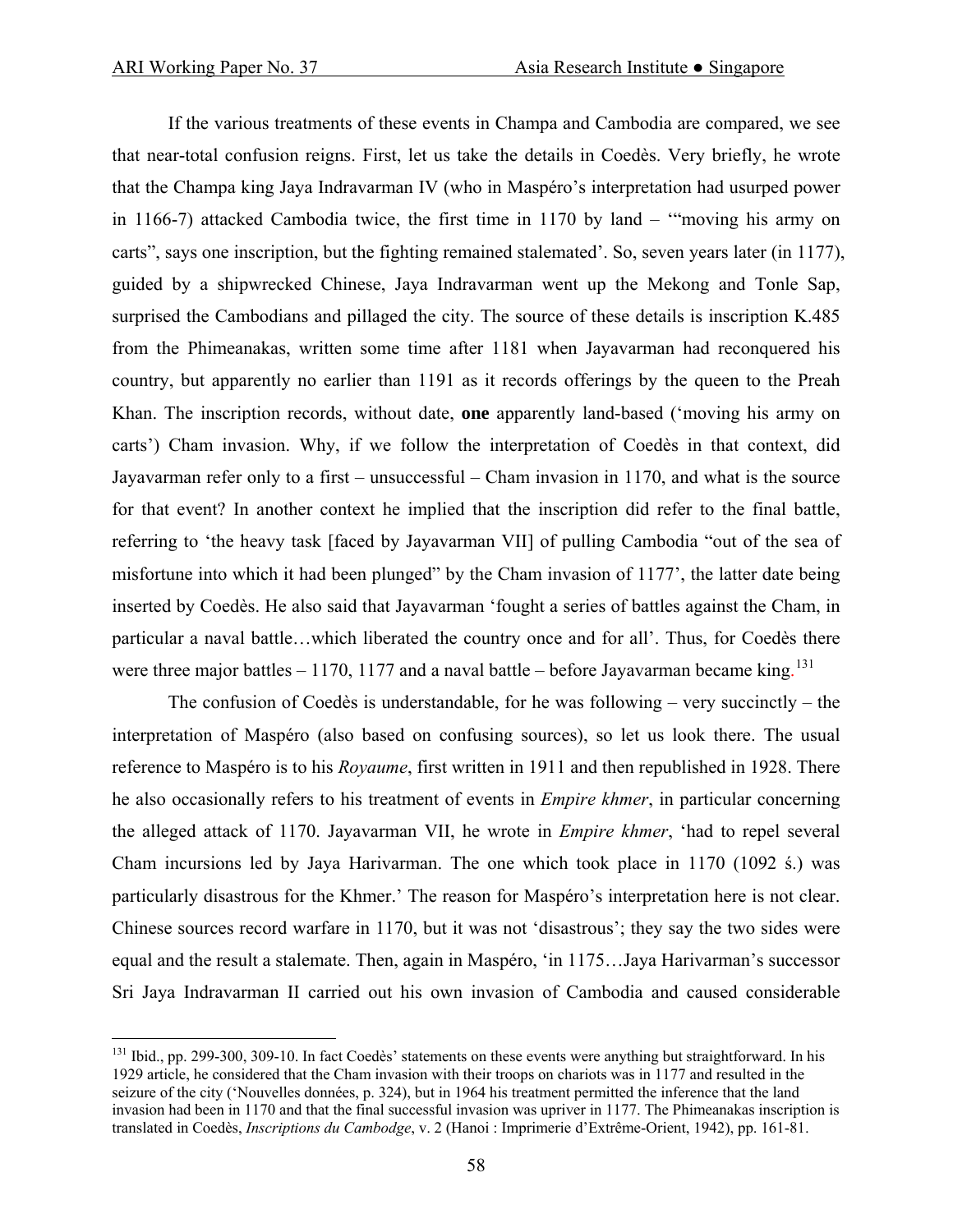damage there. He reached the very gates of the capital, which Jayavarman had to flee in haste.' After this, Jayavarman reorganized his army for revenge, ensured the neutrality of the Vietnamese, and invaded Champa in 1190. Here there was no mention of a Cham occupation of Angkor, nor of any event in 1177, but rather of two earlier attacks.<sup>[132](#page-58-0)</sup> Of course, at that time Maspéro was mistaken about the dates of Jayavarman's reign, which in his text began in 1162, but this seems to be where the attack of 1170 had its origin in modern scholarship.

 Before continuing with a critique of the various interpretations, it may be good to review the evidence on which they are based. There is the Phimeanakas inscription, described above, which refers to a single land invasion from Champa – undated, but before 1181 (when Jayavarman dated the beginning of his reign) and after 1166 (the date of the so-called usurping King Tribhūvanādityavarman, overthrown by that invasion. This inscription also records that Jayavarman had been in Vijaya at some time before the invasion. There is also the still incompletely understood inscription K.227 of Banteay Chhmar, recording a battle between Khmer and Cham somewhere in Champa in which the Khmer were defeated and their leader nearly killed. Coedès believed that it was the story of a campaign by a son of Jayavarman VII in Champa before Jayavarman became king, thus sometime in the 1160s. Other, less direct, evidence is in the bas-reliefs of the Bayon and Banteay Chhmar. They depict scenes of combat in boats between two sides distinguished by different headgear – interpreted without epigraphic evidence as Cham and Khmer. They also show land warfare with infantry and elephant troops, again distinguished by headgear but mixed, as though some of the warriors believed to be Cham were fighting on the side of the Khmer.

 Coedès summarized the main points of the epigraphic records as follows. In K.288, one of the Chrung inscriptions, Jayavarman VII gave an outline of the reign sequence preceding his own: 'Dharanīndravarman [I] was despoiled by Sūryavarman [II], Yaśovarman [II] despoiled by Tribhūvanādityavarman, despoiled by the king of the Cham named Jaya Indravarman'. There is no controversy about the first event, and since the last date of Sūryavarman has been hypothesised – without epigraphic confirmation – as between 1145 and 1150, the time of Yaśovarman and Tribhūvanādityavarman would have been between the end of the reign of Sūryavarman and the victorious Cham invasion, which for Maspéro (followed by Coedès) was 1177. Tribhūvanādityavarman is dated by one inscription (K.418) to 1166, and there are no other

<span id="page-58-0"></span><sup>132</sup> Maspéro, *Empire khmer*, p. 45.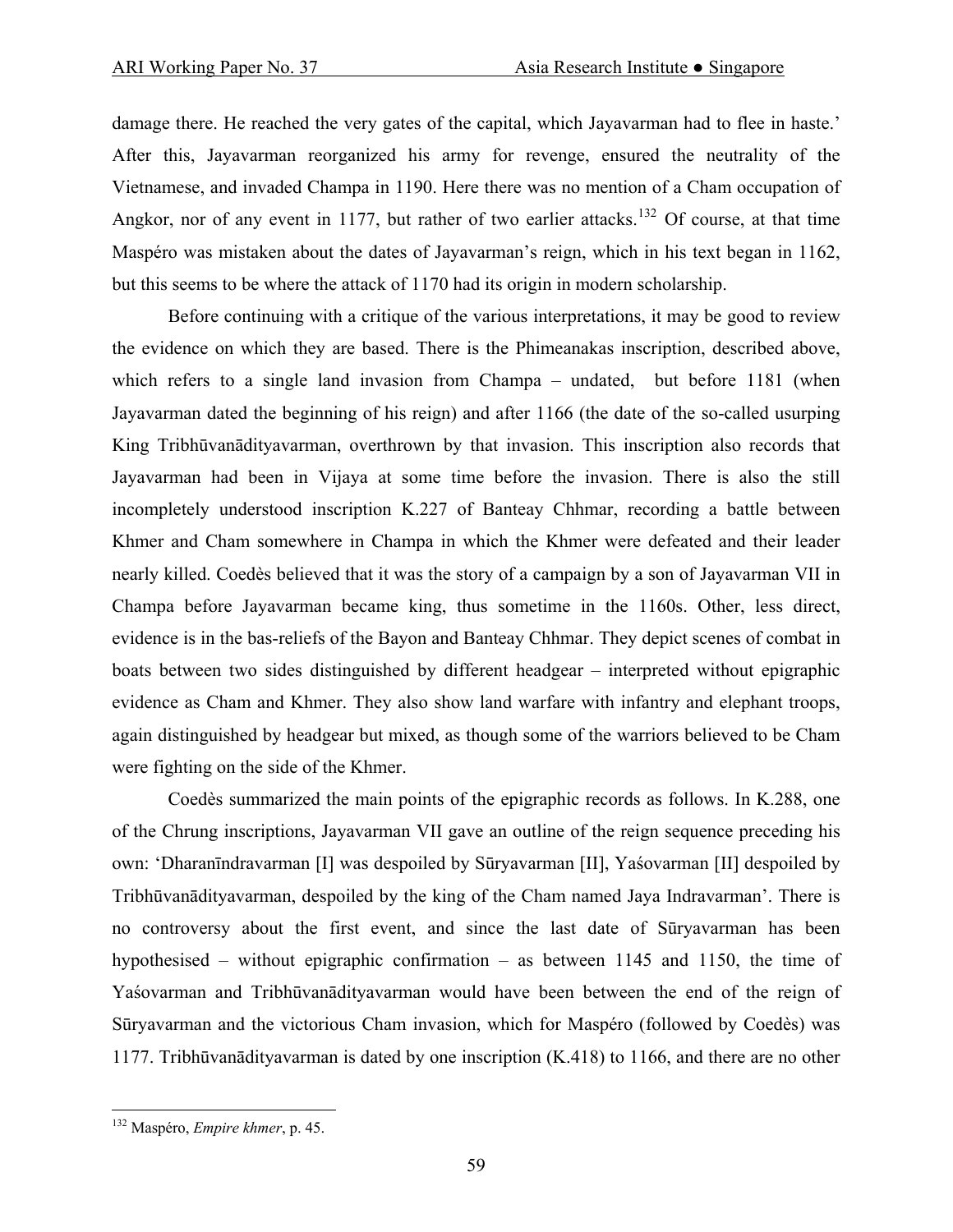inscriptions after 1145 (the last dated inscription to name Sūryavarman II during his lifetime) until Jayavarman VII.  $^{133}$  $^{133}$  $^{133}$  Except for lack of mention of that or any other date except Jayavarman's claim to enthronement in 1181, this seems to agree with the passage in K.485, Phimeanakas: 'Yaśovarman [II] having been …[effaced] by a servant with ambitions to obtain royal power [presumably Tribhūvanādityavarman], the king [Jayavarman VII] returned from Vijaya … to come to the aid of the ruler [Yaśovarman]'. Yaśovarman had already been overthrown, however, and Jayavarman VII waited; thus he claimed to have been in Vijaya at some time before he became king in 1181.

 Other relevant passages in this badly damaged inscription are of interest. 'Śrī Jaya Indravarman, king of the Cāmpas…transporting his army on carts, went to fight the country of Kambu…'; and a following badly damaged passage which Coedès interpreted as 'he (Jaya Indravarman) killed the usurper (Tribhūvanādityavarman)'. Finally, 'having…defeated this (king of the Chams) in battle…he (Jayavarman VII) had possession of…through the conquest of Vijaya and the other countries'; and in one more context a reference to 'the Vijaya expedition'.

 As will be clear below in the discussion of the Champa inscriptions, Coedès (following Maspéro) was mistaken in amalgamating two Jaya Indravarmans of Champa – one denoted as of Grāmapuravijaya and the other as Oï Vatuv – into a fictional Jaya Indravarman IV. It was undoubtedly the first who led the campaign(s) against Cambodia which overthrew Tribhūvanādityavarman and attacked Angkor, but his last dates in the Champa records are 1163, 1164, 1165, 1167, 1168, 1170 and possibly  $1183$ <sup>[134](#page-59-1)</sup> The Phimeanakas inscription thus implies that Jayavarman VII already occupied Vijaya in the 1180s. Thus, during some period of the 1160s when there were internal conflicts in both Cambodia and Champa, the future king Jayavarman VII of Angkor had been in Champa (Vijaya). Although he said that he tried to return to help Yaśovarman, he was too late; he did not challenge Tribhūvanādityavarman, but waited until the latter had been overthrown by the Cham.<sup>[135](#page-59-2)</sup>

<span id="page-59-0"></span> $\overline{a}$  $133$  In fact, the nature of the the inscription is peculiar and its provenance is uncertain. K.418 is really two inscriptions on two trays ('*plateaux*') (thus easily movable) found at Phnom Svām in the far south of Vietnam. The

<span id="page-59-1"></span>date is on one and on the other the name-title  $Kamrate = a\tilde{n}$  *sr* Tribhuvanality avarmadeva.<br><sup>134</sup> The referent of the last date, in inscription C30A3, is uncertain; only the date 1167 refers with certainty to Jaya Indrava

<span id="page-59-2"></span><sup>&</sup>lt;sup>135</sup> Coedès, *Indianized states*, p. 169 considered that he was on an expedition to Vijaya, which seems to fit the available evidence. Vittorio Roveda, *Khmer mythology, secrets of Angkor* (Bangkok: River Books, 2000) proposed that 'like Rama, he had been unjustly exiled' (p. 33), but there is no evidence for this.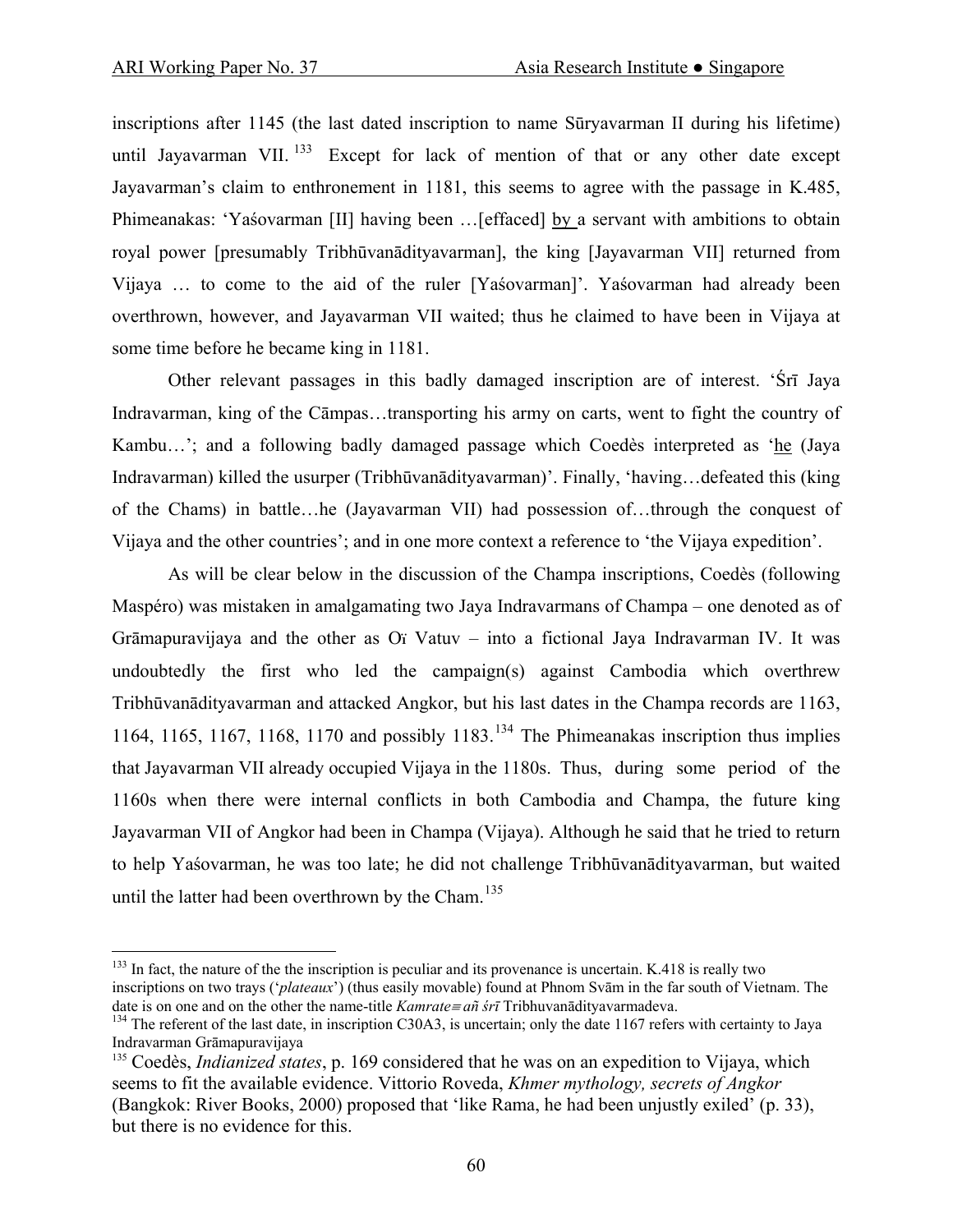The question which stares one in the face is: what were the relations between the future Jayavarman VII in Vijaya and the contending Cham factions of the time, in particular the Jaya Indravarman who allegedly invaded Cambodia? The Champa inscriptions discussed below, although giving much detail about relations between Cham princes and Jayavarman VII, have nothing about an invasion in 1177 or a Champa occupation of Angkor at any date. This date and that of 1170 for a first attack were extrapolated from Chinese sources, which are hardly credible, as we shall see. The Vietnamese recorded very little about these events, but one of their records casts doubt on the likelihood of a great invasion in 1177.

 Bernard-Philippe Groslier attempted an original interpretation of the events of the time through a detailed discussion of the Bayon bas-reliefs. For him, Jayavarman VII 'was in Vjiaya around 1165…He presumably was making war as G. Coedès has interpreted stela K 485 from the Phimeanakas'; 'like Coedès', Groslier added, 'I would lean towards [the idea of] a military expedition in Vijaya around 1165'. He also hypothesized that Jayavarman returned from Vijaya in 1165-6, and from then until 1177 resided at the Preah Khan of Kompong Svay. This last is of course pure speculation. [136](#page-60-0) Groslier's discussion here is concerned with the interpretation of an impressive Cham victory over the Khmer depicted on the East side of the northern outer gallery of the Bayon – but what event was it? The Cham assult against... Tribhuvanadityavarman ... between 1170-71 and 1177 quite naturally comes to mind. Indeed, Jaya Indravarman IV of Champa, after having ensured the neutrality of Đại Việt, attempted a first attack on Cambodia around this date. It came by land…[with] carts' (K. 485). 'This attack by land having been inconclusive, however, the Cham, with the help of a Chinese pilot, took to the sea and then went up the Mekong in 1177, taking Angkor by surprise, burning it, and killing the usurper'. $137$ 

 Still referring to the scene at the Bayon, however, Groslier wondered whether it was really the Cham victory over Tribhūvanādityavarman: 'If they wanted to emphasize this decisive moment, then why choose the first assault by land, which remained inconclusive, rather than the naval invasion which dealt the final blow? Groslier's conclusion was that this scene of a great Cham victory represented the story in the Banteay Chhmar inscription, but with the future Jayavarman VII as the endangered Cambodian leader rather than his son, as Coedès had

<span id="page-60-0"></span><sup>136</sup> Bernard Philippe Groslier, 'Inscriptions du Bayon', in Jacques Dumarçay, *Le Bayon histoire architecturale du temple* (Paris: École Française d'Extrême-Orient, 1973), pp. 149-52.<br><sup>137</sup> Ibid., p. 156.

<span id="page-60-1"></span>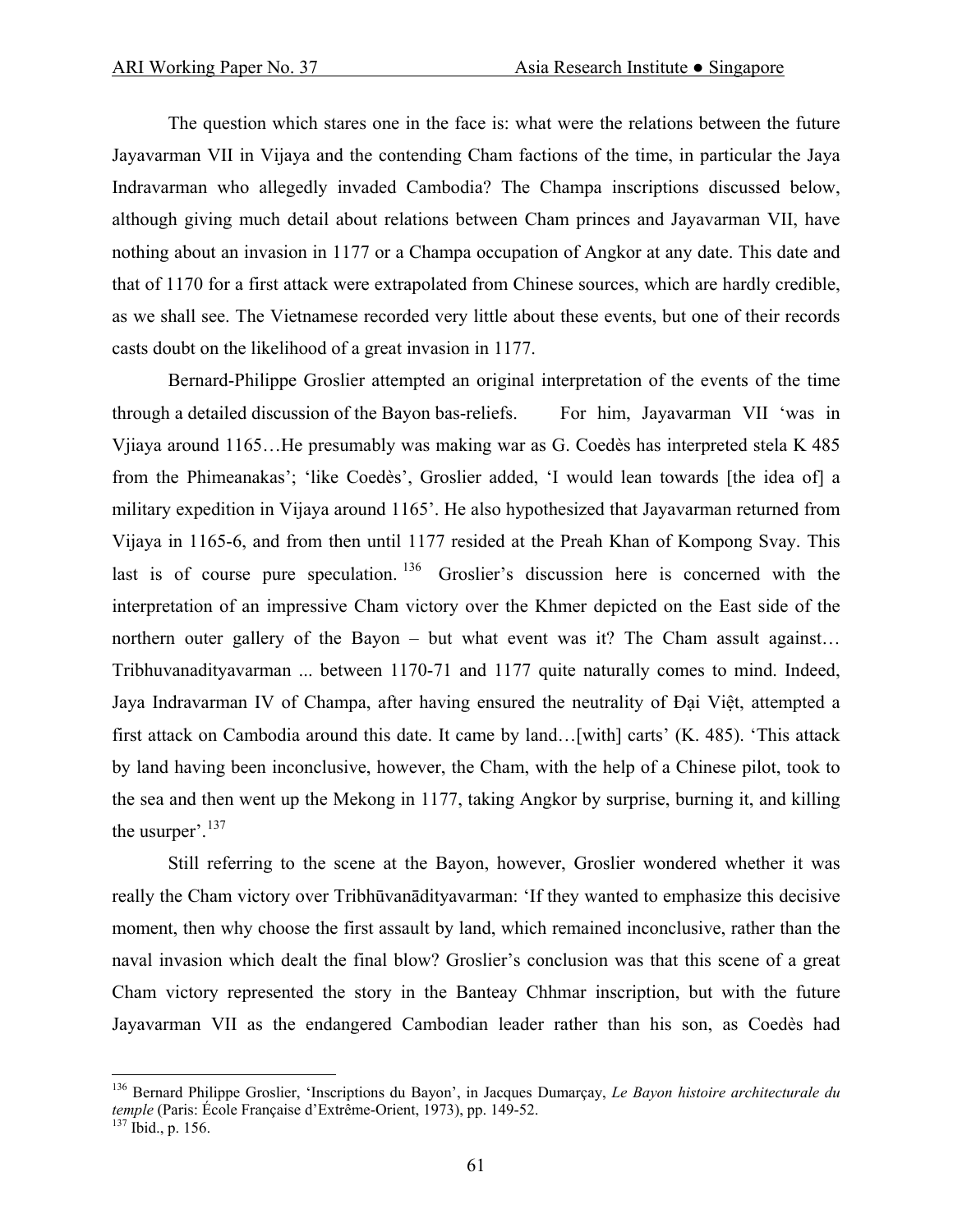proposed.[138](#page-61-0) The obvious negative response to this is that Jayavarman VII would hardly have taken the story of an embarrassing defeat as the subject of a major scene in his central temple. The same question may be asked about the Phimeanakas inscription, in which Jayavarman recorded his final victory after a Cham invasion. Why refer only to the supposedly failed land assault (speculatively dated by Coedès, Maspéro and Groslier to 1170) instead of the final Cham victory in 1177, from which Jayavarman wished, some time after 1181, to claim that he saved the country?

 Groslier continued, still in the context of an explanation of the Bayon reliefs: 'We know that a new Cham attack occurred after Jayavarman had come to power and after the pacification of Malyang and before the conquest of Vijaya around 1190…all reasons for dating this battle around 1182-83 and [locating it] on the very site of the future Preah Khan of Angkor'. (K.908 says it was the site of a victory). This explanation is based on Maspéro's remark that 'in 1112 *ś*. (1190) King Jaya Indravarman on Vatuv revolted against the King of Cambodia' (Mỹ Sơn inscription 92B); Groslier impermissibly adjusted the 1190 date, which is explicit in the Champa inscriptions.<sup>[139](#page-61-1)</sup> In contrast to other versions of the history of this period in which the Cham attack (or revolt) was in 1190 and was soon followed by Jayavarman's conquest of Champa, Groslier, having put the event in 1182, says that 'the naval expedition against Champa which ensued must have been around 1183-84'; his interpretation was based on the apparent naval battle scenes at the Bayon.<sup>[140](#page-61-2)</sup> For him, the final victory over the invading Cham was this naval battle in the 1180s, not the conquest of Champa which occurred in 1190.

 Groslier's reconstructions of events are much too speculative to be acceptable, in particular with respect to his new (hypothesized) dates, sometimes in conflict with inscriptions, and his illegitimate multiplication of battles. Because of the lack of information from Cambodia, and the uncertainty about the period between Sūryavarman II and Jayavarman VII as well as the latter's background, the Champa records are also of importance for reconstructing the history of Cambodia at that time. There are four inscriptions of what was apparently a new royal faction: C17 (Phan Rang), C30A2 (Nha Trang), and C100 and C101 (Mỹ Sơn). They tell of a king Jaya Harivarmadeva (Prince Śivananda), who was the son of Jaya Rudravarmadeva (C17, C30) – posthumous name (Parama) Brahmaloka (C100, C101) – and the queen Nai Jiññyaï (C100), also

<span id="page-61-1"></span><span id="page-61-0"></span><sup>&</sup>lt;sup>138</sup> Ibid., p. 156.<br><sup>139</sup> Ibid., p. 164; Maspéro, *Royaume de Champa*, p. 164 n. 9.<br><sup>140</sup> Groslier, 'Inscriptions du Bayon', p. 164.

<span id="page-61-2"></span>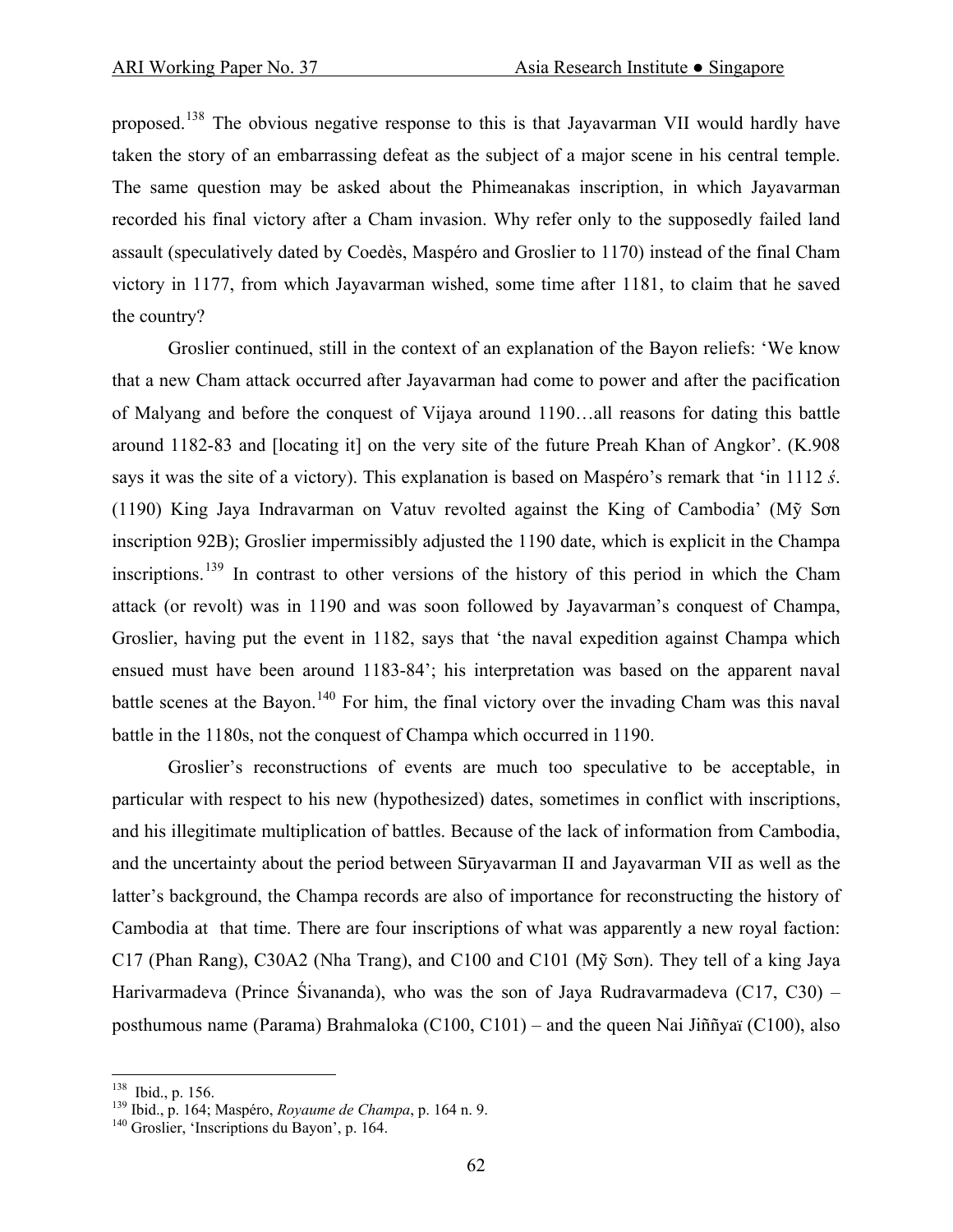called Paramasundarīdevī (C101). This king was the grandson of Rudraloka and of the lineage of Paramabodhisatva (C101), who was himself a person of Ratnabhumivijaya.<sup>[141](#page-62-0)</sup>

 In 1147 Jaya Harivarman followed his father Jaya Rudravarman to Pāõóuraïga, where the latter died and the people asked the son to reign. In that year troops of Cambodia and Vijaya attacked Pāõóuraïga (C17); in 1148 Jaya Harivarman defeated them at battles in Caklyaï and Vīrapura (C17). When he went to the South, the king of Cambodia (presumably Sūryavarman II) sent a general (*senāpati*) Śaïkara to attack in the plain of Rājapura. (The precise locations of these three toponyms are unknown, but the context suggests that they were somewhere between Quy Nhơn and Phan Rang.) The Cambodians were defeated; the king then sent a much stronger force to fight in the plain of Vīrapura, and it was also defeated (C101). (These events are not dated in C101, but they agree with the dates in C17). The Cambodian ruler had installed his brother-in-law Harideva, accompanied by troops, as king in Vijaya (C101); in 1149 Harideva was captured by Jaya Harivarmadeva (C17). There were more victories over the Cambodians: in Cambodia, presumably in the time of Yaśovarman II; in Vijaya in 1151, 1155 (C17), 1157 (C100) and 1160 (C17, C30); and over the Vietnamese (C30). During this time Jaya Harivarman had been victorious in the North as far as Amarāvatī (Quảng Nam) and in the South down to Pāõóuraïga (C30); he defeated Cambodian and Cham opponents and reigned supreme after that, presumably in both Vijaya and the South (C101). The future Jayavarman VII must have been involved in some of the last of these campaigns.

 It is in fact not certain which Cambodian king was reigning at the time of the attacks between 1147 and 1160, recorded in the Champa inscriptions. The last mention of Sūryavarman II is in 1145 and there are no more Cambodian inscriptions until the time of Jayavarman VII in the 1180s, except for one recording Tribhuvanādityavarman in 1166. It has been assumed that the Cambodian conquests in Champa in the 1140s and the attacks on Đại Việt recorded in the Vietnamese sources were by Sūryavarman because of his reputation and the assumption that his successors were weak; thus Coedès was willing to extend his reign to 1150 because the Vietnamese histories record an attack on Nghệ An by Cambodia at that date.<sup>[142](#page-62-1)</sup> But then why not allow Sūryavarman to have lived until the invasions of Champa in the 1150s? Because they all

<span id="page-62-0"></span><sup>141</sup> I would propose that the *pu po nei yāï cei* Dav Veõi Lakùmī Sinyān of C91 was a princess who later became queen Nai Jiññyaï, with *nei* and *nai* representing Cham *vinai* 'woman' and the *lak*ù*mī* certainly indicating a female. It is quite aberrant for Schweyer ('Vaisselle en argent', p. 335) to insert '[Jaya Indravarman]' as part of her nametitle.

<span id="page-62-1"></span><sup>142</sup> Coedès, *Indianized states*, p. 160; see *Tt*, *Bản kỷ*, 1:7a, vol. 1, p. 318.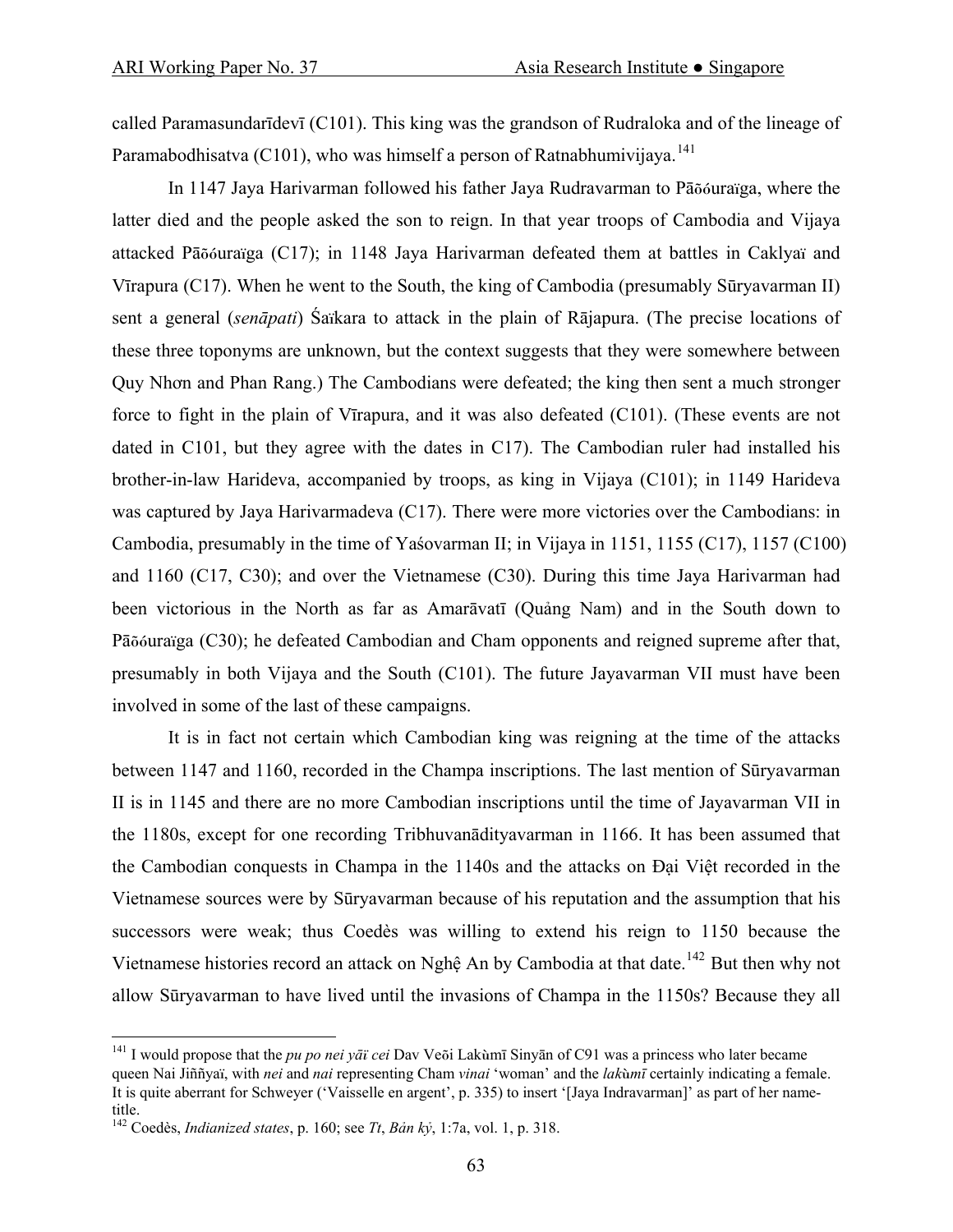ended in defeats? We must realize that quite arbitrary choices have been made by Maspéro and Coedès.

 Then there was war with the 'Kirāña', hitherto interpreted as the non-Cham peoples in the mountains and forests to the West of the Champa coast; the fighting was in 'the plain and forest in the South', and Jaya Harivarman defeated them (C101). After that, the text of C101 is confusing, probably because Finot was unable to translate the Cham completely. As it reads, the chiefs of the Kirāña proclaimed Jaya Harivarman's brother-in-law Vaïśarāja as king in the city of Madhyamagrāma. Jaya Harivarman defeated him, and the Cham text says that he killed (*vunu*þ) him; Finot's translation, however, only says that they fought.<sup>[143](#page-63-0)</sup> Then, the translation continues, 'the king of the *Yavana* [Vietnamese] proclaimed as king "a man of Champa" named Vaïśarāja and gave him several *Yavana senāpati* and troops.' Jaya Harivarman deployed the troops of Vijaya and defeated these opponents, afterward giving much booty to various temples, including a temple to his father Paramabrahmaloka and another to his mother Jiñjyaï (C101) (presumably the Nai Jiññyaï cited above from  $C100$ ).<sup>[144](#page-63-1)</sup>

 Finot's version, in addition to translation problems, is obviously corrupt here. First he makes Vaïśarāja a Cham prince chosen as king by the Kirāña, then after his defeat says that 'a man of Champa' named Vaïśarāja was chosen by the Vietnamese, with the added incongruity that they proclaimed him king of Champa because they had learned that the king of Cambodia was raising obstacles to Jaya Harivarman. Maspéro 'solved' the problem by concluding that there was a single Vaïśarāja who, after his first defeat by Jaya Harivarman, fled to Vietnam, where he obtained support. Of course, if the Vaïśarāja of the first context was killed, he could not have escaped to Vietnam, nor been appointed as king by the Vietnamese. Perhaps, for a different speculation, '*vaïśarāja*' should be construed literally as 'lineage chief', rather than as a name. At least, if the inscription has been read at all accurately, it means that there were two individuals whom the Cham called *vaïśarāja*.

 As usual, the Vietnamese sources are hard to use, because of the completely different names for the individuals concerned. They do say that in 1152 the Vietnamese king appointed a Cham named Ung Minh Ta Ðiệp as king of 'Chiêm Thành' ('Champa city'), but he was killed by

<span id="page-63-0"></span><sup>143</sup> The text is *mçsuþ vunuþ*of which the first term was translated consistently by Aymonier and Finot as '*combattre*'. Finot and the glossary in Jacques ed., *Études épigraphiques* translate *vunuþ* as '*combattre*' as well, which in the given context is redundant, and as cognate with Malay *bunuh* it must be taken as 'kill'. I suggest that here Finot was forcing a translation into a misunderstood context.

<span id="page-63-1"></span><sup>144</sup> Finot's translation is in Jacques ed., *Études épigraphiques*, pp. 145-8; Maspéro, *Royaume de Champa*, pp. 158-9.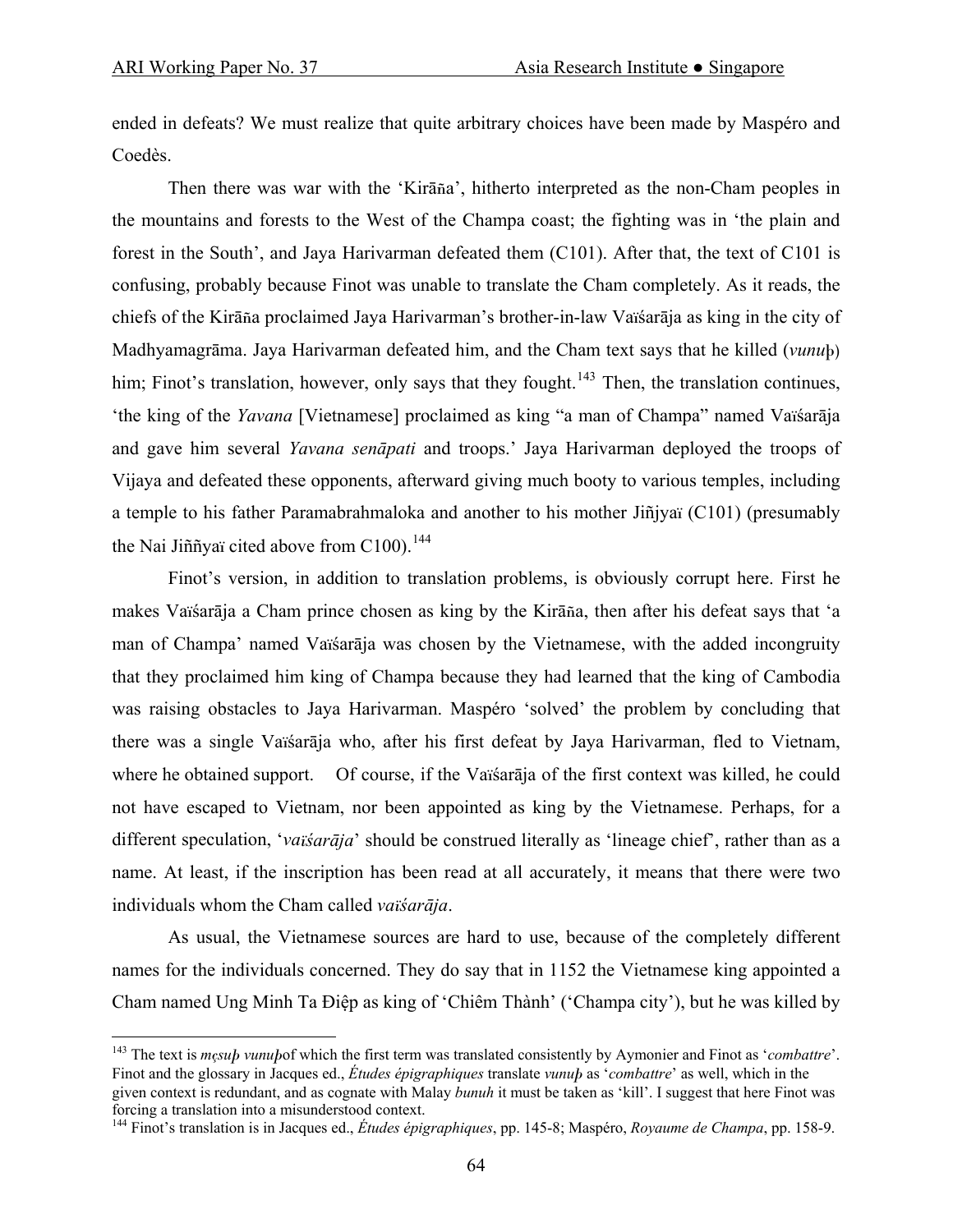the Champa king Chế Bì La Bút.[145](#page-64-0) *Chế*, as in all Vietnamese records concerning Champa, is probably the Cham princely title *cei*/*ciy*, but 'Bì La Bút' cannot be restored as anything related to Jaya Harivarman. Even if this may coincide with the Cham inscription concerning Vaïśarāja appointed by the Vietnamese, it does not justify Maspéro's supposition about his escape to Vietnam after a first defeat.

 The time period of these events is from near the end of the reign of Sūryavarman II in Cambodia to the time (presumably) of Yaśovarman, and reflects the initial victory of the Cambodians in Vijaya in the time of Sūryavarman. It would seem that the move of Jaya Rudravarman and his son Jaya Harivarman to Pāõóuraïga might have resulted from that first Cambodian victory in Vijaya; the story of Jaya Harivarman would then reflect their eventual defeat and a greater unification of Champa than before: at least Pāõóuraïga with Vijaya, implicitly including Nha Trang (site of C30B4) and possibly extending to Amarāvatī in the North.

 It has been accepted since the writings of Maspéro and Coedès that some 10-20 years after the above events, the Cham invaded Angkor, after which in 1181 Jayavarman VII became king in Cambodia and, starting in 1190, reconquered Champa. Before going on to the relevant Champa inscriptions, let us summarize their version of the history of Champa in that period. Maspéro starts the story in 1167 with a new king in Champa whom he calls Jaya Indravarman IV, a 'usurper', an amalgamation of two persons named in the inscriptions as Jaya Indravarman oï Vatuv and Jaya Indravarman of Grāmapuravijaya. This introduces the confusion found in his recounting of events because, those two individuals were not the same person, as Finot had pointed out. Maspéro's Jaya Indravarman IV, preserved in Coedès, is thus a fiction.<sup>[146](#page-64-1)</sup> Based on Chinese reports, Maspéro then says that this Jaya Indravarman attacked Cambodia in 1170, but the two sides were equal and the struggle inconclusive. Then a shipwrecked Chinese officer showed him how to maneuver cavalry and shoot arrows from horseback. Thinking that this would give him an advantage over the Cambodians, Jaya Indravarman tried to buy horses from Hainan but was refused, the Chinese emperor saying that it was forbidden to export horses from China. $147$ 

 Part of this, of course, is utter nonsense. The bas-reliefs both of Angkor Wat and of the Bayon show that the Cambodians were perfectly familiar with the use of cavalry, and if so, the

<span id="page-64-1"></span><span id="page-64-0"></span>

<sup>&</sup>lt;sup>145</sup> *TT*, *Bản kỷ*, 4:10a-b, v. 1, p. 320.<br><sup>146</sup> Maspéro, *Royaume de Champa*, p.161 and n. 5, where he rejected Finot's correction ('Inscriptions du Musée', p. 250 n. 2).

<span id="page-64-2"></span> $147$  Ibid., pp. 163-4.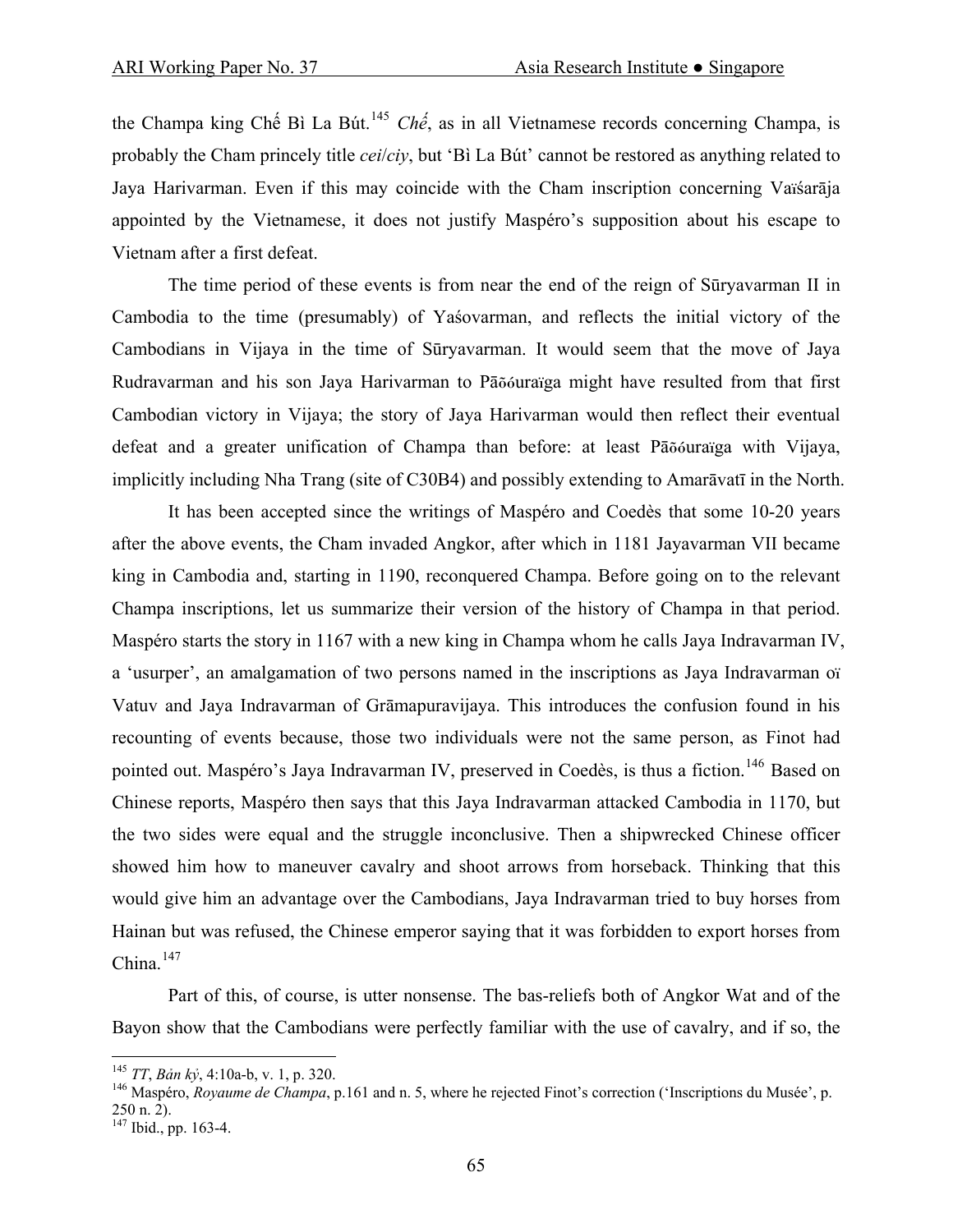Cham must have had equal familiarity. Given the divisions within Champa and the long relations between the two countries, the Cham could conceivably have obtained horses from Cambodia, if they had not already known them as early as the Cambodians – probably the true situation. Wade's new translation of the *Song Huiyao* shows that the Cham were very familiar with horses and had been receiving them from China since at least the tenth century. Pictorial proof of Cham horsemanship is in sculpted scenes of Cham polo players and horsemen, and their general familiarity with horses is demonstrated in scenes on the pedestal of the Vihāra of Đồng Dương.<sup>[148](#page-65-0)</sup>

 Failing to get horses, Jaya Indravarman, according to Maspéro, decided on a naval attack; guided by (another?) shipwrecked Chinese person, in 1177 his fleet went down the coast then up the river (Mekong-Tonle Sap), surprised and pillaged the Cambodian capital and returned with enormous booty. Note that in this version the Cham did not remain in occupation of Angkor, as some later interpretations would have it. $149$  Here is more nonsense. First of all, it expressly contradicted by the passage of the Phimeanakas inscription quoted above that 'Śrī Jaya Indravarman, king of the Cāmpas… transporting his army on carts, went to fight the country of Kambu…' Moreover, after centuries of close relations with Cambodia, both amicable and bellicose, including several invasions of their neighbor's territory, the Cham knew well all the routes into Cambodia and had no need of a shipwrecked Chinese to show them the way. Moreover, whether by land or by river, the campaign would have taken weeks, and they could not possibly have taken Angkor by surprise. This story was only credible at the time when it was believed that the Cham were remnants of an overland migration by 'Indonesians' and their own seafaring abilities were ignored, and when the French scholars studying Indochina considered that everything written in Chinese should be taken literally as holy writ. The date 1177, which has become a solid 'factoid' in everything written subsequently, has its origin here, but in this case even Maspéro recognized that its source was wrong on another date; this, together with the tales of shipwrecked Chinese helping the Cham, casts doubt on its other details.<sup>[150](#page-65-2)</sup>

 So far, then, there is a problem as to whether the main Cham attack was by land or sea. If by sea, why did Jayavarman VII in his inscription – written after defeating the Cham – portray

<span id="page-65-0"></span><sup>148</sup> Geoff Wade 2004; Association Française des Amis de l'Orient, *Musée de sculpture*, respectively figures 124, 126, 38, 44. In the new section of the Đà Nẵng Museum, and not illustrated in the catalogue, is a small (82 cm high) sculpture (number DN 19, tenth century) of a pair of horses being ridden and guided by a single rider straddling the backs of both – just the sort of scene common among people familiar with raising and using horses.

<span id="page-65-1"></span><sup>&</sup>lt;sup>149</sup> Maspéro, *Royaume de Champa*, p.164; Népote, 'Champa propositions', part 2, p. 98. <sup>150</sup> Maspéro, *Royaume de Champa*, p. 164, n. 6, 8.

<span id="page-65-2"></span>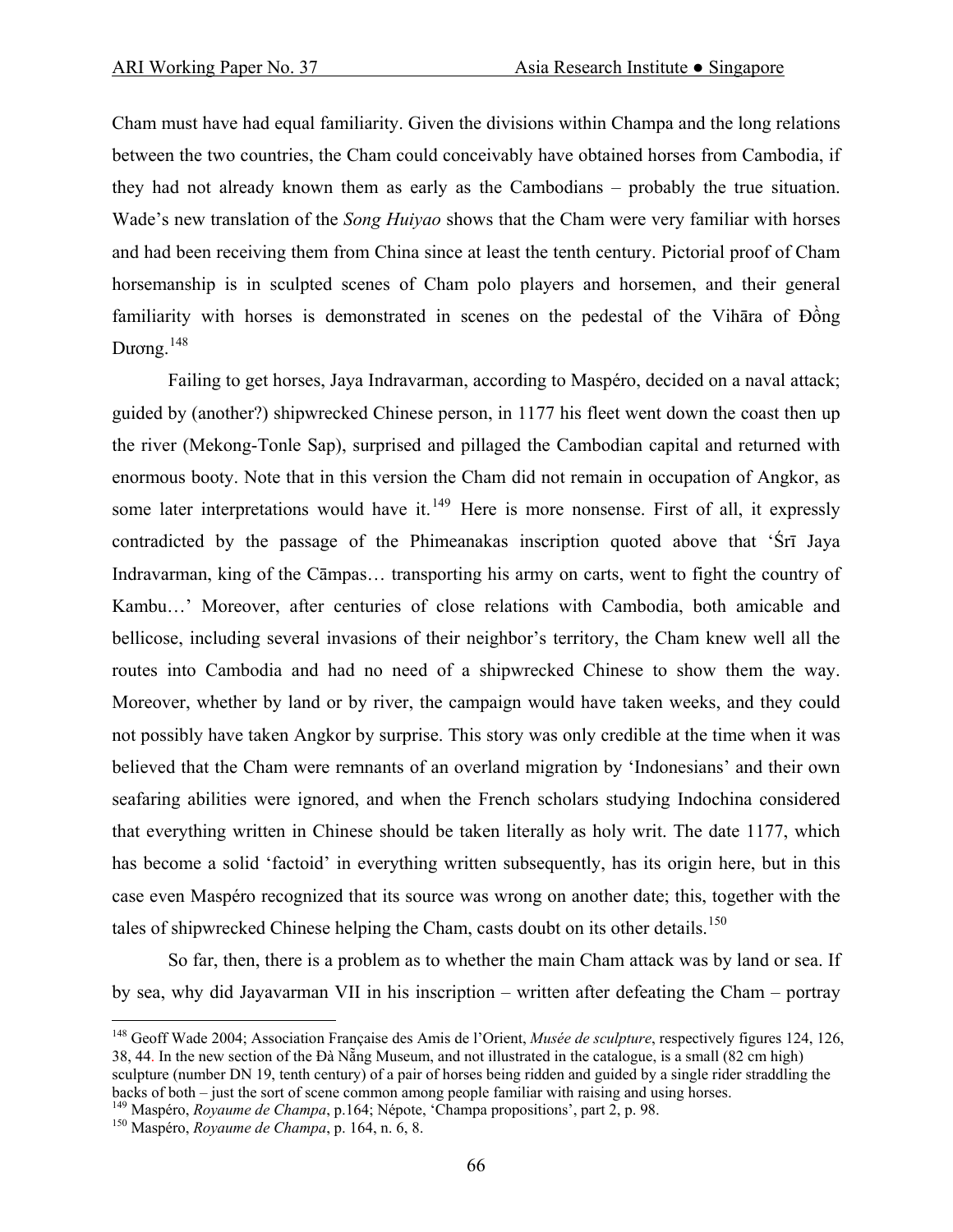the latter as having arrived on chariots? Before going further let us take a look at the Chinese sources (as interpreted by Maspéro) for the date 1177, and the real primary sources, the Cambodian and Champa inscriptions.

 First, let us look at the date 1170. Chinese histories record an unsuccessful Champa attack on Cambodia at that date; as will be noted below, a Champa inscription allows the inference that 1170 was the last of a series of incursions beginning in the 1160s. This inscription was not used by Maspéro, however, and it seems that his evocation of 1170 was based on an imaginative construction of the records of Champa-Vietnamese diplomatic relations, in addition to the Chinese histories. Thus he said that Jaya Indravarman, having secured the neutrality of Đại Viet by a mission in that year, tried to attack Cambodia by land. Indeed, the standard Vietnamese chronicles say that in that year 'Chiêm-thành' came to *cống* (offer tribute). They have the same entry in 1152, 1153, 1160, 1164, and so on.<sup>[151](#page-66-0)</sup> This was part of normal Champa-Vietnam relations, and it is impossible to give a special significance to any such record.

 Then for the date 1177, Maspéro relied on late Chinese sources – which he considered to be in error, however, because they situated Jayavarman's conquest of Champa in 1195-1201 rather than the accepted date of 1190.<sup>152</sup> Based on that, and on the clear fiction of the Cham depending on a Chinese pilot to find the way into Cambodia, it seems to be possible to say that the date 1177 was also in error. Nevertheless, the *Song Huiyao* says that in 1177 – without a shipwrecked Chinese guide – 'Champa used a boat-borne force to attack Cambodia... [the Cambodians] sued for peace but were ignored and massacred'. This source apparently does not claim that the Cham invaded and occupied Angkor, nor is it clear where the attack on the Cambodians took place. The text continues that in 1198-9 'Cambodia launched a massive attack on Champa ... Champa sent a missive indicating their surrender, but the Cambodians exterminated everyone and established a Cambodian as ruler of the area'. The date here and the 'extermination' are contradicted by Champa epigraphy; this casts some doubt on the interpretation of 1177 as referring to a Cham conquest of Angkor, and even on the date itself.<sup>[153](#page-66-2)</sup>

 The problem of 1177 is made more complex by the Vietnamese histories, which record that in that year the Cham attacked Nghệ An. If, as I have argued, there was no unified Champa, the northernmost Champa entity could have attacked Nghệ An while another was invading

<span id="page-66-1"></span><span id="page-66-0"></span><sup>&</sup>lt;sup>151</sup> See *Tt* and *Vsl* under the entries for these years.<br><sup>152</sup> Maspéro, *Royaume de Champa*, p.164 and n. 4, citing the *Wenxian tongkao* (referred to by French scholars as *Méridionaux*) and the *Song Shi*. <sup>153</sup> Extract from the *Song Huiyao*, personal communication from Geoff Wade.

<span id="page-66-2"></span>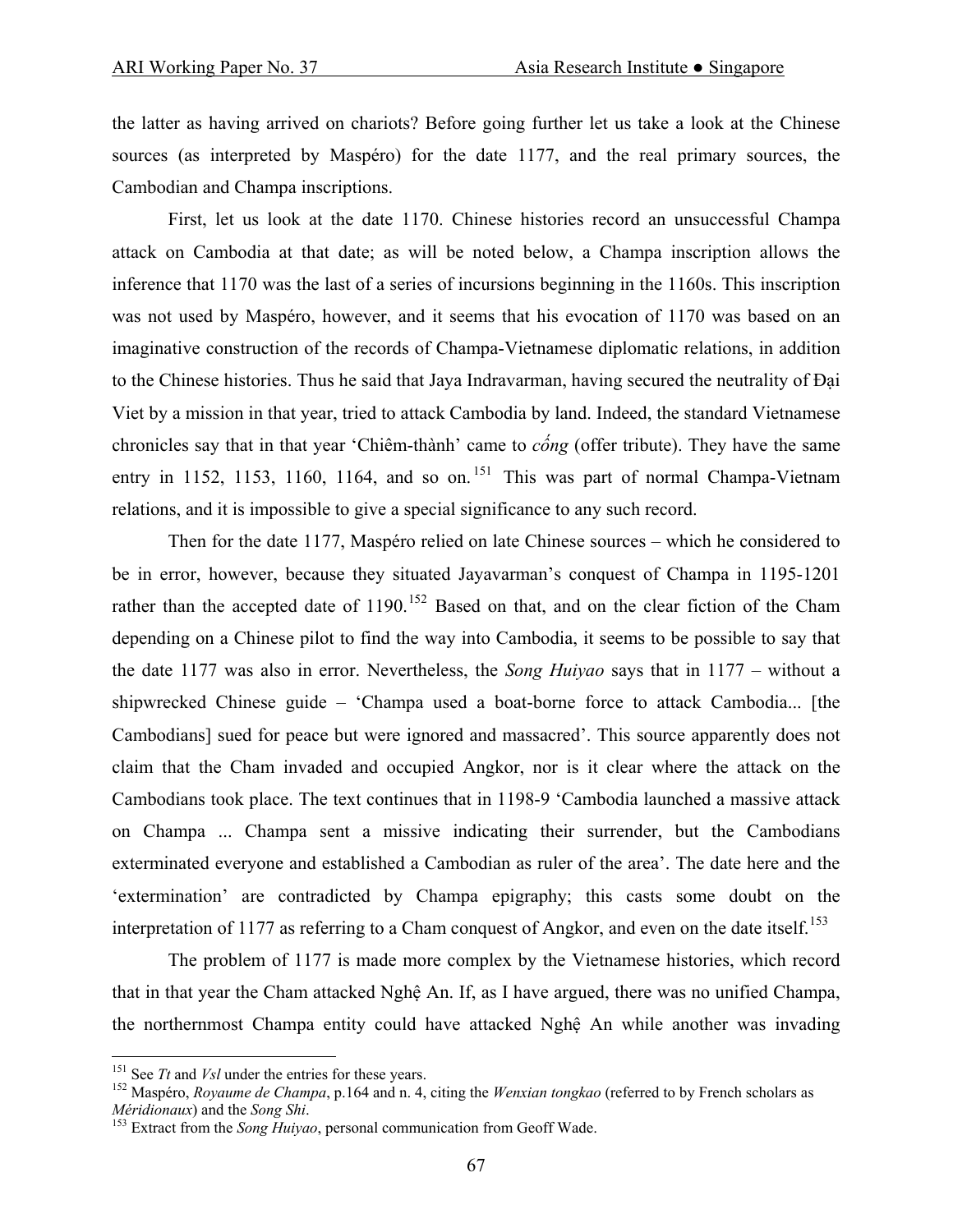Cambodia. Then, however, if only one region/chiefdom of Champa attacked Cambodia, the invasion might well have been less violent than has been interpreted. Maspéro, interestingly, recognized the problem presented by the Vietnamese histories but slyly pushed it aside, writing that as in 1170, Champa sent a mission to Đại Việt in 1184. 'This', he commented, 'did not stop the Chams from the northern provinces from occasionally raiding Nghệ An'; he failed to mention, however, that such an event only took place in 1177.<sup>[154](#page-67-0)</sup> Maspéro was here really cheating in refusing to report that the Vietnamese sources were in conflict with the hypothesis of a major Champa attack on Angkor in 1177. As noted above, the records of Champa envoys to Đại Việt are frequent, differ in no way one from another, and may not be exaggerated as special attempts to gain Vietnamese neutrality.

 After the Cham attack, Jayavarman VII – again according to a Chinese source – vowed to take a terrible revenge'; in 1190, 'profiting from an act of aggression by the Cham', he attacked and eventually conquered Champa. <sup>[155](#page-67-1)</sup> Coedès summarized the same story, differing from Maspéro only in recognizing that the father of Jayavarman VII, Dharanīndravarman II, followed Sūryavarman II, and was in turn succeeded by two more kings, Yaśovarman II and Tribhūvanādityavarman; the last was displaced by the Cham. Maspéro had believed that Jayavarman VII directly succeeded his father.<sup>[156](#page-67-2)</sup>

 In addition to a rejection of the Chinese tales of Chinese guides, adopted by Maspéro and Coedès, the next Champa inscriptions force more nuances of interpretation in the story. Following the inscriptions related to the intervention in Champa of Sūryavarman II, there are two short inscriptions (C53, C54) in Bình Định which name a king Jaya Indravarmadeva; Bergaigne, dates them only to the end of the eleventh century *śaka* (1178-1278 CE) apparently on palaeographic grounds. They are difficult to relate to anything else because of the uncertain date and lack of concrete information, but they may be relevant evidence for the growing importance of Vijaya in the twelfth century. Because C53 records a donation to *yāï pu nagara*, usually considered to be the goddess of Pô Nagar in Nha Trang, that may have been the center of Jaya Indravarman's territory.

 Perhaps this Jaya Indravarman was the Jaya Indravarman of Grāmapura *pradeśa*/*vijaya* mentioned in C85/1163 and C92A in Mỹ Sơn and C30A3 in Nha Trang. In the first he is only

<span id="page-67-2"></span><span id="page-67-1"></span>

<span id="page-67-0"></span><sup>&</sup>lt;sup>154</sup> Maspéro, *Royaume de Champa*, p. 163, n. 5.<br><sup>155</sup> Ibid., p. 164, note 6, citing *Wenxian tongkao*.<br><sup>156</sup> Coedès, *Indianized states*, pp. 164, 168-9; Maspéro, *Royaume de Champa*, p. 164 note 7.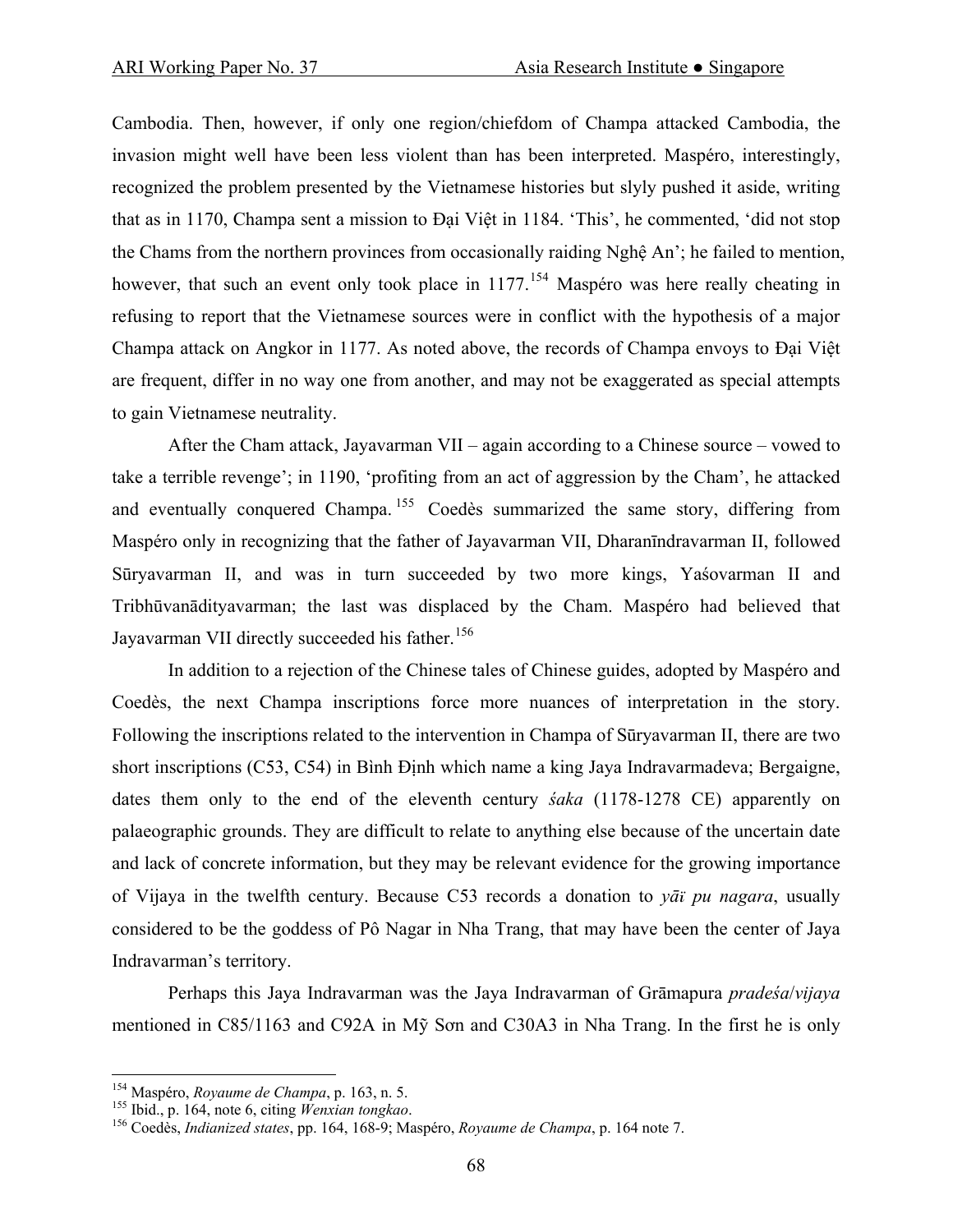named, with no other information, but the second contains a list of his donations to various temples/gods in the years 1163, 1164, 1165, 1167, 1168 and 1170. These included Śrīśānabadreśvara, the main temple of Mỹ Sơn; a Buddha Lokeśvara, which suggests the site of Indrapura/Ðông Dương; and two Bhagavatī, of which one must have been the temple in Nha Trang. This type of donation suggests the results of a victorious campaign, or campaigns; it would seem that at the dates implied – between 1160 and 1170 – this can only mean, successful warfare against Cambodia.

 In this connection it is interesting to note that in spite of their great detail concerning the struggles with Cambodia in the reigns of Sūryavarman II and Jayavarman VII, the Champa inscriptions are silent about the supposed great victory over Angkor in '1177'. This stands in contrast to the earlier boasts of the exploits (apparently in southern Cambodia) of a famous warrior, Senāpati Pār (C19/seventh c. *ś.*, C37/813, C31/817, in Phan Rang and Nha Trang, see above), and later about pillaging Śambhupura (C95/1056, see above). There is only the fragmentary C30A3 from Nha Trang containing two dates, 1167 and 1183; lists of donations by Jaya Indravarman of Grāmapuravijaya to a Bhagavatī Kauthāreśvarī, certainly in Nha Trang but not one of those mentioned in C92A; and a truncated phrase about 'going to conquer Cambodia', which Aymonier construed as '*lorsqu'il va*' ('when he went'), but which Maspéro preferred to render as '*étant allé*' ('having gone'). In addition to Aymonier, Maspéro cited Bergaigne; the latter, however, did not recognize the phrase in question at all, but only the word '*Kamvujadeśa*' with a footnoted query, 'still another victory over the Cambodians?'<sup>[157](#page-68-0)</sup>

 In Schweyer's new and allegedly complete reading of this inscription, the phrase in question is '*niy … nau* ['go'] *mak* ['take'] *Kamvujadeśa*'. Schweyer has preferred to follow Maspéro and translate '*après être allé*' ('after going/having gone'), but that is an impossible rendition of *niy*, a simple demonstrative which is closer to Aymonier's '*lorsque*' (when).<sup>[158](#page-68-1)</sup> The problem is determining which of the two dates relates to 'go take Cambodia'. Those who translate 'after going' assume that the date of the campaign must have been 1177 and that the date at the end of the text (1183) refers back to it. Even if a retrospective interpretation may be possible, the translation 'after having gone' is not. The earlier date, 1167, relates just as well – even better, I would say – to the incomplete phrase, and it fits better with the series of important donations listed between 1163 and 1170 in C92A.

1

<span id="page-68-0"></span><sup>157</sup> Ibid., p. 164, n.6; Aymonier, 'Première étude', pp. 44-5; Bergaigne, 'Ancien royaume', p. 87. 158 Schweyer, 'Po Nagar', *deuxième partie*.

<span id="page-68-1"></span>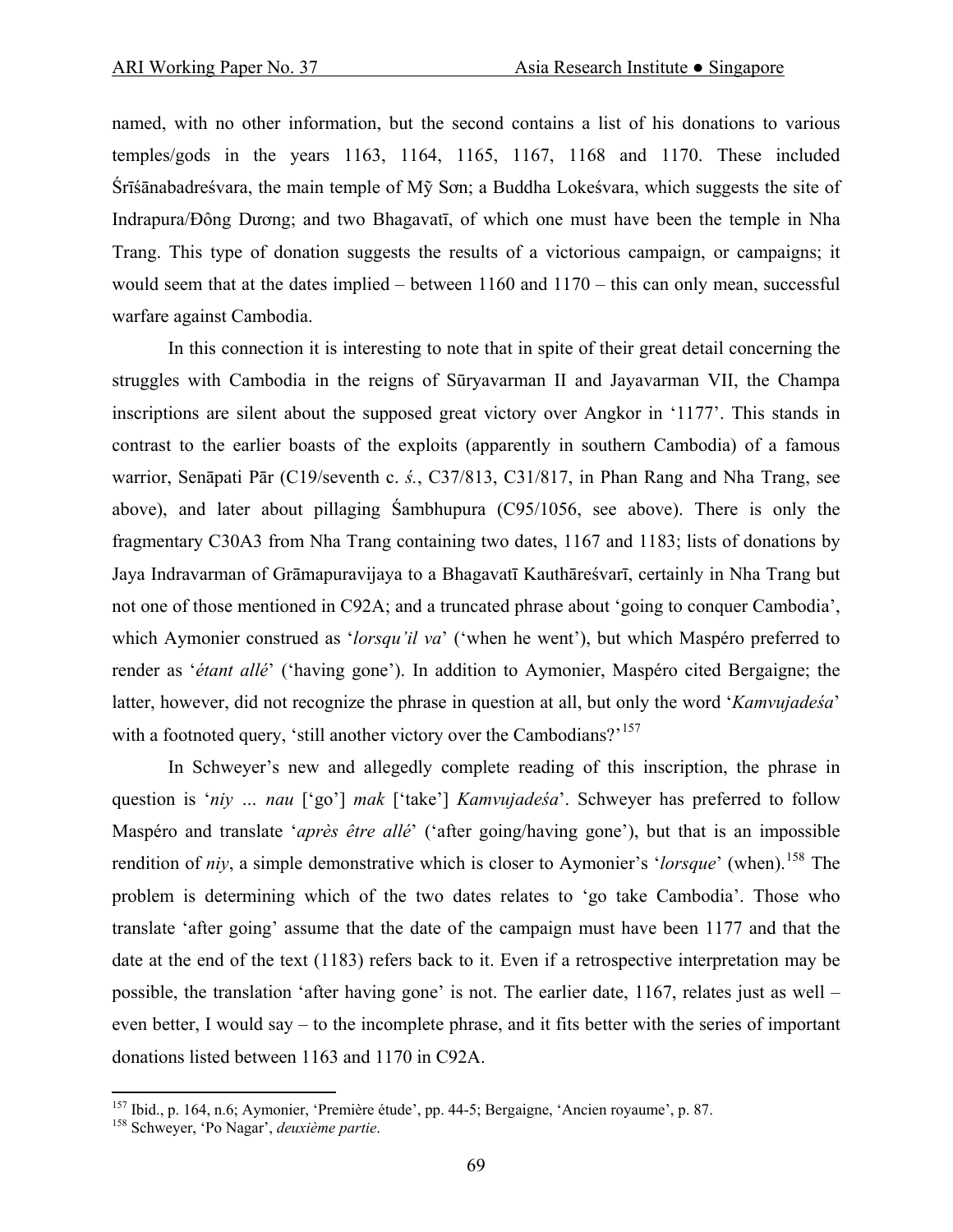The combined evidence of these two inscriptions, however, does not suggest a great conquest in 1177 as implied by the the versions of Maspéro and Coedès, which were based on admittedly poor Chinese sources, some compiled long after the event and obviously at second hand. These inscriptions suggest rather a series of successful raids in the 1160s and 1170s, when Cambodia was in political turmoil and the future Jayavarman VII was himself in Champa, according to his own inscriptions in Vijaya. Coedès, moreover, embellished the story with a naval battle, presumably suggested by the Bayon and Banteay Chhmar reliefs which show two different forces, believed to be Cham and Khmer, fighting in boats which look like very large pirogues or canoes. He claimed that this was recorded in Verse LXX of the Phimeanakas inscription, but that text is so vague and allegorical that were it not for the reliefs, it would not have been interpreted as recording a naval battle.<sup>[159](#page-69-0)</sup>

 The next inscriptions are C92B and C92C in Mỹ Sơn, with dates 1182, 1190, 1192, 1193 and 1194 – that is, after the supposed Cham conquest of Angkor, their expulsion by Jayavarman VII, his coronation in 1181 and then during the period beginning in 1190 when the traditional academic treatment says that he effected his conquest of Champa. These inscriptions relate the story of a Cham king Sūryavarmadeva (Prince Vidyānanda of Tumpraukvijaya) who went to Cambodia in 1182 and was taken into the service of the king of Angkor.<sup>[160](#page-69-1)</sup> In that capacity he led troops to put down a rebellion in Malyang, believed to be in western Cambodia, and he was then made *Yuvarāja* by the king of Cambodia. Then in 1190 there was a rebellion, apparently within Champa, by a king Śrī Jaya Indravarman oï Vatuv; Maspéro, forcing the story into his preconception of events, called it a 'Cham aggression', while Coedès referred to 'a new attack by the Cham king Jaya Indravarman ong Vatuv' – who, in fact, does not appear in any of the earlier records. This provoked the invasion of Champa by Jayavarman VII.<sup>[161](#page-69-2)</sup> Against this rebellion the king of Cambodia sent the prince (Sūryavarmadeva) with Cambodian troops to take Vijaya and capture Jaya Indravarman oï Vatuv; he succeeded, and the latter was sent to Cambodia.

<span id="page-69-0"></span><sup>159</sup> The text as rendered by Coedès (*Inscriptions du Cambodge*, v. 2, p. 177) is 'Having through his patience in the midst of misfortune [or with vessels whose strength…] defeated in combat this (king of the Cham) whose warriors were like an endless ocean, after having received royal consecration, he possessed, through the conquest of Vijaya and other countries…'. It takes real imagination to see evidence of a naval battle here, and the reference to vessels seems to have been only a secondary possibility in translating the complex Sanskrit.

<span id="page-69-1"></span><sup>&</sup>lt;sup>160</sup> In Cham royal titles of the time names of men entitled 'king' (*pu po tana raya*) are often followed by their (presumably earlier) princely (*cei*, *ciy*, 'prince') title, as in this case.<br><sup>161</sup> Maspéro, *Royaume de Champa*, p. 164; Coedès, *Indianized states*, p.170. As noted above, Maspéro erroneously

<span id="page-69-2"></span>assimilated Jaya Indravarman oï Vatuv to Jaya Indravarman of Grāmapuravijaya, and Coedès was following that misinterpretation; Finot was certainly correct to object to this.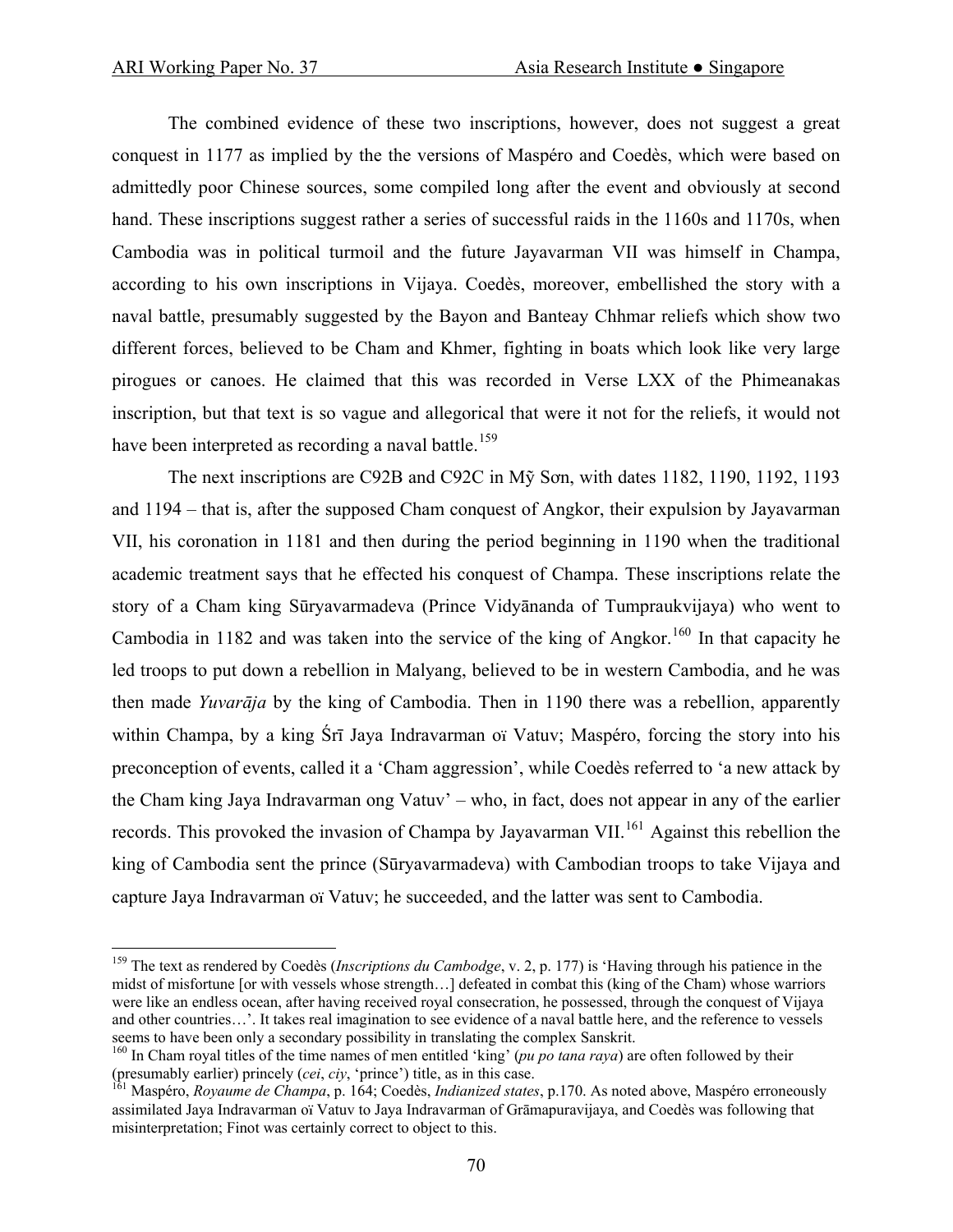It should be noted here that if the event of 1190 was a rebellion within Champa but an act hostile to Cambodia, it implies that Champa – or at least the part under Jaya Indravarman oï Vatuv (Vijaya, it would seem, where the future Jayavarman VII resided sometime in the 1160s or 1170s) – had already been conquered by Cambodia, as implied in the Phimeanakas inscription. In the same operation in 1190 a certain Śrī Sūryajayavarmadeva Prince In, brother-in-law of the king of Cambodia, was established as ruler in Vijaya, following which the prince [Sūryavarmadeva] went to reign in Rājapura, Phan Rang. Prince In was expelled by a Prince Raùupati/Raghupati, who then ruled in Vijaya with the title Śrī Jaya Indravarmadeva (a third prince with that name-title).  $^{162}$  $^{162}$  $^{162}$ 

 In 1192 the king of Angkor sent Cambodian generals with Jaya Indravarman oï Vatuv (who had implicitly switched sides and joined the Cambodians); he came to meet the prince (Sūryavarmadeva) in Rājapura. They led the Cambodian troops, took Vijaya and captured and killed Jaya Indravarman *cei* ('prince') Raù(gh)upati; the prince [Sūryavarmadeva] then reigned in Vijaya. Later in the same year Jaya Indravarman oï Vatuv deserted the Cambodians and went to Amarāvatī (Thu Bồn valley, Mỹ Sơn). He rebelled, raised troops from several locations and went to take Vijaya. The prince [Sūryavarmadeva] pursued and killed him and 'then reigned without opposition'. The following sentence of the inscription is damaged, but apparently there was a break between the prince (Sūryavarmadeva) and the king of Cambodia, for in 1194 'the prince fought and defeated the Cambodians'. Two years later, the king of Cambodia sent more troops, who were also defeated, following which the prince [Sūryavarmadeva] went to Amarāvatī and made offerings to Śrīśānabhadreśvara.

 A view of those last events from another point of view is in C90D, undated but easily placed in the same temporal context. It is by a *Yuvarāja* oï Dhanapatigrāma, whose career at first paralleled that of Sūryavarmadeva, for he also went to Cambodia and led troops to suppress the rebellion in Malyang. The inscription continues immediately, 'King Sūryavarmadeva rebelled against the king of Cambodia', who ordered Dhanapatigrāma to take Cambodian troops and capture him. The results of the campaign are not mentioned, but it was apparently successful, and was followed by another rebellion by King Ājñā Ku whom Dhanapatigrāma captured and sent to Cambodia. The last sentences in the inscription are unclear. Maspéro, relying on Vietnamese

<span id="page-70-0"></span><sup>&</sup>lt;sup>162</sup> Finot read the name as Raùupati, but now Schweyer ('Chronologie des inscriptions', p. 337) and Claude Jacques (*Études épigraphiques*, p. xvi note 10) prefer the reading 'Raghupati'. This is a question which I leave to the Sanskritists, but I think that this new reading, which originated with Jacques, is probably correct.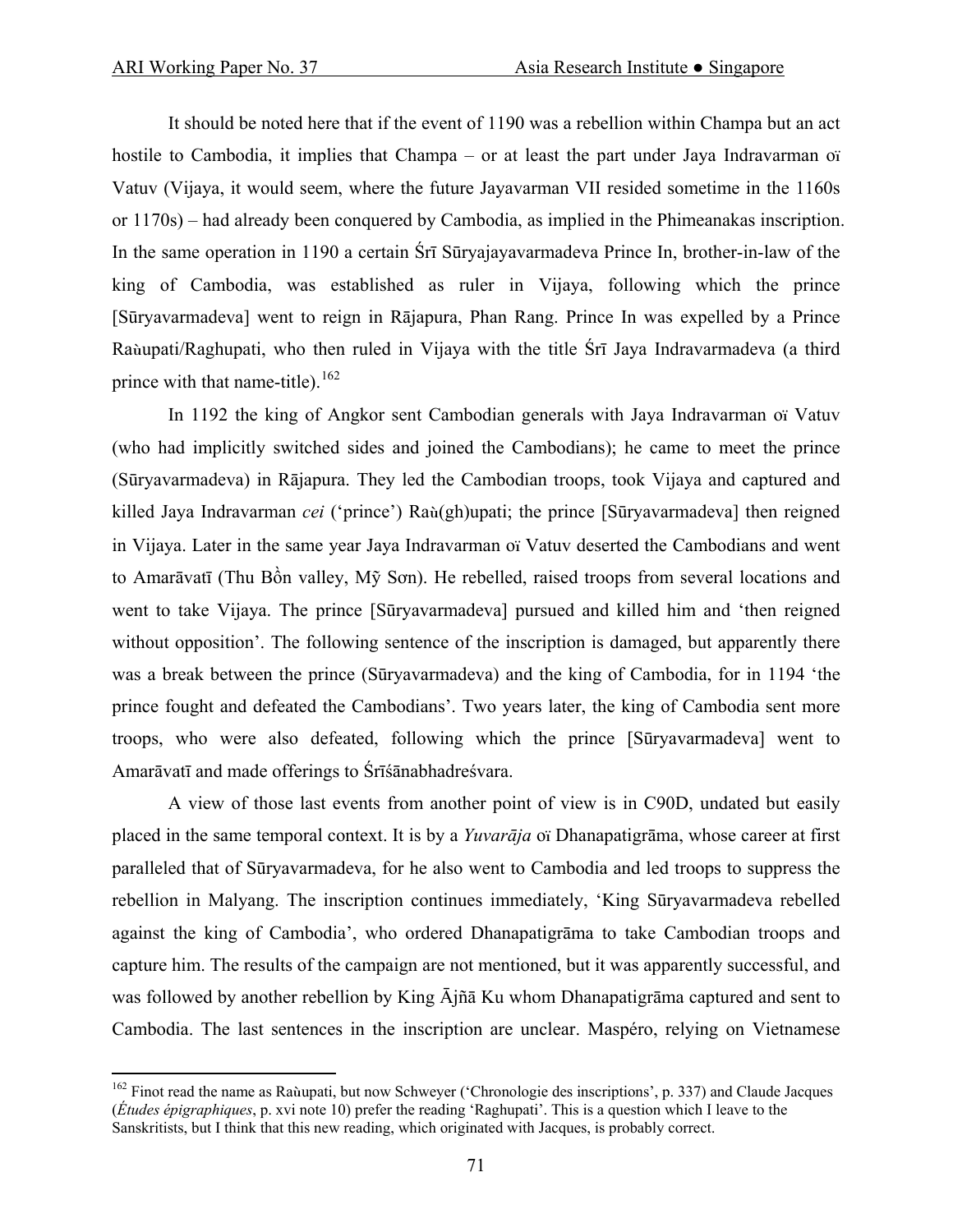histories, says that Sūryavarmadeva finally sought refuge in Vietnam, but because of differences in names between the Champa inscriptions and these texts, that conjecture may not for the moment be considered reliable. He also, on the basis of uncertain interpretations of the Vietnamese sources, says that Dhanapatigrāma was paternal uncle of Sūryavarmadeva. Coedès here follows Maspéro.<sup>[163](#page-71-0)</sup>

 All of these details from the Champa inscriptions, contrary to the standard histories, imply that Champa – at least the center and South, but perhaps not the Thu Bồn area (Amarāvatī) – was subordinate to Cambodia since sometime before 1190 and that the victories of Jayavarman VII both at home and in Champa had depended to a large extent on Cham supporters, but that once given authority in their homeland, the latter were unreliable. These Champa inscriptions of the end of the twelfth century were the work of Champa chieftains who had at times been allies of Jayavarman VII, and they reflect some degree of sympathy with his activities.

 There is then a long break in the epigraphy until the 1220s, when three inscriptions (C4/1220, 1227, Phan Rang, C30B4/1226, Nha Trang, and C86/1230, 1234, Mỹ Sơn) refer retrospectively to a 32-year war with Cambodia and show a quite different attitude toward their neighbour and its relations with Champa. The first two are available in the usual summaries by Aymonier, which make control of their contents impossible. In the third (C86) a King Jaya Parameśvaravarmadeva oï Aïśarāja of Turaiyvijaya claims to have been sole ruler in Champa during that time, thus leaving the fate of Dhanapatigrāma uncertain. Taken together they say that in 1190 Jayavarmadeva of Cambodia conquered the earth and took *nagara* Champa or that in 1201 he came, appointed a *Yuvarāja* and left. There was a 32-year war until 1220 (which would thus have begun in 1188), when the Cambodians went to *Vraþ Nagar* (Angkor) and the Cham went to Vijaya. In 1226 King Jaya Parameśvaravarman was enthroned.<sup>[164](#page-71-1)</sup>

 Maspéro embellished the story without sources, saying that Oï Aïśarāja of Turaiyvijaya 'was raised at the court of Jayavarman VII…receiving in 1201 the title of *yuvarāja* and permission to rejoin the governor Dhanapatigrāma in Champa', all of which could be true, but without textual evidence is historical fiction. The fate of Dhanapatigrāma is unknown, although Maspéro assimilates him to a *Yuvarāja* Mnagaþïa oï Dhanapati who in a very brief inscription (C92C, following the story of Sūryavarmadeva) dated 1244 claimed to govern (uncertain

<span id="page-71-1"></span><span id="page-71-0"></span><sup>&</sup>lt;sup>163</sup> Maspéro, *Royaume de Champa*, p.166; Coedès, *Indianized states*, p.171.<br><sup>164</sup>Although this last detail is from Aymonier, 'Première étude', pp. 50-52, the Cham text in this case is supplied and does indeed seem to say this. Note that a full treatment of inscriptions C4 and C30B4 is in Schweyer, 'Po Nagar', *deuxième partie*.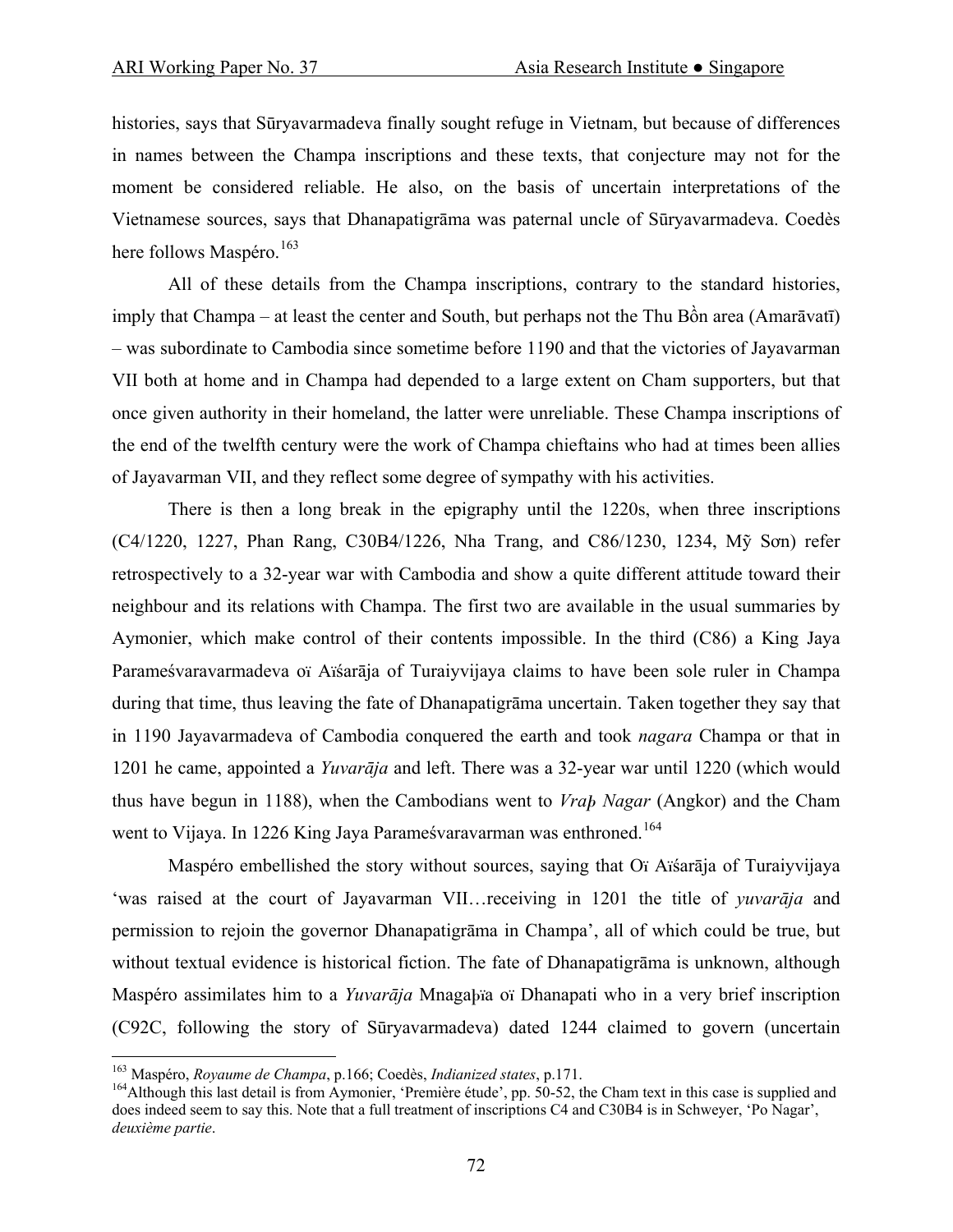translation) Champa. This is in conflict with King Jaya Parameśvaravarman's inscription C6 in Phan Rang in the same year and implies that the two were rivals controlling different Champas, one in the North and one in the South – a situation which was not unusual, as has been emphasized here. Jaya Parameśvaravarman was certainly an important figure. He is named in six inscriptions dated between 1220 and 1244 and four others without dates; all but two of these are in Nha Trang or Phan Rang, C86 is in Mỹ Sơn and C52 in Bình Ðịnh.

Maspéro, mentions Cham warfare with Viet Nam, but says that 'the documents are not in agreement either on the dates or results'.<sup>[165](#page-72-0)</sup> The documents are a Cham inscription (C4) from Phan Rang and the Vietnamese histories. The inscription is one of those which Aymonier only summarized without a complete transcription and translation, and which seems to say that there was a joint Cambodian-Champa campaign to seize some *Yvan*, presumably Vietnamese, in *śaka* 1123/CE 1201 (date corrected by Claude Jacques in marginal notes to my copy of Aymonier from Aymonier's and Maspero's 1129/1207), and that both *Yvan* and Khmer suffered losses. However, much is unclear in the text presented by Aymonier, and so far no attempt has been made to restudy it, except for Jacques' informal correction of the dates. It does not say where the battles took place. Moreover, the text continues with the date 1142/1220, saying – this time clearly – that 'the Khmer went to *Vraþ Nagar* [undoubtedly Angkor] and the people of Champa came to Vijaya' (*kvir nau Vrah Nagar uraï Campa marai Vijaya*). The last date in the text is 1148/1226 (corrected by Jacques from Aymonier's 1149/1227), when the Champa ruler was crowned and built palaces, temples, gods, etc in Śrī Vijaya. Given the great timespread indicated by these readings and the fragmentary character of the text as read by Aymonier, it is possible that the first date of 1201 is incorrect. Aymonier and Maspéro believed that the Cham chief in question was Jaya Parameśvaravarman, but his own inscriptions do not begin until 1220.

 The Vietnamese histories say that in 1216 and 1218 Cambodia and Champa jointly attacked Nghe An but were easily defeated. Perhaps Aymonier's date of *śaka* 1129 (1123 for Jacques) should be re-read as 1138/1216, given the known confusions between 9 and 8, 2 and 3. These vague sources, like the Champa inscriptions of the 1190s, seem to suggest that the situation was still as it had been preceding the domination of Jayavarman VII in Cambodia, when, in the words of Claude Jacques, 'there were Khmer and Cham against different groups of Khmer

<span id="page-72-0"></span><sup>165</sup> Maspéro, *Royaume de Champa*, p. 168.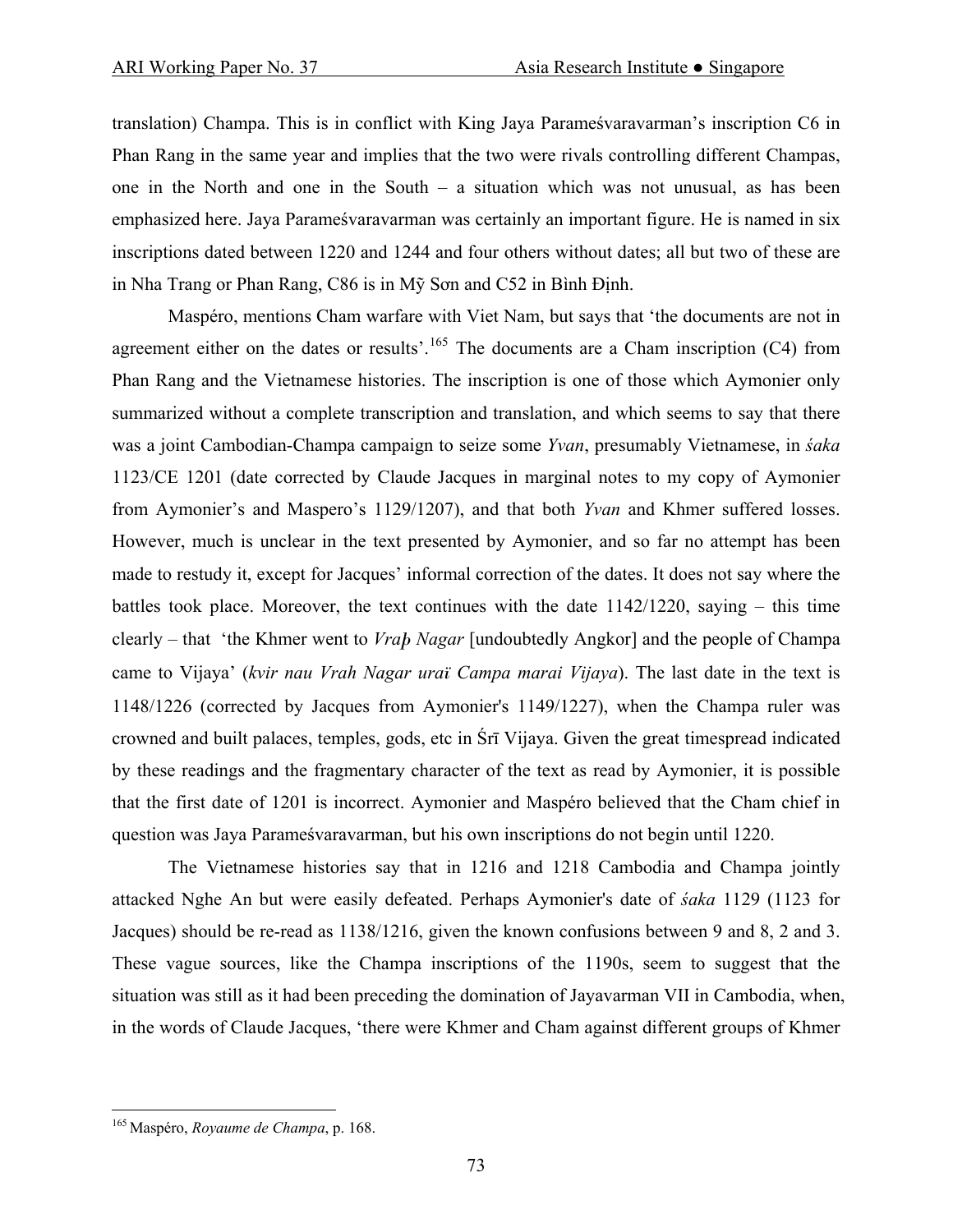$\overline{a}$ 

and Cham' (as is clear in the Bayon reliefs). 'There were several kingdoms in the area of Champa and different alliances were formed with diverse Khmer factions'.[166](#page-73-0)

 All of this suggests that the traditional academic history of the time needs revision. There is no good evidence of a great Cham conquest of Angkor in 1177, certainly not with the details supplied by the Chinese. During the time when Cambodia was in turmoil in the 1160s and 1170s, there may have been more or less successful raids from Champa while the future Jayavarman VII was in Vijaya and, we may assume, was part of the Champa political scene. We may accept his own statements that he saw a King Jaya Indravarman (presumably the one from Grāmapuravijaya) as a rival, but I would suggest that the real conquest of Angkor was by Jayavarman VII and his Cham allies – probably in the 1170s, at least before 1181 – and that the subordination of central and southern Champa to him dated from that time. This is because one Mỹ Sơn inscription called the event of 1190 a 'rebellion' against him in Champa, apparently in Vijaya – not a Cham aggression which offered him an excuse to invade and conquer Champa, as stated by Maspéro and Coedès. The other reference to that date (C30B4) has indeed been interpreted as saying that he conquered the 'earth' (*sarvvadvīpa*, literally 'all continents') and took *nagara* Champa, but it is from Nha Trang and may only mean that he then took that particular *nagara* Champa.<sup>[167](#page-73-1)</sup>

 One of the interesting, and very large, bas-relief panels at the Bayon (north outer gallery east side) is the only panel showing a victorious army pursuing – indeed routing – their enemies who are fleeing in panic; it depicts the forces who have always been interpreted as the Cham victors. Coedès did not discuss it in his article on the subject, but Groslier interpreted it as the story of a Cambodian defeat before the reign of Jayavarman recorded in the Banteay Chhmar inscription.<sup>[168](#page-73-2)</sup> Why would Jayavarman VII have this scene given such importance in his central temple unless that Cham army was his own? In the opinion of Claude Jacques, the interpretations to date of the bas-reliefs

<span id="page-73-0"></span><sup>166</sup> Michael Freeman and Claude Jacques, *Ancient Angkor* (London: Thames and Hudson, 1999), p. 85. The

Vietnamese reference is in *TT*, *bản ký*, 4:29b, vol. 1, p. 337. On the confusion of numbers see Finot, 'Inscriptions du Jaya Parameśvaravarman', in Jacques ed., *Études épigraphiques*, pp. 187-200, especially pp. 51/199 on the period in question here.

<span id="page-73-1"></span><sup>167</sup> Both in Aymonier's summary ('Première étude', pp. 47-8) and in Schweyer's newer unpublished reading ('Po Nagar', *deuxième partie*), the word for 'conquer' is conjectural, and another word preceding 'come take *Nagara Campa*' could not be translated.<br><sup>168</sup> Coedès, 'Nouvelles données' and Coedès, 'Quelques suggestions sur la méthode à suivre pour interpréter les bas-

<span id="page-73-2"></span>reliefs de Bantāy Chmàr et de la galérie extérieure du Bàyon', *BEFEO*, 32 (1932): 71-81; Groslier, 'Inscriptions du Bayon', discussed above.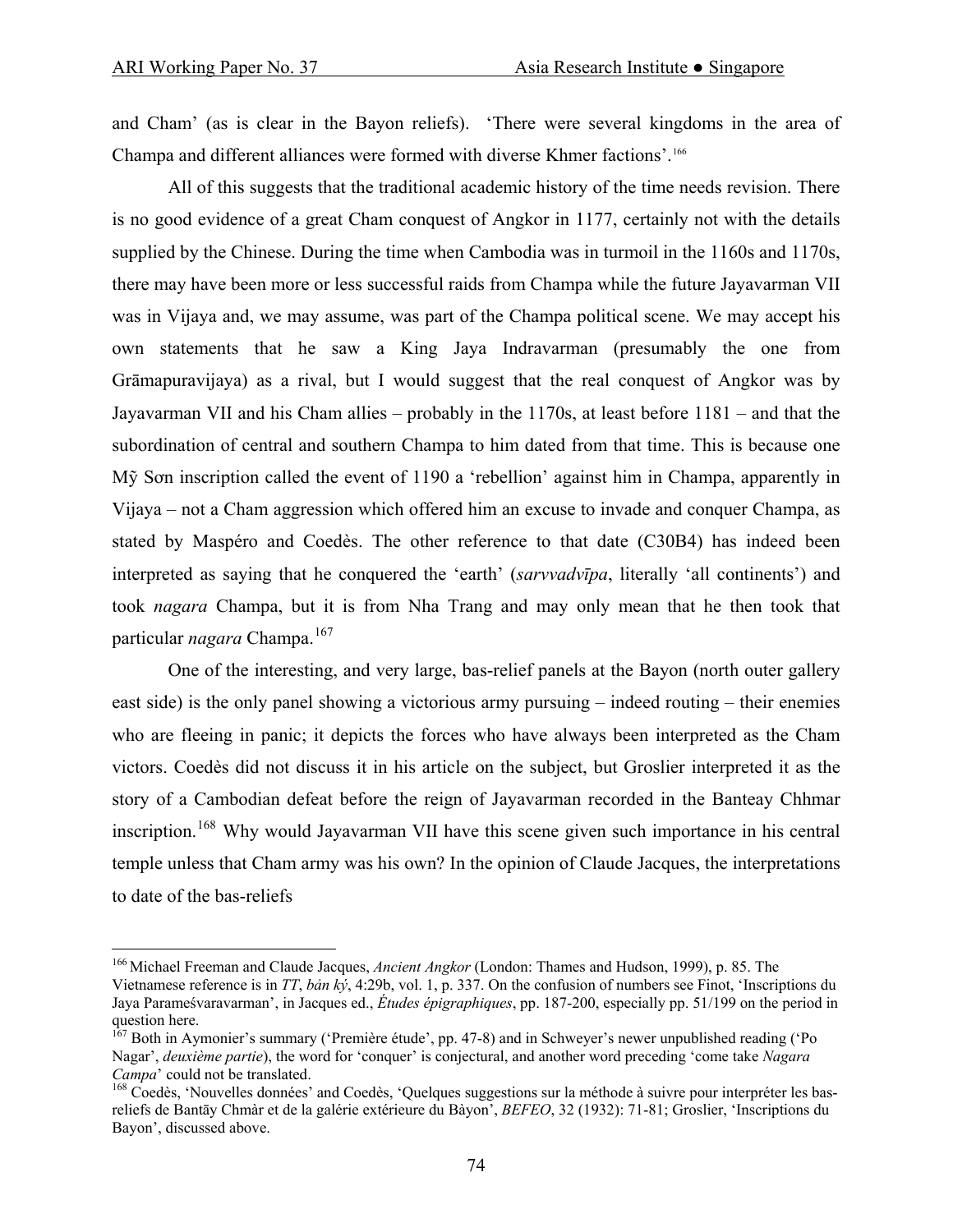remain conjectural in spite of everything…Generally speaking, the interpretation of the scenes on the second storey as a Cham defeat of the Khmer seems improbable: the Khmers were scarcely in the habit of talking about their defeats, and I have difficulty believing that they would have depicted them on their State temple...I must admit, however, that I have no alternative solution.<sup>[169](#page-74-0)</sup>

Here I have proposed an 'alternative solution' in which all the known details fit together.

 Besides that scene, other battle scenes on the east outer gallery north side show Cham military (including what are apparently officers on elephants) among the Khmer troops fighting other Cham, as well as a group of what seem to be Chinese military mixed in with the Khmer forces. At the very least, these reliefs in the Bayon galleries do not support a story of strictly Khmer versus Cham warfare. We may recall in this connection that after becoming king, Jayavarman VII broke with certain traditions. After nearly 300 years of the increasing use of Khmer language in the epigraphy, all of his important inscriptions are in Sanskrit, which could be seen as an international elite language serving both countries, and he adopted as his state religion Mahāyāna Buddhism, which had always been more important in Champa than in Cambodia. Perhaps it was his Champa associations rather than religion which sparked the socalled Hinduist reaction against his creations – allegedly in the thirteenth century, a date which is completely hypothetical. Although it was natural for Europeans in the nineteenth and early twentieth centuries to assume hostility between different religions, the entire history of pre-Angkorean and Angkorean Cambodia shows religious co-existence.

 The conquest, sacking and occupation of Angkor by the Cham in '1177' must be accounted a bit of academic folklore, based on an uncritical synthesis of poor quality sources. In fact, according to the Vietnamese *Tt*, in that year 'Chiêm Thành raided [*khấu* 寇] the *châu* [Ch. zhou, an administrative division] of Nghệ An'.<sup>170</sup> Of course, once more we do not know which Champa was involved, but it was almost certainly not the Champa which was either at war with Cambodia or under Cambodian occupation. This reinforces the intepretation of the *Song Huiyao* story of 1177 as relating not to a great invasion of Angkor, but to some lesser battle betwen Cham and Cambodians.

<span id="page-74-0"></span><sup>169</sup> Claude Jacques, 'Le Bayon et l'épigraphie', in *First symposium on the Bayon, Siem Reap*, *31 August 1996*, *final report*, vol. I, p. 82. 170 *TT*, *Bản kỷ*, 4:18a, v. 1, p. 327.

<span id="page-74-1"></span>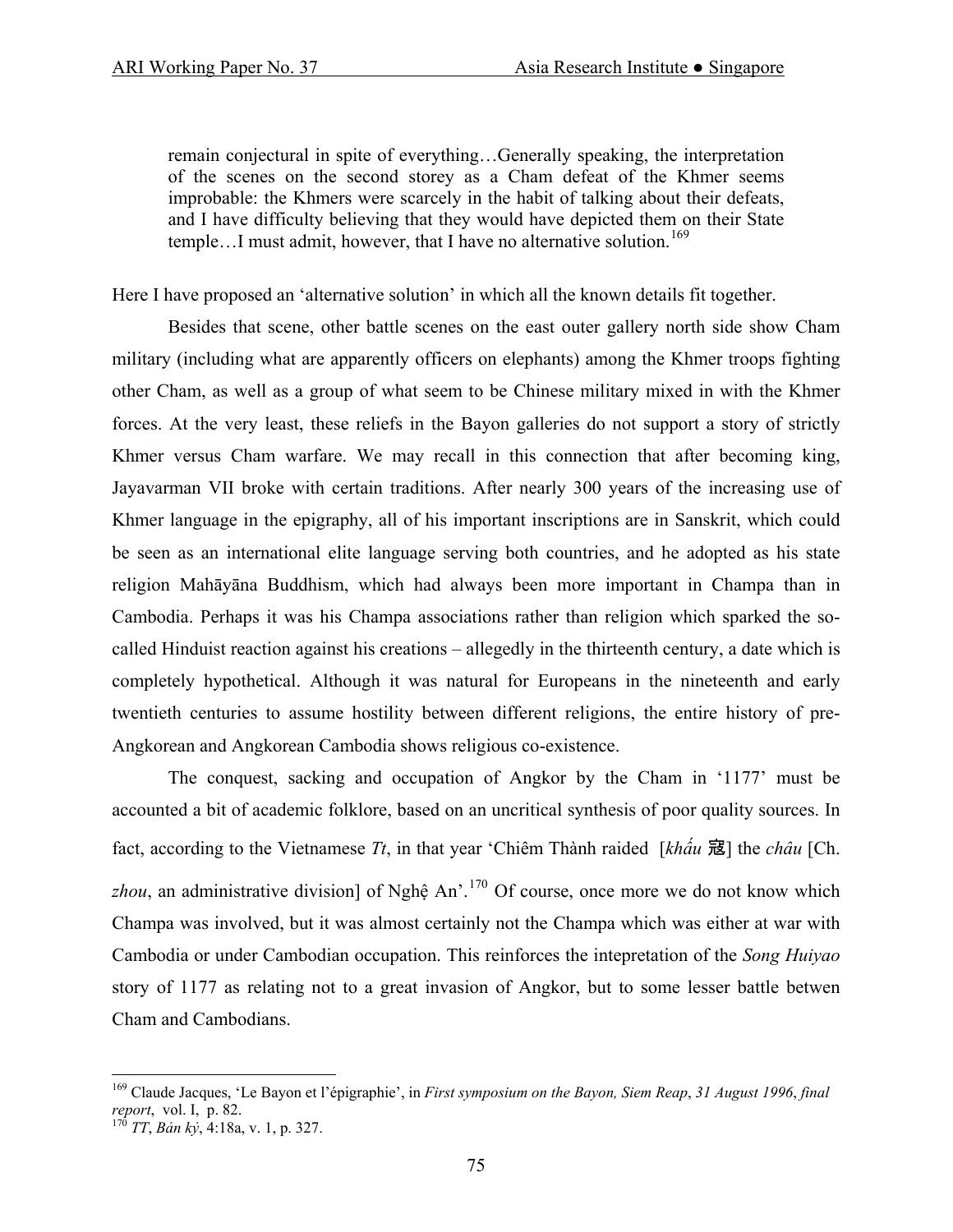Following the epigraphy of Jaya Parameśvaravarman, whose last record is from the midthirteenth century, there are 23 more inscriptions: 14 from Nha Trang or the Phan Rang region; four in Bình Ðịnh, which contain no useful information but at least show that the Cham were maintaining an interest there; two in Mỹ Sơn; two in the highlands west of Nha Trang and Qui Nhơn; and one dated perhaps to 1421 in Biên Hoà, just north of Saigon. By this time the political center of Champa was indeed moving southward under Vietnamese pressure. These inscriptions of the thirteenth to fifteenth centuries do not together provide much more than names of chiefs, and I shall not try to pursue the story of Champa history further. All of the important events – war with the Mongols (1278-88), the near conquest of Vietnam by the Cham warrior Chế Bồng Nga (1360-90) (for both of which periods there are no inscriptions) and the further struggles leading to the Vietnamese conquest of Vijaya in 1471 – must be pieced together from Vietnamese and Chinese histories and competently restudied.

 There is, however, an interesting story of new friendly and then again hostile relations between the two neighbours after the failed Mongol interventions in both Vietnam and in Champa. Trần Nhân Tông (r. 1278-93), the old Vietnamese emperor who had led the country against the Mongols, abdicated and went to Champa for nine months to visit the holy sites – undoubtedly, since he was a Buddhist, the Mahayana temples in Quảng Bình, Quảng Trị and Đong Dương. His visit was thus probably restricted to northern Champa. While there, he and a Champa ruler whom the Vietnamese sources call Chế Mân agreed on the marriage of a Vietnamese princess with the latter in exchange for the northern Champa provinces of  $\hat{O}$  and Lý. According to *Tt*, the princess was sent to Champa in the sixth month of 1306. The following year the Cham king Chế Mân died, and the Trần court sent envoys to rescue the princess who otherwise, according to the Vietnamese sources, would have been cremated with the corpse of her husband.<sup>[171](#page-75-0)</sup>

In Maspéro's synthesis one of the late inscriptions – that of Po Sah (C22) near Phan Rang, with dates 1274, 1298, 1300, 1301 and 1306 – has been assimilated awkwardly to the story of royal marriage and exchange of northern provinces found in Vietnamese histories. This inscription is of intrinsic interest because its dates cover the period of war with the Mongols, though without reference to it, and because of its apparent record of Champa relations with Java. When carefully analyzed, it shows that at the time of the marriage of a Vietnamese princess with

<span id="page-75-0"></span><sup>171</sup> See the account in ibid., *Bản kỷ*, 6: 21a-23a, v. 2, pp. 90-92.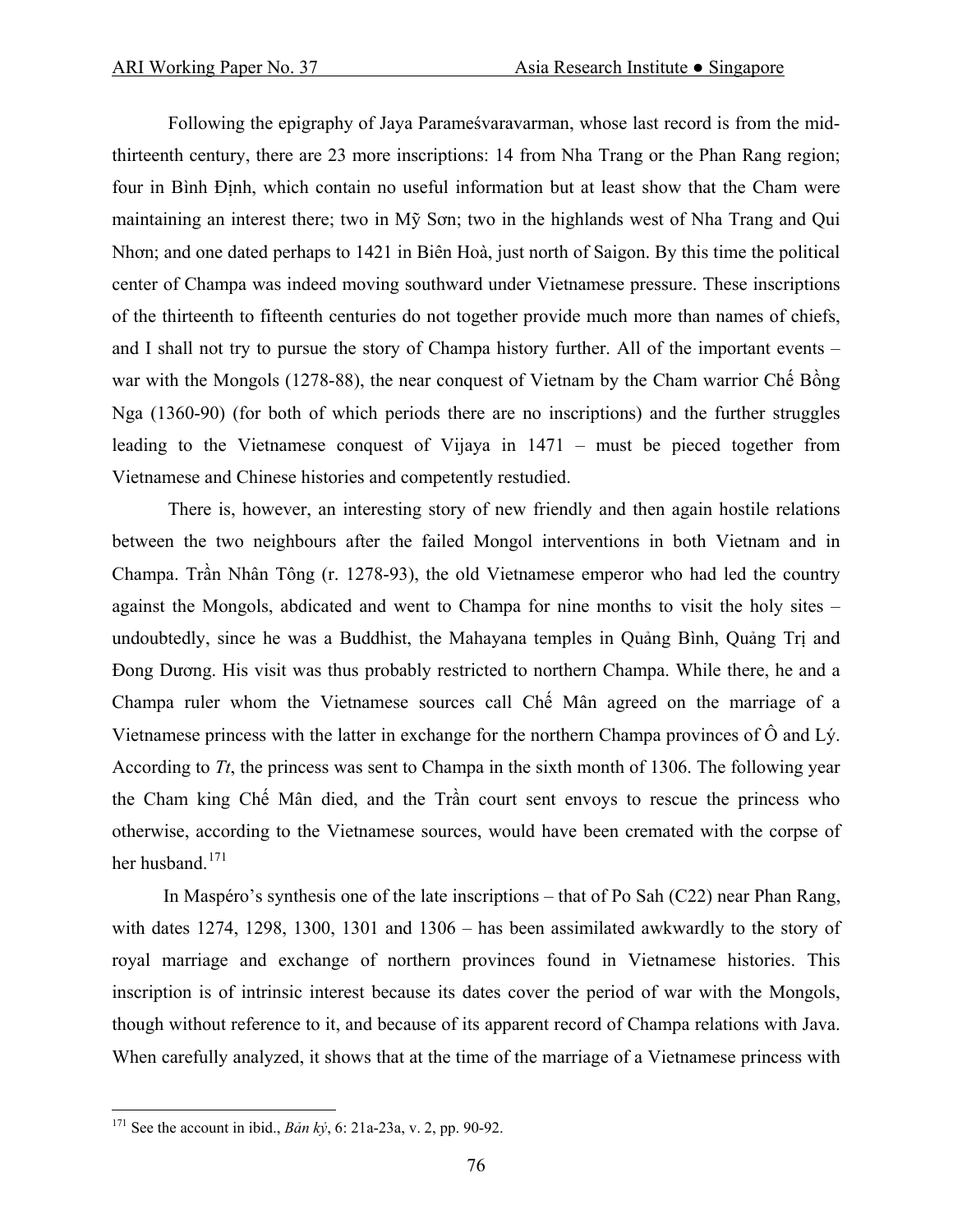a Champa king and ensuing conflicts, the South of Champa (Nha Trang and Pāõóuraïga) was a separate entity from the Thu Bồn area in the North. The full treatment of this inscription, which I summarize here, has been published elsewhere.<sup>[172](#page-76-0)</sup>

The inscription records two queens – one apparently from Java – of a King Jaya Siühavarman, the third of that name in Maspéro's list of kings. The identity of the other queen was uncertain (at least in the literal readings of the inscription), but Aymonier, Finot and Coedès eventually agreed that she must have been the Trần princess who the Vietnamese histories say was given to a Champa king entitled Chế Mân. As Coedès concluded, after the discussions of Aymonier and Finot, Jaya Siühavarman III 'married a Javanese princess, the queen Tapasī' and in 1306 married a sister of the reigning Vietnamese emperor (Trần Anh Tông, son of Nhân Tông) who received the title *parameśvarī*. [173](#page-76-1) A problem with this interpretation is that the Po Sah inscription, which mentions a princess in the beginning who is well established as a *parameśvarī* (literally, 'top queen'), ends in 1306 – the year in which Cham-Vietnamese negotiations over the marriage, as related in the Vietnamese histories, were just being concluded and the princess newly sent to Champa.

 Another unresolved question is the identity of 'Champa'. Aymonier, Finot, Maspéro and Coedès all assumed that there was a single unified Cham 'kingdom' and that it was possible to identify kings named in Cham inscriptions with the quite different names of contemporary Cham kings in the Vietnamese histories. The Po Sah inscription provides evidence for one of the main points in the present discussion: that there was no unified Champa kingdom, that at least the North (Quảng Nam, Thu Bồn and beyond) was always quite separate from the South (Nha Trang and Phan Rang), and that inscriptions from other parts of Champa (especially the South) may not be related to Vietnamese or Chinese records of the North. The Po Sah inscription was found near Phan Rang in the far South, and none of the other three inscriptions of that king (Jaya Siühavarman III in Maspéro's numbering) was farther north than Nha Trang, while the Vietnamese histories seem to indicate dealings with a Champa located in the area between Huế and Quy Nhơn, and the negotiations concerned the districts of Ô and Lý, north Huế. Thus I would propose that there is no connection between the Po Sah inscription and the Vietnamese princess given to a northern Cham king in 1306.

<span id="page-76-0"></span><sup>&</sup>lt;sup>172</sup> Vickery, 'Cambodia and its neighbors'.

<span id="page-76-1"></span><sup>&</sup>lt;sup>173</sup> Coedès, *Indianized states*, p. 217; Maspéro, *Royaume de Champa*, pp. 189-90.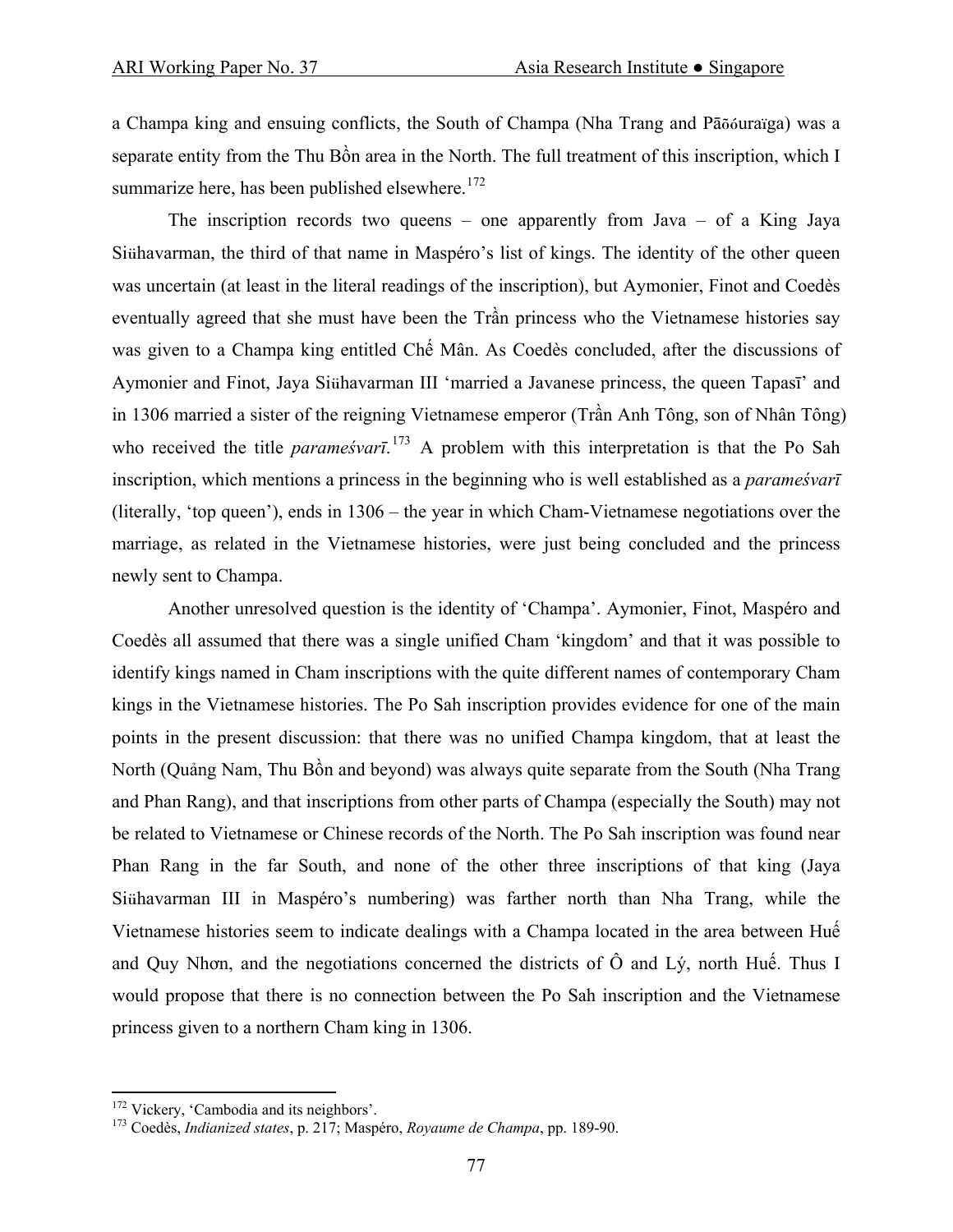$\overline{a}$ 

 From another angle, all of Jaya Simhavarman's inscriptions show devotion to Śiva, whereas the former Vietnamese emperor was Buddhist. In a visit to Champa to see holy sites he would only have been interested in those which were Buddhist, all of which were in the North. The events of 1306 and Jaya Simhavarman's inscriptions show a clear separation between Śivaitic Pāõóuraïga and those Buddhist centers.

 The 'Chế Mân' – Jaya Simhavarman connection is weak on linguistic grounds as well. Maspéro said of the king whom the Vietnamese histories call Chế Mân, 'Chế is the Annamite transcription of Śrī. Man represents the final sound of the name Jaya Siïhavarman'. He was wrong on both points. The term rendered as '*chế*' in Vietnamese (*cei*/*ciy* in Cham inscriptions) is 'prince', and as L.-C. Damais explained, '*varman*' is impossible: 'there is no reason to restore a form which, even in Sanskrit, is only theoretical [*varman*], for only the forms in -*warm*(*m*)*a* actually existed'.<sup>[174](#page-77-0)</sup> Moreover, this is the only case in which a Cham royal '*varma*(*n*)' name is rendered in the Vietnamese histories by a term ending in '*man*'. This was a noteworthy example of special pleading by Maspéro.

 For the rest of the fourteenth century (1306-1401) there are no inscriptions, and historical reconstruction depends on Vietnamese and Chinese sources, in particular the former. They relate frequent conflict – interesting in that the Cham, under princes entitled 'Chế' by the Vietnamese, were attacking and trying to recover the northern provinces of Ô and Lý in Quảng Trị. The 'capital' of the Champa leaders is not certain, perhaps Vijaya but certainly not Pāõóuraïga. Another interesting twist in the story of Champa-Vietnam relations follows the death of Chế Bồng Nga in 1390 and the end of the threat to Đại Việt from Champa after thirty years of warfare, a period in which there are no Champa inscriptions against which to check the story in Chinese and Vietnamese sources. According to Maspéro, following Vietnamese sources, two sons of Chế Bồng Nga joined the Vietnamese after their father's death. Although they received no material support from the Trần, after the latter's overthrow by Hồ Quý Ly in 1400, he appointed one of the sons to govern a northern Cham province ceded (again) after 1390; this Cham prince died fighting off other Cham trying to reconquer it.<sup>[175](#page-77-1)</sup> This, of course, is typical of the splits in Champa noted throughout its history and the total absence of any 'national consciousness'.

<span id="page-77-0"></span><sup>174</sup> Ibid., p. 188, n. 2; Louis-Charles Damais, review of *Riwajat Indonesia* by Poeratjaraka, *BEFEO*, 48, 2 (1957): 608, n. 2.

<span id="page-77-1"></span><sup>&</sup>lt;sup>175</sup> Maspéro, *Royaume de Champa*, pp. 219-24. According to Maspéro the province in question was Indrapura, only then finally ceded to Vietnam after having been 'conquered' more than once in the past.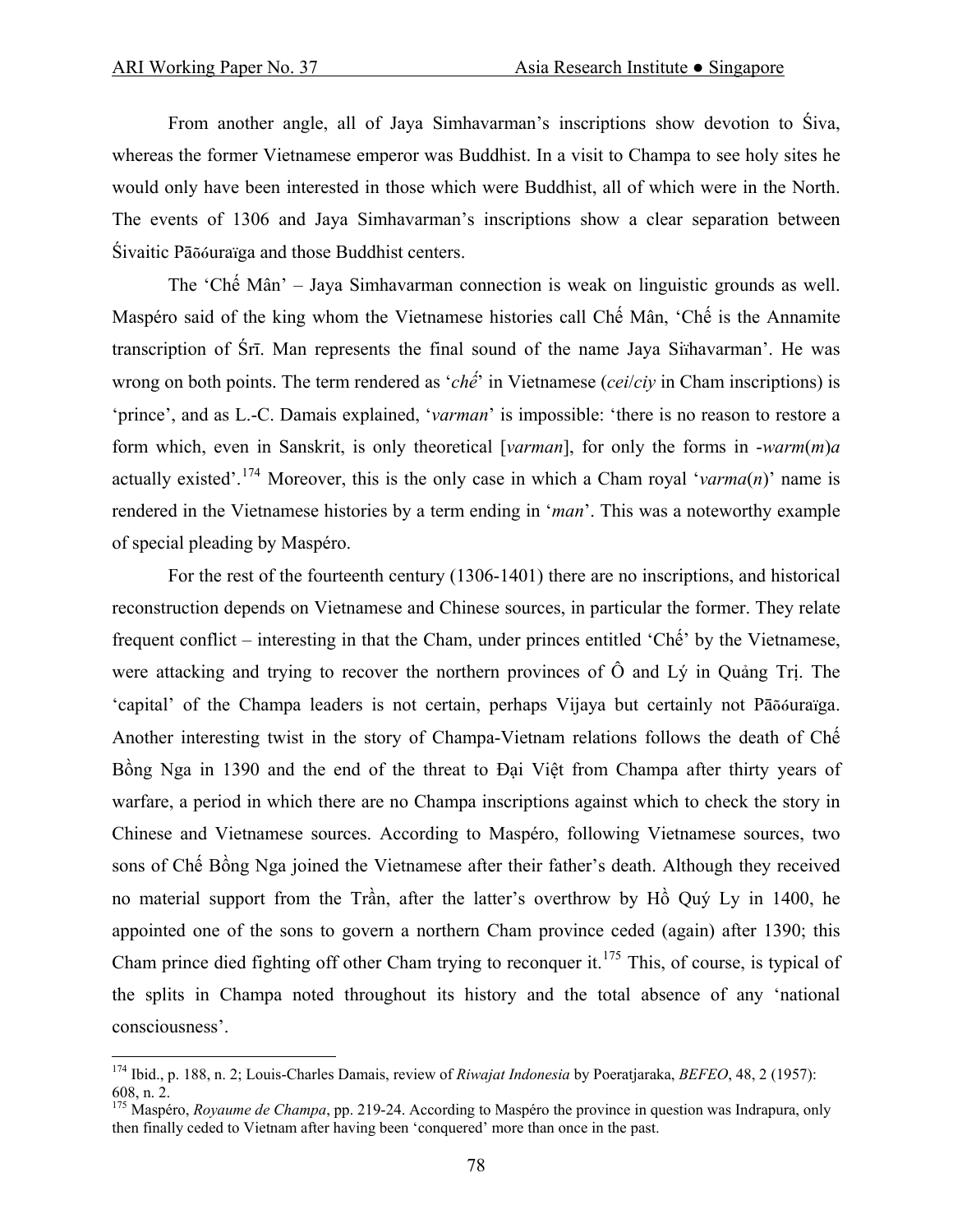Until that point in time the traditional view in modern historical literature (first Western, then taken up by modern Vietnamese historians) that Viet Nam was an aggressive nation pushing constantly against its southern neighbors, Champa and Cambodia, is certainly inaccurate.<sup>[176](#page-78-0)</sup> If Linyi was early Champa, the Chinese records describe it as constantly menacing the Chinesedominated provinces to its north, and the Chinese were still concerned by attacks of Linyi's immediate successor, Huanwang, on the districts of Hoan and Ái far north in Nghệ An and Hà Tĩnh.[177](#page-78-1) If that view of Linyi is rejected, still the first Champa-Viet warfare was brought about by attempted Cham intervention into Vietnamese internal politics near the end of the tenth century. Thereafter both sides alternated as aggressors, with the Cham nearly conquering Viet Nam at the end of the fourteenth century.

 Only from the beginning of the fifteenth century is the traditional conception of a continuous push southward (*Nam tiến*) by the Vietnamese at all accurate.<sup>[178](#page-78-2)</sup> This is another period for which there is only the sparse record of the Vietnamese histories, which have never been given the critical study they require with respect to Champa. Conflict continued, and in 1402 the Cham gave up large parts of Quảng Nam and Quảng Ngãi to Hồ Quý Ly. They were plagued by their traditional disunity in the face of Vietnamese pressure, which eventually led to the decisive event – the conquest of Vijaya-Qui Nhơn in 1471, after which only the southern provinces of Kauñhāra (Nha Trang) and Pāõóuraïga were left as Champa.

 Although there were no more inscriptions and little solid architecture – Pô Rômê near Phan Rang attributed to the sixteenth century and perhaps other structures and vestiges in the central highlands, there was still a Champa which did not completely disappear until the early nineteenth century.[179](#page-78-3) Its history has been reconstructed by Po Dharma in his *Le Pāõóuraïga* and summarized in his 'Survol de l'histoire du Campā' in the catalogue of the Cham museum in Đà

<span id="page-78-0"></span> $176$  This is not an impression which comes forth directly from an objective reading of the primary sources, and it no doubt developed to serve the needs of colonialists searching for a benevolent impulse in the conquest of a Vietnam constantly menacing its neighbors. Even Paul Mus was mesmerized by this view of a malignant Vietnam; see his *Viêt-nam: sociologie*, p. 17, and the last page of Mus, *L'Inde vu de l'Est: Cultes indiens et indigènes au Champa* (Hanoi: Imprimerie d'Extrême-Orient, 1934). Then Vietnamese nationalist writers adopted it as evidence for the greatness of their country in the past.<br><sup>177</sup> Maspéro, *Royaume de Champa*, pp. 102,105.

<span id="page-78-1"></span>

<span id="page-78-2"></span><sup>&</sup>lt;sup>178</sup> Indeed, a new generation of scholars of Vietnam reject entirely the concept of *Nam tiến*. As Li Tana puts it, it was a 'series of different episodes responding to particular events or opportunities'; Li, *Nguyễn Cochinchina*, pp. 19, 21, 28. Keith Taylor, one of the leading historians of Vietnam, also sees it as episodic, writing that 'I do not believe that such an event [Nam tiến] ever took place' ('Surface orientations', pp. 951, 960).

<span id="page-78-3"></span><sup>&</sup>lt;sup>179</sup> On this later architecture see Doanh, *Chămpa ancient towers*, ch. 20 (including notes).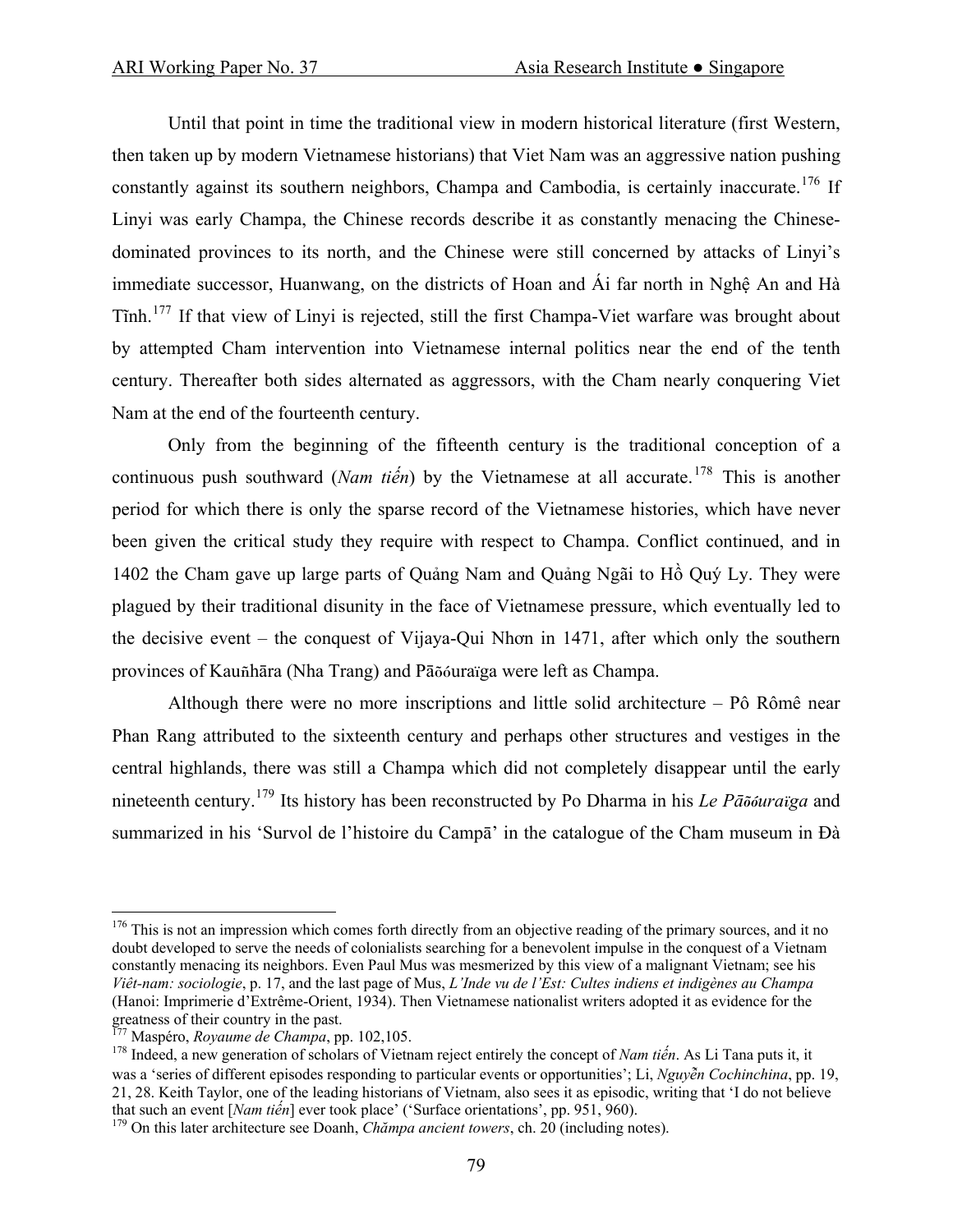$N\tilde{a}$ ng.<sup>[180](#page-79-0)</sup> By the end of the next century the Cham had regained territory as far north as Cù Mông, just south of Quy Nhơn. Pushing farther north into Quảng Nam, however, they provoked a Vietnamese reaction which in 1611 took all the territory as far as Cape Varella south of the mouth of the Đà Rằng river almost as far as Nha Trang. In 1653 the Cham attempted another push northward and lost everything but Pāõóuraïga, in 1692 the Vietnamese court stopped using the name 'Chiêm Thành'; 'Pāõóuraïga, the last vestige of Campā, ceased to exists as an independent country', although it still had a special status. Revolts nevertheless continued throughout the eighteenth century until in 1832 its territory was divided between two Vietnamese districts and, 'Campā definitively ceased to exist'.<sup>[181](#page-79-1)</sup>

 At some time during the last centuries (there is no evidence of it in epigraphy or architecture) many Cham, including kings mentioned in their chronicles, adopted Islam, which is the religion of all but a few small communities of Cham in Cambodia.<sup>[182](#page-79-2)</sup> The largest community of Cham today in Vietnam, however, around Phan Rang, are still not Muslim.

#### Toward a new history of Champa

 $\overline{a}$ 

 First, the history of Linyi must be separated from that of early Champa. Then it must be realized that there was never a unified Champa, and that events recorded for one part of Champa, whatever the source, may not be extrapolated to the rest. Students of the subject must also be aware that the Vietnamese and Chinese histories are not always the best sources and that their data may not automatically be assimilated to what is in the Champa inscriptions – which, where they exist, must be treated as the primary sources. The Chinese sources, in particular, require new study by competent Sinologists. With respect to events, Champa must be seen as consisting, from the time of the earliest sources, of at least three equally important regions: (1) the North, consisting of the Thu Bồn valley (Mỹ Sơn, Trà Kiệu, Ðông Dương/Indrapura, and extending at times into Quảng Trị and Quảng Bình; (2) Nha Trang; and (3) Phan Rang/ Pāõóuraïga. Each of these regions could be called *nagara campa*, in the Vietnamese records 'Chiêm Thành' ('Cham city'). Vijaya, now Quy Nhơn, became important later and was also then a 'Chiêm Thành' and *nagara champa*.

<span id="page-79-1"></span><span id="page-79-0"></span><sup>&</sup>lt;sup>180</sup> Association Française des Amis de l'Orient, *Musée de sculpture*, pp. 39-56.<br><sup>181</sup> Po Dharma, 'Survol', pp. 51, 53. See also Po Dharma, 'Les frontières du Campā (Dernier état des recherches)', in *Les frontières du Vietnam: Histoire des frontières de la péninsule indochinoise*, ed. P. B. Lafont (Paris: L'Harmattan, 1989), pp. 128-35.

<span id="page-79-2"></span><sup>182</sup> Pierre-Yves Manguin, 'L'introduction de l'Islam au Campā', *BEFEO*, 66 (1979): 255-87.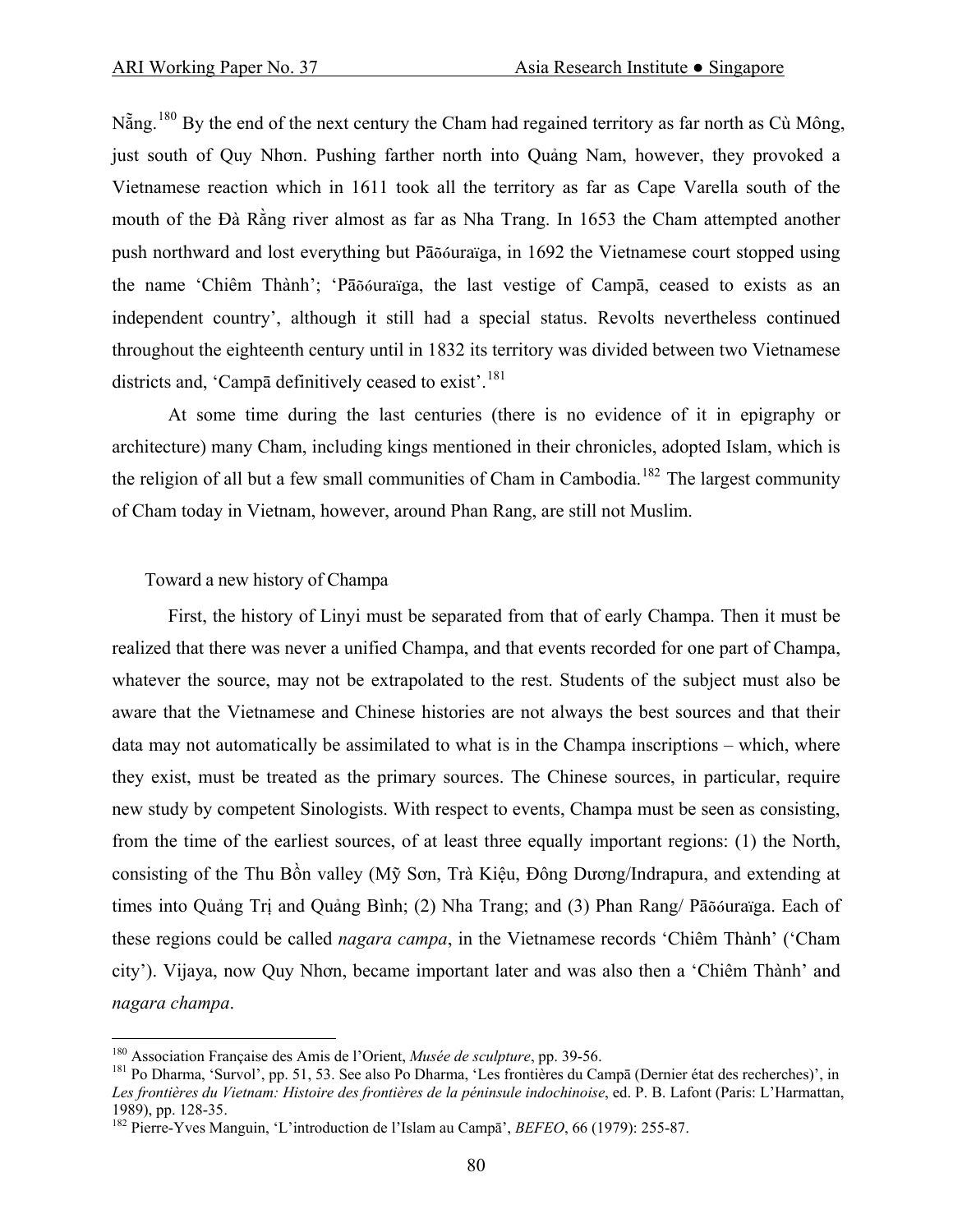$\overline{a}$ 

 Champa was founded by Austronesians who arrived by sea and established themselves in river port areas, and the rise and decline of one or another region depended on the vicissitudes of the international maritime trade networks from China through what is now northern Vietnam, along the Champa coasts and on to southern Cambodia, Nusantara and India. The shifts in predominance of one or another region were neither the result nor the cause of royalty moving from one center to another. Major shifts in dominance were from the Thu Bồn region of the North to Pāõóuraïga in mid-eighth century and then, a century later, the reemergence of the North in another location when the so-called Ðông Dương/Indrapura dynasty appeared as the dominant entity. A new feature of this new northern dominance was expansion well into Quảng Trị and Quảng Bình, as the earlier Linyi had done, and one of the important centers was probably there. In the eleventh century Nha Trang and Pāõóuraïga show increasing importance in the epigraphic record, while in the twelfth to thirteenth centuries Vijaya in Bình Ðịnh midway between the Thu Bồn valley and the South may have been the most important economically and strategically.

 Detailed study of Champa's international trade relationships, which could not be undertaken here, will be of major importance in further work. The importance of maritime activity for Champa has been recognized but not studied in detail for the pre-fifteenth century period. K.R. Hall's treatment is too speculative and not based on solid sources, although he is quite correct in saying that 'the authority of a Cham monarch was concentrated within his own river-mouth plain'; Anthony Reid's discussion focuses on a later period and the information about Champa in early European sources. A beginning in the type of study required now is an article by Momoki Shiro in which he cites the Chinese sources for the products exported from or traded by Champa, some of which are not native to Champa and thus indicate involvement in entrepot trading. More detail on such matters may help to understand the development and decline of the different Champa ports and river-valley hinterlands in accordance with changes in demand for different products in China.<sup>[183](#page-80-0)</sup>

 Struggles between north Champa and Vietnam began after the latter's independence in the late tenth century, but it was not, as conventionally believed, a constant push southward by the Vietnamese. The first war, and others later, was provoked by the Cham. Real Champa

<span id="page-80-0"></span><sup>&</sup>lt;sup>183</sup> Kenneth R. Hall, *Maritime trade and state development in early Southeast Asia* (Honolulu: University of Hawaii, 1985), pp. 253-4; Anthony Reid, *Changing the shape of early modern Southeast Asia* (Chiang Mai: Silkworm, 1999); Momoki Shiro, 'Chămpa chỉ là một thể chế biển?' [Was Champa only [a] maritime polity?], *Nghiên Cứu Đông Nam Á* (*Southeast Asian Studies*), 4 (37) (1999): 43-8.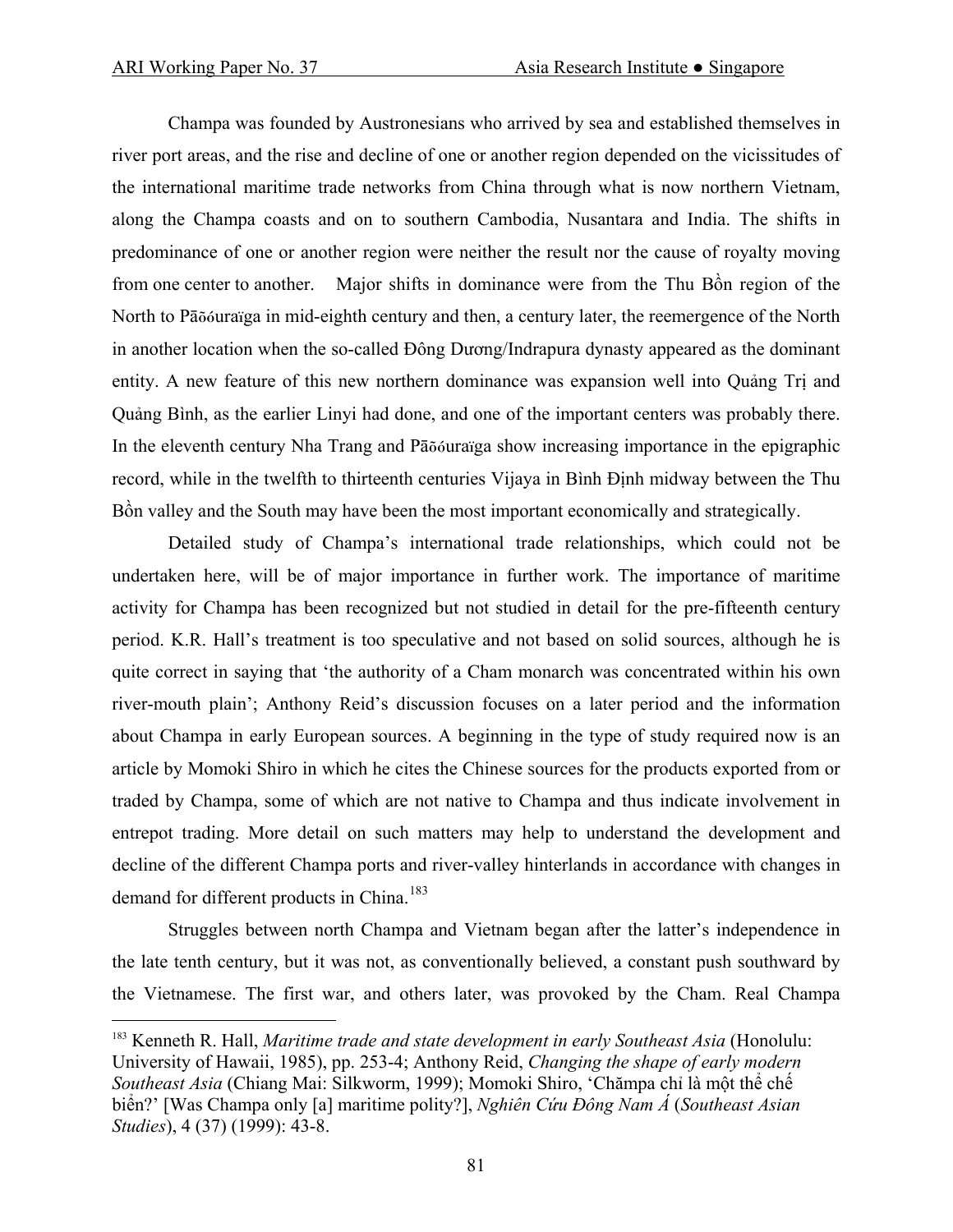weakness with respect to Đại Việt began only after the 30 years of involvement with Cambodia in the twelfth to thirteenth centuries, which may have caused more political and economic damage to Champa than any previous intervention from Vietnam.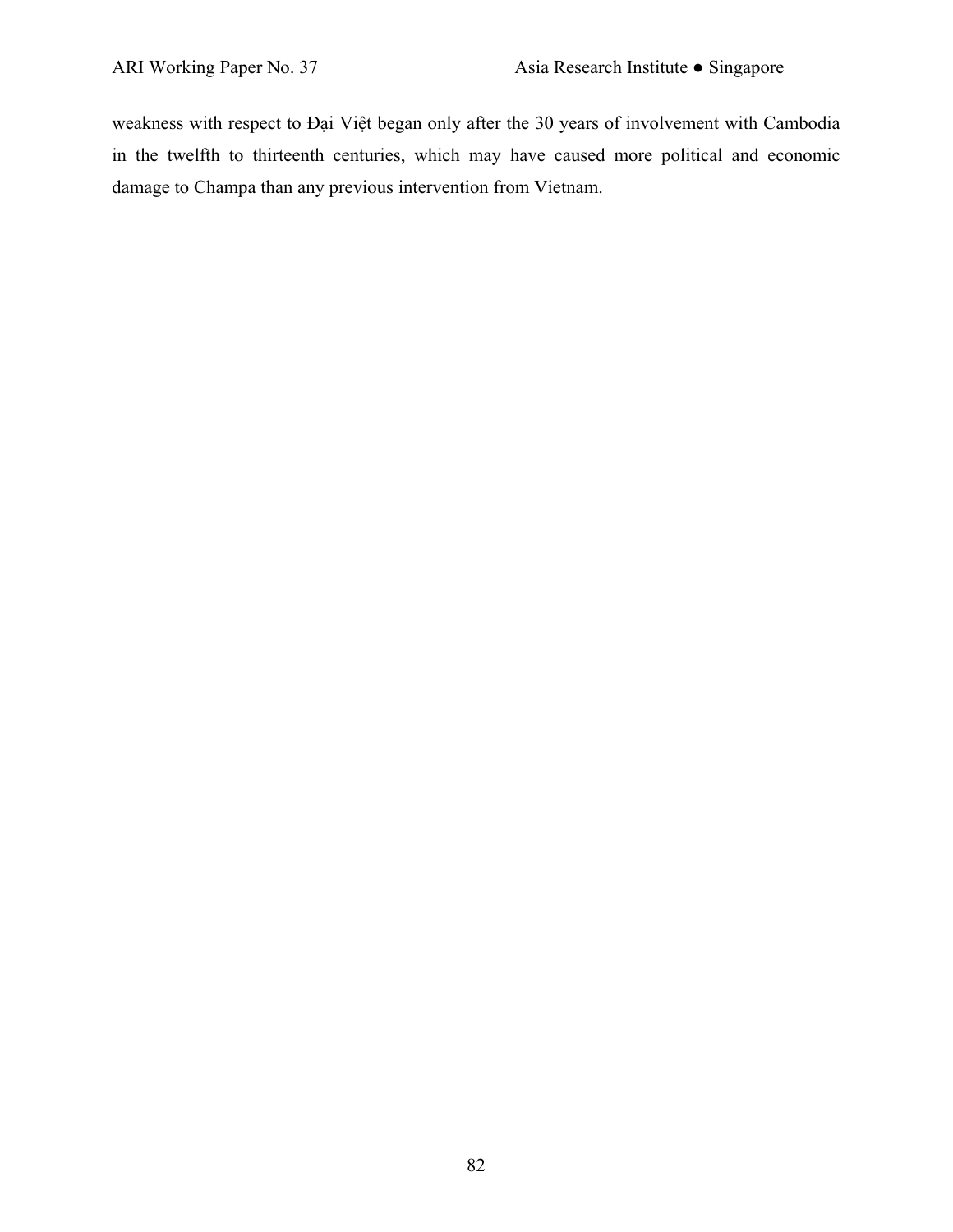# **Bibliography**

L'Association française des amis de l'orient (AFAO),

1997 *Le Musée de sculpture Ca*∝ *de Đà Nẵng*, Editions de l'AFAO, Paris.

## Aymonier, Étienne

| 1880       | "Chronique des anciens rois du Cambodge". Excursions et      |
|------------|--------------------------------------------------------------|
|            | Reconnaissances, IV, 2 (1880), pp. 149-80.                   |
| 1891       | "Première étude sur les inscriptions tchames", Journal       |
|            | <i>Asiatique</i> , janvier-février 1981, pp. 5-86.           |
| 1901, 1904 | Le Cambodge. Vol I: Le royaume actuel. Paris: Ernest         |
|            | Leroux. Editeur, 1900. Vol. II: Les provinces siamoises.     |
|            | Paris: Ernest Leroux, Editeur, 1901. Vol III: Le Groupe      |
|            | d'Angkor et l'histoire. Paris: Ernest Leroux, Editeur, 1904. |
| 1911       | "L'inscription came de Po Sah", Bulletin de la Commission    |
|            | Archéologique de l'Indochne, pp. 13-19.                      |

## Aymonier, Étienne et Antoine Cabaton

 1906 *Dictionnaire Čam-Français*, Paris, Imprimerie Nationale, Ernest Leroux, Éditeur.

#### Bellwood, Peter

| 1985                     | Prehistory of the Indo-Malaysian Archpelago, Orlando, Academic<br>Press.                                                                                                                                                           |
|--------------------------|------------------------------------------------------------------------------------------------------------------------------------------------------------------------------------------------------------------------------------|
| 1992                     | "Southeast Asia Before History", The Cambridge History of Southeast<br><i>Asia</i> Volume I, pp. 53-136.                                                                                                                           |
| 1993                     | "Cultural and Biological Differentiation in Peninsular Malaysia: The<br>Last 10,000 Years", <i>Asian Perspectives</i> Vol. 32, No. 2 (Fall 1993), pp.<br>$37 - 59$ .                                                               |
|                          | Bergaigne, Abel                                                                                                                                                                                                                    |
| 1888                     | "L'Ancien royaume de Campa dans l'Indochine, d'après les<br>inscriptions", Extrait du <i>Journal Asiatique</i> , Paris, Imprimerie<br>Nationale.                                                                                   |
| 1893                     | Inscriptions sanscrites de Campa $\gg$ , Inscriptions sanscrites du<br>Cambodge. Notices et extraits des manuscrits de la<br><i>Bibliothèque Nationale</i> , Tome 27, (1ere partie), 2e fascicule, Paris,<br>Imprimerie Nationale. |
| Blust, Robert A.<br>1988 | "The Austronesian Homeland: A Linguistic Perspective",                                                                                                                                                                             |

 *Asian Perspectives* 26, pp. 45-67. 1992 "The Austronesian Settlement of Mainland Southeast Asia", in *Papers From the Second Annual Meeting of the southeast Asian Linguistics Society 1992*, Edited by Karen L. Adams and Thomas John Hudak Arizona Sate University, Program for Southeast Asian Studies, Tempe, Arizona, 1994.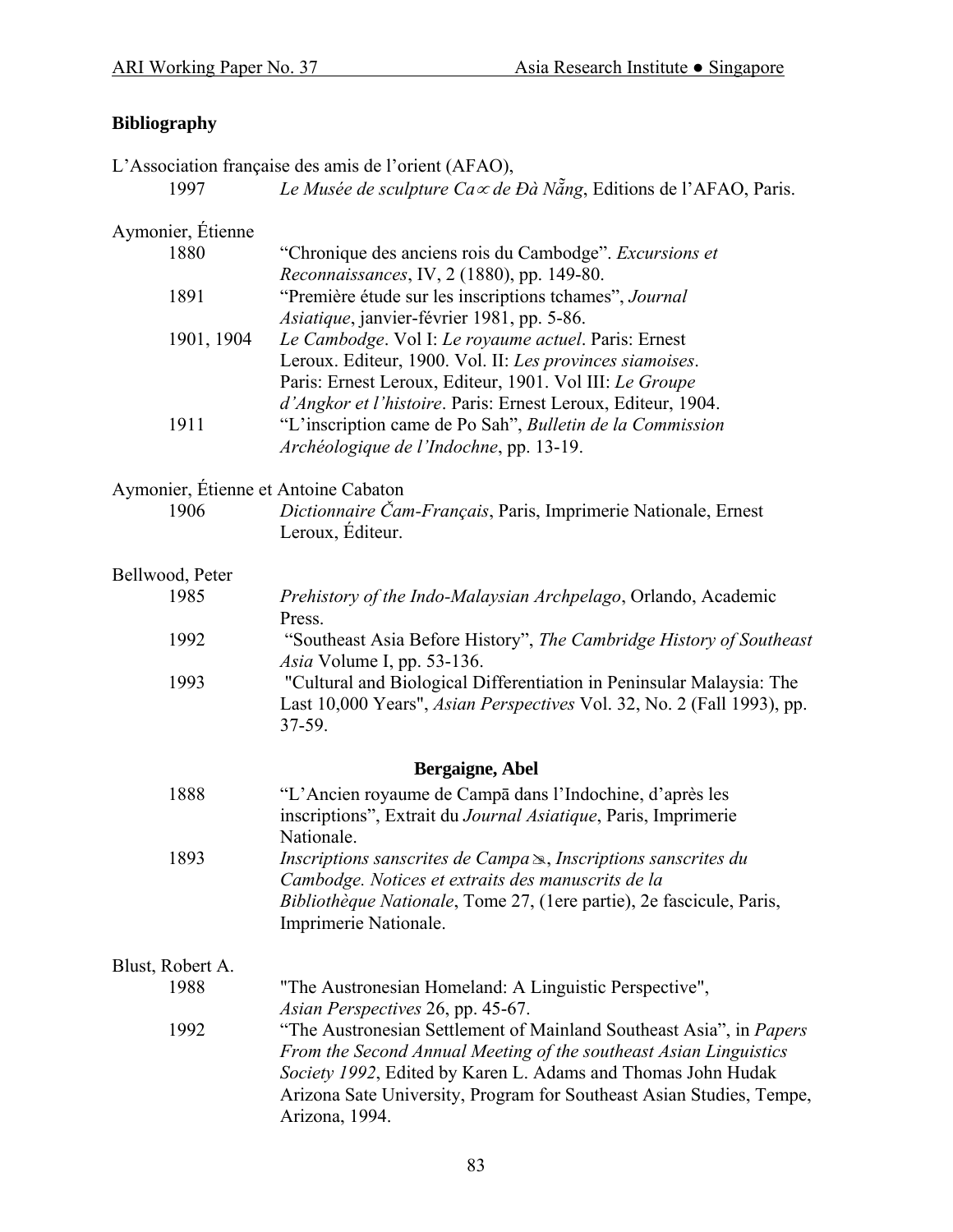| Coedès, George                     |                                                                                                                  |  |
|------------------------------------|------------------------------------------------------------------------------------------------------------------|--|
| 1918                               | "Le royaume de Çrī Vijaya", <i>BEFEO</i> 18, 6 (1918), pp. 1-28                                                  |  |
| 1928                               | "La date du Bayon", BEFEO 28, pp. 81-103                                                                         |  |
| 1929                               | "Nouvelles données chronologiques et généalogiques sur la                                                        |  |
|                                    | dynastie de Mahīdharapura", BEFEO 29, pp. 297-330,                                                               |  |
|                                    | including the inscription of Banteay Chhmar, pp. 309-315.                                                        |  |
| 1932                               | "Quelques sugestions sur la méthode à suivre pour                                                                |  |
|                                    | interpreter les bas-reliefs de Bantãy Chmàr et de la galérie                                                     |  |
|                                    | extérieure du Bàyon", BEFEO 32, pp. 71-81.                                                                       |  |
| 1939                               | "La plus ancienne inscription en langue chame", in <i>Eastern</i>                                                |  |
|                                    | and Indian Studies in honour of $F.W.$ Thomas, $C.I.E.,$ pp. 46,<br>ff.                                          |  |
| 1942.                              | Inscriptions du Cambodge Vol. 2. École Française d'Extrême-Orient.                                               |  |
|                                    | Collection de textes et documents sur l'Indochine III. Hanoi:                                                    |  |
|                                    | Imprimerie d'Extrême-Orient.                                                                                     |  |
| 1944                               | Histoire ancienne des états hindouisés d'extrême-orient.                                                         |  |
|                                    | Hanoi. Imprimerie d'extrême-orient.                                                                              |  |
| 1964a                              | Les états hindouisés d'Indochine et d'Indonésie. Nouvelle                                                        |  |
|                                    | édition revue et mise à jour. Paris: Éditions E. de Boccard.                                                     |  |
| 1964b                              | Inscriptions du Cambodge Vol. 7. École Française d'Extrême-Orient.                                               |  |
|                                    | Collection de textes et documents sur l'Indochine III. Paris: École                                              |  |
|                                    | Française d'Extrême-Orient.                                                                                      |  |
| 1966                               | Inscriptions du Cambodge Vol. 8. Paris, École Française                                                          |  |
|                                    | d'Extrême-Orient.                                                                                                |  |
| 1968                               | The Indianized States of Southeast Asia, edited by Walter F.<br>Vella, translated by Sue Brown Cowing. Honolulu, |  |
|                                    | University of Hawaii Press.                                                                                      |  |
|                                    |                                                                                                                  |  |
| Coedès, George et Pierre Dupont    |                                                                                                                  |  |
| 1943-46                            | "Les stèles de Sdòk Ka $\forall$ k Thom, Phnom Sandak et Práh Vihãr." BEFEO                                      |  |
|                                    | 43:56-154.                                                                                                       |  |
| Coedès, George et Henri Parmentier |                                                                                                                  |  |
| 1923                               | Listes générales des inscriptions et des monuments du Champa et du                                               |  |
|                                    | Cambodge, Hanoi, Ecole Française d'Extrême-Orient, 1923.                                                         |  |
|                                    |                                                                                                                  |  |
| Copenhagen                         |                                                                                                                  |  |
| 1988                               | Actes du séminaire sur le Campa, organisé à                                                                      |  |
|                                    | l'Université de Copenhague le 23 mai 1987, Paris, Travaux                                                        |  |
|                                    | du centre d'histoire et civilisations de la péninsule                                                            |  |
|                                    | indochinoise. 1988                                                                                               |  |
| Damais, L[ouis]-C[harles]          |                                                                                                                  |  |
| 1957                               | Review of Prof. Dr. Poerbatjaraka. Riwajat Indonesia, djilid                                                     |  |
|                                    | 1 (Histoire de l'Indonésie, vol. 1). Djakarta. Jajasan                                                           |  |
|                                    | Pembangunan. Bulletin de L'École Française d'Extrême-                                                            |  |
|                                    | <i>Orient</i> 48 (1957), pt. 2, pp. 607-49.                                                                      |  |
|                                    |                                                                                                                  |  |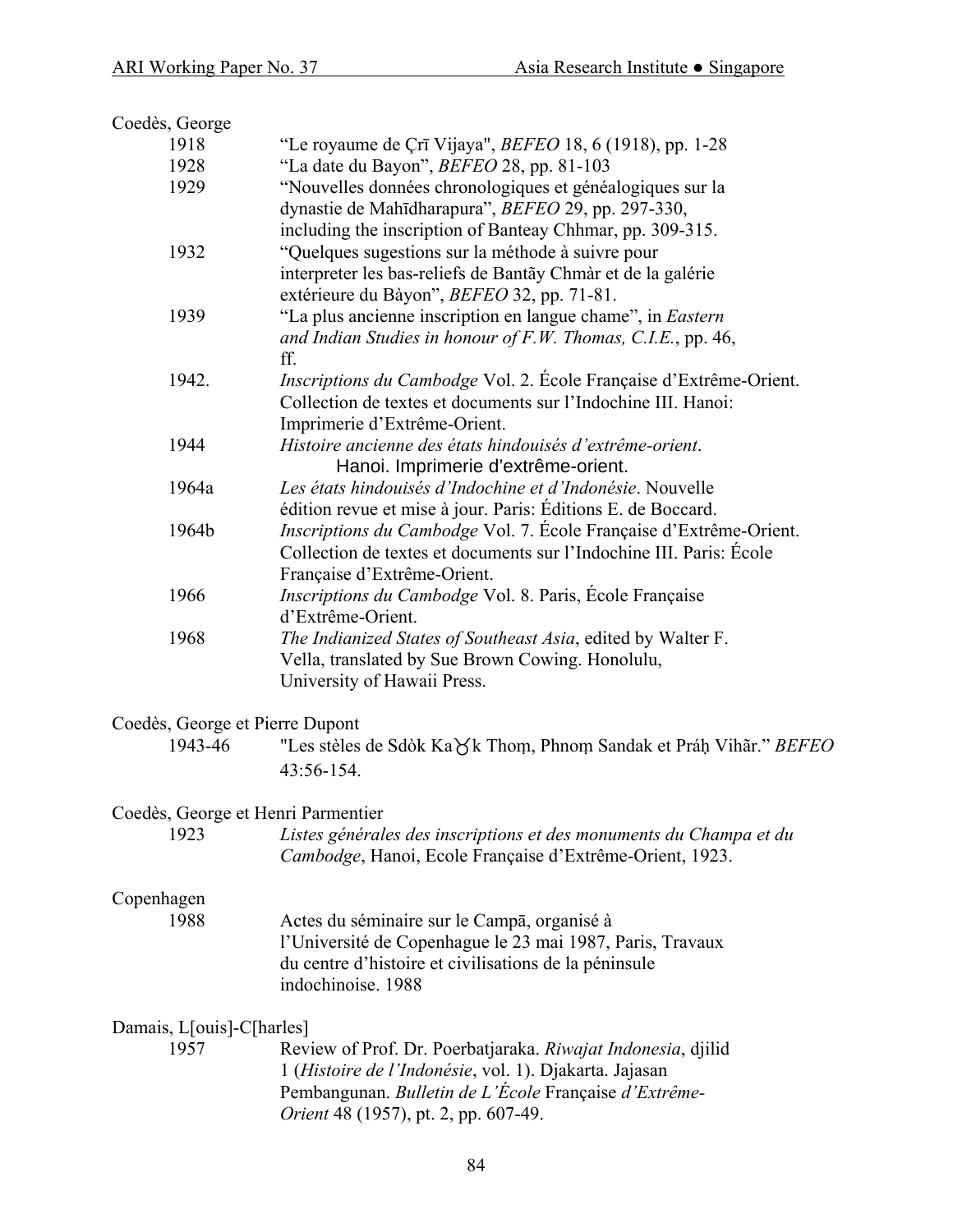| Demi⊡ville, Paul |        |                                                                                                                                                                                                                                                      |
|------------------|--------|------------------------------------------------------------------------------------------------------------------------------------------------------------------------------------------------------------------------------------------------------|
|                  | 1951   | "R.A. Stein, 'Le Lin-yi, sa localisation, sa contribution à la<br>formation du Champa et ses liens avec la Chine"", T'oung<br>Pao 40:336-351.                                                                                                        |
| Diffloth, Gérard |        |                                                                                                                                                                                                                                                      |
|                  | 1992   | "Vietnamese as a Mon-Khmer Language", in Papers from<br>the 1 <sup>st</sup> Annual Meeting of the South to East Asisan Linguistives<br>Society. M. Ratliff and E. Schiller, eds., Tucson, Arizona<br>State University Press, pp. 125-139.            |
|                  | 1995   | Paper presented in Hanoi, cited in Nguyễn Hu'u Hoành,<br>Tiếng Katu, 21-22, 219.                                                                                                                                                                     |
| ÉÉPC             |        |                                                                                                                                                                                                                                                      |
|                  | 1995   | Études Épigraphiques sur le Pays Cham, réunies par Claude<br>Jacques. Paris: Presses de l'École Française d'Extrême-<br>Orient, Réimpression No 7                                                                                                    |
| Filliozat, Jean  |        |                                                                                                                                                                                                                                                      |
|                  | 1969   | 'L'inscription dite de 'Vô [sic! Võ]-Cạnh'", Bulletin de<br>L'École Française d'Extrême-Orient 55 (1969), pp. 107-116.                                                                                                                               |
| Finot, Louis     |        |                                                                                                                                                                                                                                                      |
|                  | 1902   | "Deux nouvelles inscriptions de Bhadravarman Ier", Bulletin de<br>L'École Française d'Extrême-Orient II, pp. 185-191.                                                                                                                                |
|                  | 1903   | "Stèle de Sambhuvarman à Mi-so'n", Bulletin de L'École Française<br>d'Extrême-Orient III (1903), pp. 206-211                                                                                                                                         |
|                  | 1904a  | "Notes d'épigraphie VI: Inscriptions de Quảng Nam", Bulletin de<br>L'École Française d'Extrême-Orient IV (1904), pp. 83-115                                                                                                                          |
|                  | 1904b  | "Notes d'épigraphie XI: Les inscriptions de Mi-so'n", Bulletin de<br>L'École Française d'Extrême-Orient IV (1904), pp. 897-977                                                                                                                       |
|                  | 1915   | "Les inscriptions du Musée de Hanoi, BEFEO XV (1915), pp. 1-19                                                                                                                                                                                       |
|                  | 1915 b | 'Les inscriptions du Jaya Parameśvaravarman I roi du Champa',<br>Bulletin de L'École Française d'Extrême-Orient, 15/2, pp. 39-43.                                                                                                                    |
|                  | 1915c  | 'Errata et Addenda', Bulletin de L'École Française d'Extrême-Orient,                                                                                                                                                                                 |
|                  | 1928   | 15/2, pp. 185-192.<br>Review of Maspéro, Le royaume de Champa, BEFEO                                                                                                                                                                                 |
|                  |        | XXVIII, pp. 285-292. Reprinted in Maspéro 1928.                                                                                                                                                                                                      |
| Glover, Ian      |        |                                                                                                                                                                                                                                                      |
|                  | 1997   | "The Excavations of J.-Y. Claeys at Trà Kiệu, Central Vietnam, 1927-<br>28: from unpublished archives of the EFEO, Paris, and records in the<br>possession of the Claeys family", Journal of the Siam Society, Volume<br>85, Parts 1&2, pp. 173-186. |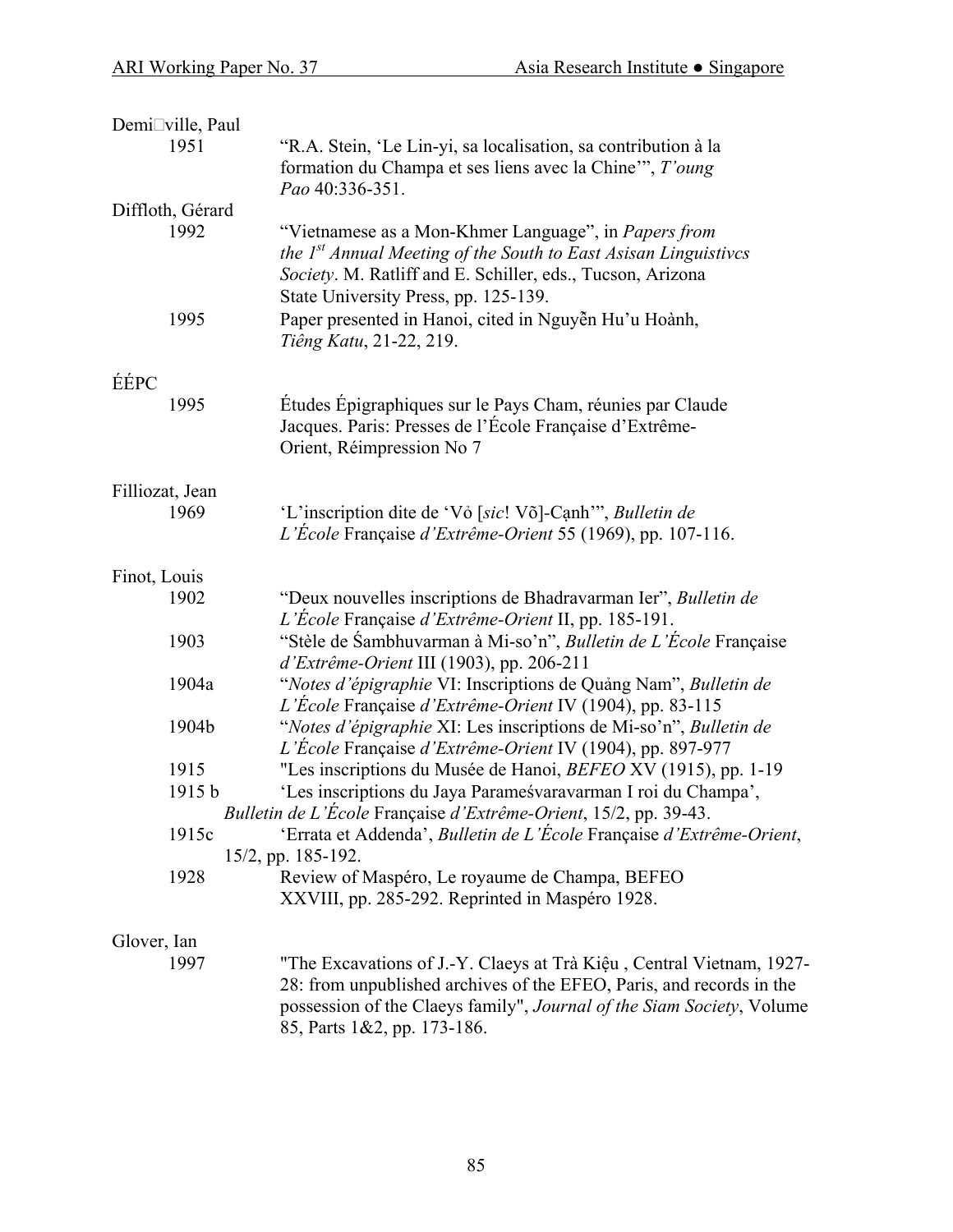| Groslier, Bernard Philippe      |                                                                                                                                                                                                                                                   |  |
|---------------------------------|---------------------------------------------------------------------------------------------------------------------------------------------------------------------------------------------------------------------------------------------------|--|
| 1973                            | Inscriptions du Bayon, in Jacques Dumarçay, Le Bayon histoire<br>architecturale du temple, Publications de l'Ecole Française d'Extrême-<br>Orient, Mémoires Archéologiques III-2, Paris, l'Ecole Française<br>d'Extrême-Orient, 1973, pp. 83-306. |  |
| Hall, Kenneth R.                |                                                                                                                                                                                                                                                   |  |
| 1985                            | Maritime Trade and State Development in Early Southeast Asia.<br>Honolulu: University of Hawaii Press, 1985                                                                                                                                       |  |
| Huber, Edouard                  |                                                                                                                                                                                                                                                   |  |
| 1905                            | "Le clan de l'aréquier", Bulletin de l'École Française d'Extrême-Orient<br>V, 1905, pp. 170-5.                                                                                                                                                    |  |
| 1911                            | "L'épigraphie de la dynastie de Đồng Dương", BEFEO 11, pp. 268-<br>311.                                                                                                                                                                           |  |
| Jacques, Claude                 |                                                                                                                                                                                                                                                   |  |
| 1969                            | "Notes sur la stèle de 'Vỏ [sic! Võ]-Cạnh'", Bulletin de                                                                                                                                                                                          |  |
|                                 | L'École Française d'Extrême-Orient 55 (1969), pp. 117-124.                                                                                                                                                                                        |  |
| 1995                            | Études Épigraphiques sur le Pays Cham, réunies par Claude<br>Jacques. Paris: Presses de l'École Française d'Extrême-                                                                                                                              |  |
|                                 | Orient, Réimpression No 7.                                                                                                                                                                                                                        |  |
| 1996                            | "Le Bayon et l'épigraphie", in First Symposium on the Bayon, Final<br><i>Report</i> – Volume I, pp. 78-86.                                                                                                                                        |  |
| Lafont, Pierre-Bernard          |                                                                                                                                                                                                                                                   |  |
| 1979                            | "Études Cam III. Pour une réhabilitation des chroniques                                                                                                                                                                                           |  |
|                                 | rédigées en Ca∝ moderne", BEFEO 1979, pp. 105-111.                                                                                                                                                                                                |  |
| 1988                            | "Avant Propos", Actes du séminaire sur le Campā, organisé<br>à l'Université de Copenhague le 23 mai 1987, Paris, Travaux<br>du centre d'histoire et civilisations de la péninsule                                                                 |  |
| Li Tana                         |                                                                                                                                                                                                                                                   |  |
| 1998                            | Nguyễn Cochinchina, Southern Vietnam in the<br>Seventeenth and Eighteenth Centuries, Ithaca: Cornell<br>Southeast Asia Program Publications.                                                                                                      |  |
| Pierre-Yves Manguin<br>1979     | "L'Introduction de l'Islam au Campā", BEFEO, LXVI, 1979, pp. 255-<br>287.                                                                                                                                                                         |  |
| Maspéro, Georges<br>1928 [1988] | Le royaume de Champa, réimpression de l'École Française d'Extrême-<br>Orient, Paris.                                                                                                                                                              |  |
| Moussay, Gerard<br>1971         | Dictionnaire Căm-Vietnamien-Français, Phanrang, Centre Culturel<br>Căm.                                                                                                                                                                           |  |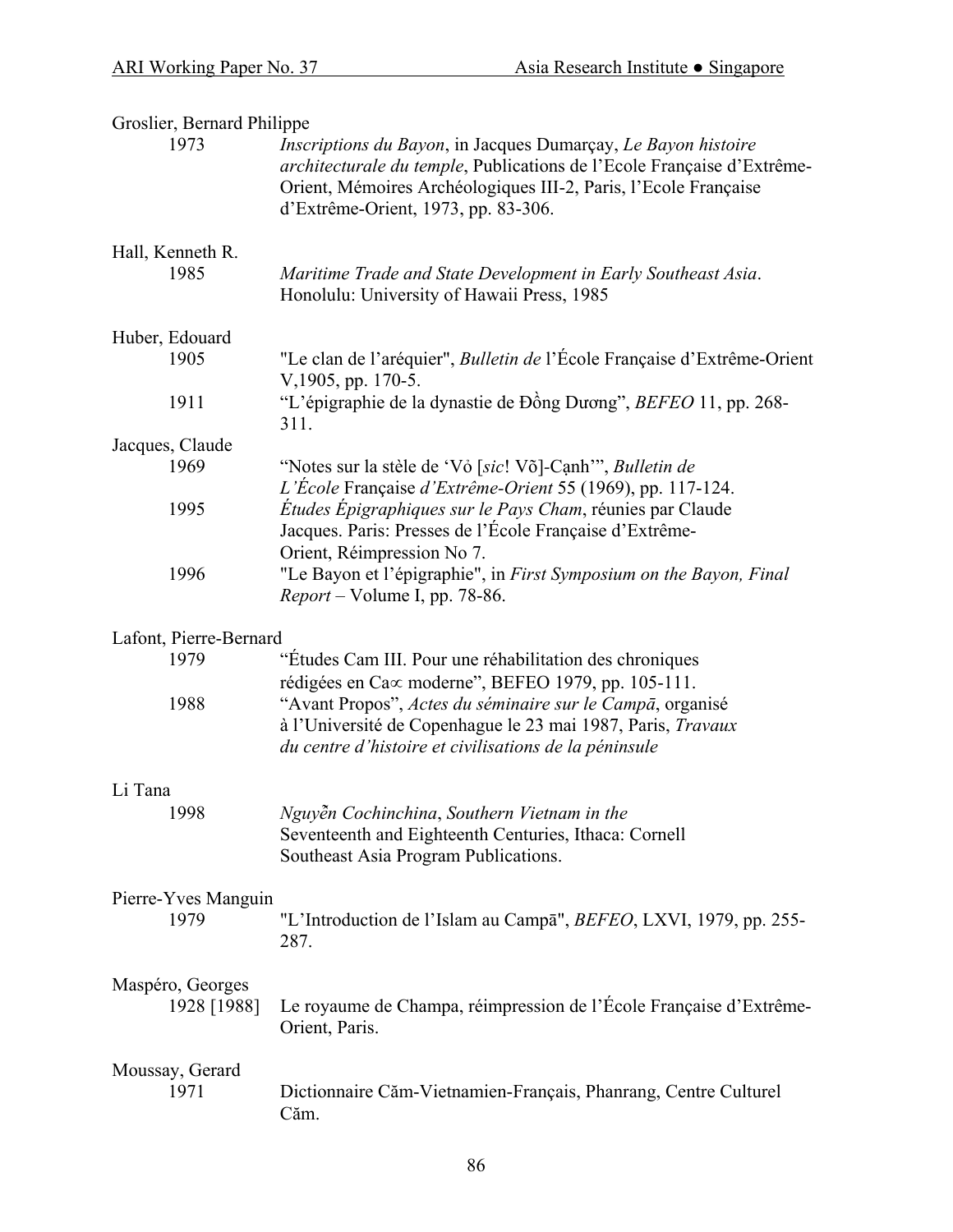| Népote, Jacques        |                                                                                                                                                                                                                                                                                                                                                                                                                                                                                                      |
|------------------------|------------------------------------------------------------------------------------------------------------------------------------------------------------------------------------------------------------------------------------------------------------------------------------------------------------------------------------------------------------------------------------------------------------------------------------------------------------------------------------------------------|
| $1993(1-2)$            | "Champa, propositions pour une histoire de temps long",<br>Péninsule, Nouvelle série, 26-27.                                                                                                                                                                                                                                                                                                                                                                                                         |
| Pelliot, Paul          |                                                                                                                                                                                                                                                                                                                                                                                                                                                                                                      |
| 1903                   | "Le Fou-Nan", Bulletin de l'École Française d'Extrême-Orient III,<br>1903, Hanoi, pp. 248-303.                                                                                                                                                                                                                                                                                                                                                                                                       |
| 1904                   | "Deux itinéraires de Chine en Inde à la fin du VIIIe siècle", Bulletin de<br>l'École Française d'Extrême-Orient IV, Hanoi, pp. 131-385.                                                                                                                                                                                                                                                                                                                                                              |
| Po Dharma              |                                                                                                                                                                                                                                                                                                                                                                                                                                                                                                      |
| 1987 $(I-II)$          | Le P $\Box$ l $\partial u$ ra=ga (Camp $\Box$ ) 1802-1835, tomes I-II. Paris,<br>Publications de l'École Française d'Extrême-Orient.                                                                                                                                                                                                                                                                                                                                                                 |
| 1988                   | "Etat des dernières recherches sur la date de l'absorption du<br>Campā par le Vietnam", Actes du séminaire sur le Campā,<br>organisé à l'Université de Copenhague le 23 mai 1987, Paris,<br>Travaux du centre d'histoire et civilisations de la péninsule                                                                                                                                                                                                                                            |
|                        | indochinoise, pp. 58-69.                                                                                                                                                                                                                                                                                                                                                                                                                                                                             |
| 1999                   | Quatre lexiques malais-can anciens rédigés au Campā, Presses de<br>l'École française d'Extrême-Orient, Paris.                                                                                                                                                                                                                                                                                                                                                                                        |
| Reid, Anthony          |                                                                                                                                                                                                                                                                                                                                                                                                                                                                                                      |
| 1999<br>Silkworm Books | Changing the Shape of Early Modern Southeast Asia, Chiang Mai,                                                                                                                                                                                                                                                                                                                                                                                                                                       |
|                        | 1999                                                                                                                                                                                                                                                                                                                                                                                                                                                                                                 |
| Roveda, Vittorio       |                                                                                                                                                                                                                                                                                                                                                                                                                                                                                                      |
| 2000                   | Khmer Mythology, Secrets of Angkor. Bangkok, River<br>Books.                                                                                                                                                                                                                                                                                                                                                                                                                                         |
| Schweyer, Anne-Valérie |                                                                                                                                                                                                                                                                                                                                                                                                                                                                                                      |
| 1998                   | "Le dynastie d'Indrapura (Quảng Nam, Viet Nam)",<br>Southeast Asian Archaeology 1998, Proceedings of the 7 <sup>th</sup><br>International Conference of the Europezan Association of<br>Southeast Asian Archaeologists, Berlin, 31 August $-4$<br>September 1998, Wibke Lobo and Stefanie Reimann Editors,<br>Centre for South to East Asian Studies, University of Hull,<br>Special Issue & Ethnologisches Museum, Staatliche Museen<br>zu Berlin, Stiftung Preussischer Kulturbesitz, pp. 205-217. |
| 1999a                  | "Chronologie des inscriptions publiées de Camp <sup>[1]</sup> , Études<br>d'épigraphie cam-1", Bulletin de l'École Française<br>d'Extrême-Orient 86, pp. 321-344.                                                                                                                                                                                                                                                                                                                                    |
| 1999b                  | "La vaisselle en argent de la dynastie d'Indrapura (Quảng<br>Nam, Việt Nam, Études d'épigraphie cam - II", Bulletin de<br>l'École Française d'Extrême-Orient 86, pp. 345-355.                                                                                                                                                                                                                                                                                                                        |
| 2004                   | 'Po Nagar de Nha Trang', Aséanie, 14, pp. 109-40.                                                                                                                                                                                                                                                                                                                                                                                                                                                    |
| 2005                   | 'Po Nagar de Nha Trang', <i>deuxième partie, Aséanie</i> , 15, forthcoming.                                                                                                                                                                                                                                                                                                                                                                                                                          |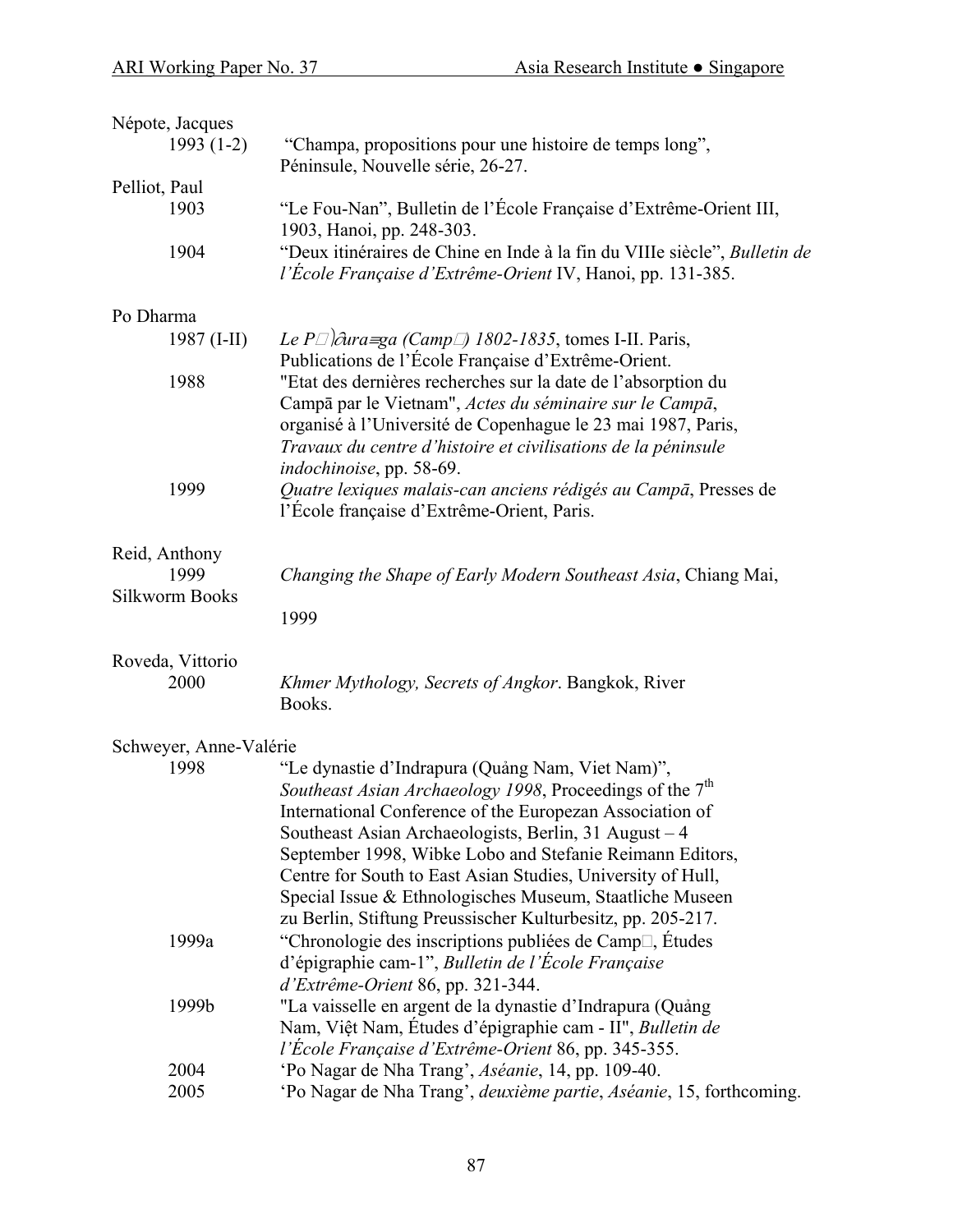| Southworth, William Aelred |                                                                                                                                                                                                                     |
|----------------------------|---------------------------------------------------------------------------------------------------------------------------------------------------------------------------------------------------------------------|
| 2001                       | "The Origins of Campa in Central Vietnam, A Preliminary Review",<br>Ph.D. thesis, Archaeology, SOAS, University of London, 2001                                                                                     |
| Stern, Philippe<br>1927    | Le Bayon d'Angkor Thom et l'évolution de l'art khmer.<br>Paris: Annales du Musée Guimet, Bibliothèque de                                                                                                            |
| 1942                       | vulgarisation, no. 47. Librairie orientale Paul Geuthner.<br>Philippe Stern, L'Art du Champa (Ancien Annam) et son Evolution,<br>Toulouse.                                                                          |
| Stein, Rolf                |                                                                                                                                                                                                                     |
| 1947                       | Le Lin-Yi, sa localisation, sa contribution à la formation du<br>Champa et ses liens avec la Chine. In Han-Hiue, Bulletin du                                                                                        |
| Taylor, Keith W.           |                                                                                                                                                                                                                     |
| 1983                       | The Birth of Vietnam, Berkeley, University of California<br>Press.                                                                                                                                                  |
| 1998                       | "Surface Orientations in Vietnam: Beyond<br>Histories of Nation and Region", Journal of Asian Studies,<br>vol. 57, no. 4, 1998, pp. 949–978.                                                                        |
| Thurgood, Graham           |                                                                                                                                                                                                                     |
| 1999                       | From Ancient Cham to Modern Dialects, Two Thousand<br>Years of Language Contact and Change. Honolulu,<br>University of Hawaii.                                                                                      |
| Vickery, Michael           |                                                                                                                                                                                                                     |
| 1998                       | Society, Economics and Politics in Pre-Angkor Cambodia:                                                                                                                                                             |
|                            | The 7th to eighth Centuries. Tokyo. The Centre for East Asian<br>Cultural Studies for Unesco, The Toyo Bunko.                                                                                                       |
| 2003                       | "Funan Reviewed: Deconstructing the Ancients",<br>publication pending in <i>BEFEO</i> .                                                                                                                             |
| 2004a                      | "Two Historical Records of the Kingdom of Vientiane", in<br>Christopher E. Goscha and Sören Ivarsson (eds.), Contesting<br>Visions of the Lao Past Lao Historiography at the<br>Crossroads, Richmond: Curzon Press. |
| 2004b                      | Cambodia and its Neighbors in the 15 <sup>th</sup> Century, Asia<br>Research Institute Working Paper Series No. 27, Singapore.<br>www.ari.nus.edu.sg/pub/wps.htm                                                    |
| Wade, Geoff<br>2005        | <b>Champa in the Song hui-yao: A Draft Translation, Asia</b><br>Research Institute Online Working Paper Series, No. 53, Singapore.<br>http://www.ari.nus.edu.sg/docs/wps/wps05 053.pdf                              |

\* \* \*